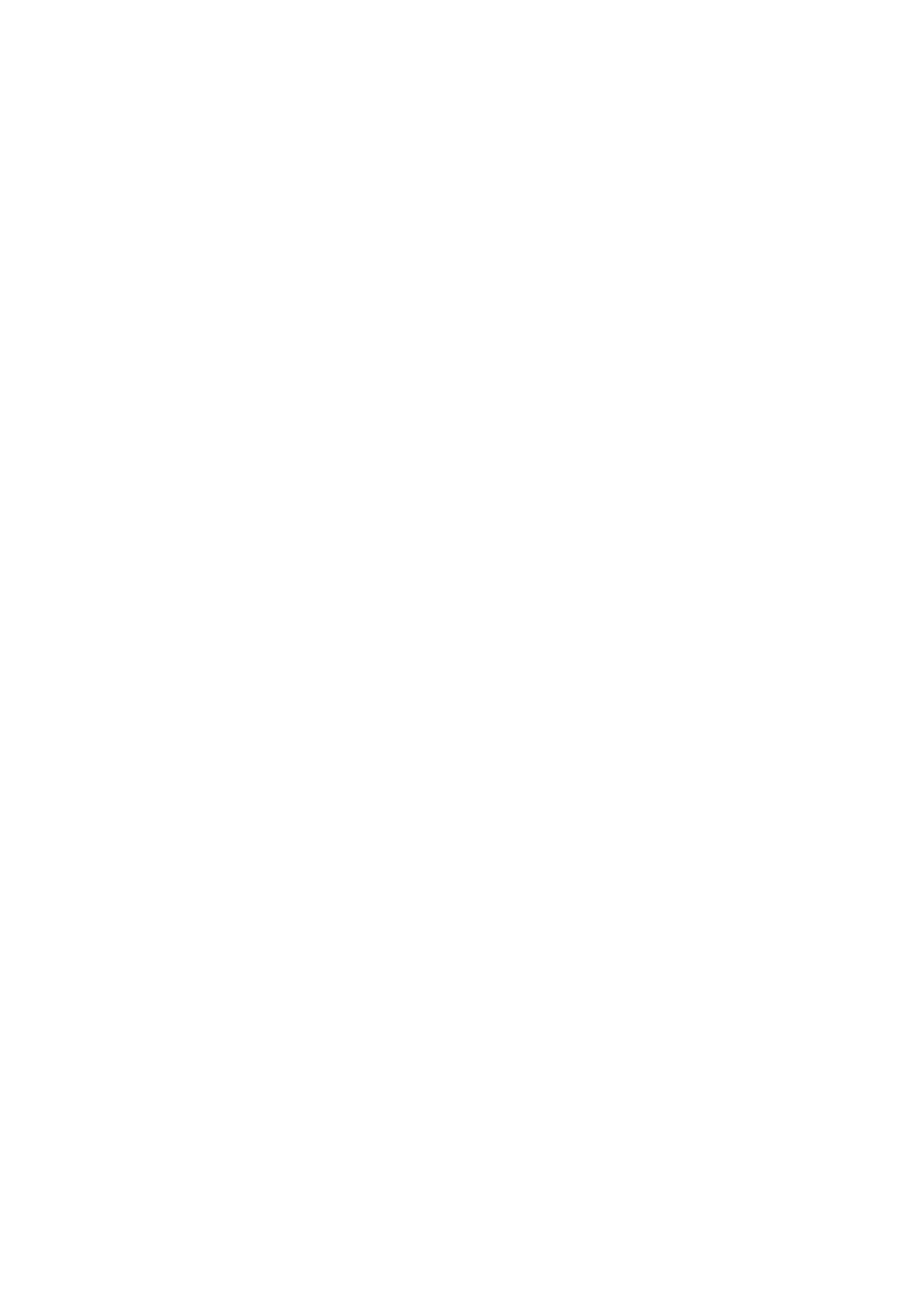Disrupting existing industries through innovative technologies

**Scan here to view online**

# **MISSION**

To challenge markets by driving innovation and consumer adoption that will bring greater value to societies

# **CONTENTS**

- NOTICE OF ANNUAL GENERAL MEETING **02**
- CORPORATE INFORMATION **04**
- CORPORATE STRUCTURE **05**
- CHAIRMAN'S STATEMENT **06**
- MANAGEMENT DISCUSSION AND ANALYSIS **07**
- PROFILE OF DIRECTORS **11**
- PROFILE OF KEY SENIOR MANAGEMENT **12**
- AUDIT AND RISK MANAGEMENT COMMITTEE REPORT **13**
- STATEMENT OF CORPORATE GOVERNANCE **16**
- STATEMENT OF RISK MANAGEMENT AND INTERNAL CONTROL **26**
- OTHER COMPLIANCE INFORMATION **29**
- DIRECTORS' RESPONSIBILITY STATEMENT ON FINANCIAL STATEMENTS **31**
- FINANCIAL STATEMENTS **32**
- ANALYSIS OF SHAREHOLDINGS **87**
- ANALYSIS OF WARRANTHOLDINGS FORM OF PROXY **89**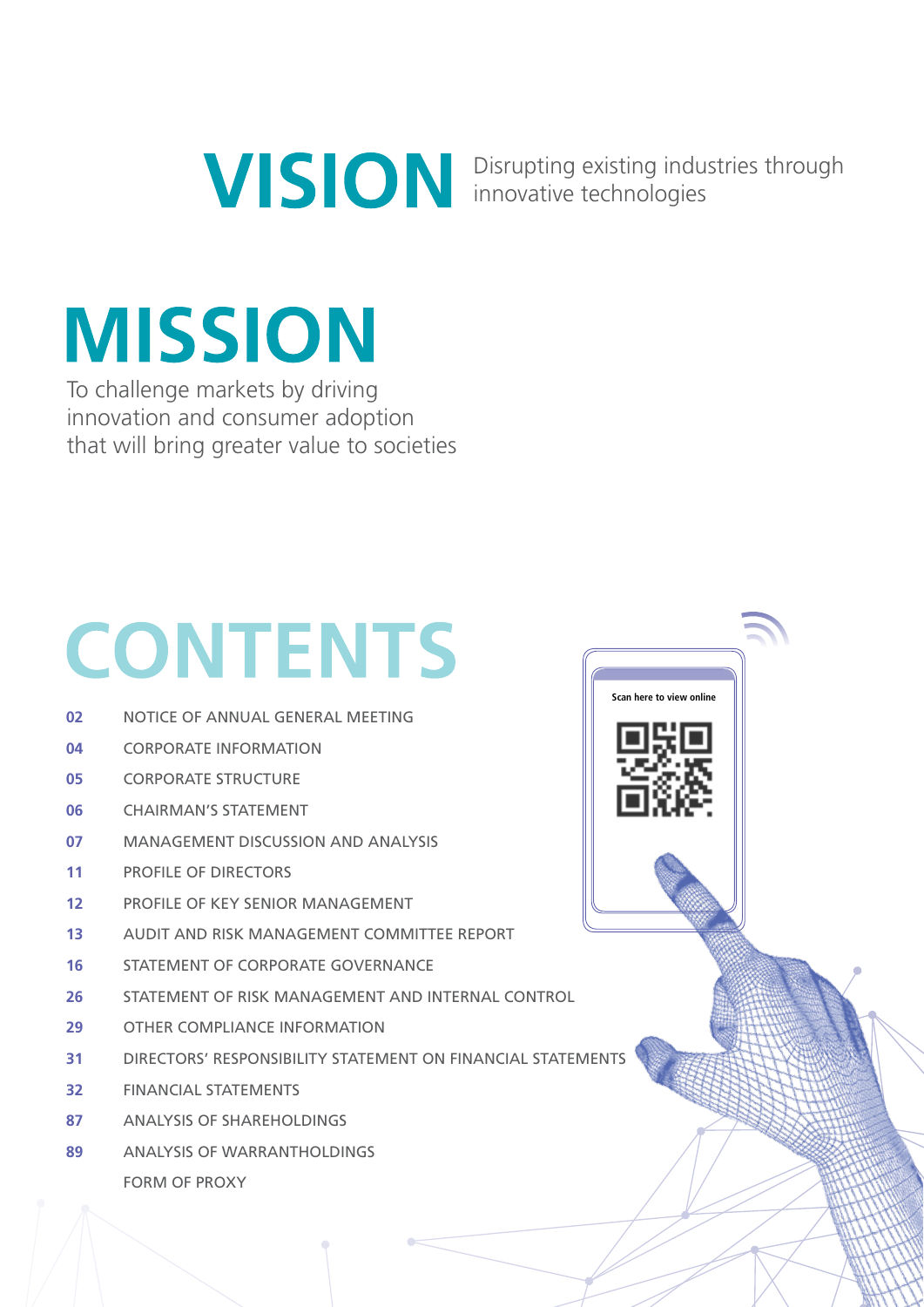# NOTICE OF THE SIXTEENTH ANNUAL GENERAL MEETING

**Notice is Hereby Given that** the Sixteenth Annual General Meeting of the Company will be held at Level 4, Menara Lien Hoe, No. 8, Persiaran Tropicana, Tropicana Golf & Country Resort, 47410 Petaling Jaya, Selangor Darul Ehsan on Wednesday, 29 November 2017 at 10.30 a.m. to transact the following businesses:

| <b>AGENDA</b> | <b>Ordinary</b><br><b>Resolution No.</b>                                                                                                                                                                      |   |
|---------------|---------------------------------------------------------------------------------------------------------------------------------------------------------------------------------------------------------------|---|
| 1.            | To receive the Audited Financial Statements of the Company for the financial year ended 30<br>June 2017 together with the Directors' and Auditors' Reports thereon.                                           |   |
| 2.            | To approve the payment of directors' fees and benefits of up to RM300,000 to the non-<br>executive directors for their services from 1 February 2017 until the next annual general<br>meeting of the Company. |   |
| 3.            | To re-elect Tan Sik Eek who retiring in accordance to Article 103(1) of the Company's<br>Constitution.                                                                                                        | 2 |
| 4.            | To appoint Auditors and to authorise the Directors to fix their remuneration.                                                                                                                                 | 3 |
| 5.            | As Special Business to consider and if thought fit, to pass the following resolution, with or<br>without modifications:                                                                                       |   |

#### ORDINARY RESOLUTION - AUTHORITY TO ALLOT SHARES

"THAT pursuant to Section 75 of the Companies Act 2016 and subject to the approvals of the relevant authorities, the Directors be empowered to allot shares in the Company from time to time at such price, upon such terms and conditions, for such purposes and to such person or persons whomsoever as the Directors may in their absolute discretion deem fit provided that the aggregate number of shares issued pursuant to this Resolution does not exceed 10% of the total number of issued shares of the Company for the time being and that the Directors be also empowered to obtain the approval from Bursa Malaysia Securities Berhad for the listing of and quotation for the additional shares so issued and that such authority shall continue in force until the conclusion of the next Annual General Meeting of the Company."

4

6. To transact any other business for which due notice shall have been given in accordance with the Companies Act 2016.

BY ORDER OF THE BOARD

SEOW FEI SAN LAW MEE POO **Secretaries** 

Petaling Jaya 31 October 2017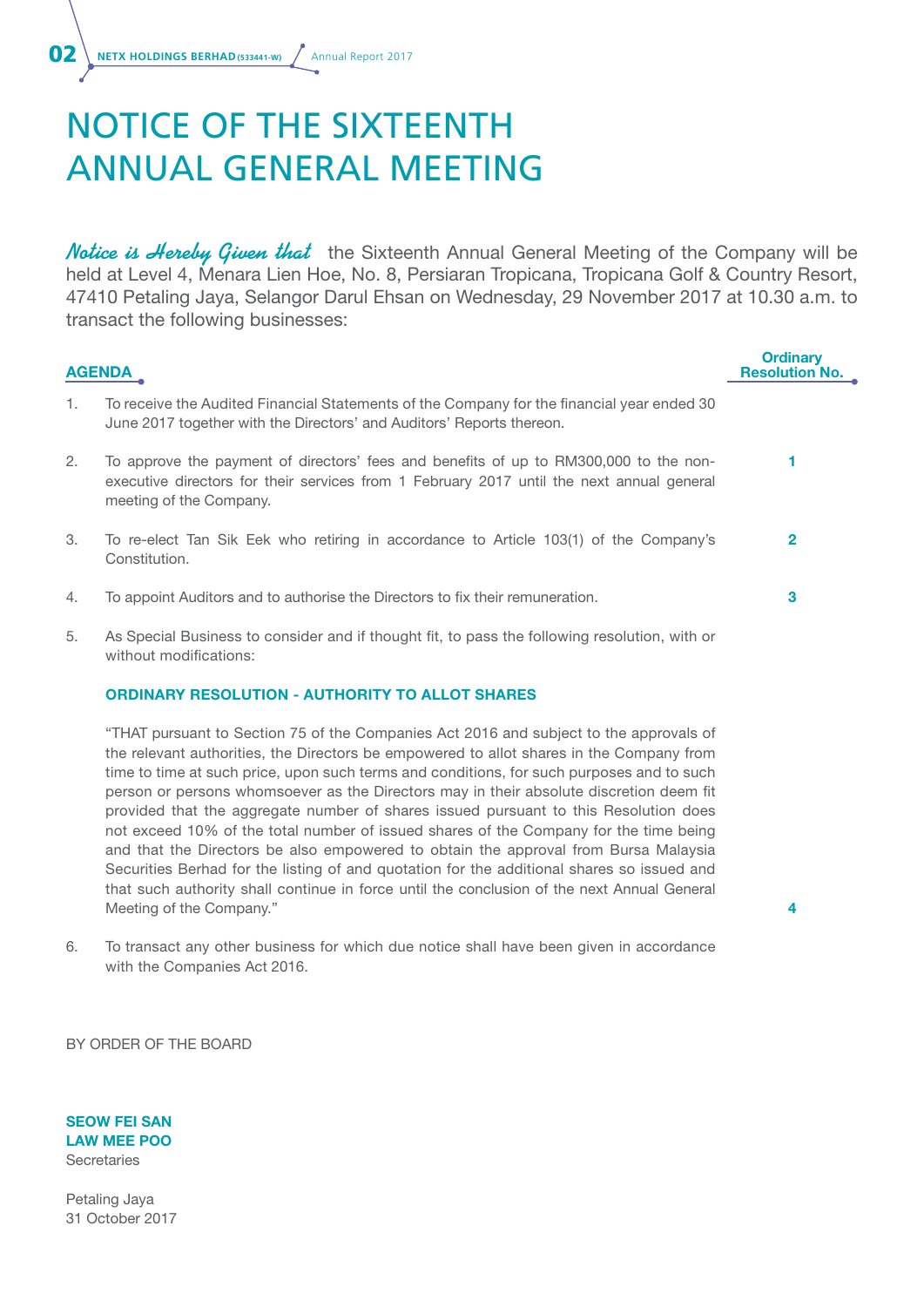Annual Report 2017 **NETX HOLDINGS BERHAD** (533441-W)  $\overline{\mathbf{O}}$ 

### Notice of the Sixteenth Annual General Meeting

#### Notes:-

- *i. Only depositors whose names appear in the Record of Depositors as at 22 November 2017 shall be regarded as members and are entitled to attend, speak and vote at the Meeting.*
- *ii.* Each member entitled to attend and vote in person may appoint up to two (2) proxies or attorneys or authorised representatives *to attend and vote in its stead.*
- *iii. A proxy may but need not be a Member of the Company and need not be an advocate, an approved company auditor or a person approved by the Registrar of Companies. Where a member appoints two (2) proxies, the appointment shall be invalid unless the member specifies the proportion of his shareholding to be represented by each proxy.*
- *iv. Where a member of the Company is an authorised nominee as defined under the Securities Industry (Central Depositories) Act, 1991, it may appoint at least one (1) proxy in respect of each Securities Account it holds with ordinary shares of the Company standing to the credit of such Securities Account.*
- *v. Where a member of the Company is an Exempt Authorised Nominee which holds ordinary share in the Company for multiple beneficial owners in one (1) securities account (omnibus account), there is no limit to the number of proxies which the Exempt Authorised Nominee may appoint in respect each omnibus account it holds.*
- *vi. The instrument appointing a proxy or the power of attorney or other authority, if any, under which it is signed or a notarially certified copy of that power or authority shall be deposited at office of the Company's Share Registrar 2-1, Jalan Sri Hartamas 8, Sri Hartamas, 50480 Kuala Lumpur, Malaysia not less than forty-eight (48) hours before the time for holding the meeting or adjourned meeting.*

#### Explanatory Note on Special Business

#### **ORDINARY RESOLUTION 1**

Pursuant to Section 230(1) of the Companies Act 2016, the fees of the directors and any benefits payable to the directors including any compensation for loss of employment of a director or former director of a public company or a listed company and its subsidiaries, shall be approved at a general meeting.

The fees and benefits of the non-executive directors of the Company are as follows:

- Monthly Directors' fees; and
- Meeting allowance.

Details of the fees and benefits paid to the non-executive directors for the financial year ended 30 June 2017 are disclosed on page 21 of the Statement on Corporate Governance in the 2017 Annual Report.

#### **ORDINARY RESOLUTION 4**

The proposed Ordinary Resolution 4, if passed, will empower the Directors of the Company to allot and issue not more than 10% of the issued share capital of the Company subject to the approvals of all the relevant governmental and/or other regulatory bodies and for such purposes as the Directors consider would be in the interest of the Company. This authorisation will, unless revoked or varied by the Company in a general meeting, expire at the next Annual General Meeting of the Company.

The authority will provide flexibility to the Company for any possible fund raising activities, including but not limited to further placing of shares, for purpose of funding future investment project(s), working capital, repayment of bank borrowings and/ or acquisitions.

As at the date of this Notice, no new share in the Company was issued pursuant to the authority granted to the Directors at the Fifteenth Annual General Meeting held on 24 November 2016 and the said authority will lapse at the conclusion of the Sixteenth Annual General Meeting.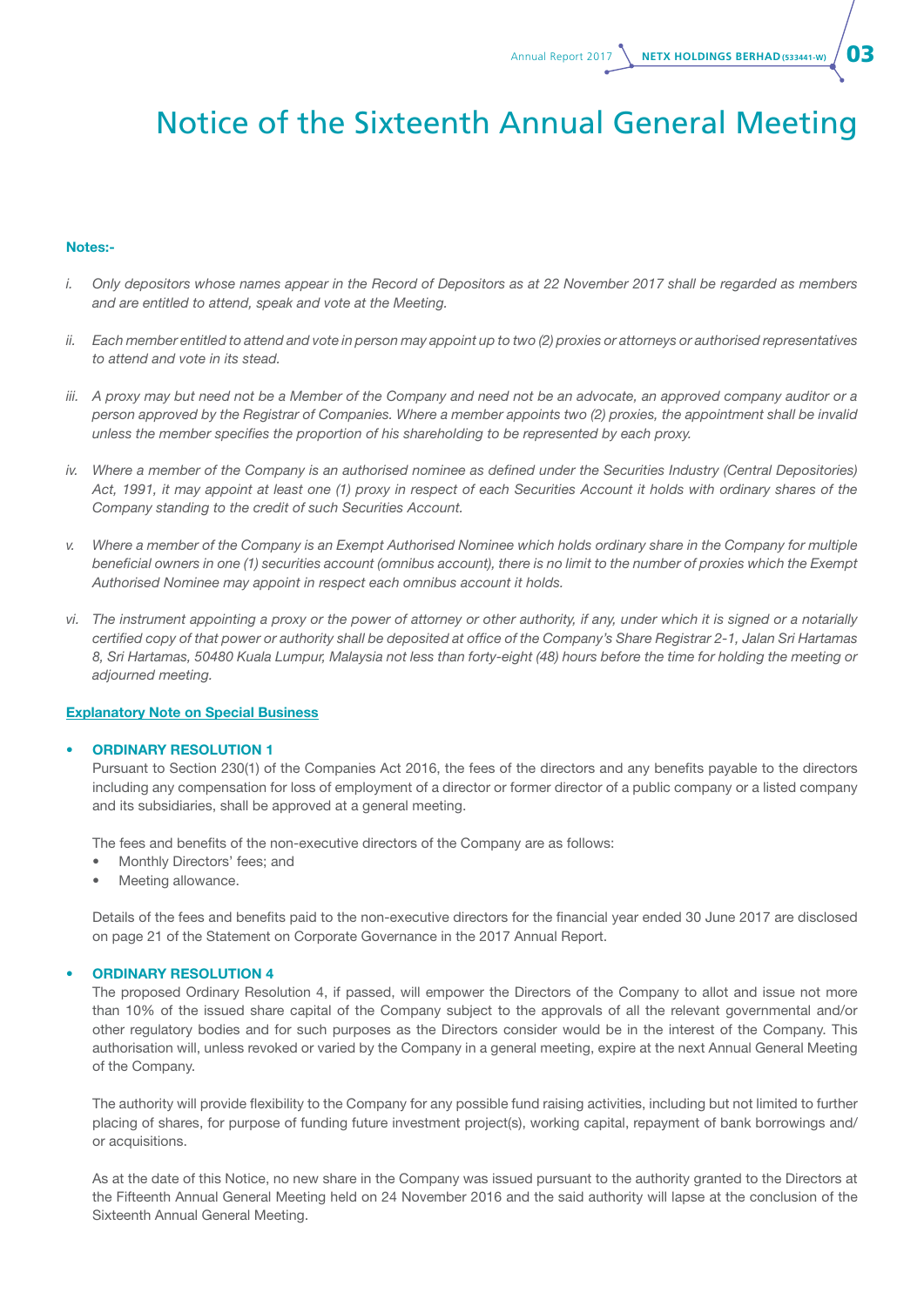**04** NETX HOLDINGS BERHAD (533441-W) Annual Report 2017

## CORPORATE INFORMATION

# **BOARD OF DIRECTORS**

#### YM TENGKU AHMAD BADLI SHAH BIN RAJA HUSSIN

Senior Independent Non-Executive Director/Chairman

#### CHU CHEE PENG

Independent Non-Executive Director

YONG KET INN Independent Non-Executive Director

TAN SIK EEK Executive Director

#### AUDIT AND RISK MANAGEMENT COMMITTEE

Yong Ket Inn (Chairman)

YM Tengku Ahmad Badli Shah Bin Raja Hussin

Chu Chee Peng

#### NOMINATING AND REMUNERATION COMMITTEE

Chu Chee Peng (Chairman)

YM Tengku Ahmad Badli Shah Bin Raja Hussin

Yong Ket Inn

#### CORPORATE OFFICE

1-3 Street Wing Sunsuria Avenue Persiaran Mahogani Kota Damansara PJU 5 47810 Petaling Jaya Selangor Darul Ehsan Tel : +603-6142 3198 Fax : +603-6142 3292

#### COMPANY SECRETARIES

Ms. Seow Fei San (MAICSA 7009732) Ms. Law Mee Poo (MAICSA 7033423)

#### REGISTERED OFFICE

802, 8<sup>th</sup> Floor, Block C Kelana Square 17, Jalan SS7/26 47301 Petaling Jaya Selangor Darul Ehsan Tel : +603-7803 1126 Fax : +603-7806 1387

#### AUDITORS

Ecovis AHL PLT (AF 001825) 9-3, Jalan 109F Plaza Danau 2 Taman Danau Desa 58100 Kuala Lumpur Wilayah Persekutuan Tel : +603-7981 1799 Fax : +603-7980 4796

#### **REGISTRAR**

ShareWorks Sdn Bhd 2-1, Jalan Sri Hartamas 8 Sri Hartamas 50480 Kuala Lumpur Wilayah Persekutuan Tel : +603-6201 1120 Fax : +603-6201 5959

#### PRINCIPAL BANKER

Malayan Banking Berhad United Overseas Bank (Malaysia) Bhd

#### STOCK EXCHANGE LISTING

Bursa Malaysia Securities Berhad (ACE Market) Stock Name : NETX Stock Code : 0020

#### **WEBSITE**

http://www.netx.com.my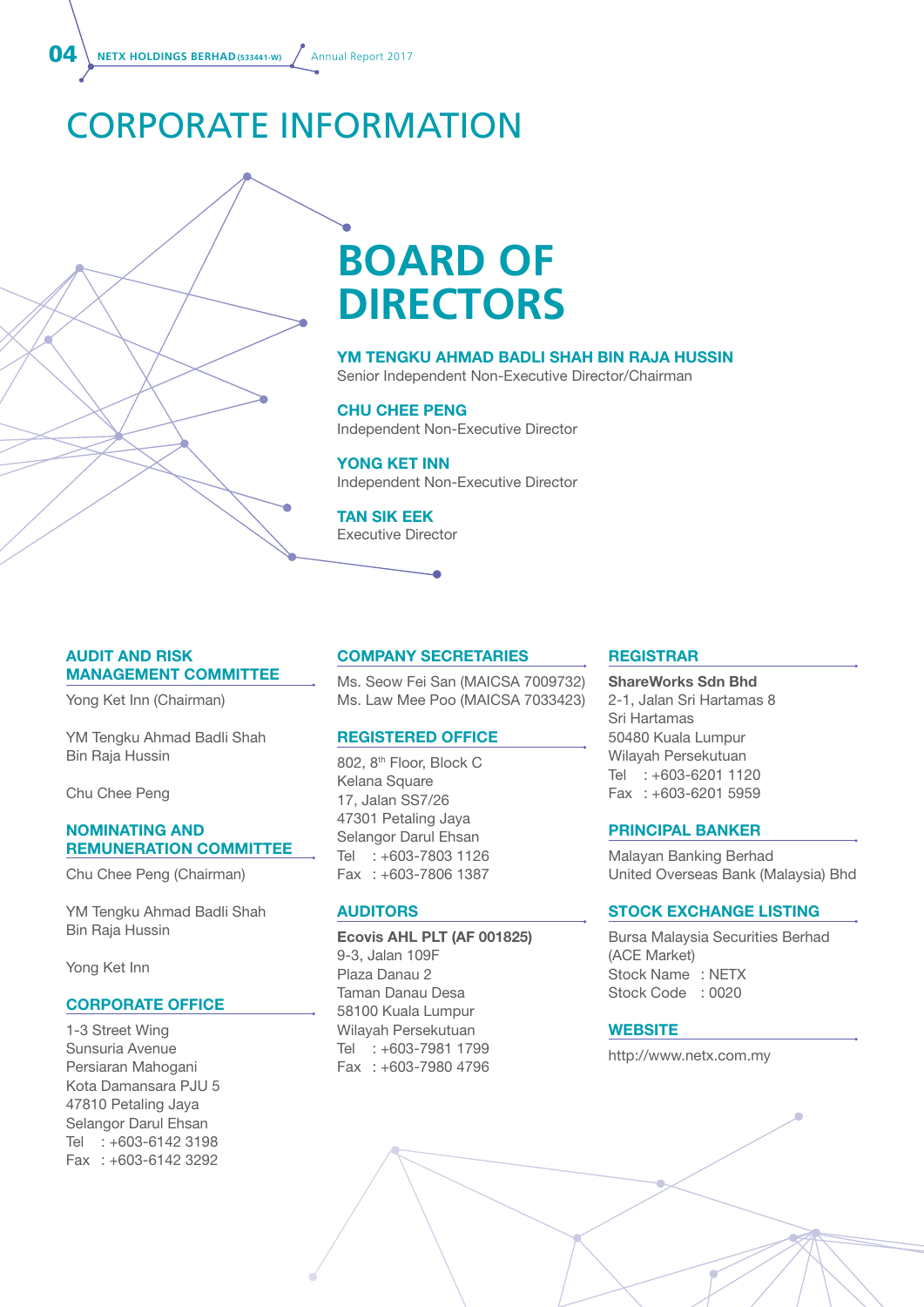

### CORPORATE STRUCTURE



#### COMPANY BACKGROUND

NetX Holdings Berhad is a technology public listed company on Bursa's ACE market. Founded in 2000, NetX started off dealing primarily in the supply of network equipment and infrastructure. Fast forward to today, the company now pioneers the advancement of disruptive technologies through its subsidiaries in various industries: digital platforms, e-commerce and IT infrastructure among others.

In line with the company's strategy and vision in rethinking possibilities, NetX focuses on existing innovative technologies by making it better with the goal of challenging the markets they operate in.

NetX is based on two key business pillars that are strategically operated through its subsidiaries: Ariantec, a network equipment and infrastructure specialist; and PayAllZ, a payment solutions company which was acquired in 2015 as part of its growth strategy.

NetX firmly believes in its philosophy of finding new and better ways of doing things through technology. Its businesses are geared toward redefining and challenging established and conventional practices that bring value to the betterment of whole societies.

#### BUSINESS PHILOSOPHY GROWTH STRATEGY

Like any great philosophy, ours start with a question: How can something be done better? This fundamental opens up to the limitless possibilities for the re-development of systems by consistently taking them one step further. We believe in the harnessing of existing technologies that have the potential to disrupt conventional standards and change the landscape of industries.

With a background in total systems integration and network infrastructure, NetX is now expanding into the electronic payment solutions - a business with huge potential as the global marketplace converges from offline to online towards a cashless state. Its newly acquired payment solutions company, PayAllZ is a major step forward in the development of a Total Payment Solution starting from EFTPOS (Electronic Funds Transfer at Point of Sale) terminals and accessories (digital signature pad, near field communication adaptors and etc), software and other component subsystems to systemically merge them into one system. NetX sees this expansion as a strategic extension of its existing system integration and hardware solutions business.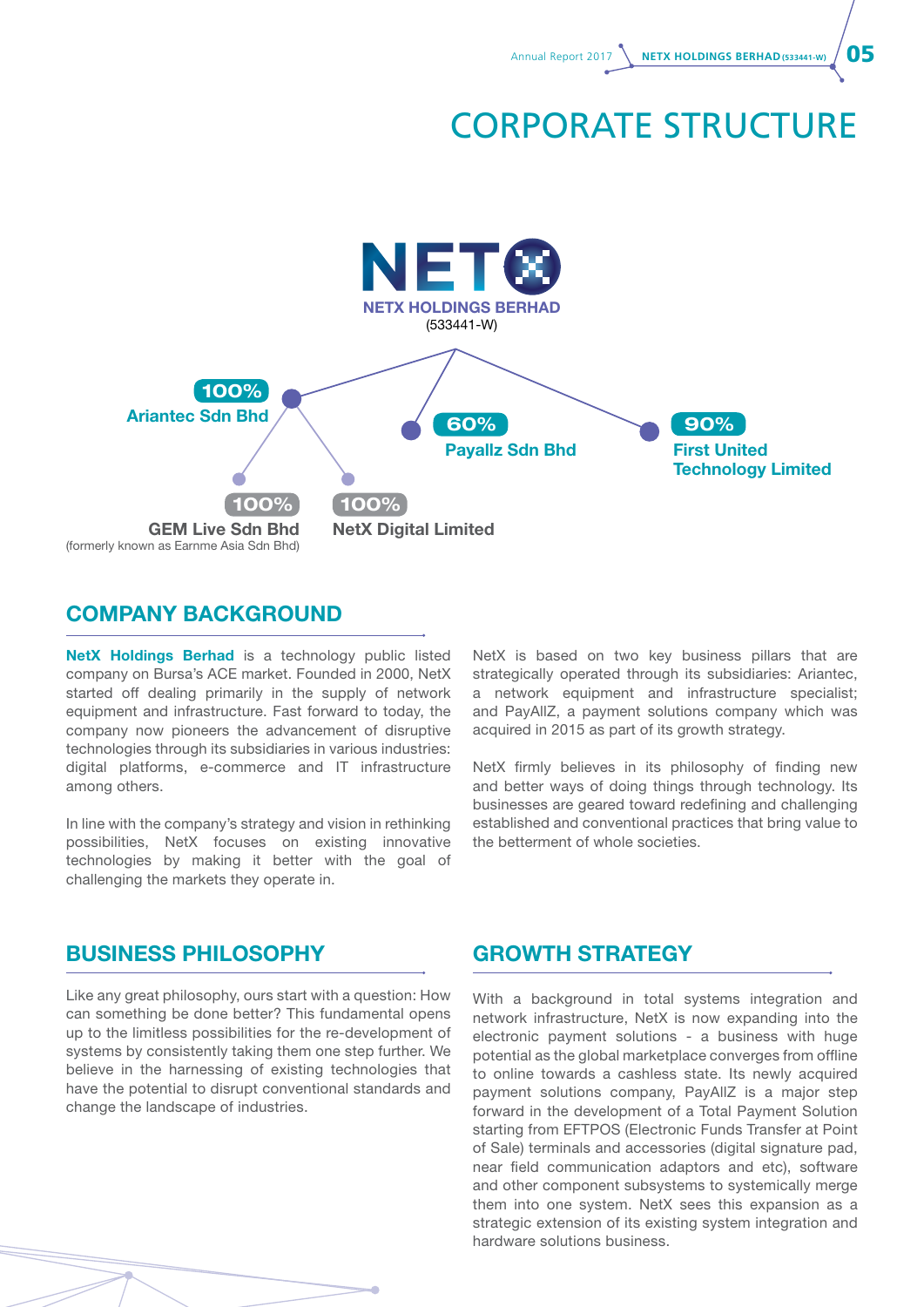**06** NETX HOLDINGS BERHAD (533441-W) Annual Report 2017

### CHAIRMAN'S STATEMENT

**Dear Shareholders,**

 On behalf of the Board of Directors, I am pleased to present to the shareholders, the Annual Report of Netx Holdings Berhad ("NetX" or "Group") for the financial year ended 30 June 2017.

#### FINANCIAL REVIEW

For the financial year ended 30 June 2017, the Group recorded revenue of RM19.30 million and profit after taxation ("PAT") of RM0.912 million. Compared to the previously reported revenue and loss after taxation ("LAT") of RM9.78 million and RM8.34 million respectively. This year's results represent a 97.4% increase in revenue and corresponding 110.94% increase in PAT from LAT in previous year. The significant improvement in PAT is mainly arises from the performance in Ariantec Sdn Bhd.

#### PROSPECT AND STRATEGY

With the implementation of digital free trade zone which bring forth borderless competition, the Board recognizes the need for the Group to continually reinvent and improve its business and has taken affirmative steps to expand its scope of business operation domestically and internationally to propel future growth despite the uncertain market condition.

According to the National ICT Association of Malaysia (PIKOM), the overall ICT market for the country would experience a positive growth on technologies and digital economic growth as it remains on trat to achieve a contribution of around 20% of the GDP by year 2020. Hence, we believe 2018 will be a year of continued growth and improvement. Moving forward, we are committed to continue expand and launch new business ventures to improve our influence in the industry.

#### ACKNOWLEDGEMENT AND APPRECIATION

On behalf of the Board of Directors, I wish to express our sincere gratitude to my Board Members and staff for their efforts and contributions. I would also like to take this opportunity to convey my appreciation to our clients, business associates, shareholders and various stakeholders for their continued support and confidence in NetX.

**YM Tengku Ahmad Badli Shah Bin Raja Hussin** YM Independent, Non-Executive Chairman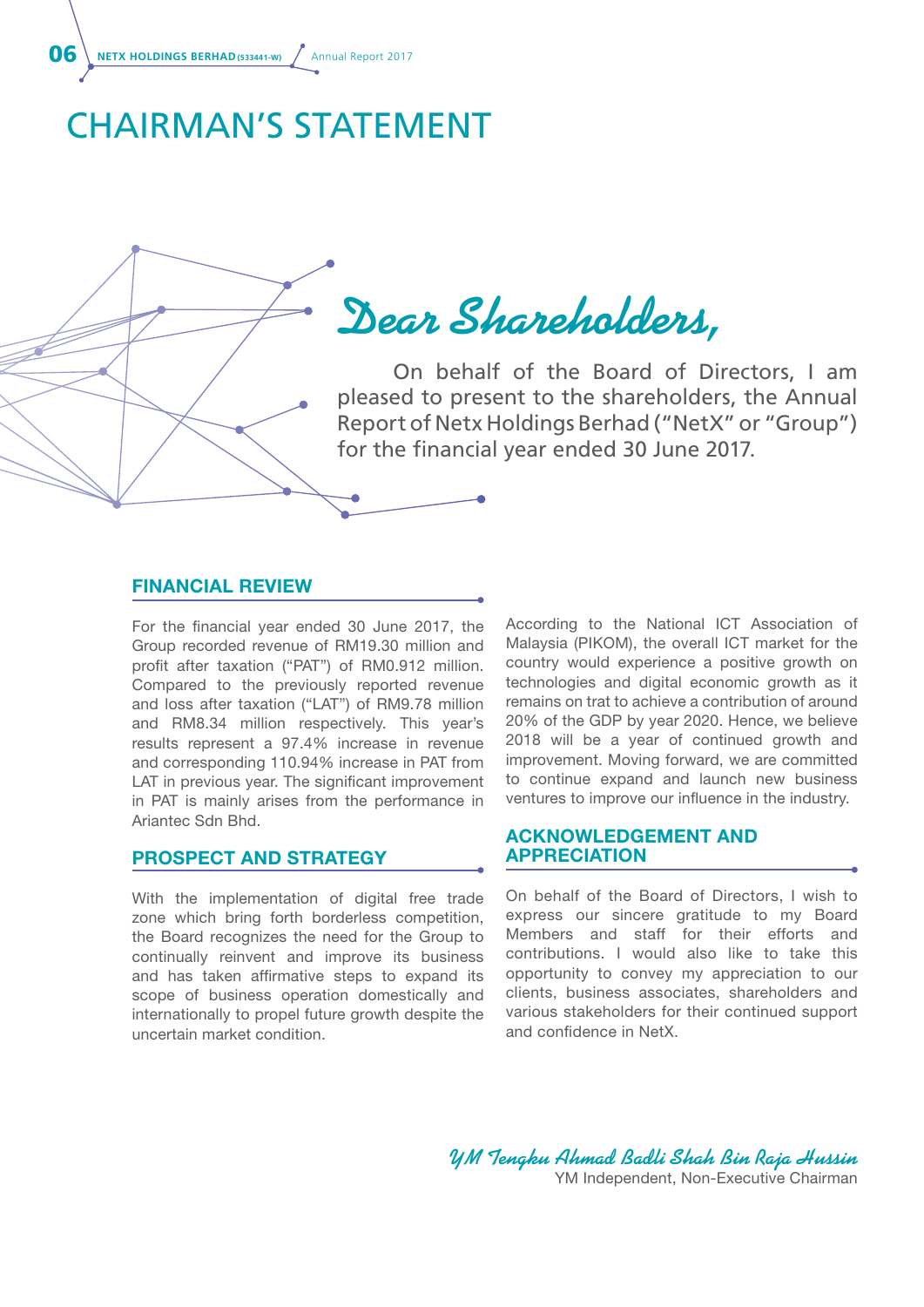### MANAGEMENT DISCUSSION AND ANALYSIS

#### Overview of the Group's Business and **OPERATIONS**

NetX Holdings Berhad ("Company" or "NetX" or "Group") is a technology public listed company on Bursa's ACE Market. Founded in 2000, NetX started off dealing primarily in the supply of network equipment and infrastructure. Fast forward to today, the Company now pioneers the advancement of disruptive technologies through its subsidiaries in various industries namely digital platforms, e-payment solutions, e-commerce and IT infrastructure among others. The Company is based on two key business pillars or segments that are strategically operated through its subsidiaries namely Ariantec Sdn Bhd ("Ariantec"), a network equipment and infrastructure specialist, and Payallz Sdn Bhd ("Payallz"), a payment solutions company which was acquired in 2015 as part of the Company's growth strategy.

With a background in total systems integration and network infrastructure, NetX is now expanding into the electronic payment solutions - a business with huge potential as the global marketplace converges from offline to online towards a cashless state. On 4 April 2017, the Company through its wholly-owned subsidiary Ariantec, had entered into a Licensing Agreement with Payallz International Limited for the licensing of Ariantec's products. On 12 April 2017, Payallz had entered into a Technology Collaboration Agreement with XOX Wallet Sdn Bhd and subsequently entered into a Technology Partnership Agreement with M3 Online Sdn Bhd on 19 April 2017 to develop an electronic payment mobile exchange that enables every XOX Berhad subscribers to be an e-commerce merchant and have interconnect ability with both local and international payment gateways.

The Company also entered into a Technology Partnership Agreement with GuangZhou, China based E-DO Business Technology Corporation for the provision of e-commerce online payment, e-wallet and loyalty programme solutions services in territories of Cambodia, Malaysia and Thailand. Lastly, on 25 May 2017, NetX had entered into a Shares Subscription Agreement with China based Flavours of Malaysia ("FOM") for a shares subscription of 51% of the paid-up capital of FOM to research and develop a Halalcertified e-commerce market place for goods and services between Chinese and Malaysia consumers.

#### Group Financial Review

|                         | <b>Yr Ended</b><br><b>RM'000</b> | <b>Yr Ended</b><br>30-Jun-17 30-Jun-16<br><b>RM'000</b> | <b>Changes</b><br>$\frac{0}{0}$ |
|-------------------------|----------------------------------|---------------------------------------------------------|---------------------------------|
| Revenue                 | 19,302                           | 9,779                                                   | 97                              |
| <b>Gross Profit</b>     | 5,389                            | 6,222                                                   | (13)                            |
| Gross Profit Margin (%) | 28%                              | 64%                                                     |                                 |
| Profit Before Tax       | 1,478                            | (6,708)                                                 | 122                             |
| <b>Profit After Tax</b> | 912                              | (8,338)                                                 | 111                             |
| Profit Attributable     |                                  |                                                         |                                 |
| to Ordinary Equity      |                                  |                                                         |                                 |
| Holders of the          |                                  |                                                         |                                 |
| Company                 | 1.079                            | (8,314)                                                 | 113                             |

This financial year has been a challenging year for the Group as the local economy was greatly affected by macro-economic developments which led to a slower economic growth, currency uncertainties, and lower business transactions for domestic merchants.

#### Revenue and Gross Profit

Group's revenue improved by 97% from RM9.8 million in previous year to RM19.3 million in current year, with growth registered in two core business segments (ie. Network equipment and infrastructure and payment solutions). However, the gross profit margin reduced from 64% in previous year to 28% in current year, due to higher selling price in previous year as a result of extensive product warranties and assurance given to customer in previous year but none in current year, and warranties claim by a customer resulted in loss of RM330k in current year.

#### Profit Before Tax

The profit before tax grew from loss before tax of RM6.7 million in previous year to profit before tax in current year of RM1.5 million. The significant improvement in profit before tax is mainly arises from the impairment of goodwill of investment in Ariantec Sdn Bhd of RM10.09 million in previous year but none in current year and lower corporate exercise expenses by RM0.61 million.

#### **Taxation**

The effective tax rate is higher than statutory tax mainly due to certain expenses are non tax-allowable.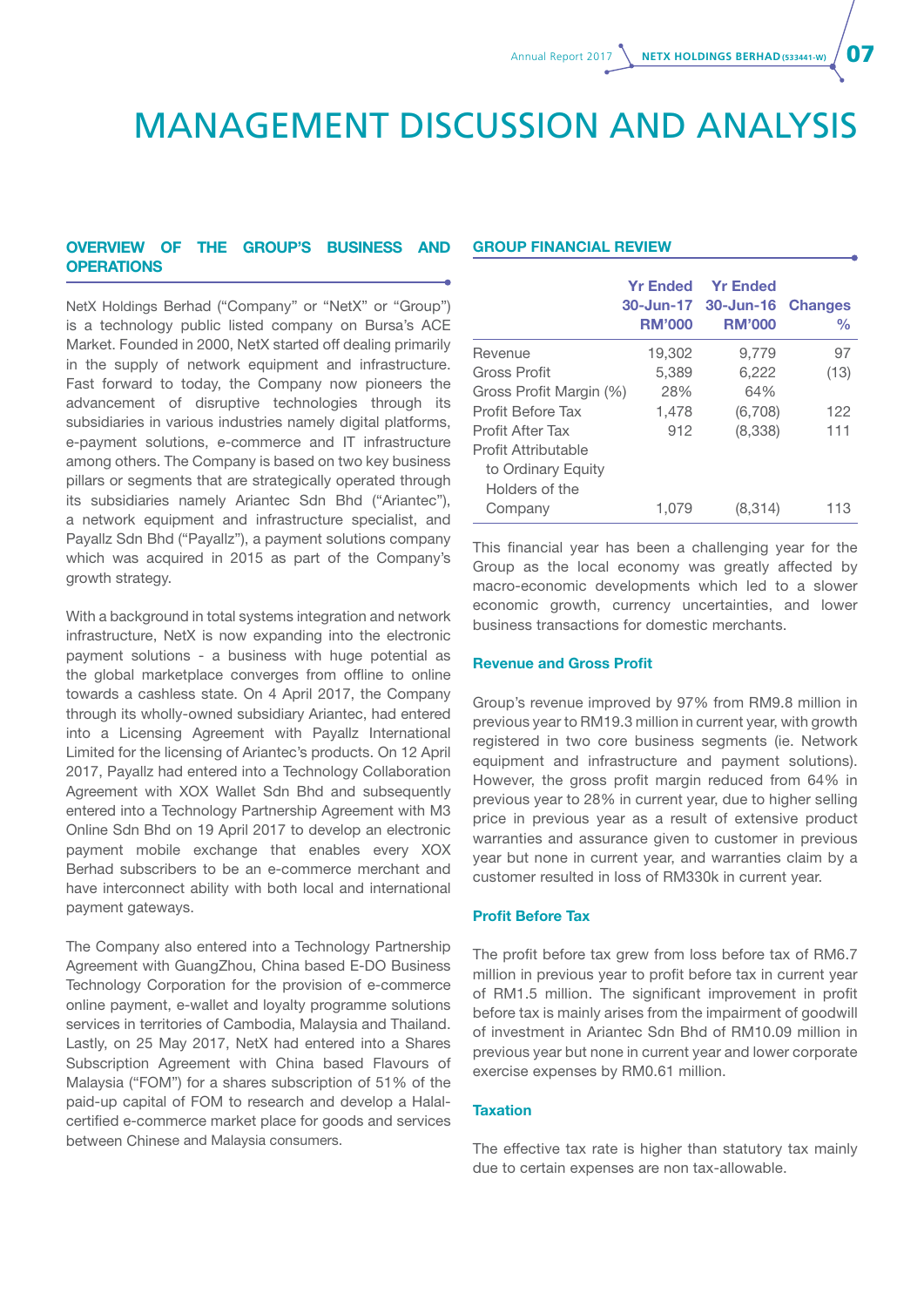**08** NETX HOLDINGS BERHAD (533441-W) Annual Report 2017

### Management Discussion and Analysis

#### Performance By Business Segment

As indicated earlier, the Group is based on two key business pillars or segments that are strategically operated through its subsidiaries. The core business segments of the Group comprise of the followings:

- 1. Electronic Payment Services Involved in terminal and other related services.
- 2. Non-electronic Payment Services Involved in provision of turnkey solutions on the network infrastructure, security management, research and development of software, system design, integration and installation and provision of IT services.



#### Electronic Payment Services

|                         | <b>RM'000</b> | <b>Yr Ended Yr Ended</b><br>30-Jun-17 30-Jun-16 Changes<br><b>RM'000</b> | $\frac{0}{0}$ |
|-------------------------|---------------|--------------------------------------------------------------------------|---------------|
| Revenue                 | 3,752         | 159                                                                      | 2,260         |
| <b>Gross Profit</b>     | 1,871         | (26)                                                                     | 7,296         |
| Profit Before Tax       | 881           | (216)                                                                    | 508           |
| <b>Profit After Tax</b> | 399           | (125)                                                                    | 419           |

The Electronic Payment Services and its revenue derived from the following activities:

- 1. Credit and Debit Card merchant acquiring with revenue sharing with financial services company in Malaysia.
- 2. Rental of EDC terminal to merchants.
- 3. Sales or rental of electronic and mobile payment solution, included its related software and hardware.

The Group acquired the payment solutions company, named Payallz Sdn Bhd ("Payallz") in 2015 and has initiated intensive marketing activities to increase number of merchant in Malaysia and to secure sales of electronic and mobile payment solutions mainly to overseas customers. The number of EDC terminals deployed has increased from approximately 380 to 900 as at 30 June 2017. The revenue of this segment has improved from RM159k in previous year to RM3.75 million in year ended 30 June 2017. The profit before tax has also improved from loss of RM216k in previous year to profit of RM881k in year ended 30 June 2017.

#### Profit Before Tax



#### Non-Electronic Payment Services

|                         | <b>RM'000</b> | <b>Yr Ended Yr Ended</b><br>30-Jun-17 30-Jun-16 Changes<br><b>RM'000</b> | $\frac{0}{0}$ |
|-------------------------|---------------|--------------------------------------------------------------------------|---------------|
| Revenue                 | 15,550        | 9,620                                                                    | 62            |
| <b>Gross Profit</b>     | 3,518         | 6,248                                                                    | (44)          |
| Gross Profit Margin (%) | 23%           | 65%                                                                      |               |
| Profit Before Tax       | 597           | (6, 492)                                                                 | 109           |
| <b>Profit After Tax</b> | 513           | (8, 213)                                                                 | 106           |

The Non-Electronic Payment services are mainly trading of network equipment, provision of network infrastructure, system design, integration and related IT services. The revenue from this segment is dependent on projects secured and therefore the revenue are not consistent throughout the year.

The revenue of this segment has improved from RM9.62 million in previous year to RM15.55 million in year ended 30 June 2017. However, the gross profit margin has reduced from 65% in previous year to 23% in current year, mainly due to higher selling price in previous year as a result of extensive product warranties and assurance given to customer in previous year but none in current year, and warranties claim by a customer resulted in loss of RM330k in current year.

The profit before tax has also improved from loss of RM6.5 million in previous year to profit of RM597k in year ended 30 June 2017, mainly due to the impairment of goodwill of investment in Ariantec Sdn Bhd of RM10.09 million in previous year but none in current year.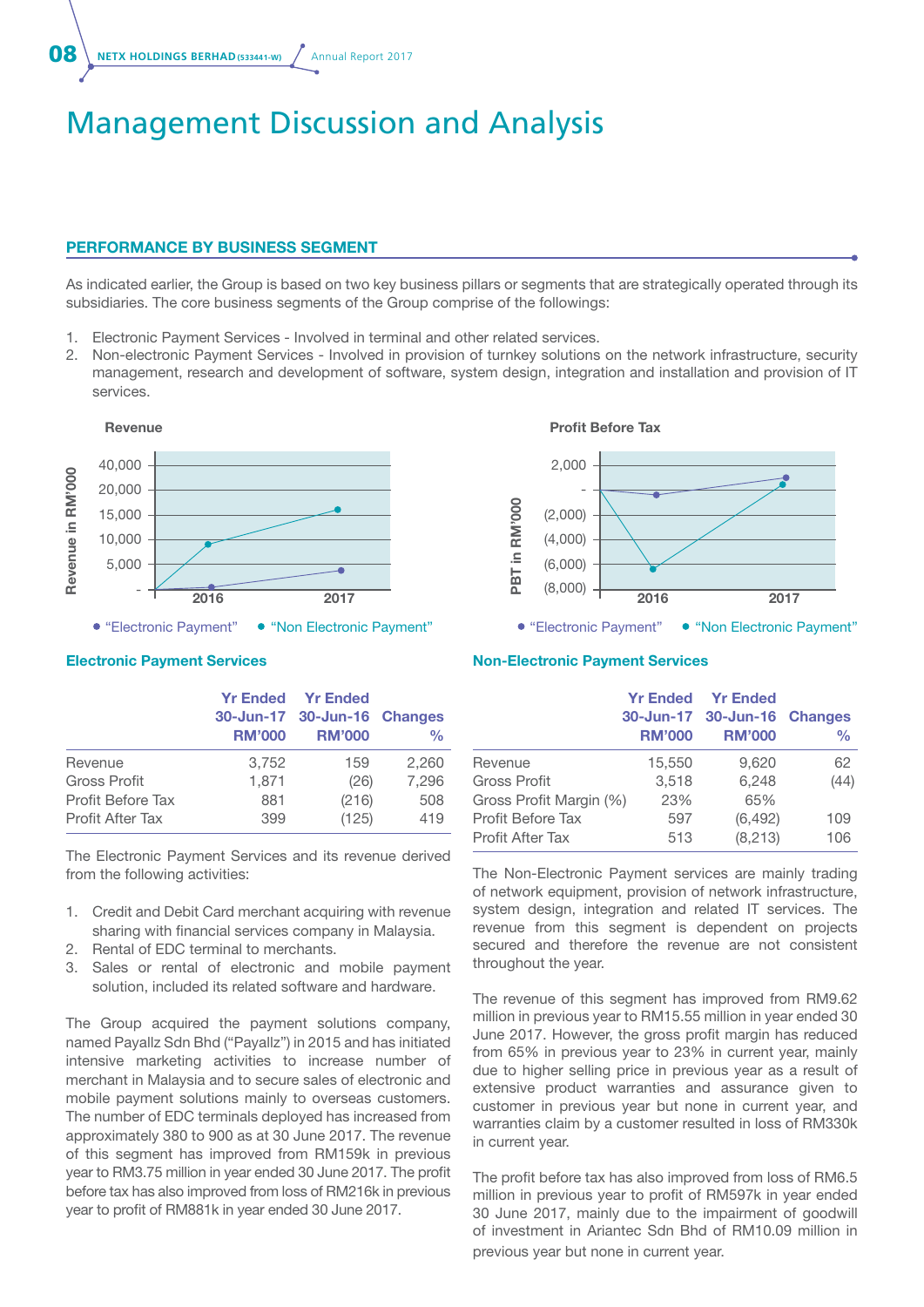### Management Discussion and Analysis

#### Anticipated Risk and Mitigating Factors

In the ordinary course of its operations, the Company is exposed to the following major risks:

#### Competition Risk and Changes in Technology Risk

NetX is involved in the provision of systems, solutions and services that is catered towards the ICT and mobile payment industry. Like many companies in the ICT and mobile payment industry, the Company faces competition from both new and existing players in the industries which offers similar products and services, as well as rapid technological innovation.

Thus, the management of the Group continuously study and identify latest technology to improve its products and operation efficiency. The Group tries to provide a wider selection of IT hardware, new application features in its payment solutions and services to its customers at competitive and affordable prices. NetX also invests in new product development initiatives and infrastructure and is also on the look-out to acquire smaller technology companies that will enhance its solutions offerings to ensure its competitiveness.

#### Investment Risk

The Group is exposed to investment risk as it invests in new product development initiatives and infrastructure or acquire smaller technology companies that will enhance its solutions offerings to ensure its competitiveness. Pre-investment assessment and evaluation of proposed investment were carried out by Executive Director before tabled to the Board of directors for approval. An experienced staff will be designated to implement the investment plan, and closely monitored by the Executive Director. The Board of Directors monitor the investment progress and results through half yearly progress updates in the Board of Directors meeting.

#### Political, economic and regulatory considerations

Any developments in political, economic, regulatory and social conditions could materially affect the Group financial and business prospects. Other political uncertainties that could unfavourably affect us include changes in political leadership, war, economic downturn, financial crisis, expropriation, nationalisation, re-negotiation or nullification of existing contracts, changes in interest rates

and methods of taxation. The directors keep abreast with the government policy, rules and regulations and will take actions to ensure compliance.

#### Reliance on key relationship with Acquirer

The Group's payment services business is heavily dependent on the relationship with the Acquirer and their intent in acquiring merchants. Acquirer is an entity (bank or non-bank) registered with Bank Negara Malaysia that provides merchant acquiring, including, inter-alia, signing up merchants, deploying EFTPOS terminals for payment cards and accepting card payment on behalf of merchants. Our subsidiary, Payallz is a master merchant appointed by two Acquirers to recruit qualified merchants to sign up for our payment solutions. Payallz is constantly looking at collaboration with other Acquirer so that we are not dependent on two Acquirers.

#### Foreign Exchange Risk

The Company is subject to foreign exchange risk through the import of hardware products such as IT equipments and EFTPOS terminals from overseas. As such, any fluctuation in foreign exchange rates would have an impact on our profitability and financial performance. Thus, the Company monitors the foreign currency risk closely on an ongoing basis to ensure that the Company's exposure to foreign currency risk is at an acceptable level.

#### Non Collection from customer and Non Performing Sales Agents Risk

As in any other businesses, the Group's business is dependent to collection from customers and new merchants acquired through sales agents. The Non-Electronic payment segment were not dependent on sales agent but only sell to customers with good credit, where the management has close relationship with the customer.

The revenue from Electronic Payment Segment is collected in advance or deducted through our Acquirer, which mitigate the potential risk on non-collection from merchants. The management monitor the performance of sales agents very closely and sales targets were clearly stated in their letter of appointment. Sales incentive in the form of allowance were paid to the sales agents who achieve their sales targets.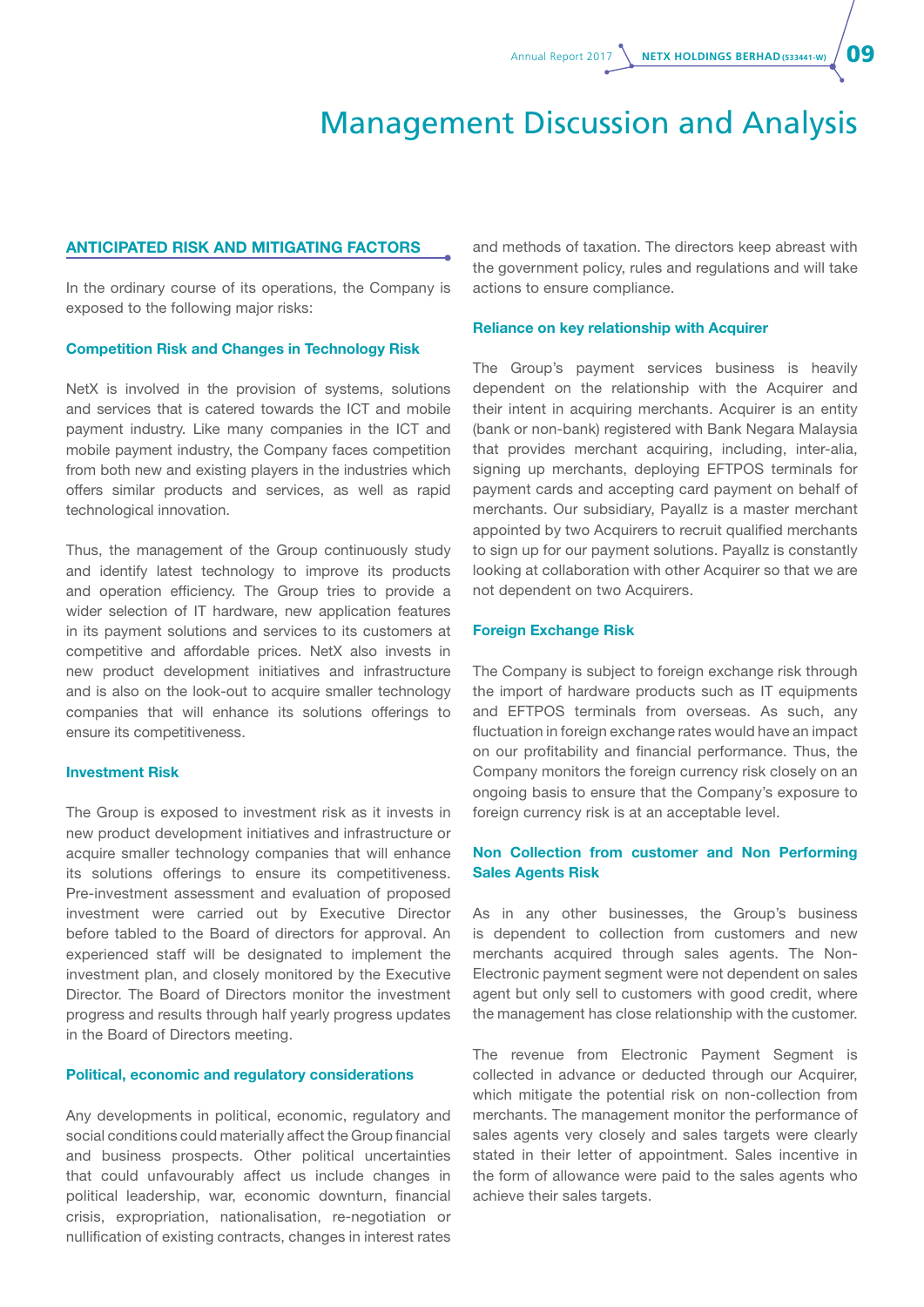### Management Discussion and Analysis

#### Future Outlook

Currently Payallz is the master merchant for a non-bank financial services company. On 16 June 2017, Payallz has entered into Referral Agreement with Global Payments Card Processing (Malaysia) Sdn Bhd ("Global") for the participation in the referral program offered by and through Global whereby Global agrees to provide merchant acquiring services to merchants in Malaysia referred to Global by Payallz. Global is a company incorporated in Malaysia and a subsidiary of Global Payments Asia-Pacific Limited. Global is principally involved in the provision of electronic transaction processing services that cover face-to-face transactions, e-commerce and mobile payments for worldwide merchants.

The Group has on 5 May 2017 entered into a Technology Partnership Agreement with GuangZhou, China based E-DO Business Technology Corporation for the provision of e-commerce online payment, e-wallet and loyalty programme solutions services in territories of Cambodia, Malaysia and Thailand.

With the rapid change in technology and the rise of e-commerce, the Group intends to develop a propriety MPex system that will allow users to conduct transactions both online and at the point of sale via multiple payment options. The unique differentiating factor of the MPex

system is that users will be able to use the MPex system, be it in the form of a mobile application or a website, to make and receive payments for transactions using other popular and established payment services such as WeChat Pay, Union Pay, Visa and MasterCard by scanning the merchant's common QR code at the counter. The share issuance scheme which will raise funds for the development and marketing of MPex system were approved by the shareholders on 24 August 2017.

With all the plans in place, the prospect for Malaysia's economic remains promising with its overall economy is forecasted to grow by 4.3% in 2017, the Company will benefit from initiatives of worldwide financial regulators to convert cash retail payments into electronic payments.

These coming years will be crucial for us. Whilst we remain cautious over the outlook of the economy, we will continue to reinvent and improve our business and will take affirmative steps to expand the Company's scope of business operations globally in ensuring a lasting sustainability and profitability for our business.

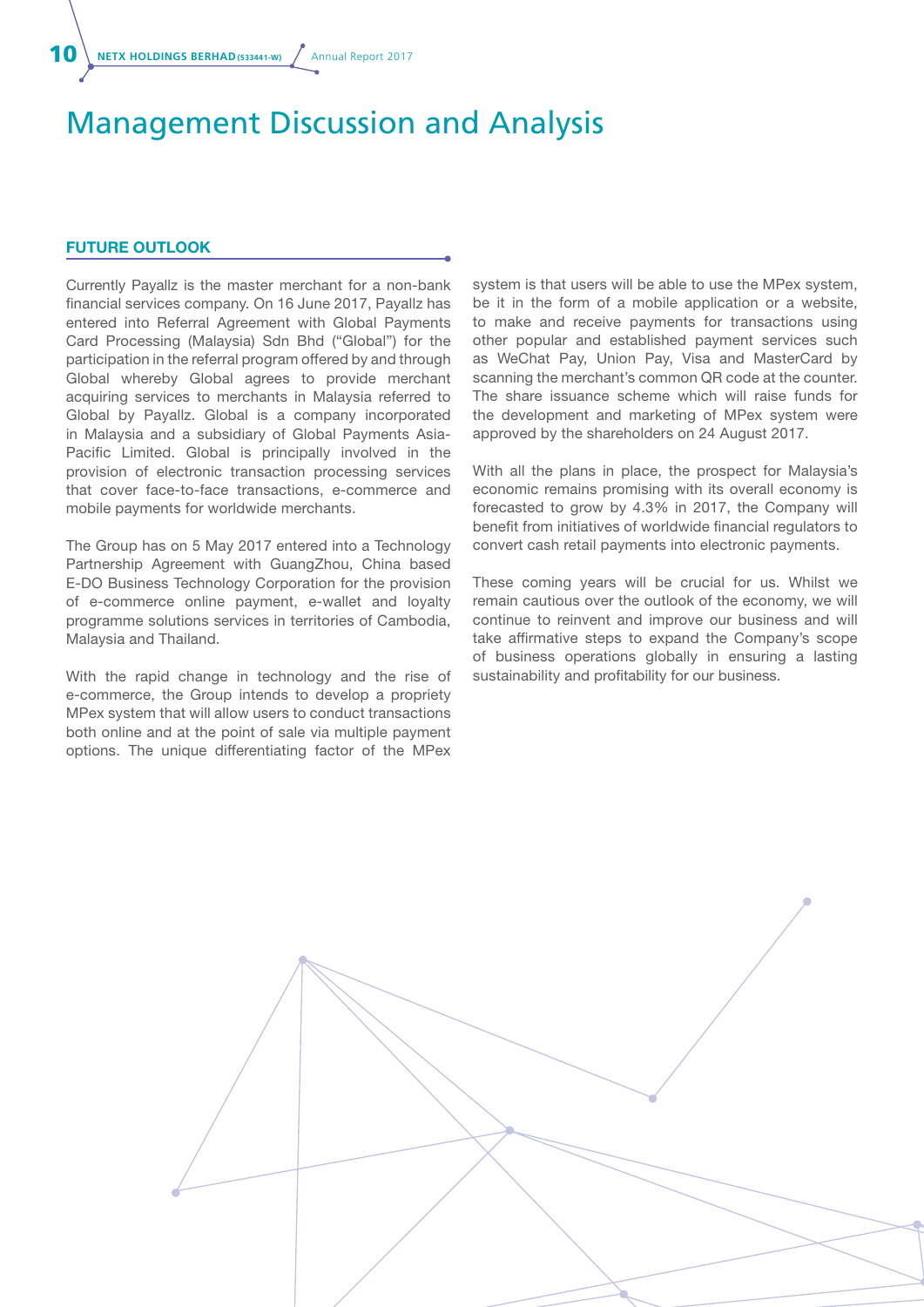### PROFILE OF DIRECTORS

#### YM Tengku Ahmad Badli Shah Bin Raja Hussin

Malaysian, 48 years old, Male Chairman / Senior Independent Non-Executive Director

YM Tengku Ahmad Badli Shah Bin Raja Hussin ("YM Tengku Badli") is the Senior Independent Non-Executive Director of NetX appointed on 9 April 2015. He holds a Bachelor of Law degree (LLB Hons) from University of East Anglia, United Kingdom.

YM Tengku Badli has extensive exposure in the financial industry sector, having started his career as a Management Trainee in Hongkong and Shanghai Banking Corporation, Hong Kong ("HSBC") in 1994, continuing his stint with the HSBC Group in various senior management positions covering both corporate and commercial sectors, as well as the retail & consumer banking division. He later joined Kuwait Finance House (Malaysia) Berhad in February 2008

as Head of Branch Management before joining Pelaburan MARA Berhad in September 2013 as Chief Executive Officer of PMB Tijari Berhad, a strategic partnership company between Pelaburan MARA Berhad and Islamic Corporation for the Development of the Private Sector (ICD) [subsidiary of Islamic Development Bank (IDB)]. YM Tengku Badli is currently the Group Chief Operations Officer of Pelaburan MARA Berhad Group and Executive Director of PMB Investment Berhad.

YM Tengku Badli is also actively involved in serving the society. He was commissioned as Major (Honorary) of Regimen 506AW, Angkatan Tentera Malaysia on 8 June 2011 and appointed as Justice of The Peace by The Sultan of Kelantan on 11 November 2012.

He does not hold any shares in NetX and he is also a Director of Asia Bioenergy Technologies Berhad. YM Tengku Badli is a member of the Audit and Risk Management Committee as well as the Nominating and Remuneration Committee. He does not have any family relationship with any Director or major shareholder of the Company and has not been convicted of any offences within the past 5 years other than traffic offences and has no conflict of interest with NetX.

#### Yong Ket Inn



Yong Ket Inn ("Mr Yong") is an Independent Non-Executive Director of NetX appointed on 9 June 2015. Mr Yong holds an honours degree in Bachelor of Science in Management and Administrative Studies from University of Aston in Birmingham.

Mr Yong is a fellow member of the Institute of Chartered Accountants in England and Wales and Malaysian Institute of Taxation. He has been a member of the Malaysian Institute of Accountants since 1987 and has over 25 years working experience in the field of accounting, auditing and taxation. He started his career at a Chartered Accountants firm in England. During his career, he held the position of Head of Finance in various offshore engineering and shipbuilding companies, integrated steel mill and IT companies.

Mr Yong does not hold any shares in NetX. He is also a Director of MTouche Technology Berhad. He is the Chairman of the Audit and Risk Management Committee and also a member of the Nominating and Remuneration Committee. He does not have any family relationship with any Director or major shareholder of the Company and has not been convicted of any offences within the past 5 years other than traffic offences and has no conflict of interest with NetX.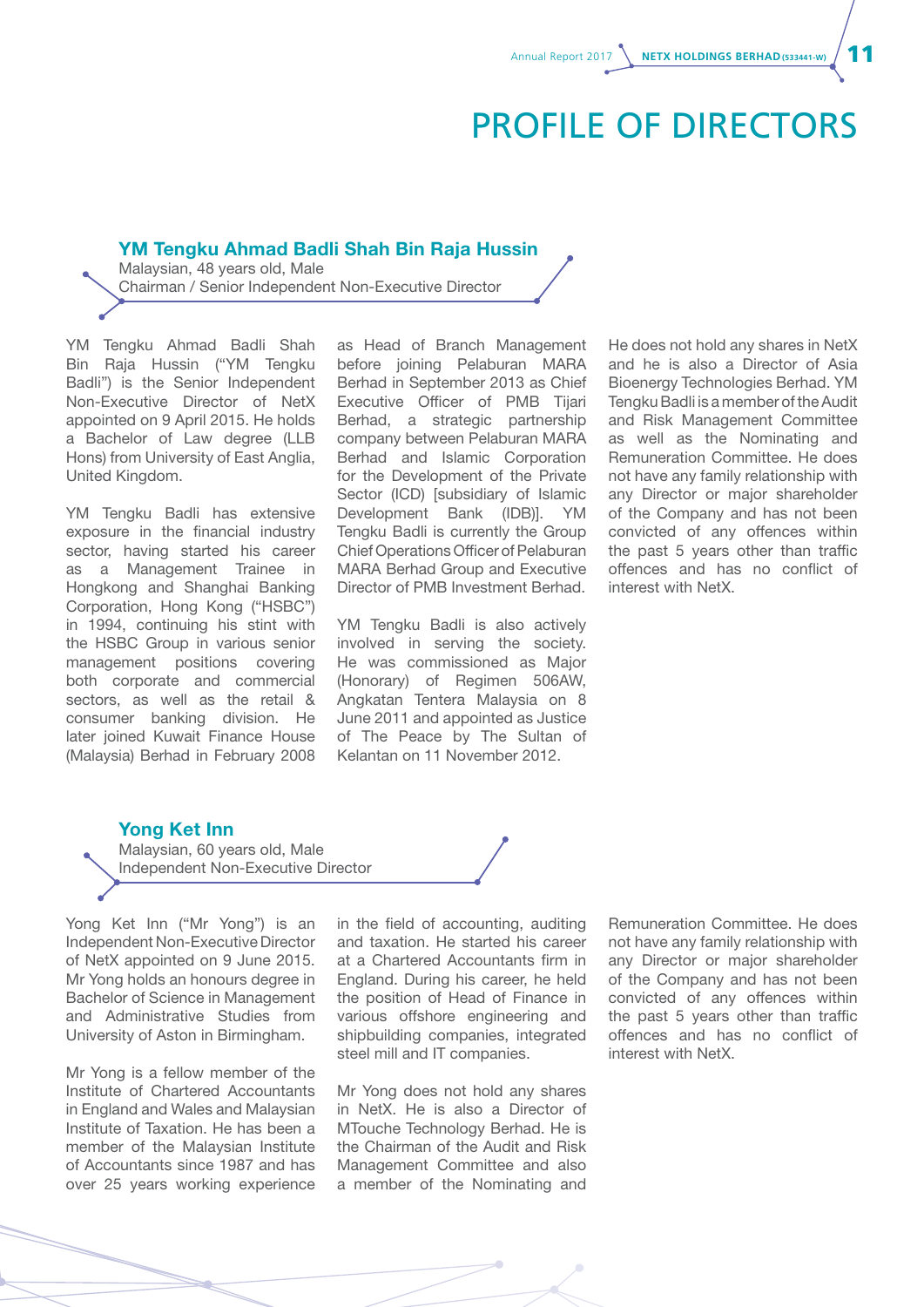NETX HOLDINGS BERHAD(533441-W) / Annual Report 2017

### Profile of Directors

#### Chu Chee Peng

Malaysian, 46 years old, Male Independent Non-Executive Director

Chu Chee Peng ("Mr Chu") is an Independent Non-Executive Director of NetX appointed on 9 June 2015. Mr Chu graduated from the Coventry University in Business Administration and Post Graduate Diploma from Chartered Institute of Marketing, The United Kingdom.

Mr. Chu was formerly the Vice President for Agensi Inovasi Malaysia ("AIM"), a statutory body set up by the Malaysian government, since 2012. Prior to joining AIM, he headed up the properties division for public listed companies in Malaysia.

He has extensive experience covering activities involved in identifying new business opportunities, developing and executing investment strategies that significantly contribute to the company and Nation's income as well as the development of new funding structure/ecosystem and creation of high value jobs.

Mr Chu does not hold any shares in NetX. He is also a Director of Asia Bioenergy Technologies Berhad. He is the Chairman of the Nominating and Remuneration Committee as well as a member of the Audit

and Risk Management Committee. He does not have any family relationship with any Director or major shareholder of the Company and has not been convicted of any offences within the past 5 years other than traffic offences and has no conflict of interest with NetX.

Tan Sik Eek Malaysian, 41 years old, Male Executive Director

Tan Sik Eek (Steve) is an Executive Director of NetX appointed on 21 April 2015. Steve majored in Economics and Political Science at the University of Sydney, Australia.

Steve brings with him more than a decade of experience ranging from corporate finance advisory to private equity investments. He was previously a Partner at House of Qin Ltd, a Beijing-based private equity firm focused on investing in companies seeking growth funding and pre-IPO capital. Prior to that, Steve was the South East Asia Partner of Value Creation Strategies

Sdn. Bhd., a Kuala Lumpurbased advisory firm specializing in securing funding from a series of established North America global hedge funds, for companies listed on the regional capital markets.

Steve previously held positions in Devonshire Capital LLC, a boutique investment bank headquartered in Hong Kong, as well as in the corporate finance division of RHB Investment Bank.

He does not hold any shares in NetX. He is also a Director of Asia Bioenergy Technologies Berhad, AT Systematization Berhad and XOX Berhad. He does not have any family relationship with any Director or major shareholder of the Company and has not been convicted of any offences within the past 5 years other than traffic offences and has no conflict of interest with NetX.

### PROFILE OF KEY SENIOR MANAGEMENT

The Key Senior Management consists of Executive Director of NetX Holdings Berhad, Mr Tan Sik Eek. His profile is listed in the Profile of Directors of this Annual Report.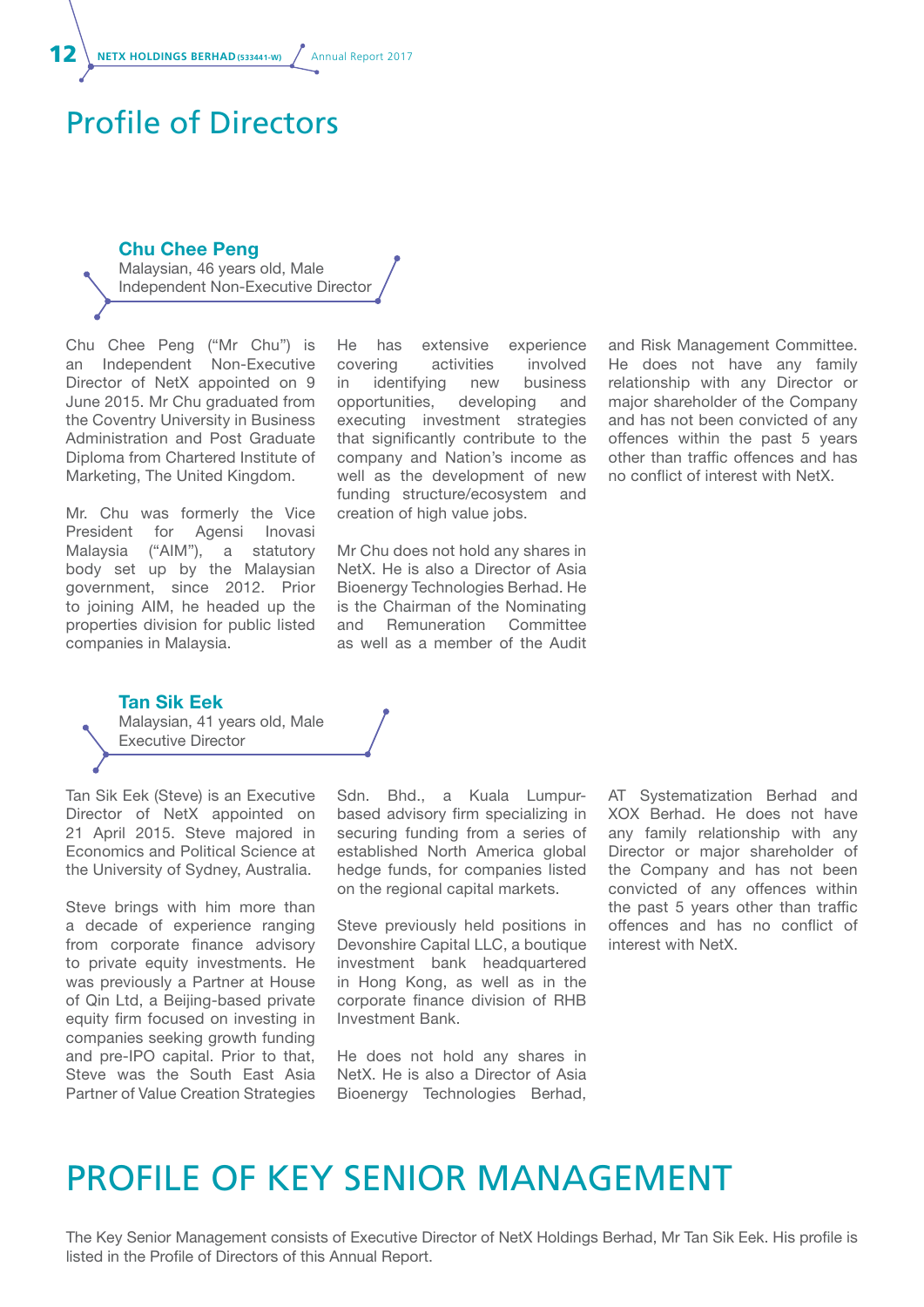# AUDIT AND RISK MANAGEMENT COMMITTEE REPORT

The Board of Directors of NetX Holdings Berhad ("Company" or "NetX" or "Group") is pleased to present the report of the Audit and Risk Management Committee for financial year ended 30 June 2017.

#### COMPOSITION AND MEETING ATTENDANCES

The composition of the Audit and Risk Management Committee ("ARMC" or "Committee") comprises of three (3) Independent Non-Executive Directors, which is in line with Bursa Malaysia Securities Berhad's ACE Market Listing Requirements ("ACELR") rule 15.09 (1)(a) and (b). The ARMC held five (5) meetings during the financial year ended 30 June 2017. The composition and the attendance by each member at the ARMC Meeting during the financial year are as follows:

| <b>Member</b>                              | <b>Designation</b> | <b>Directorship</b>                       | Attendance |
|--------------------------------------------|--------------------|-------------------------------------------|------------|
| Yong Ket Inn                               | Chairman           | Independent Non-Executive Director        | 5/5        |
| YM Tengku Ahmad Badli Shah Bin Raja Hussin | Member             | Senior Independent Non-Executive Director | 5/5        |
| Chu Chee Peng                              | Member             | Independent Non-Executive Director        | 5/5        |

The Chairman of ARMC, Mr Yong Ket Inn is a fellow member of the Institute of Chartered Accountants in England and Wales and Malaysian Institute of Taxation and also a member of the Malaysian Institute of Accountants since 1987. Accordingly, the Company is in compliance with rule 15.09 (1)(c) of ACELR.

The Audit Committee has been renamed to Audit and Risk Management Committee as the terms of reference of the Audit Committee had included the risk management functions, which is in compliance with the new Malaysian Code on Corporate Governance 2017. The Terms of Reference of the ARMC which laid down its duties and responsibilities is accessible via the Company's website at www.netx.com.my.

The performance of ARMC and its members and their term of office are reviewed annually by the Nominating and Remuneration Committee ("NRC") via a performance evaluation process, where the contribution of each member and their independence are assessed. The NRC will then recommend to the Board on whether there is a need to change the composition of the ARMC based on the assessment conducted.

#### SUMMARY OF WORK OF THE ARMC

The Committee had carried out the following work during the financial year ended 30 June 2017 in discharging their duties and responsibilities:

#### 1. Financial Reporting

a. Reviewed the quarterly financial statements as listed below, including the draft announcements pertaining thereto and made recommendations to the Board of Directors for approval of the same:

| Date of Meetings | <b>Review of Quarterly Financial Statements</b>                                         |
|------------------|-----------------------------------------------------------------------------------------|
| 26 August 2016   | Fourth quarter results as well as the unaudited results of the Group for financial year |
|                  | ended 30 June 2016                                                                      |
| 24 November 2016 | First quarter results for financial year ended 30 June 2017                             |
| 21 February 2017 | Second quarter results for financial year ended 30 June 2017                            |
| 18 May 2017      | Third quarter results for financial year ended 30 June 2017                             |

The ARMC reviewed and ensured that the Group's quarterly financial reporting and disclosures present a true and fair view of the Group's financial position and performance and are in compliance with the Malaysian Financial Reporting Standard ("MFRS") 134 – Interim Financial Reporting Standards in Malaysia and International Accounting Standards ("IAS") 34 – Interim Financial Reporting as well as applicable disclosure provisions of the ACELR.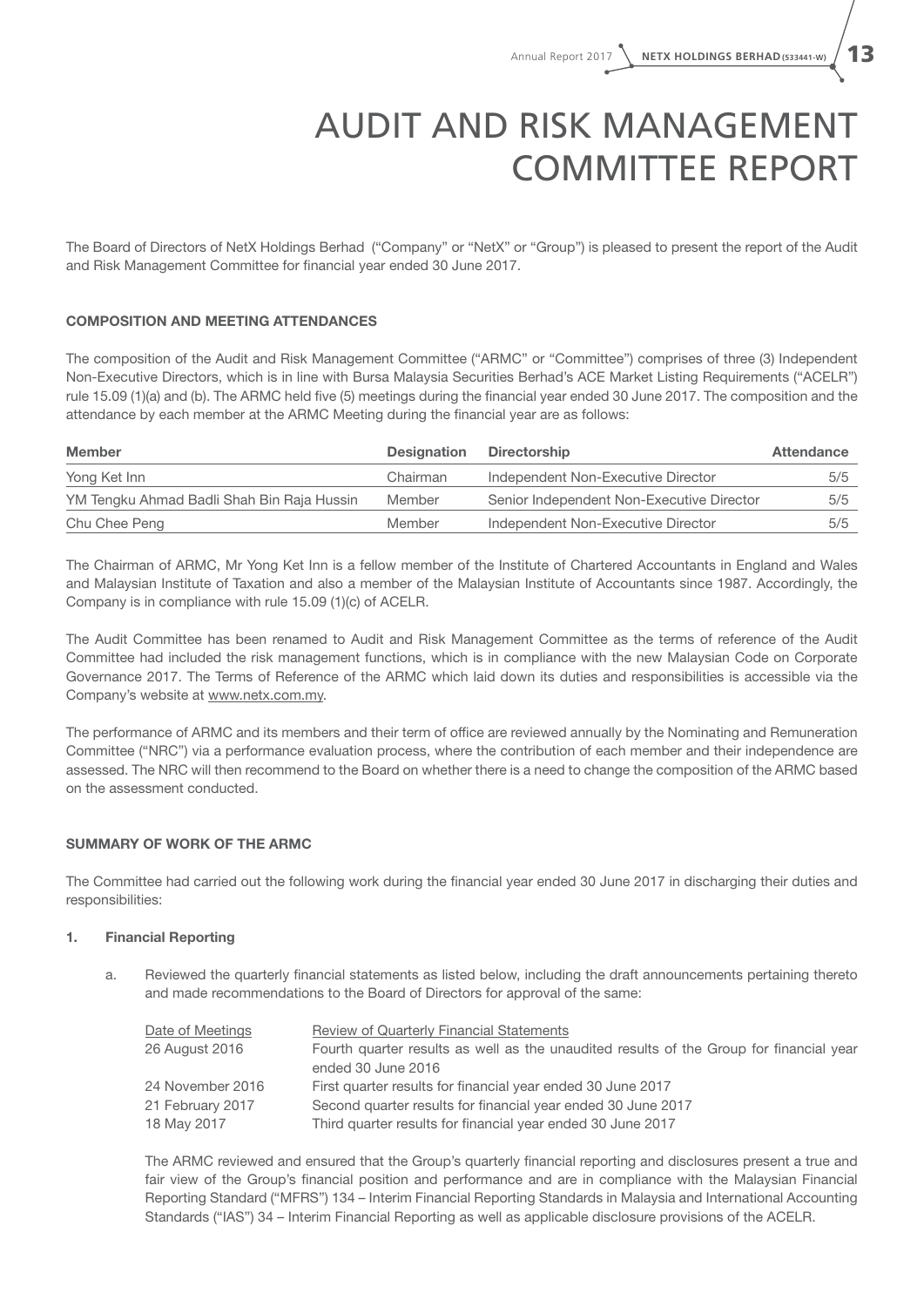$14 \setminus$  NETX HOLDINGS BERHAD (533441-W)  $\sqrt{ }$  Annual Report 2017

### Audit and Risk Management Committee Report

#### SUMMARY OF WORK OF THE ARMC (continued)

#### 1. Financial Reporting (continued)

b. Reviewed and made recommendations to the Board in respect of the audited financial statements of the Company and the Group for the financial year ended 30 June 2016 at its meeting held on 10 October 2016, and to ensure that it presented a true and fair view of the Company's financial position and performance for the year and compliance with regulatory requirements.

The ARMC considered and reviewed the integrity of information in the financial statements and quarterly reports, focus particularly on any changes in accounting policies and practices, significant adjustments resulting from the audit, significant judgements made by management, significant and unusual events or transactions, going concern assumption, completeness of disclosures and compliance with accounting standards.

#### 2. External Audit

- a. Evaluated the performance of the External Auditors for the financial year ended 30 June 2016 covering areas such as calibre, quality processes, audit team, audit scope, audit communication, audit governance and independence as well as the audit fees of the External Auditors. The ARMC satisfied with the independence, suitability and performance of Messrs Ecovis AHL PLT ("Ecovis"), had recommended to the Board for approval, the re-appointment of Ecovis as External Auditors for the ensuing financial year of 30 June 2017 at its meeting held on 10 October 2016, which was approved by the shareholders at the Fifteenth Annual General Meeting held on 24 November 2016.
- b. Discuss with External Auditors on the Audited Financial Statements for the financial year ended 30 June 2016 and, had a private session with External Auditors without the presence of the management and secretary at its meeting held on 10 October 2016.
- c. Reviewed and discussed with External Auditor, and made recommendations to the Board, the Audit Review Memorandum for the financial year ended 30 June 2016 at its meeting held on 26 August 2016. The Audit Review Memorandum outlined the audit status, significant audit and accounting issues and material weaknesses in internal control, in relation to the audit for the financial year ended 30 June 2016.
- d. Reviewed with the External Auditors at the meeting held on 18 May 2017, their audit plan for the financial year ended 30 June 2017, outlining the audit scope, methodology and timetable, audit materiality and tolerable misstatement, areas of audit emphasis, and audit engagement team. The External Auditor also updated the ARMC with new Malaysian Financial Reporting Standards and listing requirements in relation to the financial reporting as well as the new Malaysian Approved Standards on Auditing.

#### 3. Internal Audit

- a. Reviewed Internal Audit reports on various non-listed operating subsidiaries of the Group such as:
	- i. Acquisition and Handling of EFTPOS Terminals
	- ii. Rental and Maintenance of EFTPOS Terminals
	- iii. Merchant Sourcing, Acceptance and Management
	- iv. Accounting Management
	- v. Financial Statement Closure
- b. The ARMC reviewed the audit findings and recommendations to improve any weaknesses or non-compliance, and the respective Management's responses thereto. The Internal Auditors monitored the implementation of Management's action plan on outstanding issues through follow up reports to ensure that all key risks and control weaknesses are being properly addressed.
- c. The ARMC assessed and reviewed the internal audit function report tabled at its meeting held on 24 November 2016. The ARMC was of the view that the internal audit function were adequate and appropriate and agreed to table the said report to the Board. The ARMC also approved the reply letter and confirmation to Bursa Malaysia in relation to the Internal Audit Function.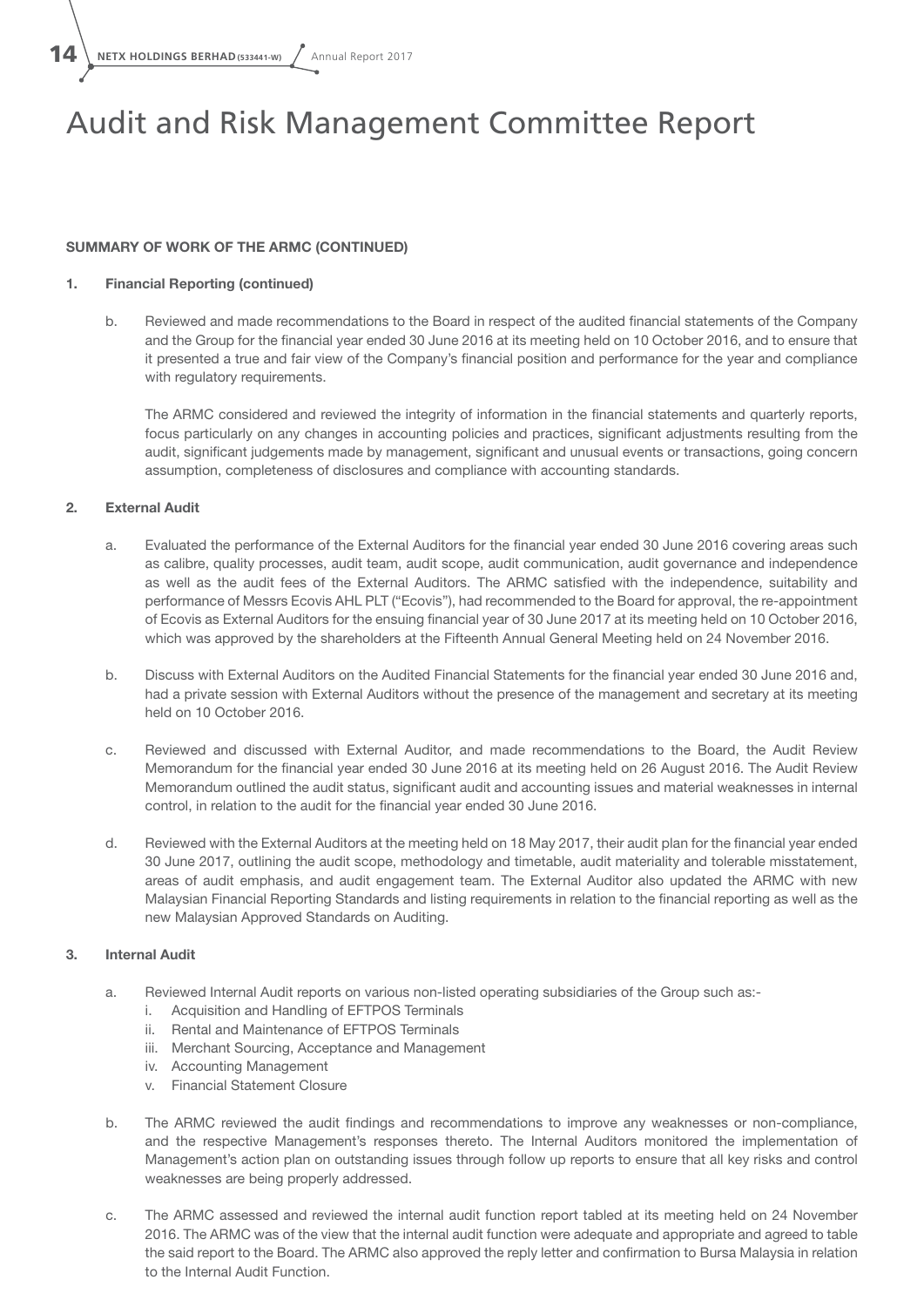### Audit and Risk Management Committee Report

#### SUMMARY OF WORK OF THE ARMC (continued)

#### 4. Related Party Transactions

Reviewed and considered transactions with Related Parties to ensure that such transactions are undertaken on an arm's length basis, on normal commercial terms consistent with the Group's business practices and policies, not prejudicial to the interests of the Group and its minority shareholders and on terms which are generally no more favourable to the related parties (pursuant to Chapter 10 of ACELR).

The listing of related party transactions were presented for ARMC review at its four meetings held during the financial year, together with the quarterly financial statements.

#### 5. Other activities

- a. Reviewed and recommended to the Board for approval, the ARMC Report and Statement on Risk Management and Internal Control for inclusion in the 2016 Annual Report on 10 October 2016.
- b. Discussed and approved the updated Risk Register at is meeting held on 10 October 2016.
- c. Verified the allocation of options pursuant to the Share Issuance Scheme in compliance with the criteria stipulated in the By-Laws of Share Issuance Scheme at its meeting held on 13 October 2017.

#### Internal Audit Function

The Group's internal audit function is outsourced to a professional services firm to provide the ARMC with an independent assessment on the adequacy and effectiveness of the Group's risk management and internal control system.

The outsourced internal auditor reports functionally to the ARMC and administratively to the Board, and accomplish its objectives by adopting a systematic and disciplined approach to evaluate and continuously improve the effectiveness of risk management, control and governance process of the Group. The Internal Auditors carry out its function in accordance to the Internal Audit Standards set forth in the International Professional Practises Framework issued by the Institute of Internal Auditors and other nationally and internationally recognised framework.

The internal audit were carried out based on audit plan approved by the ARMC. The audit plan took into consideration the Corporate and Divisional Risk Profiles and input from the senior management and the ARMC members. The ARMC works with the Internal Auditors to ensure that the internal audit plan encompasses the audit of significant operating units in the Group and the follow-up audits.

The results of the audits in the Internal Audit reports were reviewed by the ARMC. The Internal Auditor provides independent and objective reports on the state of internal controls system, with recommendations for improvement, so that remedial actions can be taken in relation to weaknesses noted in the systems. The relevant Management members are made responsible for ensuring that corrective actions on reported weaknesses are taken within the required timeframes. Internal Auditors will conduct follow-up audits to ensure that the corrective actions are implemented appropriately. In this respect, the Internal Auditors have added value by enhancing the governance, risk management and control processes within the Group.

The total cost incurred for the internal audit function for the financial year ended 30 June 2017 amounted to RM11,000.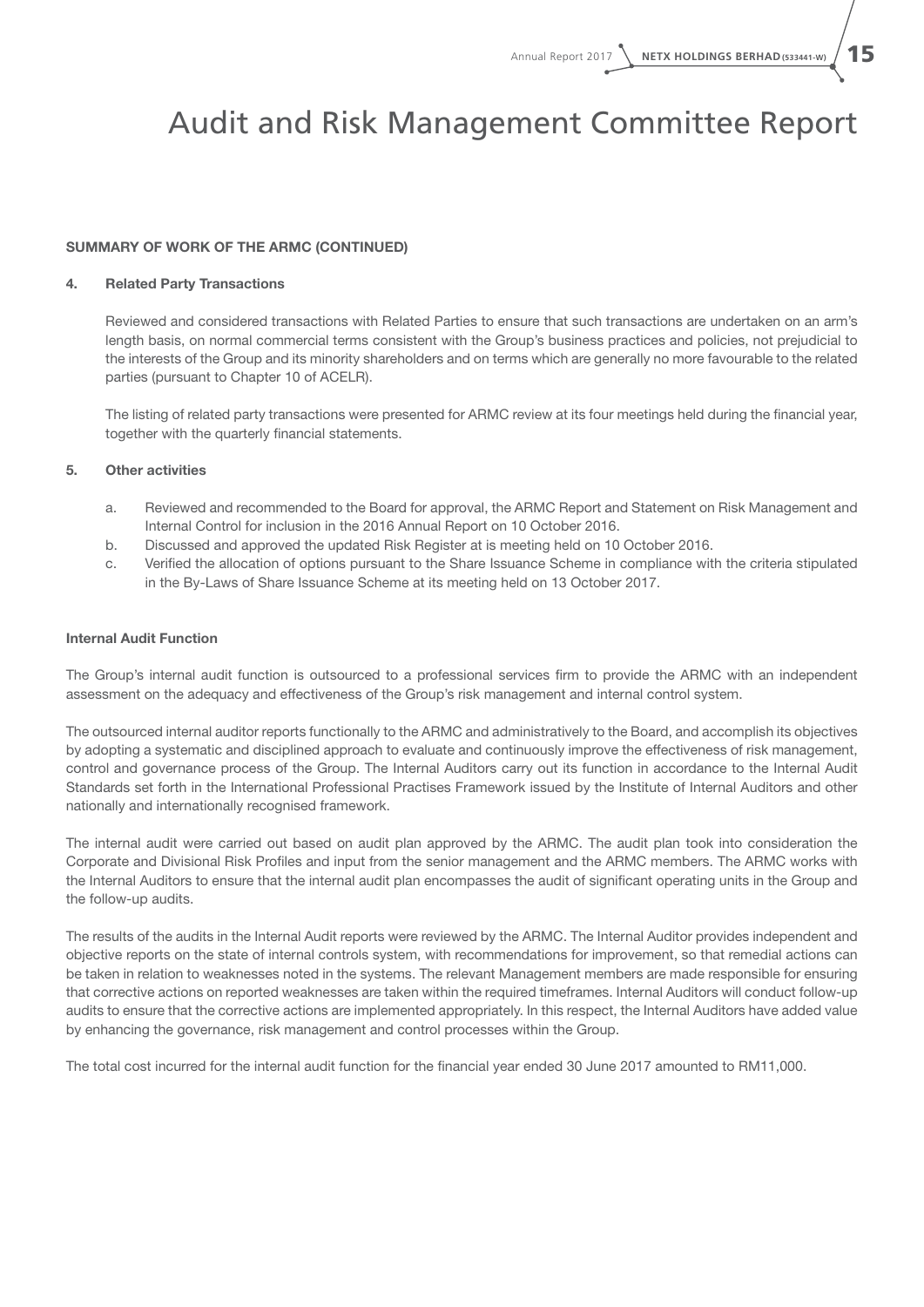# STATEMENT OF CORPORATE GOVERNANCE

The Board of Directors ("Board") of NetX Holdings Berhad ("Company" or "NetX" or "Group") recognizes the importance of adopting high standards of corporate governance in its efforts to safeguard stakeholders' interest as well as enhancing shareholders' value. The Group is moving towards ensuring full compliance with principles, recommendations and best practices of the Malaysian Code on Corporate Governance 2012 ("MCCG 2012") issued by the Securities Commission.

The Board is pleased to set out below the manner in which the Group has applied the principles and recommendations set out in the MCCG 2012 during the financial year except where otherwise stated.

#### 1. ROLES AND RESPONSIBILITIES

#### 1.1 Functions of the Board and Management

The Board plans the strategic direction, development and control of the Group and has embraced the responsibilities listed in the Code to discharge its stewardship and fiduciary responsibilities. The key matters reserved for approval by the Board are the quarterly financial results, audited financial statements, significant expenditures, significant acquisitions and disposals, appointment of Directors/Board Committee members, related party transactions and other relevant matters affecting the Group's operations.

Generally, the Executive Directors are responsible for making and implementing operational and corporate decisions while the Non-Executive Directors balance the board accountability by providing their independent views, advice and judgement in safeguarding the interests of the shareholders. Non-Executive Directors play a key supporting role, contributing their skills, expertise and knowledge towards the formulation of the Group's strategic and corporate objectives, policies and decisions

The Chairman is responsible for the board effectiveness and conduct whilst the Executive Director has the overall responsibilities over the Group's operating units, organizational effectiveness and implementation of Board policies and decisions. The Executive Directors are the decision maker and involved in leadership role overseeing the day to day operations and management and are accountable for the conduct and performance of the Group's businesses.

The Board has set the management authority limit and retained its authority of approval on significant matters.

#### 1.2 Roles and Responsibilities of the Board

The Board is ultimately responsible for the stewardship of the Group's strategic direction and development.

The major responsibilities of the Board as outlined in the Board's Terms of Reference and Board Charter include amongst others, as follows:

i. Adopting and reviewing the strategic plan for the Group.

The Board set the Group's strategy, performance target and long term goals of the business and ensure that resources are available to meet its objective. The Board reviewed the strategic plan of the Group and its businesses tabled by Management at its meeting.

ii. Overseeing the conduct of the Group's business to evaluate whether the business is being properly managed and sustained.

The Board of Directors' meetings are chaired by the Chairman who is an independent Non-Executive Director. The day to day management is controlled by the Executive Director and a management team in managing the Group's business. The Board's role is to overseas the performance of management to determine whether the business is properly managed. The Board gets updates from Management at the quarterly Board Meeting when reviewing the unaudited quarterly results and annual audited financial statements. During such meetings, the Board participated actively in the discussion of the performance of the Group.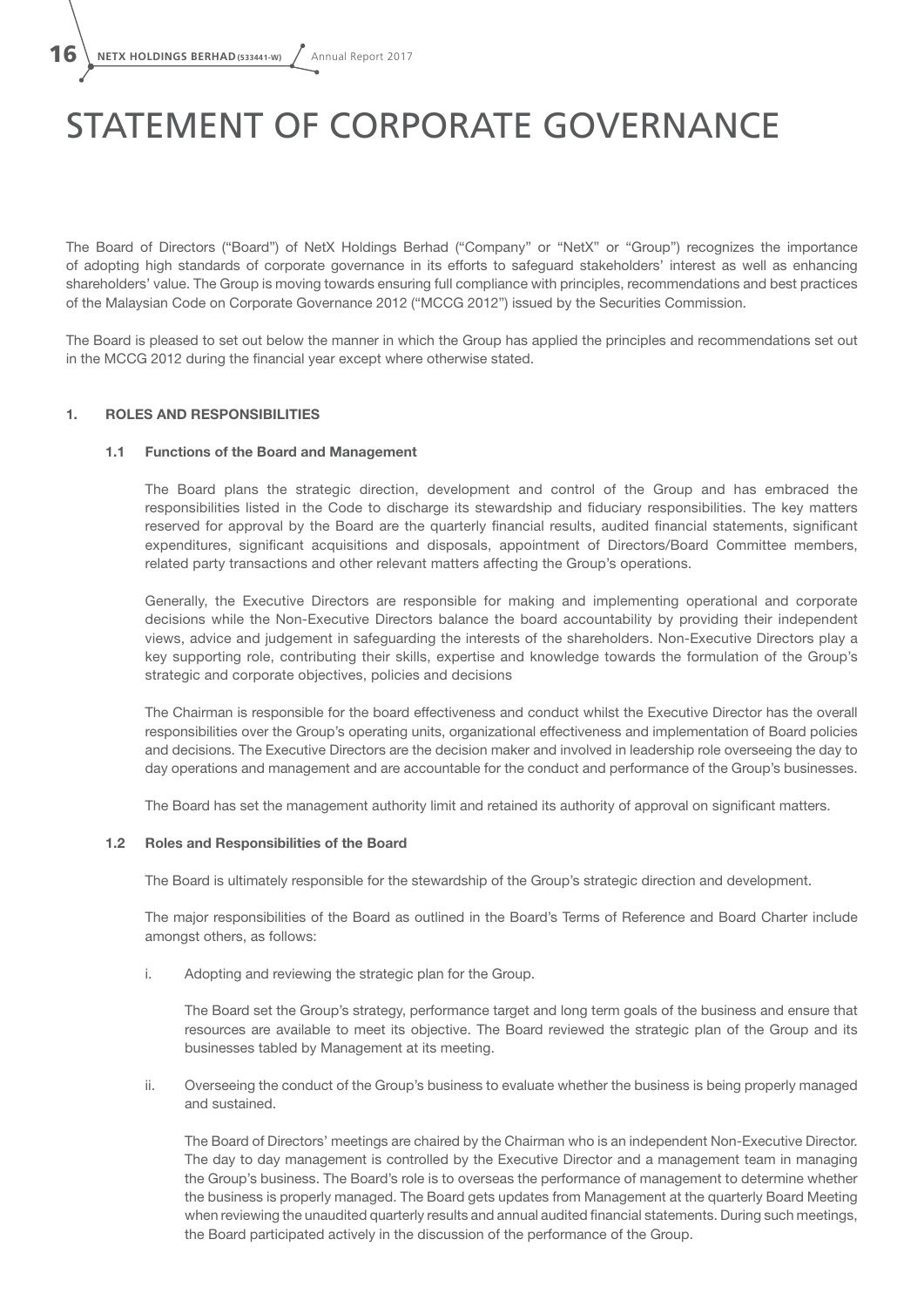### Statement of Corporate Governance

#### 1. ROLES AND RESPONSIBILITIES (continued)

#### 1.2 Roles and Responsibilities of the Board (continued)

iii. Identify principal risks and ensuring the implementation of appropriate internal control systems to manage these risks.

The Board is assisted by the management in the implementation of the Board's policies and procedures on risk management by identifying and assessing the risks faced, and in the design, operation and monitoring suitable internal control to mitigate and control these risks.

Further details on the Enterprise Risk Management Framework are presented in the Statement on Risk Management and Internal Control of this Annual Report.

iv. Review the adequacy and integrity of the Group's management information and internal control systems of Group.

The internal audit function are outsourced to a professional service firm, assists the Board and the Audit and Risk Management Committee in providing independent assessment of the adequacy, efficiency and effectiveness of the Company's internal control system.

The effectiveness of the management information and system of internal controls is reviewed by the Audit and Risk Management Committee periodically during its quarterly meetings, based on recommendation by the outsourced internal auditor. Details of the Group's internal control system are presented in the Statement on Risk Management and Internal Control of this Annual Report.

v. Overseeing the development and implementation of a shareholder communication policy for the Group.

The Board has implemented a shareholder communication policy, which available at the Company website to ensure effective communication with its shareholders. The Company's website at www.netx.com.my also contains an Investor Relations section and a dedicated email address where the shareholders could communicate with the Board.

The Board has identified YM Tengku Ahmad Badli Shah Bin Raja Hussin to be the Chairman of the Company and the Senior Independent Non-Executive Director of the Board to whom concerns relating to the Group may be conveyed by shareholders and other stakeholders.

vi. Succession planning.

The Board views succession planning as important for business continuity. It is acknowledged that with succession planning, the key job vacancies created due to retirement and resignation would be filled quickly and without any business interruption.

The Board has also formed different Board Committees, comprising mainly the non-executive and independent directors, to support and provide independent oversight of management and to ensure that there are appropriate checks and balances in place. Currently, the various Board Committee are the Audit and Risk Management Committee and Nomination and Remuneration Committee. Each of the Board Committee operates within its respective terms of reference that clearly define its respective functions and authorities.

#### 1.3 Ethical Standards through Code of Conduct

The Group has put in place a Code of Conduct for the Directors and employees that set the guidelines for their conduct. It is used to ensure issues and matters are properly understood by all Directors and employees during the tenure of their employment.

The Group has also put in place its whistleblowing policy and procedures by which an employee or stakeholder can report or disclose in good faith, through the established channel, genuine concerns about unethical behaviour, malpractice, non-compliance and unethical business conduct. The identity of the whistleblower is kept confidential and protection is accorded against being disadvantaged in any way such as victimization, retribution and harassment.

The Director's Code of Conduct and the Whistleblowing Policy are available at the Company's website at www.netx.com.my. The employee's code of conduct is set out in the Employee Handbook. Any improper conduct may be reported in writing directly to chairman@netx.com.my, which is accessible by the Chairman.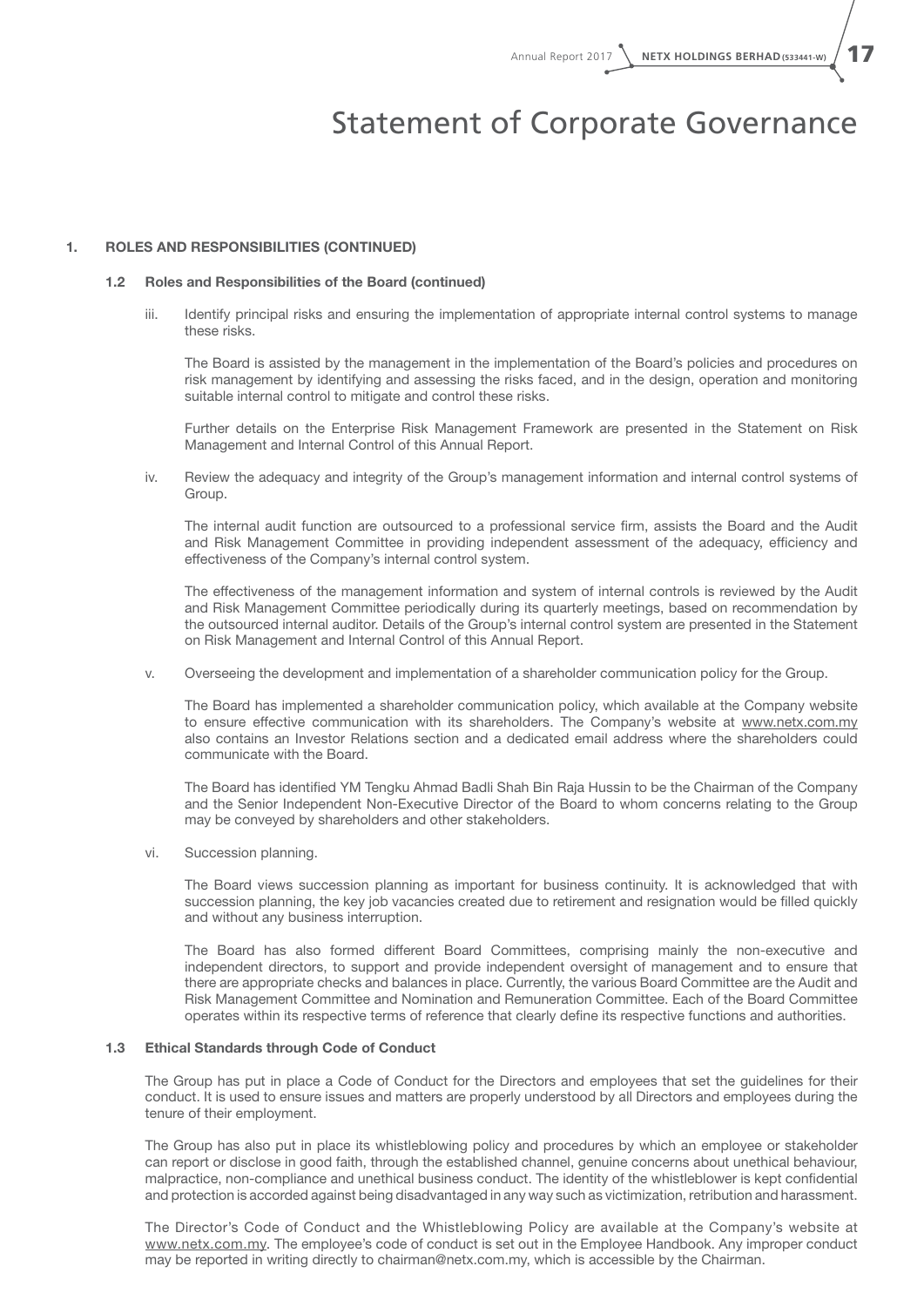**18** NETX HOLDINGS BERHAD (533441-W) Annual Report 2017

### Statement of Corporate Governance

#### 1. ROLES AND RESPONSIBILITIES (continued)

#### 1.4 Sustainability

The Board ensures that the Company's strategies promote sustainability with attention given particularly to environmental, social and governance ("ESG") aspects of business which underpin sustainability. The Board understands that balancing ESG aspects with the interests of various stakeholders is essential to enhancing investor perception and public trust. The Company strives to achieve a sustainable long-term balance between meeting its business goals and compliance to relevant environmental and related legislation as well as ensuring a safe and healthy working environment.

The Corporate Social Responsibility Policy can be found at the company's website at www.netx.com.my. The details of the sustainability effort are presented in the Sustainability and Corporate Social Responsibility section under Other Compliance Information in this Annual Report.

#### 1.5 Board Meetings and Access to Information and Advice

The Board has unrestricted access to all information within the Company, whether as a full Board or in their individual capacity, in a timely manner in order for the Board to discharge its responsibilities. A Director may seek independent legal, financial or other advice as they consider necessary at the expense of the company as a full Board or in their individual capacity, in the furtherance of their duties.

The Board meets at least four (4) times a year, once every quarter and additional meetings will be convened between the scheduled meetings as and when necessary where any direction and decisions are required expeditiously from the Board. The agenda for the Board Meetings, together with appropriate reports and information on the Group's business operations, and proposal papers for the Board's consideration are circulated to all the Directors prior to the meetings, in sufficient time so that all Directors are given time to prepare, evaluate, obtain additional information or clarification prior to the meeting.

The proceedings and resolutions reached at each Board Meeting are documented in the minutes and signed by Chairman. Besides Board Meetings, the Board also exercises control on matters that require the Board's approval through circulation of Directors' Resolutions.

The Board has access to the advice and services of the Company Secretary who is suitably qualified and competent to support the Board. The Company Secretary is responsible for providing support and guidance to the Board on policies and procedures, rules and regulations and relevant laws in regard to the Company as well as the best practices on governance.

The Company Secretary provides support to the Chairman to ensure the effective functioning of the Board and also organizes and attends all Board meetings and Board Committees meetings, ensuring that an accurate and proper record of deliberation of issues discussed, decisions and conclusions are taken.

The Company Secretary records, prepares and circulate the minutes of the meetings of the Board and Board Committees and ensure that the minutes are properly kept at the registered office of the Company and produced for inspection, if required. In addition, The Company Secretary also updates the Board regularly on amendments to the ACELR, practice and guidance notes, circulars from Bursa Malaysia Securities Berhad, legal and regulatory developments and impact, if any, to the Group.

#### 1.6 Board Charter

Pursuant to the MCCG 2012, the Company has established a Board Charter which sets out the Board's functions and responsibilities, including division of responsibilities between the Board, the different Board Committees, the Chairman and the Executive Director. A set of Directors' Code of Conduct has also been formalized which including the key values, mission, principles and ethos of the Company.

The Board Charter serve as a reference and primary induction literature, providing Board members and management insights into the function of NetX Board. Board reserved matters covering areas such as strategy and business planning, finance and controls, people, compliance, support and assurance are entrenched in the Board Charter.

Both Board Charter and Directors' Code of Conduct are also available on the Company's website at www.netx.com.my. The Board Charter is subject to review from time to time and in accordance with the needs of the Company and any new regulations that may have an impact on the discharge of the Board's responsibilities.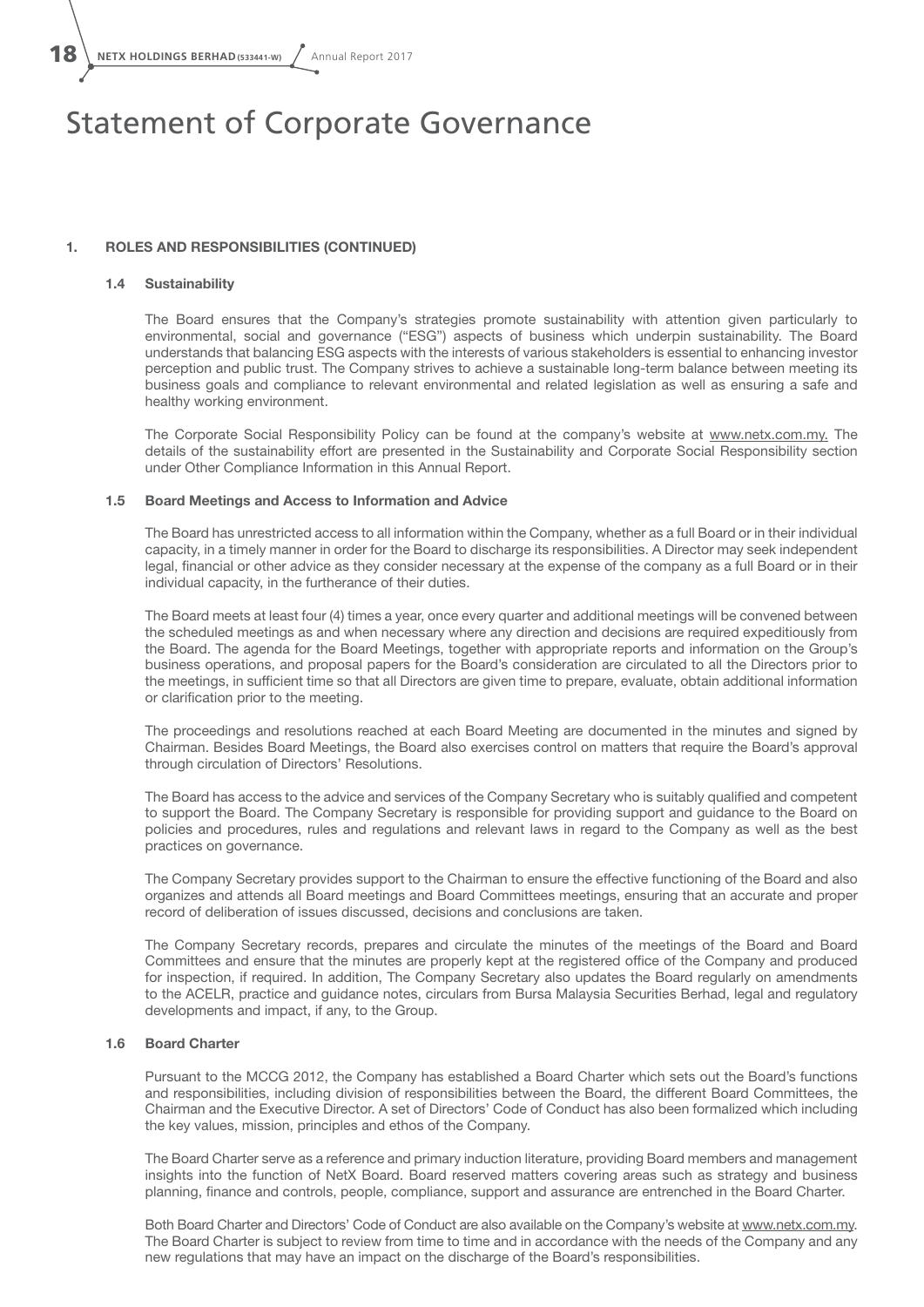### Statement of Corporate Governance

#### 2. Board Composition

The Board currently consists of four (4) members, of whom two (2) are Independent Non-Executive Directors, one (1) Independent Non-Executive Chairman and one (1) Executive Director.

The Board members with their diverse academic qualifications, background and experience enable the Board to provide clear and effective leadership to the group as well as sharing experiences and ideas and make independent judgement to many aspects of the Group's strategy and performance so as to ensure that the highest standards of professionalism, conduct, transparency and integrity are maintained by the Group. A brief profile of each Director is presented in the Profile of Directors in this Annual Report.

The Company has established two Committees of Directors ("Committees") to assist in the performance of certain duties of the Board. The Board delegates specific responsibilities to the respective Committees, namely the Audit and Risk Management Committee and the Nomination and Remuneration Committee, each of which has clearly defined terms of reference and its own functions, delegated roles, duties and responsibilities. The Board reviews the functions and terms of reference of Committees from time to time to ensure that they are relevant and updated in line with the MCCG 2012 and other related policies or regulatory requirements.

#### 2.1 Audit and Risk Management Committees ("ARMC")

The composition of the ARMC comprises of three (3) Independent Non-Executive Directors.

The terms of reference and key functions of ARMC are available on the Company's website at www.netx.com.my. A summary of works of the ARMC during the financial year are presented separately in the Audit and Risk Management Committee Report in this Annual Report.

#### 2.2 Nomination and Remuneration Committees ("NRC")

The NRC consists of three members, all of whom are Independent Non-Executive Directors.

Under its terms and reference, the functions of the NRC are as follows:

- assess the suitability of candidates in terms of the competencies, commitment, contribution and performance;
- recommend to the Board the nomination of a person or persons to be a Board member(s) by shareholder(s) or Director(s);
- recommend to the board, directors to fill the seats on board committees;
- assess the effectiveness of the board as a whole, the committees of the board and the contribution of each existing individual director and thereafter, recommend its findings to the board;
- review the required mix of skills and experience and other qualities, including core competencies which nonexecutive directors should bring to the board and thereafter, recommend its findings to the board;
- review the board succession plans and training programs;
- facilitate board induction and training programmes;
- review on annual basis the term of office of each of the ARMC members and performance of the ARMC and each of its members; and
- recommend to the board, the remuneration packages of executive directors of the Company in all its forms, drawing from outside advice as necessary.

The NRC met once during the financial year ended 30 June 2017. The summary of the activities of the NRC during the financial year are as follows:

- Reviewed the mix of skill and experience and other qualities of the Board.
- Assessed the effectiveness of the Board as a whole, the board committees and contribution of each individual directors.
- Discussed the Company's Directors' retirement by rotation.
- Assessed the performance of the ARMC, and its members and their term of office.
- Reviewed the remuneration package of Executive Director.
- Recommended to the Board for approval the meeting attendance fee and directors' fees for shareholders' approval.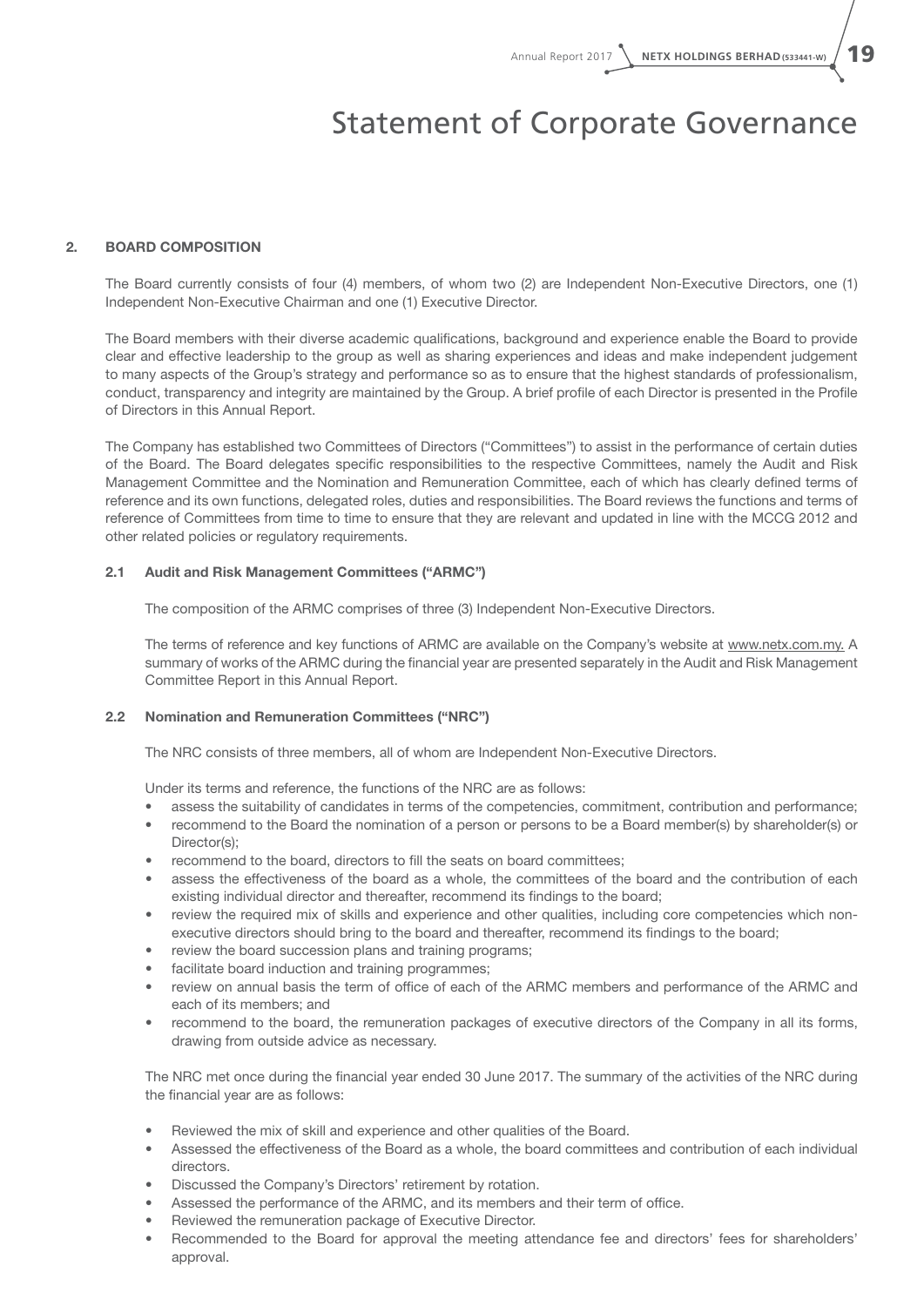$20 \setminus$  NETX HOLDINGS BERHAD (533441-W)  $\sqrt{ }$  Annual Report 2017

### Statement of Corporate Governance

#### 2. Board Composition (continued)

#### 2.3 Appointment and Re-election of Directors

The NRC has been entrusted with the responsibility to identify and review candidates for appointment to the Board. The Board has established a nomination process of board members to facilitate and provide a guide for the NRC to identify, evaluate, select and recommend to the Board the candidate to be appointed as a director of the Company. The NRC is responsible to identify and recommend candidate to fill vacancy arises from resignation, retirement or if there is a need to appoint additional director with the required skill or profession to the Board in order to close the competency gap in the Board.

Upon receiving a nomination for new Director, the review process entail the assessment of the candidates' background, experience, knowledge and skills critical to the Group's business. Other criteria such as integrity, wisdom, independence of the candidates, existing commitments, potential risk and/or conflict of interest are also considered in the assessment of suitability of candidates for appointment to the Board.

Upon the evaluation of the candidates, the NRC shall report to the Board of its findings and recommendations. The Board would base on the recommendations of the NRC to proceed to approve or decline the appointment of the candidates as the new Directors of the Company.

The procedure for re-election of directors who retire by rotation is set out in the Company's Articles of Association. At each annual general meeting of the Company, one-third (1/3) of the directors for the time being or if their number is not three (3) or a multiple of the three (3), then the number nearest to one-third (1/3), shall retire from office provided always that all directors shall retire from office once at least in every three (3) years but shall be eligible for re-election.

The director who is subject to re-election and/or re-appointment at next Annual General Meeting is assessed by the NRC before recommendation is made to the Board and shareholders for the re-election and/or re-appointment. Appropriate assessment and recommendation by the NRC is based on the yearly assessment conducted.

#### 2.4 Annual Assessment

The NRC reviews annually, the effectiveness of the Board and Board Committees as well as the performance of individual directors.

The NRC carry out evaluation of board effectiveness in the areas of composition, roles and responsibilities, and whether the respective Board Committees effectively discharged their functions and duties in accordance with their terms of reference. The evaluation process involved self-review assessment, where Directors will assess their own performance.

Based on the qualification, expertise and exposure of Board members and their participation at Board/Committee meetings, the Board is satisfied with the performance and contribution of each member of the Board through the annual assessment by the NRC conducted in October 2017. The assessment and evaluation is properly documented.

#### 2.5 Diversity Policy

The Board recognizes the merits of Board Diversity in adding value to collective skills, perspective and strengths to the Board. The Board endeavours to have diversity of the Board and its workforce in terms of gender, experience, qualification, ethnicity and age. The NRC is responsible in ensuring that diversity objective are adopted in board recruitment, board performance evaluation and succession planning processes whereas diversity in workforce shall be decided by the Management.

The Board also recognizes that gender diversity is of importance to the boardroom and will continue to encourage and propose women candidates subject to identification of suitable candidates with appropriate skills.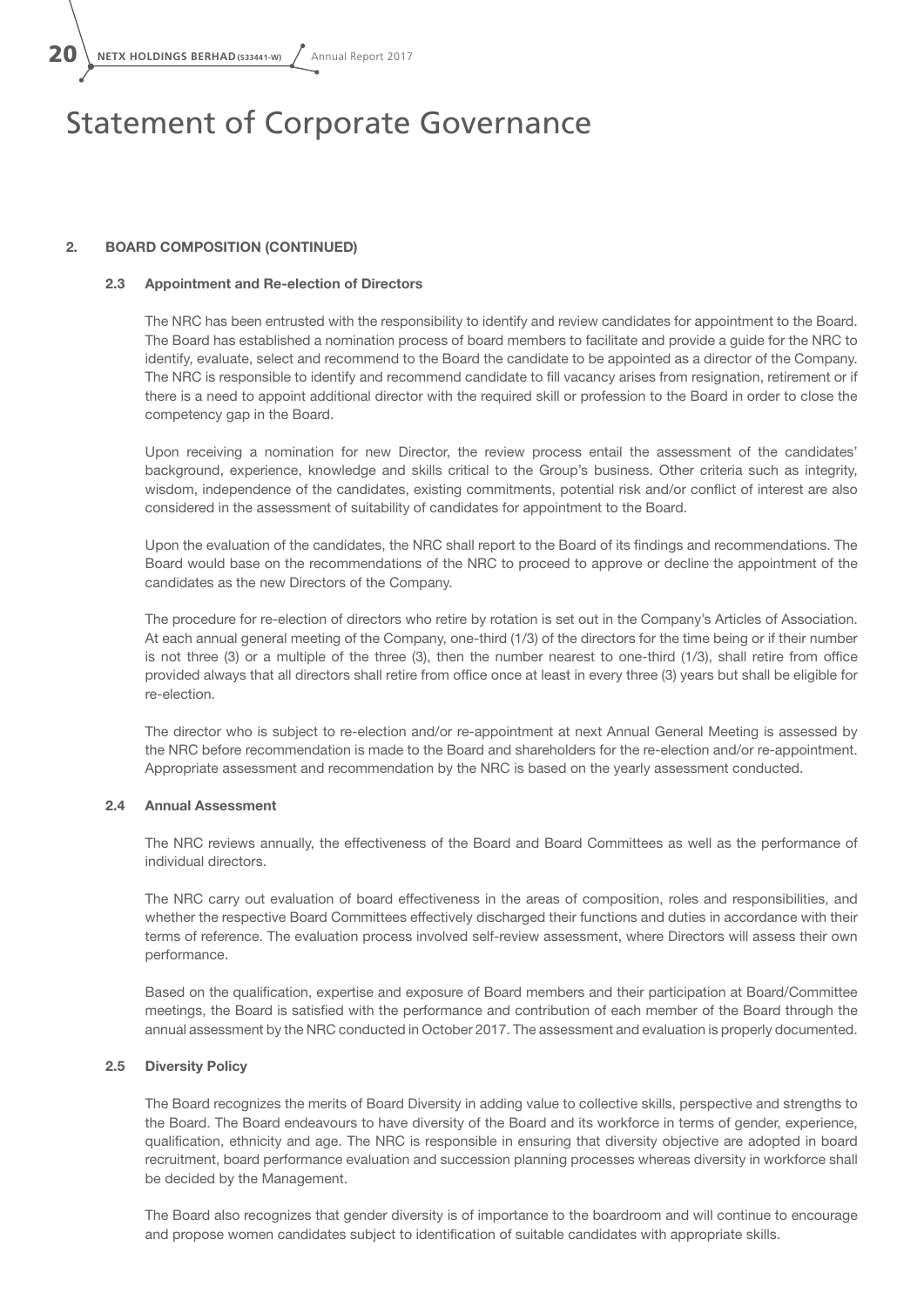### Statement of Corporate Governance

#### 2. Board Composition (continued)

#### 2.6 Directors' Remuneration

The Board has established a remuneration policy to facilitate the NRC to review, consider and recommend to the Board for decision on the directors' remuneration. The Board believes in a remuneration policy that fairly supports the Directors' responsibilities and fiduciary duties in steering the Group to achieve its long term goals and enhance shareholders' value. The Board's objective is to offer a competitive remuneration package in order to attract, develop and retained talented individuals to serve as directors.

The NRC recommends remuneration packages which are sufficient and necessary to attract, retain and motivate Executive Director(s) to manage the business of the Group. Executive director is remunerated based on the Group's performance, market conditions and his responsibilities whilst the remuneration of the Non-Executive Directors are determined in accordance with their experience and level of responsibilities assumed in committees and the Board.

The remuneration packages of non-executive directors should be determined by the Board of Directors as a whole subject to the shareholders' approval.

The Directors' remuneration paid or payable to all Directors of the Company (by Company and by Group) for financial year ended 30 June 2017 were as follows:

| Company                     | <b>Executive Director</b> | <b>Non-Executive Directors</b> | <b>Total</b> |
|-----------------------------|---------------------------|--------------------------------|--------------|
|                             | <b>RM</b>                 | <b>RM</b>                      | <b>RM</b>    |
| Salaries & other emoluments | 2,500                     | 7,500                          | 10,000       |
| Fees                        | 72,000                    | 156,000                        | 228,000      |
| Total                       | 74.500                    | 163,500                        | 238,000      |
| Group                       | <b>Executive Director</b> | <b>Non-Executive Directors</b> | Total        |
|                             | <b>RM</b>                 | RM                             | <b>RM</b>    |
| Salaries & other emoluments | 2,500                     | 7,500                          | 10,000       |
| Fees                        | 72,000                    | 156,000                        | 228,000      |
| Total                       | 74.500                    | 163,500                        | 238,000      |

The number of directors in office at the end of the financial year and their total remuneration from the Group categorized into the various bands were as follows:

|                       | <b>Executive Director</b> | <b>Non-Executive Directors</b> | Total |
|-----------------------|---------------------------|--------------------------------|-------|
| RM50,000 and below    |                           |                                |       |
| RM50,001 to RM100,000 |                           |                                |       |
| Total                 |                           |                                |       |

#### 3. Board Independence

The current Board composition complies with Rule 15.02 of the ACE Market Listing Requirements ("Listing Requirements") of Bursa Securities whereby majority of the Board members are Independent Directors.

The three (3) Independent Directors are responsible for bringing independent judgement as well as providing scrutiny to the Board's decision making and challenges to the Management. They play an important role in corporate accountability and this is reflected by their membership and attendances at the various Board Committees of the Company.

None of the Independent Directors participate in the daily management of the group to ensure that they are free from any relationship which could interfere with the exercise of independent judgement in the best interests of the Company and the shareholders.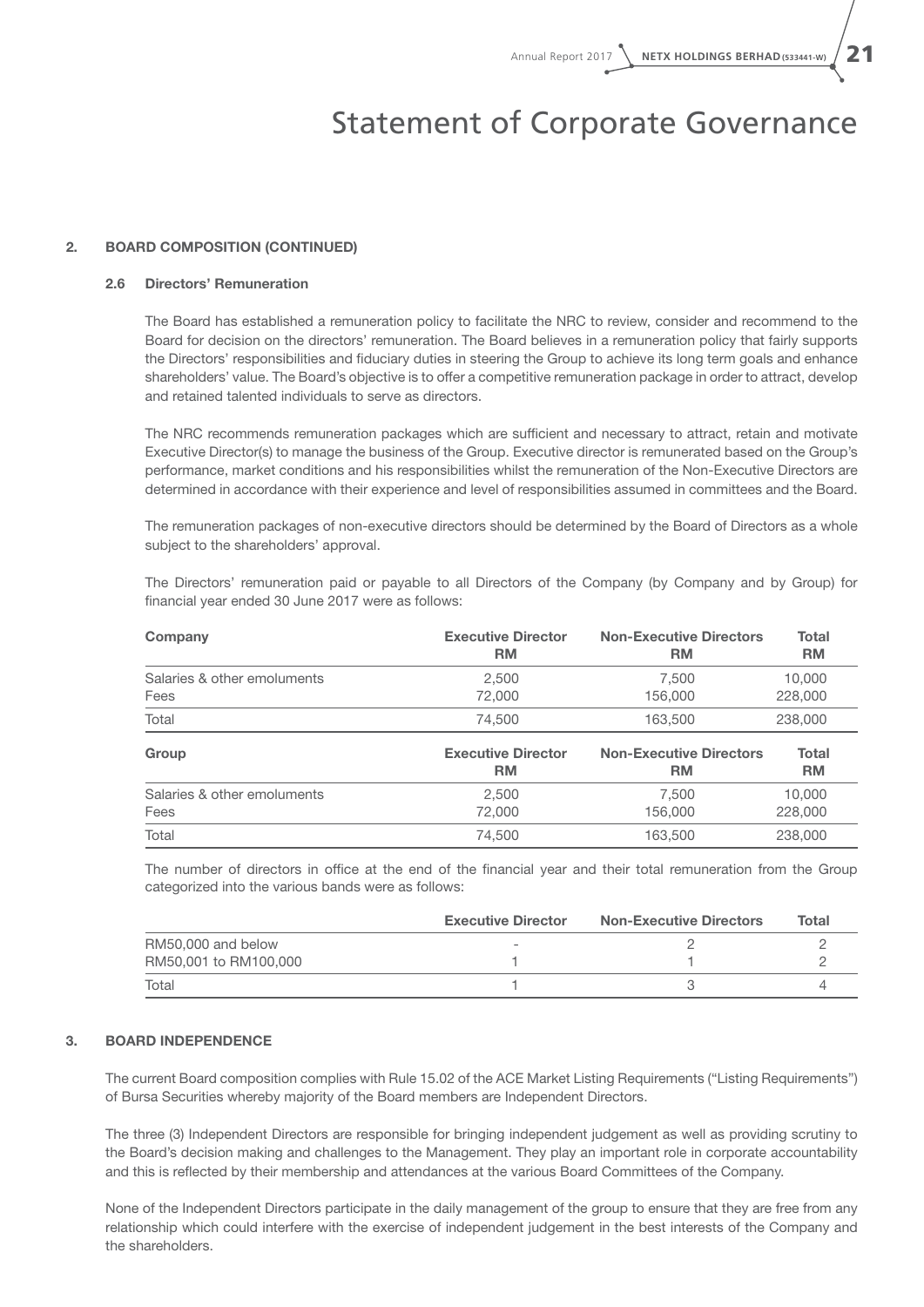**22** NETX HOLDINGS BERHAD (533441-W) Annual Report 2017

### Statement of Corporate Governance

#### 3. Board Independence (continued)

#### 3.1 Annual Assessment of Independence

The Board conducts assessment on the independence of the Independent Directors on yearly basis. During the financial year, the Board obtained confirmation of independence from the Independent Directors and none of the independent director disclosed any relationships that could materially interfere with or be perceived to materially interfere with their independent judgement and ability to act in the best interests of NetX. The Board is satisfied that the Independent Directors are independent as they fulfilled the required criteria stipulated in the ACELR.

#### 3.2 Tenure of Independent Directors

Pursuant to the recommendation 3.2 of the MCCG 2012, the tenure of an independent director should not exceed a cumulative term of nine (9) years. However, upon completion of the nine (9) years, an independent director may continue to serve on the Board subject to the Director's re-designation as a Non-Independent Director. In the event the Company retains the Director as an Independent Director, the Board must justify and seek shareholders' approval at the Annual General Meeting ("AGM").

The Board does not have a formal policy to limit the tenure of independent directors, however the Board notes the recommendations of MCCG 2012 and shall address the matter when the time arises.

At present, the Board does not have any Independent Directors who have served the Board exceeding the tenure of 9 years.

#### 3.3 Separation of positions of the Chairman and CEO

The Group has not appointed a Group Chief Executive Officer. Nonetheless, the Chairman, Independent Non-Executive Directors and Executive Director are different individuals. The Chairman is an Independent Non-Executive Director and not related to the Executive Director.

There is clear division of responsibilities between the Chairman and the Executive Director. The Chairman plays a pivotal role in ensuring that the Directors are effectively apprised on the business and operations of the Group through regular meetings and to ensure that decisions are arrived after taking into consideration the interests of all stakeholders. The Executive Director is responsible for the day-to-day management of the Group's business, which includes implementing the policies and decisions of the Board. The Executive Director reports to the Chairman with respect to matters concerning the Board members and is obliged to report and discuss at board meetings all material matters affecting the Group.

The separation of powers, combined with the presence of the Independent Directors, ensures a balance of power and authority and provides a safeguard against the exercise of unfettered power in decision-making.

#### 4. Board Commitment

#### 4.1 Time Commitment

The Board meets regularly on a quarterly basis with additional meetings being convened as necessary. The Board on an annual basis would agree on the meeting dates for the whole year so that each member of the Board is able to plan his schedule accordingly.

The nomination process on the acceptance of new directorship by the members of the Board require the new director to confirm his commitment that the new directorship would not impair his time commitment with the Group.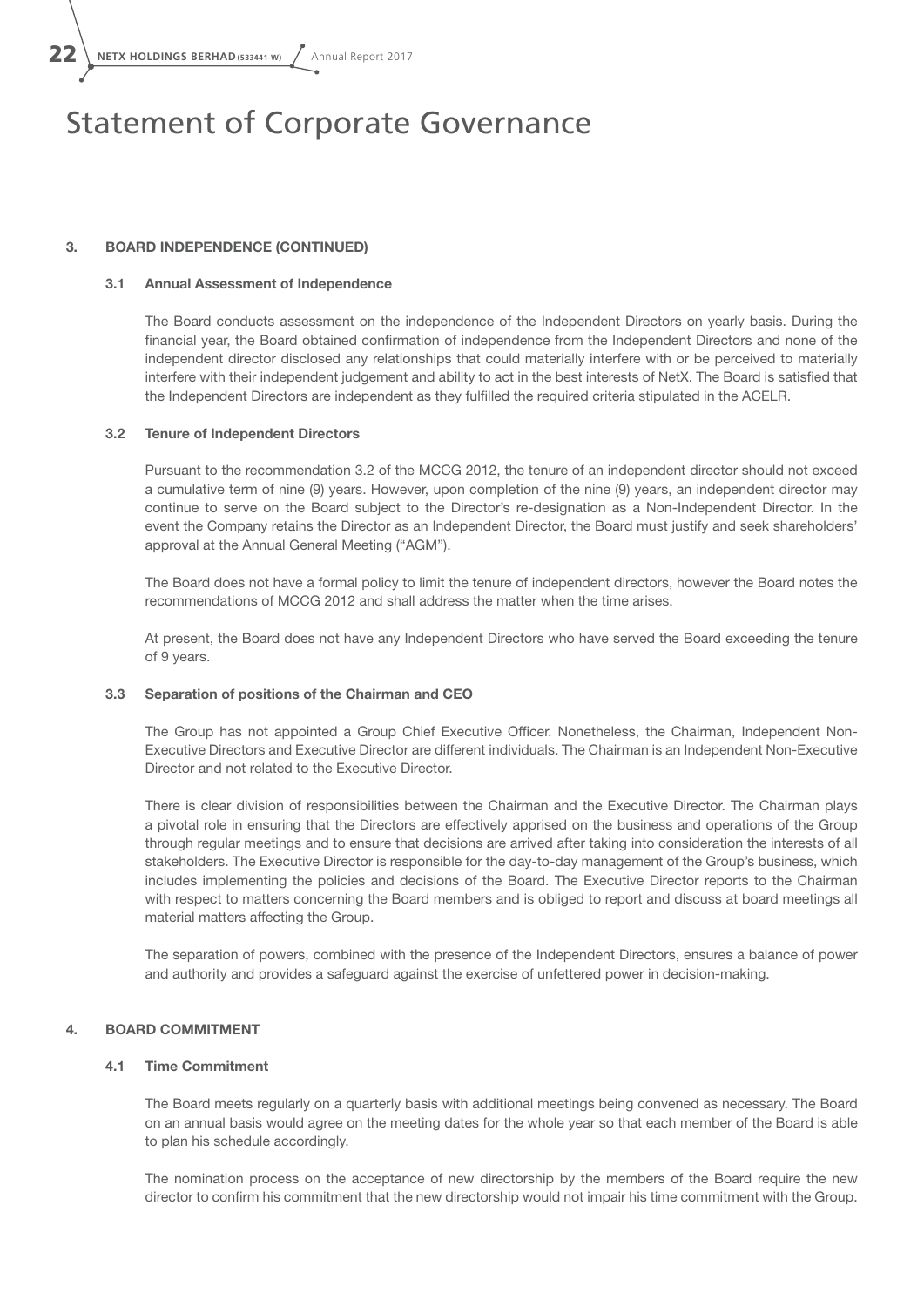### Statement of Corporate Governance

#### 4. Board Commitment (continued)

#### 4.1 Time Commitment (continued)

There were five meetings held during the financial year ended 30 June 2017 and the attendance record of the board were as follows:

| <b>Director</b>                            | <b>Directorship</b>                       | Attendance |
|--------------------------------------------|-------------------------------------------|------------|
| YM Tengku Ahmad Badli Shah Bin Raja Hussin | Senior Independent Non-Executive Director | 5/5        |
| Tan Sik Eek                                | Executive Director                        | 5/5        |
| Chu Chee Peng                              | Independent Non-Executive Director        | 5/5        |
| Yong Ket Inn                               | Independent Non-Executive Director        | 5/5        |

#### 4.2 Directors' Training

All existing Directors have completed the Mandatory Accreditation Programme prescribed by Bursa Securities and were constantly given updates by the Company Secretary on the various amendments to the listing requirements. The Directors are encouraged to attend continues education programs, conferences, seminars or forums to keep abreast with the latest developments in the market place as well as to further enhance their business acumen and professionalism in discharging their duties to the Group.

The Directors individually will determine their training needs on a continuous basis. The Board ensures that its members have access to appropriate continuing education programs.

The seminars, conferences and training programs attended by the Directors during the financial year ended 30 June 2017 are as follows:

| <b>Name of Director</b>                    | Seminars / Conference / Forum Attended                                                                                                                                                                                                                                                |  |  |  |
|--------------------------------------------|---------------------------------------------------------------------------------------------------------------------------------------------------------------------------------------------------------------------------------------------------------------------------------------|--|--|--|
| YM Tengku Ahmad Badli Shah Bin Raja Hussin | • Rising The Bar in Board's Performance and Effectiveness                                                                                                                                                                                                                             |  |  |  |
| Tan Sik Eek                                | • Private Equity Forum 2016<br>• CG Breakfast Series with Directors: "The Cybersecurity<br>Threat and How Board Should Mitigate the Risks"<br>• Half-day Entrepreneurship Clinic:<br>Impacts of New Companies Act 2016 on You<br>1.<br>Recent Development on Tax & GST updates.<br>2. |  |  |  |
| Chu Chee Peng                              | • The inside Story of the Annual Report - What Directors<br>Must Know<br>• Half-day Entrepreneurship Clinic:<br>Impacts of New Companies Act 2016 on You<br>1.<br>Recent Development on Tax & GST updates<br>2.                                                                       |  |  |  |
| Yong Ket Inn                               | • Meetings – Valid or Invalid?<br>• Half-day Entrepreneurship Clinic:<br>Impacts of New Companies Act 2016 on You<br>1.<br>Recent Development on Tax & GST updates<br>2.                                                                                                              |  |  |  |

#### 5. Financial Reporting

#### 5.1 Compliance with Financial Reporting Standards

The Board through the ARMC endeavors to provide a clear, balanced and meaningful assessment of the Group's financial performance and prospects, through the annual audited financial statements and quarterly financial reports, and corporate announcements on significant developments affecting the Group in accordance with the Listing Requirements of Bursa Securities.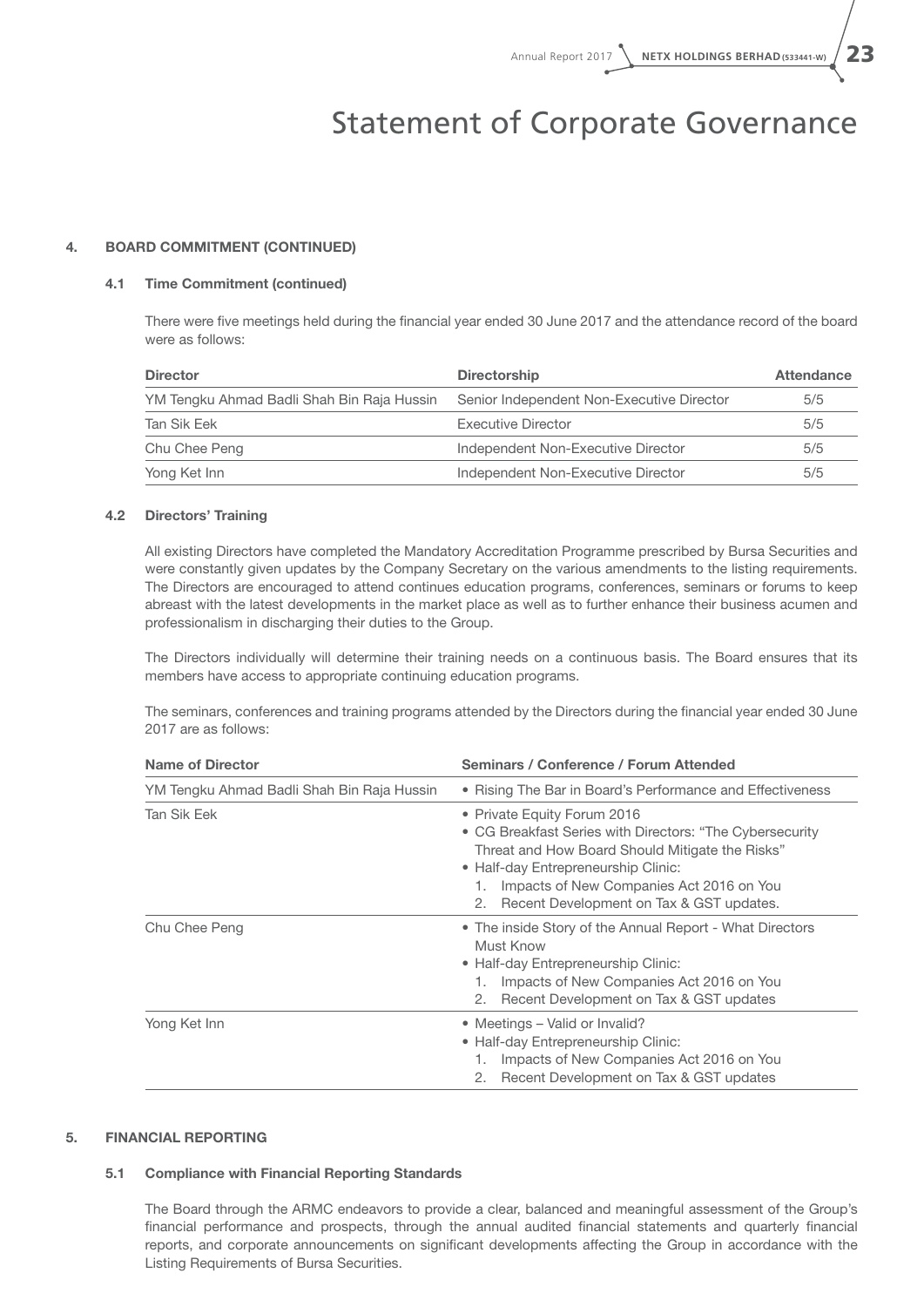$24 \setminus$  NETX HOLDINGS BERHAD (533441-W)  $\big/$  Annual Report 2017

### Statement of Corporate Governance

#### 5. Financial Reporting (continued)

#### 5.1 Compliance with Financial Reporting Standards (continued)

The Board is also responsible to ensure that financial statements are prepared in accordance with the provisions of the Companies Act, 2016 and the applicable financial reporting standards in Malaysia. The Statement of Directors' Responsibility in respect of the annual audited financial statements is presented in the section of Directors' Responsibility Statement on Financial Statements in this Annual Report.

The Board is assisted by the ARMC in overseeing the Group's financial reporting process and the accuracy, consistency and appropriateness of the use and application of accounting policies and standards, as well as the reasonableness and prudence in making estimates, statements and explanations. The ARMC reviewed the quarterly and annual audited financial statements of the Company prior to recommendation of the same to the Board for approval and submission to Bursa Securities and/or shareholders. A full ARMC Report detailing its composition, and a summary of activities and work during the financial year are set out in Audit and Risk Management Committee Report in this Annual Report.

#### 5.2 Relationship and Assessment of External Auditors

The Board maintains a transparent and professional relationship with the External Auditor through the ARMC. The ARMC invites External Auditors to attend its meetings at least twice a year to discuss their audit plan and their audit findings on the Group's financial statements. The External Auditors would share with the ARMC on any significant issues on the financial statements and regulatory updates. In addition, the ARMC will also have private meeting with the External Auditors without the presence of the executive management team to enable exchange of views on issues requiring attention.

The ARMC has in place a policy to assess the performance, independence and quality of External Auditors on an annual basis and report to the Board its recommendation for the re-appointment of the External Auditors at the Annual General Meeting. The area of assessment include among others, the External Auditors caliber, audit team, audit scope, audit communication, audit governance and independence as well as the audit fees.

As part of the evaluation process, the ARMC will obtain feedback from the management team on the quality of the audit service of the External Auditors. The External Auditors provide written assurance to the ARMC that they were independent throughout the conduct of the audit engagement in accordance with the terms of all relevant professional and regulatory requirements.

The Board at its meeting held on 10 October 2016 approved the ARMC's recommendation and agreed to put forward a resolution on the re-appointment of Messrs. Ecovis AHL PLT to the shareholders for approval at the forthcoming annual general meeting.

The non-audit fees paid or payable to External Auditors for the financial year ended 30 June 2017 amounted to RM3,000. The non-audit services were in respect of annual review of the Statement of Risk Management and Internal Control.

#### 6. Risk Management

#### 6.1 Risk Management Framework

The Board is committed to determine the Company's level of risk tolerance and to actively identify, assess and monitor key business risks to safeguard shareholders' investments and the Company's assets by monitoring the internal controls in place with the assistance of the ARMC, the External Auditors and the Internal Auditors, who will report directly to the ARMC on the effectiveness and efficiency of the internal control processes and procedures periodically to ensure that the system is viable and robust.

Further details of the risk management framework and the system of internal control of the Group are presented in the Statement of Risk Management and Internal Control of this Annual Report.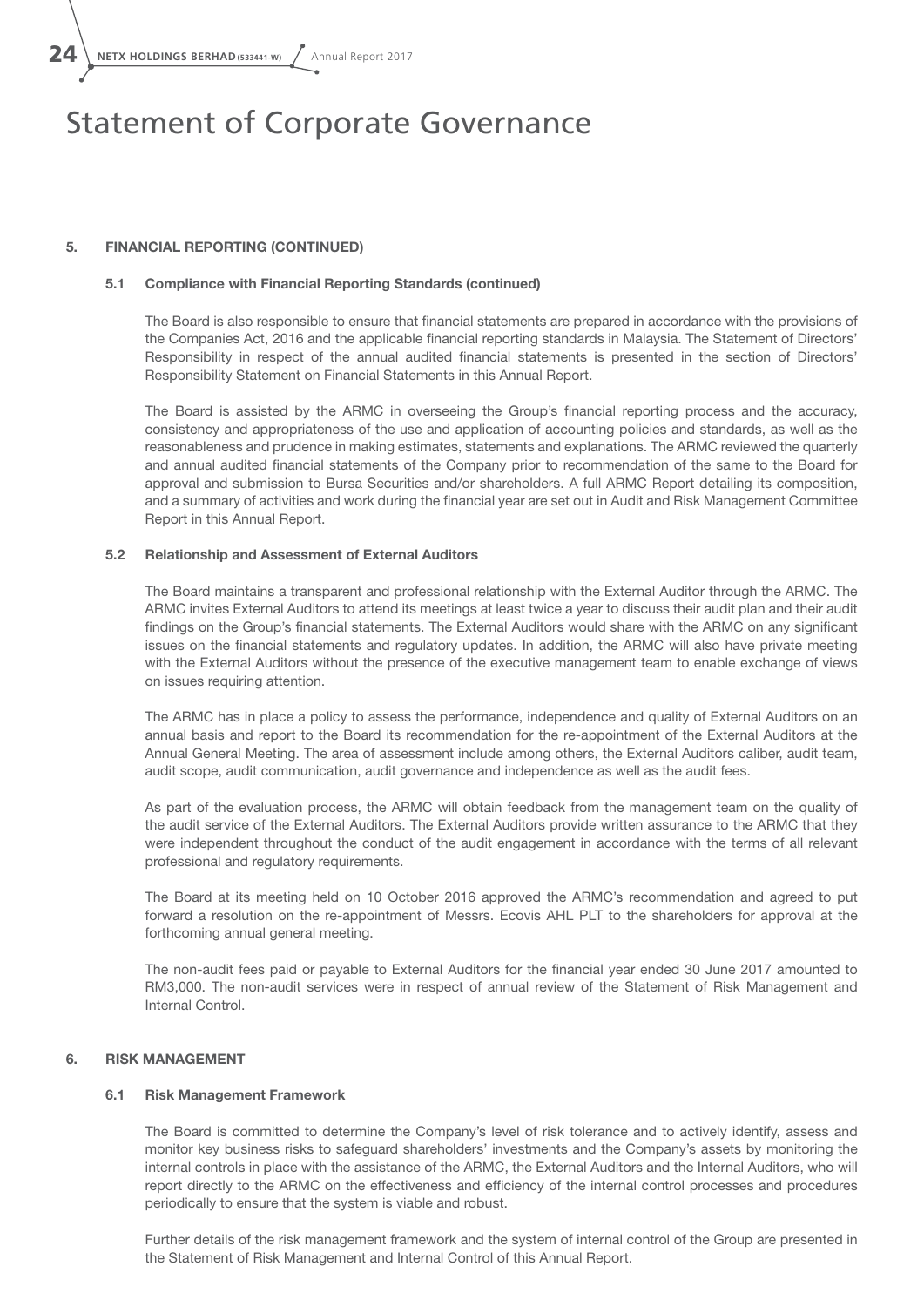### Statement of Corporate Governance

#### 6. Risk Management (continued)

#### 6.2 Internal Audit Function

The Group's internal audit function is outsourced to a professional services firm to provide the ARMC with an independent assessment on the adequacy and effectiveness of the Group's system of internal control. The outsourced internal auditor reports functionally to the ARMC and administratively to the Board. Its responsibilities include providing independent and objective reports on the state of internal controls of the significant operation units in the Group to the ARMC, with recommendations for improvement to the control procedures, so that remedial actions can be taken in relation to weaknesses noted in the systems.

The ARMC works with the Internal Auditors to ensure that the internal audit plan encompasses the audit of the essential services and the follow up on the audits. The internal auditor are required to perform periodic testing of the internal control systems to ensure that the system is robust.

Information on the Company's risk management framework and internal control system is presented in the Statement of Risk Management and Internal Control of this Annual Report.

#### 7. Timely Corporate Disclosure

The Company has adopted a Corporate Disclosure Policy and Procedures aiming at effectively handling and disseminating the corporate information timely and accurately to its shareholders, stakeholders, and the investing public in general as required by Bursa Securities. The Corporate Disclosure Policy is available on the Company's website at www.netx.com.my.

The Board ensures that all material information and corporate disclosures are discussed with the management prior to dissemination to ensure compliance with the Listing Requirements. In deciding on the necessary disclosures and announcements, the Board is also guided by Bursa Securities corporate disclosure guides as published by Bursa Securities from time to time. The Board delegated the authority to the Executive Director to ensure that Corporate Disclosure Policy is being adhered to by the Management and Company Secretary. The Executive Director is also given the authority to approve all announcements.

The Company's website has a section dedicated to shareholders under Investor Relations where shareholders can check on the latest announcements of the Group, Annual Reports, Quarterly reports, Corporate policies and contact information.

#### 8. Relationship Between Company and Shareholders

The Board recognises the need for transparency and accountability to the Company's shareholders and regular communication with its shareholders, stakeholders and investors on the performance and major developments in the Company. It ensures that timely releases of the quarterly financial results, circulars, press releases, corporate announcements and annual reports are made to its shareholders and investors.

The Annual General Meeting ("AGM') is the main delivery channel for dialogue with all shareholders. The Company sends out the Notice of the AGM and Annual Report to shareholders at least twenty-one (21) days before the date of the meeting. Shareholders are encouraged and are given ample opportunities to review the annual report, to appoint proxies and to collate questions to be asked at the AGM.

During the AGM, the shareholders are invited to raise questions pertaining to the financial performance, the business activities of the Group and matters tabled at the general meeting. The external auditors are also present to provide professional and independent clarification on issues and concerns raised by the shareholders. Suggestions and comments by shareholders in the AGM will be noted by the Board for consideration.

With effect from 1 July 2016, all resolutions put forth at the AGM for a vote shall be decided by poll.

Information on shareholder communication policy and shareholders' rights relating to general meeting is available at www.netx.com.my.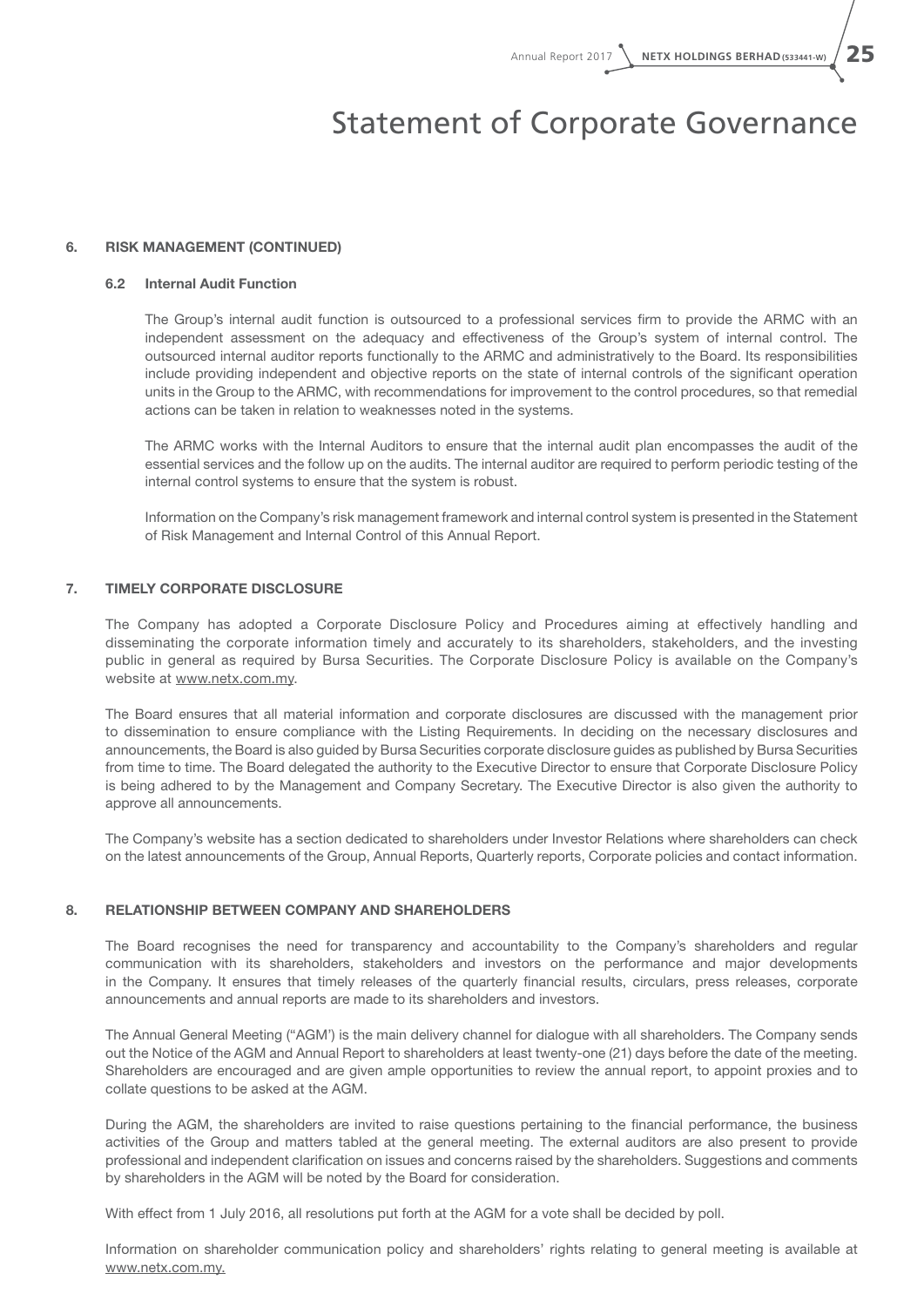# STATEMENT OF RISK MANAGEMENT AND INTERNAL CONTROL

#### **INTRODUCTION**

The Board of Directors ("Board") of NetX Holdings Berhad ("NetX" or "Group") acknowledges the importance of maintaining a sound system of internal control and effective risk management as part of its ongoing efforts to practice good corporate governance. The Board is pleased to provide the following Statement of Risk Management and Internal Control for the financial year ended 30 June 2017. This statement is made in compliance with Rule 15.26(b) of the ACE Market Listing Requirements of Bursa Malaysia Securities Berhad and the Malaysian Code on Corporate Governance 2012 ("MCCG 2012").

#### RESPONSIBILITY OF THE BOARD

The Board acknowledges its responsibility for maintaining a sound system of internal controls to safeguard the shareholders' investments and the Group's assets, and to discharge their stewardship responsibilities in identifying principal risk and ensuring the implementation of appropriate systems to manage the risks in accordance with best practices of the Code.

The Board has established an on-going process to continuously review the adequacy and effectiveness of the Group's risk management framework and system of internal control. The Board through its Audit and Risk Management Committee supported by the Internal Auditor that is independent of the activities it audits, conducted periodic assessments during the financial year to ensure proper risk governance and determine the nature and extent of the significant risks that may hinder the Group from achieving its objectives are being adequately evaluated, managed and controlled. Audit Issues as well as actions agreed by the Management to address them were tabled and deliberated by Internal Auditor during the Audit and Risk Management Committee Meetings, the minutes of which are then presented to the Board.

The Board is assisted by the management in the implementation of the Board's policies and procedures on risks and control by identifying and assessing the risks faced, and in the design, operation and monitoring suitable internal control to mitigate and control these risks. The Board has received assurances from the Executive Director that the Group's risk management and internal control systems are operating adequately and effectively in all material aspects.

However, due to the limitations inherent in any risk management and internal control systems, it should be noted that such systems are designed to manage rather than eliminate the risk of failure to achieve Group's business objectives. Therefore, the systems can only provide a reasonable and not an absolute assurance against the occurrence of material misstatement, loss or fraud. The internal control systems of the Group covers, inter alia, risk management, financial, operational and compliances aspects.

#### RISK MANAGEMENT FRAMEWORK

The Group has an embedded process for the identification, evaluation, reporting, treatment, monitoring and reviewing of the major strategic, business and operation risks within the Group. Both the Board of Directors and Audit and Risk Management Committee review the effectiveness of the risk management function and deliberate on the risk management and internal control frameworks, functions, processes and reports on a regular basis.

For the period under review, the Audit and Risk Management Committee is assisted by the Management and internal auditors to effectively embed risk management and control into the corporate culture, processes and structures within the Group. The following initiatives are undertaken by the Group during the period of review:

- Review and Update Risk Management Policies and Framework of the Group;
- Establish Risk Management Governance Structure within the risk management framework of Group;
- Interviews and discussions were held with Risk Owners to discuss on the risks identified; and
- Update of the Risk Profile of the Group and action plans to be undertaken to manage the principal risks of the Group.

The framework is continually monitored to ensure it is responsive to the changes in the business environment and clearly communicated to all levels.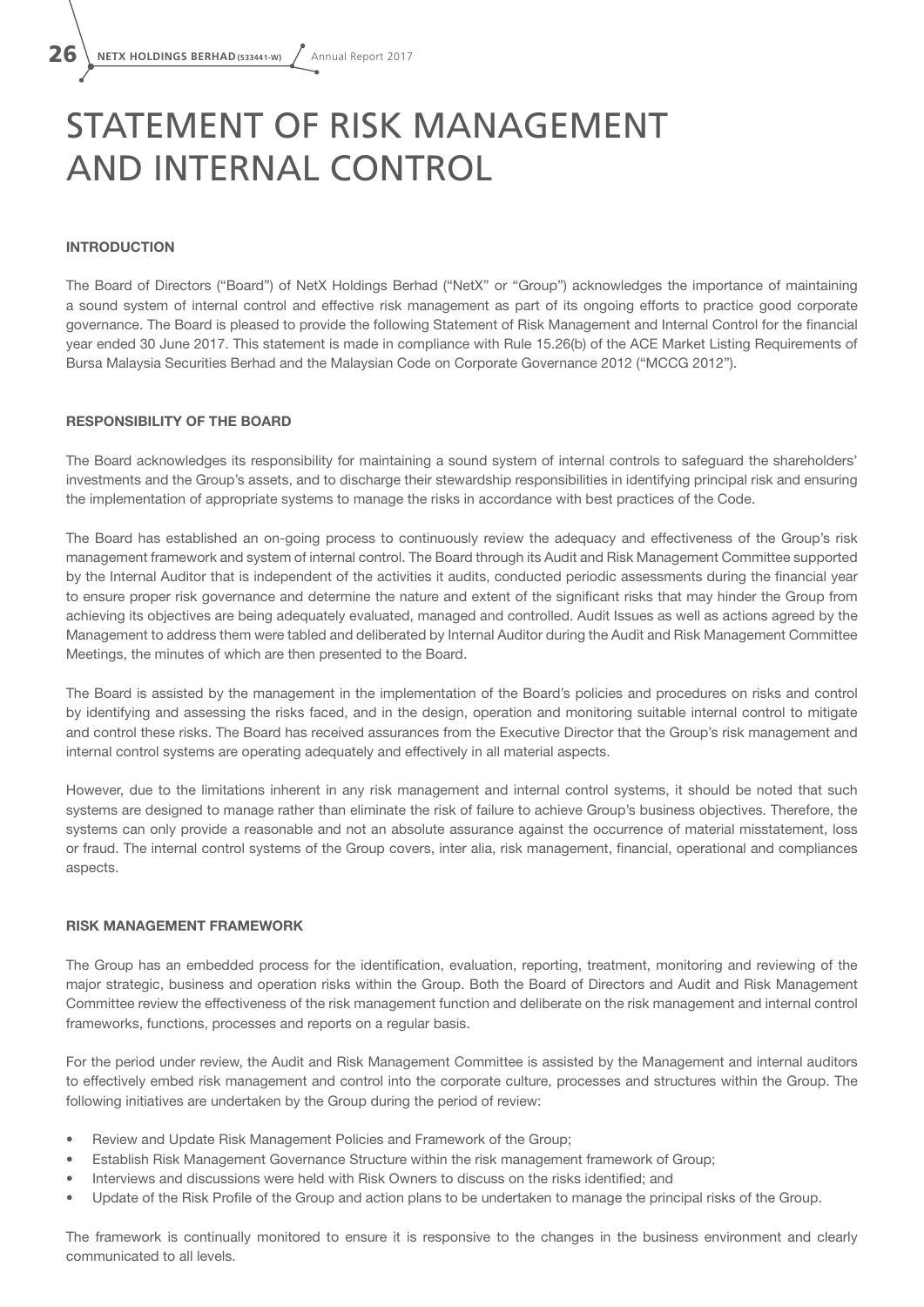### Statement of Risk Management and Internal Control

#### RISK MANAGEMENT FRAMEWORK (CONTINUED)

Exceptions and improvement opportunities have been reported to the Audit and Risk Management Committee to enhance the effectiveness of the governance, risk management and internal control processes of the Group.

The development and documentation of risk management processes will continue to be enhanced and the Board will report on the status of the said development in due course.

#### KEY INTERNAL CONTROL PROCESSES

Key features of the company's internal control system encompasses the following:

- • A formal organizational structure and discretionary authority limits are in place with defined lines of reporting, to align with business and operational requirements. Formal limits of authority delegation are implemented for planning, executing, controlling and monitoring business operations. The authority limits is summarized in authority matrix.
- Documentation of standard operating procedures and ensuring that internal policies, processes and procedures are drawnup, reviewed and revised as and when required and necessary.
- Board Committees are set up by the Group to uphold corporate governance and transparency with its specific terms of reference and authority. The Board Committees comprise of Audit and Risk Management Committee, Nominating and Remuneration Committee. These Committees report to the Board and provide relevant recommendations for Board's decision.
- An Audit and Risk Management Committee, of which comprises Independent Non-Executive Directors, was maintained throughout the year. The Audit and Risk Management Committee convenes meetings at least once every quarter, and discuss among others on the financial results, internal audit findings, related party transactions, risk management and on the external auditors' appointment and their external audit plan and results.
- Employee handbook is provided to employees of the Group. It guides the employees in carrying out their duties and responsibilities covers areas such as compliance with applicable local laws and regulations, integrity, conduct in workplace, business conduct, and protection of the Group's assets, confidentiality and conflict of interest.

#### INTERNAL AUDIT FUNCTION

The Group's internal audit function, which is outsourced to a professional service firm, assists the Board and the Audit and Risk Management Committee in providing independent assessment of the adequacy, efficiency and effectiveness of the Group's internal control system.

The Internal Auditor reports independently to the Audit and Risk Management Committee and internal audit proposals are tabled to the Audit and Risk Management Committee for review and approval to ensure adequate coverage. The responsibilities of the internal auditors include conducting audits, submitting findings and independent report to the Audit and Risk Management committee on the Group's systems of internal control.

The Internal audit also aims to advise management on areas for improvement. Highlight on significant findings in respect of any non-compliance and subsequently performs follow-up reviews to determine the extent to which the recommendations have been implemented. Being an independent function, the audit work is conducted with impartiality, proficiency and due professional care.

During the year under review, a number of internal control weaknesses have been identified and all of which have been or are being addressed by the management. None of the weaknesses have resulted in any material losses, contingencies or uncertainties that would require disclosure in this Annual Report.

The total cost incurred for the internal audit function for the financial year ended 30 June 2017 amounted to RM11,000.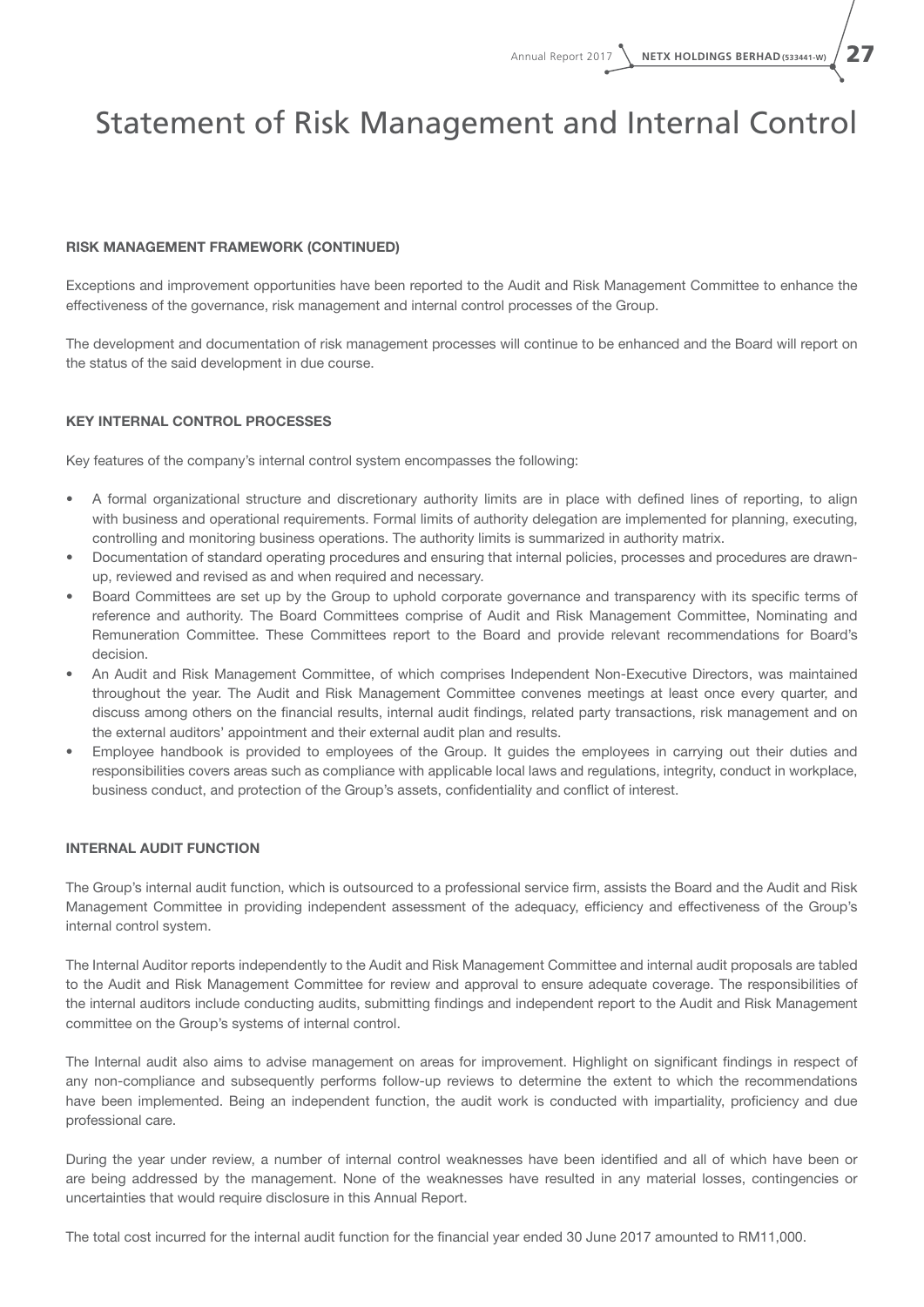### Statement of Risk Management and Internal Control

#### **CONCLUSION**

The Board has obtained assurance from the executive management team that the risk management and internal control systems are operating adequately and effectively, in all material aspects for the financial year under review. There was no material control failure that would have any material adverse effect on the financial results of the Group for the year under review and up to the date of issuance of the financial statements.

The Board is of the view that the risk management and internal control systems is adequate and effective to safeguard shareholders' investments and the Group's assets. However, the Board is also cognisant of the fact that the Group's system of internal control and risk management practices must continuously evolve to meet the changing and challenging business environment. Therefore, the Board will, when necessary, put in place appropriate action plans to further enhance the system of internal control.

#### REVIEW OF THIS STATEMENT

Pursuant to Paragraph 15.23 of the Listing Requirement, the External Auditors have reviewed this Statement for inclusion in the 2017 Annual Report, and reported to the Board that nothing has come to their attention that causes them to believe that this Statement is inconsistent with their understanding of the processes adopted by the Board in reviewing the adequacy and integrity of the system of internal controls.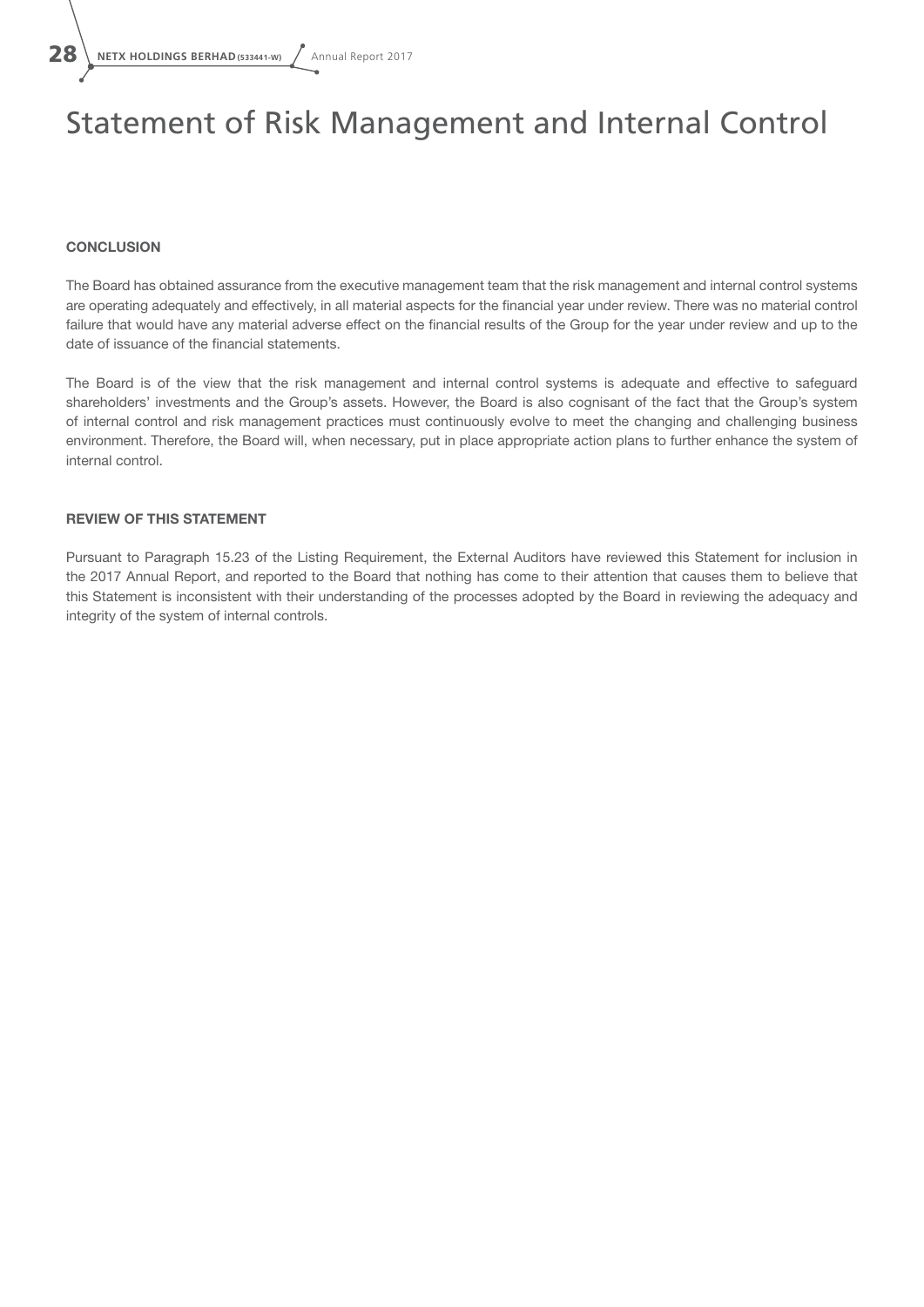# OTHER COMPLIANCE INFORMATION

#### 1. UTILISATION OF PROCEEDS

#### Right Issue with Warrants

The Company has raised cash proceeds of RM31.278 million from the Right Issue with Warrants which was completed on 16 June 2016. The Board has on 21st February 2017 approved the revision of the proposed proceeds utilisation. The summary of the utilisation of proceeds were as follows:-

|                                                   |                                |                             | <b>Proposed</b>             |                                |                          | <b>Intended</b>         |
|---------------------------------------------------|--------------------------------|-----------------------------|-----------------------------|--------------------------------|--------------------------|-------------------------|
|                                                   | <b>Proposed</b>                |                             | <b>Utilisation</b><br>After | Actual                         | <b>Balance</b><br>as at  | <b>Timeframe</b><br>for |
| <b>Purpose</b>                                    | <b>Utilisation</b><br>(RM'000) | <b>Revision</b><br>(RM'000) | <b>Revision</b><br>(RM'000) | <b>Utilisation</b><br>(RM'000) | 30 June 2017<br>(RM'000) | <b>Utilisation</b>      |
| Development of Electronic<br>payment platform and |                                |                             |                             |                                |                          |                         |
| solutions                                         | 10,000                         | $\overline{\phantom{0}}$    | 10,000                      | 5,162                          | 4,838                    | Within 24 months        |
| Expansion of existing<br>business and acquisition |                                |                             |                             |                                |                          |                         |
| of future business                                | 12,778                         | 3.036                       | 15,814                      | 12.648                         | 3.166                    | Within 24 months        |
| Repayment of exisitng                             |                                |                             |                             |                                |                          |                         |
| bank borrowings                                   | 3,300                          | (3,036)                     | 264                         | 264                            | $\overline{\phantom{a}}$ | Within 6 months         |
| <b>Working Capital</b>                            | 4,200                          | $\overline{\phantom{0}}$    | 4,200                       | 3,276                          | 924                      | Within 24 months        |
| Corporate Exercise exp                            | 1,000                          | -                           | 1,000                       | 1,000                          | $\overline{\phantom{a}}$ | Within 2 months         |
| Total                                             | 31.278                         | $\qquad \qquad$             | 31,278                      | 22,350                         | 8,928                    |                         |

#### 2. AUDIT AND NON-AUDIT FEES

The audit and non-audit fees paid or payable to the external auditors for the financial year ended 30 June 2017 is as follows:

| Detail of fees                                                                 | Group<br><b>RM</b> | Company<br><b>RM</b> |
|--------------------------------------------------------------------------------|--------------------|----------------------|
| <b>Statutory Audit fees</b>                                                    | 81.345             | 45,000               |
| Non-audit fees for review of Statement of Risk Management and Internal Control | 3.000              | 3.000                |
|                                                                                | 84.345             | 48,000               |

#### 3. MATERIAL CONTRACTS INVOLVING DIRECTORS, CHIEF EXECUTIVE AND SUBSTANTIAL SHAREHOLDERS

There were no material contracts entered into by the company and/or its subsidiaries involving Directors', Chief Executive's and/ or major shareholders' interests, either still subsisting at the end of the financial year or entered into since the end of the previous financial year.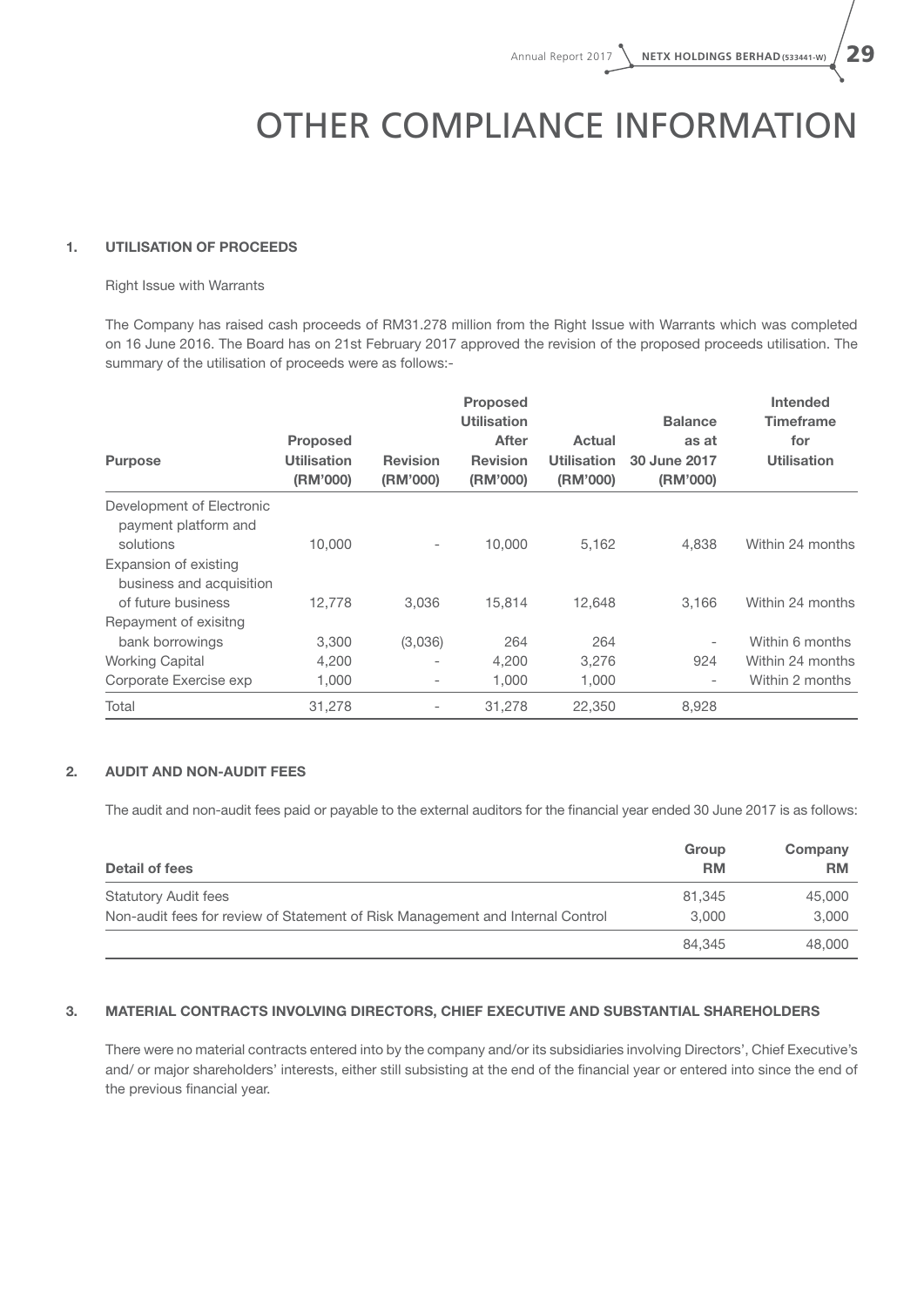$30 \setminus$  NETX HOLDINGS BERHAD (533441-W)  $\sqrt{ }$  Annual Report 2017

### Other Compliance Information

#### 4. LIST OF PROPERTY AS AT 30 JUNE 2017

#### Description of Property: A renovated stratified four storey corner terraced shop office with lift.

#### Location:

1-3, Street Wing, Sunsuria Avenue, Persiaran Mahogani, Kota Damansara, PJU 5, 47810 Petaling Jaya, Selangor Darul Ehsan.

#### Tenure:

Leasehold interest for a term of 99 years, expiring on 21 February 2107.

| <b>Existing Use</b> | Age of             | Approximate area | Net book Value (RM) |
|---------------------|--------------------|------------------|---------------------|
|                     | <b>Building</b>    | (built-up)       | as at 30-06-2017    |
| Management Office   | <sup>7</sup> vears | 990 sa-metres    | 5.073.566           |

#### 5. RECURRENT RELATED PARTY TRANSACTIONS ("RRPT") OF REVENUE NATURE

During the financial year, there was no shareholders' mandate for RRPT of revenue nature sought.

#### 6. SUSTAINABILITY AND CORPORATE SOCIAL RESPONSIBILITY

Sustainability refers to not only corporate social responsibility practices but the adoption and application of environmentally responsible practices, sound social policies and good governance structures in order to minimize risks and volatility, whilst enhancing development impact of corporate activities.

The Group believed that pursuit of business objectives needs to take into account the social, economic and environmental aspects and ensure a good balance of these aspects. The Company is also adopting eco-friendly practices such as using of energy saving lights for daily operations.

Besides, the Company recognised that employees are the most valuable asset and acknowledged their invaluable contributions to the Company. The Company understands that long term sustainability depends on the ability to attract and retain talented and dedicated employees. Accordingly, employees are provided with a safe and healthy working environment with adequate medical benefits and insurance protection plans. On top of this, employees were sent for external training course in order to enhance their skill and competency.

#### 7. SHARE ISSUANCE SCHEME ('SIS")

The SIS of the Company were approved by the shareholders at the Extraordinary General Meeting held on 21 January 2016 and is governed by the Bylaws.

The SIS was implemented on 24 November 2016 and shall be in force for a period of five (5) years and may be extended to such further period, at the sole and absolute discretion of the Board upon the recommendation by the Option Committee, provided always that the Initial Scheme Period above and such extension of the scheme made pursuant to the Bylaws shall not in aggregate exceed a duration of ten (10) years or such other period as may be prescribed by Bursa Malaysia Securities Berhad or any other relevant authorities from the effective date of the SIS.

The Company has not grant any SIS options during the financial year ended 30 June 2017.

Subsequent to the year-end, on 3 August 2017, a total of 162,500,000 options under the SIS were offered to eligible employees, which were fully exercised as at the date of this Annual Report. There were no options granted to directors, Senior management and Non-executive directors since the implementation of the SIS to employees.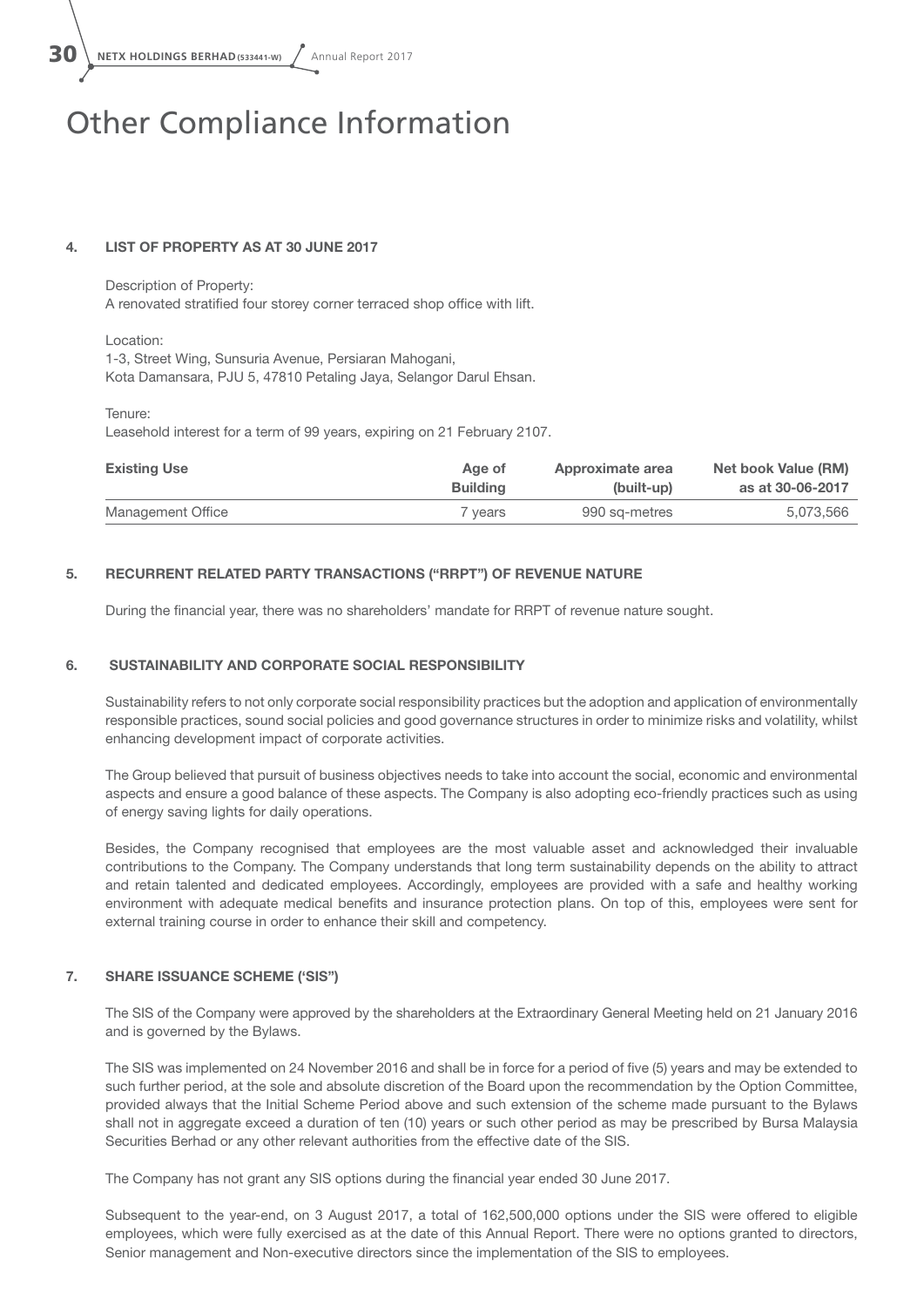# DIRECTORS' RESPONSIBILITY STATEMENT ON FINANCIAL STATEMENTS

The Directors are responsible for ensuring that the annual audited financial statements of the Group and the Company are drawn up in accordance with Malaysian Financial Reporting Standards, International Financial Reporting Standards, and the requirements of the Companies Act, 2016 in Malaysia and the Listing Requirements of Bursa Malaysia.

In the preparation of financial statements, the Directors consider:

- The Company has used appropriate accounting policies and are consistently applied;
- Reasonable and prudent judgements and estimates have been made; and
- All applicable approved accounting standards in Malaysia have been followed.

The Directors have general responsibilities for taking such steps that are reasonably available to them so as to give a true and fair view of the state of affairs of the Group and the Company as at the end of the financial year, as well as to safeguard the assets of the Company, and to prevent and detect fraud and other irregularities.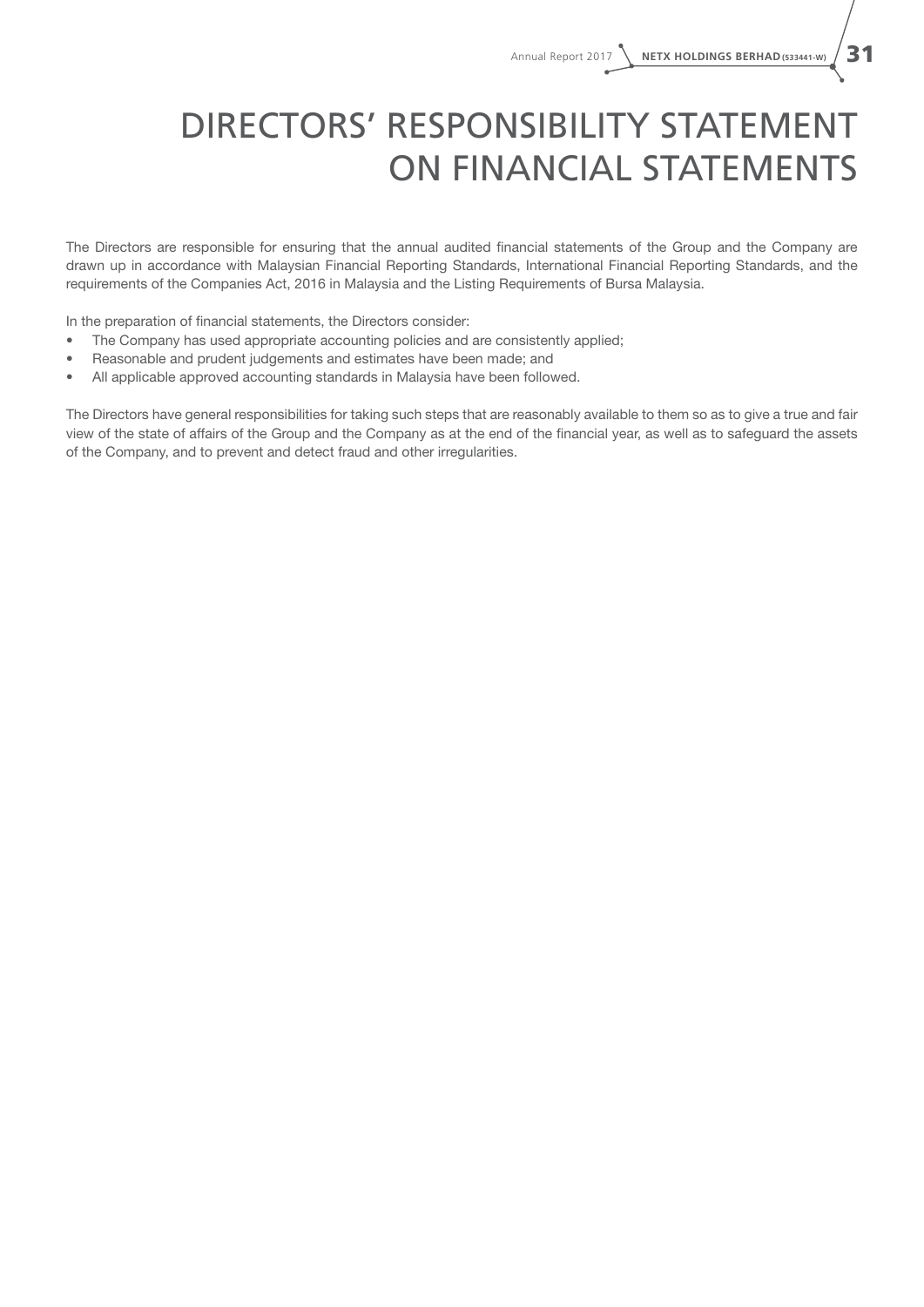# FINANCIAL **STATEMENTS**

- DIRECTORS' REPORT 33
- STATEMENT BY DIRECTORS 37
- STATUTORY DECLARATION 37
- INDEPENDENT AUDITORS' REPORT 38
- STATEMENTS OF FINANCIAL POSITION 41
- STATEMENTS OF PROFIT OR LOSS AND OTHER COMPREHENSIVE INCOME 42
- STATEMENTS OF CHANGES IN EQUITY 43
- STATEMENTS OF CASH FLOWS 45
- NOTES TO THE FINANCIAL STATEMENTS 47
- SUPPLEMENTARY FINANCIAL INFORMATION ON THE BREAKDOWN OF REALISED AND UNREALISED PROFITS OR LOSSES 86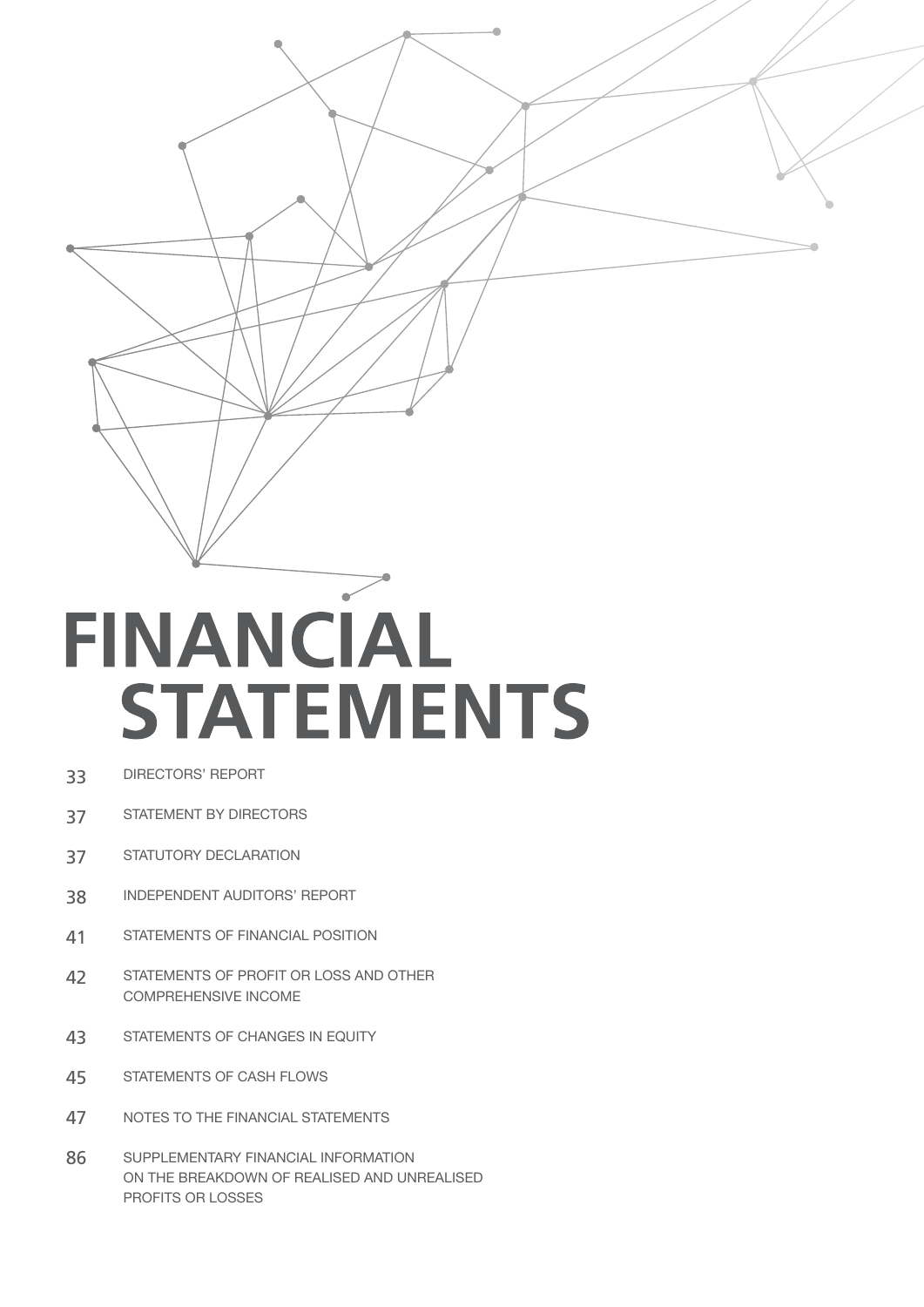## DIRECTORS' REPORT

The Directors have pleasure in presenting their report together with the audited financial statements of the Group and of the Company for the financial year ended 30 June 2017.

#### PRINCIPAL ACTIVITIES

The Company is principally involved in the investment holding, research and development of software, system design, integration and installation and provision of information technology services. The principal activities of the subsidiary companies are disclosed in Note 7 to the financial statements. There have been no significant changes in the nature of these principal activities during the financial year.

#### RESULTS

|                                      | Group<br><b>RM</b> | Company<br><b>RM</b> |
|--------------------------------------|--------------------|----------------------|
| Profit/(Loss) for the financial year | 912,321            | (1,070,654)          |
| Attributable to:                     |                    |                      |
| Owners of the Company                | 1,078,691          | (1,070,654)          |
| Non-controlling interests            | (166, 370)         |                      |
|                                      | 912,321            | (1,070,654)          |

#### DIVIDENDS

No dividend has been paid or declared by the Company since the end of the previous financial year. The Directors do not recommend the payment of any dividend in respect of the financial year ended 30 June 2017.

#### RESERVES AND PROVISIONS

There were no material transfers to or from reserves or provisions during the financial year, other than those disclosed in the financial statements.

#### ISSUE OF SHARES AND DEBENTURES

The Company did not issue any new shares and debentures during the financial year.

#### OPTIONS GRANTED OVER UNISSUED SHARES

No options were granted to any person to take up unissued shares of the Company during the financial year except for the issue of Warrants 2016/2019 and Share Issuance Scheme.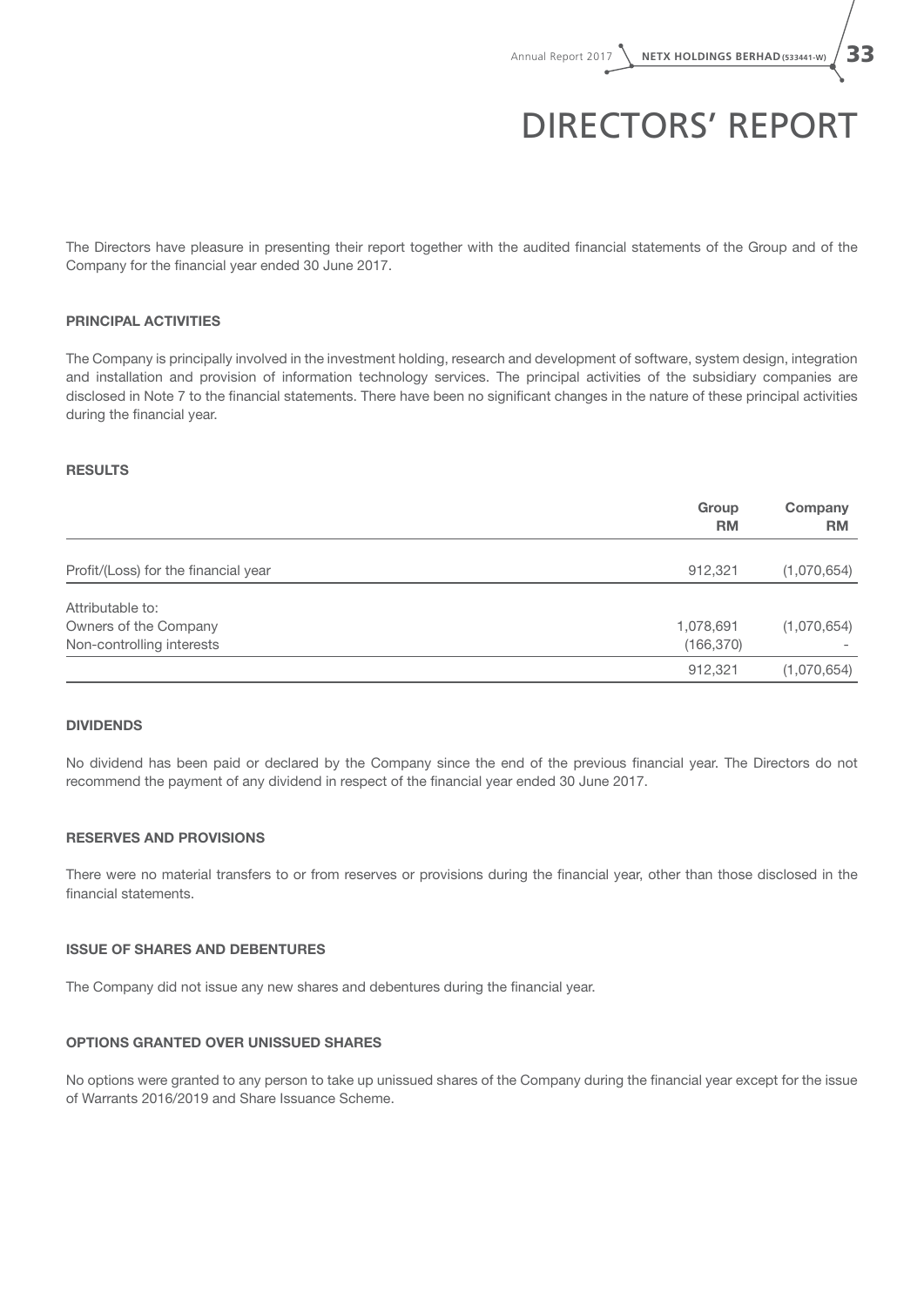$34 \setminus$  NETX HOLDINGS BERHAD (533441-W)  $\sqrt{ }$  Annual Report 2017

### Directors' Report

#### WARRANTS 2016/2019

On 16 June 2016, the Company listed and quoted 625,553,033 free detachable warrants ("Warrants") pursuant to the Rights Issue with Warrants exercise on the basis of one (1) Warrant for every one (1) rights shares subscribed.

The Warrants are constituted by the Deed Poll dated 4 May 2016 ("Deed Poll").

The salient features and other terms of the Warrants are disclosed in Note 19(b) to the financial statements.

At the end of the financial year, 625,553,033 Warrants remained unexercised.

#### SHARE ISSUANCE SCHEME ("SIS")

At an extraordinary general meeting held on 21 January 2016, the Company's shareholders approved the establishment of a SIS up to thirty percent (30%) of the issued and paid-up share capital of the Company at any point in time throughout the duration of the scheme to eligible employees of the Company and its subsidiaries (excluding dormant subsidiaries) under a contract of service or for service. The directors of the Company do not qualify for participation in the SIS.

In accordance with Rule 6.44(1) of the Listing Requirements, the SIS became effective for a period of five (5) years from 24 November 2016, being the date of full compliance of the SIS. The salient features and other terms of the SIS are disclosed in Note 19(e) to the financial statements.

As at 30 June 2017, there was no SIS allocation yet.

Subsequently on 3 August 2017, 162,500,000 share options under the SIS at the option price of RM0.04 were granted and accepted by eligible employees.

#### **DIRECTORS**

The Directors who served the financial year up to the date of this report are:

Tengku Ahmad Badli Shah Bin Raja Hussin Tan Sik Eek Chu Chee Peng Yong Ket Inn

#### DIRECTORS' INTERESTS

None of the Directors who held office at the end of the financial year had any interest in shares or Warrants 2016/2019 in the Company or its related corporations during the financial year.

#### DIRECTORS' REMUNERATION

Details of directors' remuneration are set out in Note 32 to the financial statements.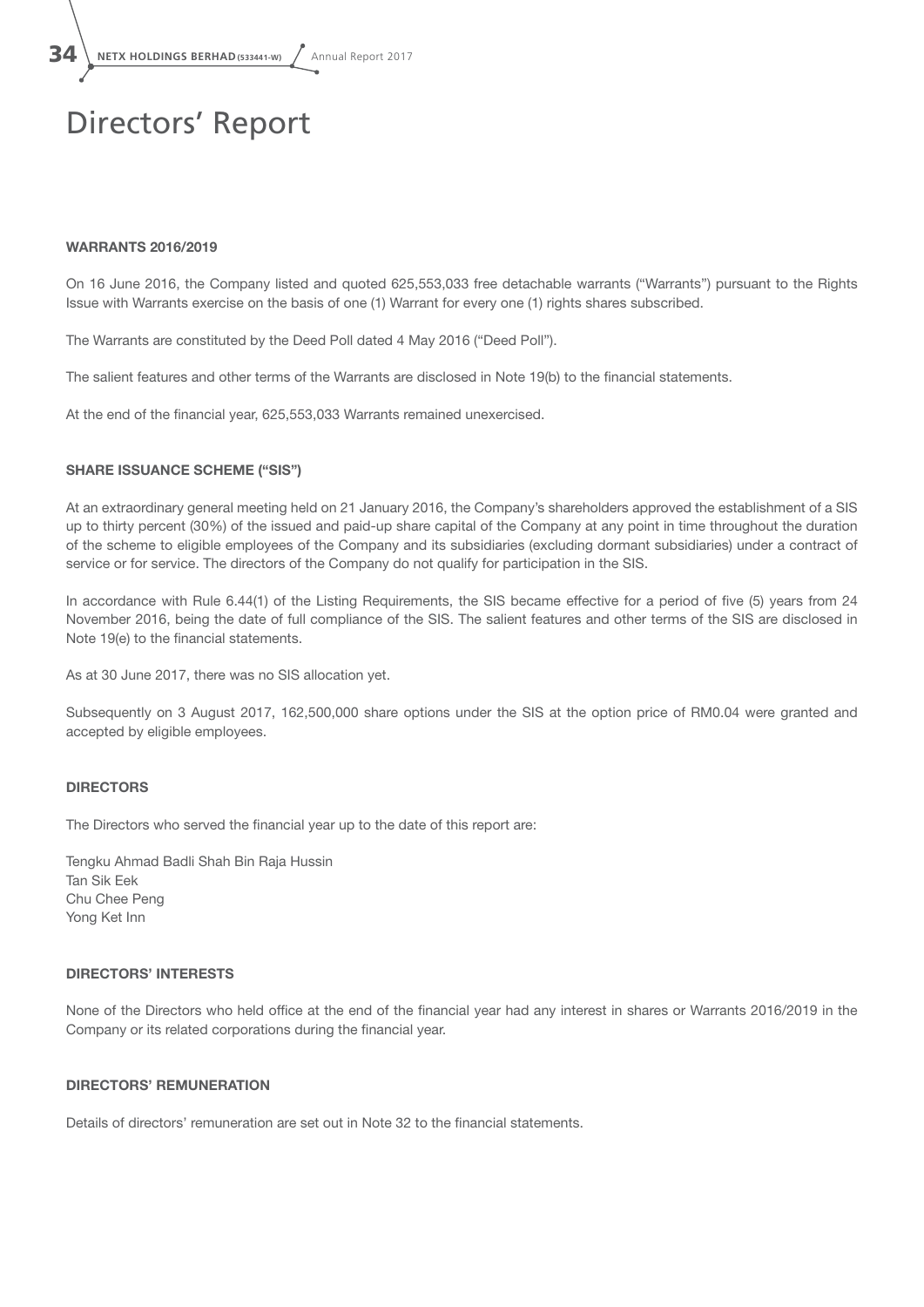Annual Report 2017 **NETX HOLDINGS BERHAD(533441-W)** 35

# Directors' Report

#### DIRECTORS' BENEFITS

Since the end of the previous financial year, no Director of the Company has received or become entitled to receive any benefit (other than those benefits included in the aggregate amount of emoluments received or due and receivable by Directors or the fixed salary of a full-time employee of the Company as disclosed in the financial statements) by reason of a contract made by the Company or a related corporation with the Director or with a firm of which the Director is a member, or with a company in which the Director has a substantial financial interest, other than as disclosed in Note 32 to the financial statements.

Neither during nor at the end of the financial year was the Company or any of its related corporations a party to any arrangement, whose object was to enable the Directors to acquire benefits by means of the acquisition of shares in, or debentures of the Company or any other body corporate.

#### OTHER STATUTORY INFORMATION

Before the financial statements of the Group and of the Company were prepared, the Directors took reasonable steps:

- a. to ascertain that proper action had been taken in relation to the writing off of bad debts and the making of allowance for doubtful debts and satisfies themselves that there are no known bad debts and that adequate allowance for doubtful debts had been made on receivables; and
- b. to ensure that any current assets which were unlikely to be realised in the ordinary course of business including the values of current assets as shown in the accounting records had been written down to an amount which they might be expected so to realise.

At the date of this report, the Directors are not aware of any circumstances:

- a. which would render writing off bad debts necessary or the amount of the allowance for doubtful debts in the financial statements of the Group and of the Company inadequate to any material extent; or
- b. which would render the values attributed to current assets in the financial statements of the Group and of the Company misleading; or
- c. which have arisen which would render adherence to the existing method of valuation of assets or liabilities of the Group and of the Company misleading or inappropriate.

No contingent or other liability has become enforceable or is likely to become enforceable within the period of twelve months after the end of the financial year which, in the opinion of the Directors, will or may substantially affect the ability of the Group and of the Company to meet their obligations when they fall due.

At the date of this report, there does not exist:

- a. any charge on the assets of the Group and of the Company which has arisen since the end of the financial year which secures the liability of any other person; or
- b. any contingent liability of the Group and of the Company which has arisen since the end of the financial year.

At the date of this report, the Directors are not aware of any circumstances not otherwise dealt with in this report or in the financial statements of the Group and of the Company which would render any amount stated in the financial statements of the Group and of the Company misleading.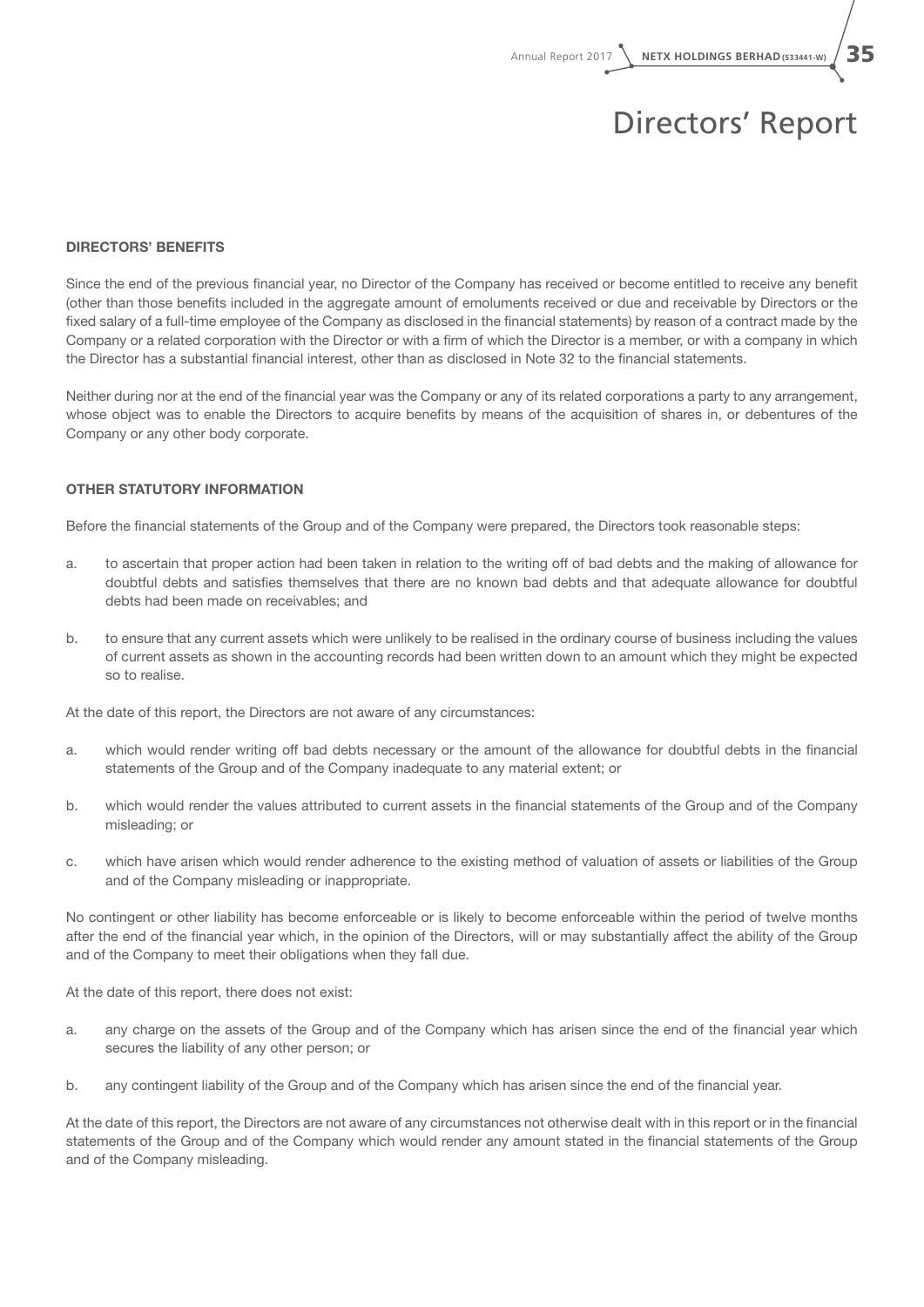$36$  **NETX HOLDINGS BERHAD(533441-W)**  $\sqrt{ }$  Annual Report 2017

# Directors' Report

### OTHER STATUTORY INFORMATION (continued)

In the opinion of the Directors:

- a. the results of the Group's and of the Company's operations during the financial year were not substantially affected by any item, transaction, or event of a material and unusual nature; and
- b. there has not arisen in the interval between the end of the financial year and the date of this report any item, transaction, or event of a material and unusual nature likely to affect substantially the results of the operations of the Group and of the Company for the financial year.

### SIGNIFICANT EVENTS DURING THE FINANCIAL YEAR

The significant events occurring during the financial year are disclosed in Note 36 to the financial statements.

### SIGNIFICANT EVENTS AFTER THE FINANCIAL YEAR

The significant events occurring after the financial year are disclosed in Note 37 to the financial statements.

#### **SUBSIDIARIES**

- i. Details of subsidiaries are set out in Note 7 to the financial statements.
- ii. The auditors' report on the financial statements of the subsidiaries does not contain any qualification by the auditors.

### AUDITORS' REMUNERATION

Details of auditors' remuneration are set out in Note 29 to the financial statements.

#### AUDITORS

The auditors, ECOVIS AHL PLT, have expressed their willingness to continue in office.

Signed on behalf of the Board of Directors in accordance with a resolution of the Directors dated 20 October 2017.

Kuala Lumpur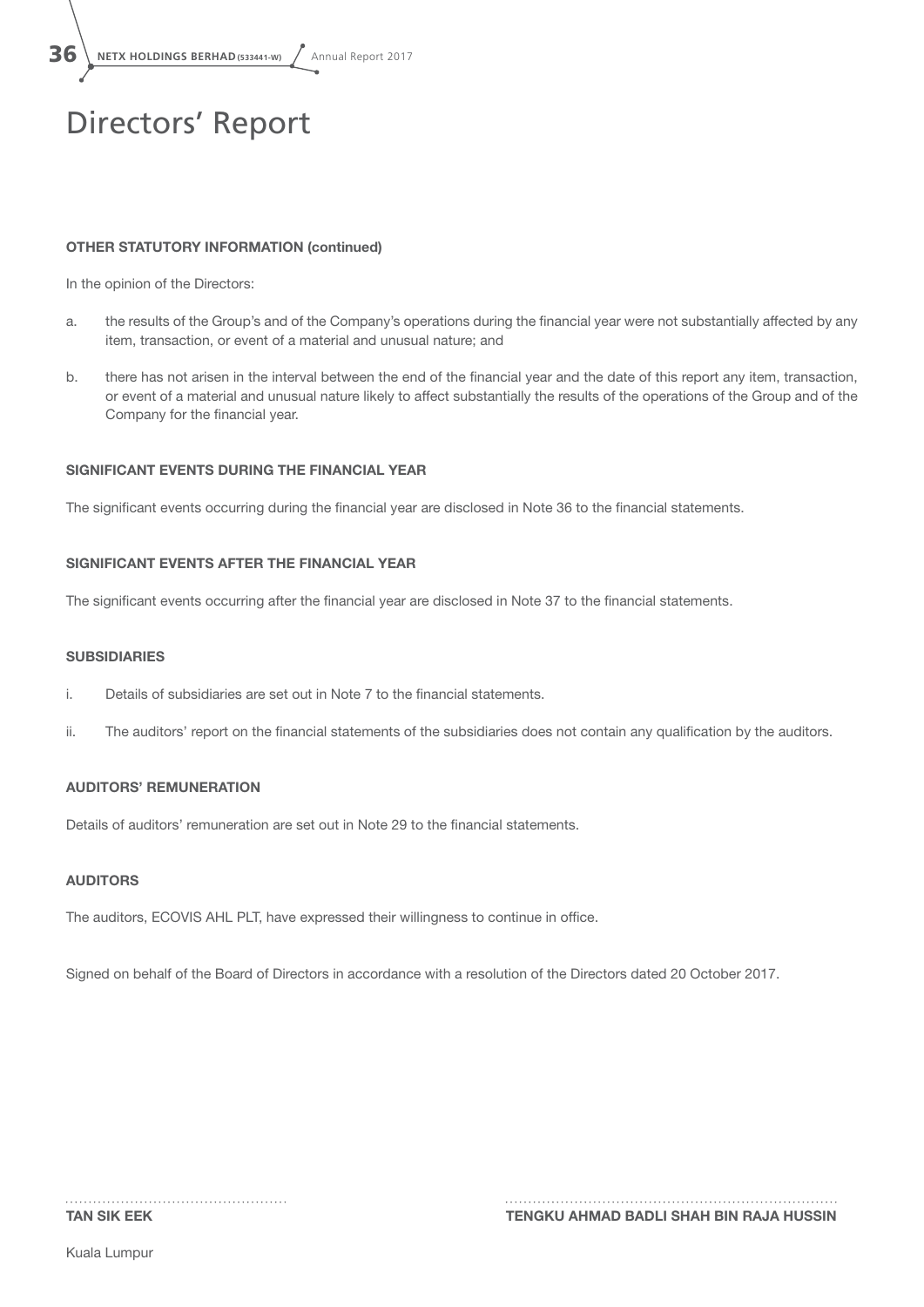## STATEMENT BY DIRECTORS PURSUANT TO SECTION 251(2) OF THE COMPANIES ACT, 2016

We, TAN SIK EEK and TENGKU AHMAD BADLI SHAH BIN RAJA HUSSIN, being two of the Directors of NETX HOLDINGS BERHAD, do hereby state that, in the opinion of the Directors, the financial statements set out on pages 41 to 86 are drawn up in accordance with Malaysian Financial Reporting Standards, International Financial Reporting Standards and requirements of Companies Act, 2016 in Malaysia so as to give a true and fair view of the financial position of the Group and of the Company as at 30 June 2017 and of their financial performance and cash flow for the financial year then ended.

The supplementary information set out in note 38 on page 86, which is not part of the financial statements, is prepared in all material respects, in accordance with Guidance on Special Matter No. 1, Determination of Realised and Unrealised Profits or Losses in the Context of Disclosure Pursuant to Bursa Malaysia Securities Berhad Listing Requirements, as issued by the Malaysian Institute of Accountants and the directive of Bursa Malaysia Securities Berhad.

Signed on behalf of the Board of Directors in accordance with a resolution of the Directors dated 20 October 2017.

TAN SIK EEK TENGKU AHMAD BADLISHAH BIN RAJA HUSSIN

Kuala Lumpur

# STATUTORY DECLARATION PURSUANT TO SECTION 251(1) OF THE COMPANIES ACT, 2016

I, TAN SIK EEK, being the Director primarily responsible for the financial management of NETX HOLDINGS BERHAD, do solemnly and sincerely declare that the financial statements set out on pages 41 to 86, are to the best of my knowledge and belief, correct and I make this solemn declaration conscientiously believing the same to be true, and by virtue of the provisions of the Statutory Declarations Act, 1960.

| Subscribed and solemnly declared by |  |
|-------------------------------------|--|
| abovenamed at Petaling Jaya         |  |
| in the Selangor Darul Ehsan         |  |
| On 20 October 2017.                 |  |

TAN SIK EEK

Before me,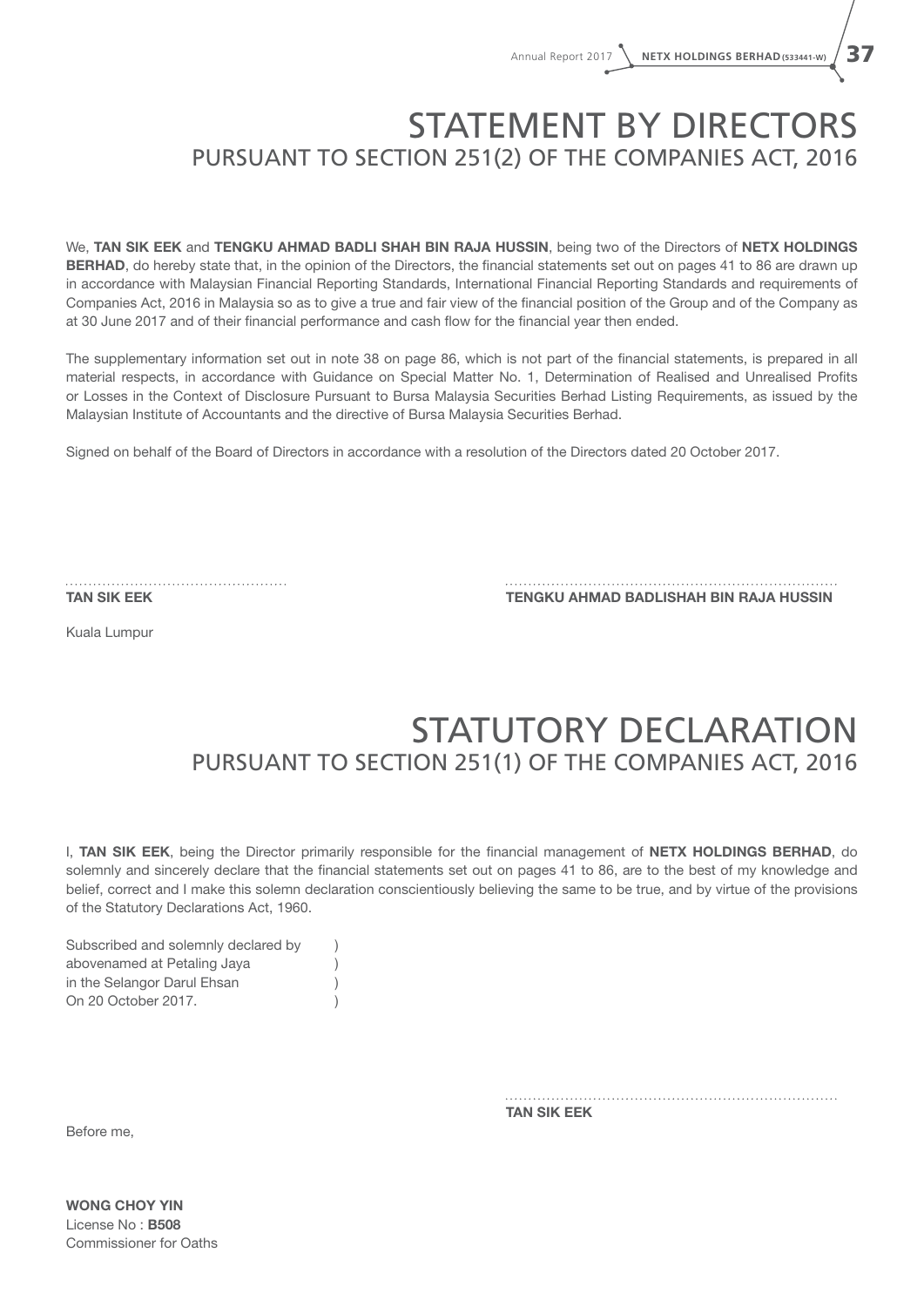# INDEPENDENT AUDITORS' REPORT TO THE MEMBERS OF NETX HOLDINGS BERHAD

(INCORPORATED IN MALAYSIA) COMPANY NO: 533441-W

#### Report on the Audit of the Financial Statements

#### *Opinion*

We have audited the financial statements of NETX HOLDINGS BERHAD, which comprise the statements of financial position as at 30 June 2017 of the Group and the Company, and the statements of profit or loss and other comprehensive income, statements of changes in equity and statements of cash flows of the Group and of the Company for the year then ended, and notes to the financial statements, including a summary of significant accounting policies, as set out on pages 41 to 86.

In our opinion, the accompanying financial statements give a true and fair view of the financial position of the Group and of the Company as at 30 June 2017 and of their financial performance and cash flows for the year then ended in accordance with Malaysian Financial Reporting Standards, International Financial Reporting Standards and the requirements of the Companies Act, 2016 in Malaysia.

#### *Basis for Opinion*

We conducted our audit in accordance with approved standards on auditing in Malaysia and International Standards on Auditing. Our responsibilities under those standards are further described in the Auditors' Responsibilities for the Audit of the Financial Statements section of our auditor's report. We believe that the audit evidence we have obtained is sufficient and appropriate to provide a basis for our opinion.

#### *Independence and Other Ethical Responsibilities*

We are independent of the Group and of the Company in accordance with the By-Laws (on Professional Ethics, Conduct and Practice) of the Malaysian Institute of Accountants ("By-Laws") and the International Ethics Standards Board for Accountants' Code of Ethics for Professional Accountants ("IESBA Code"), and we have fulfilled our other ethical responsibilities in accordance with the By-Laws and the IESBA Code.

#### *Key Audit Matters*

Key audit matters are those matters that, in our professional judgement, were most significance in our audit of the financial statements of the Group and of the Company for the current year. These matters were addressed in the context of our audit of the financial statements of the Group and of the Company as a whole, and in forming our opinion thereon, and we do not provide a separate opinion on these matters.

#### Revenue from service contract

The Group's revenue for the current financial year is significantly contributed by the results of service contract amounting RM13,677,771, which represent 71% of the total Group's revenue.

The Group's recognition of revenue from the service contract is highly dependent on estimated total revenue and estimated total costs as well as the estimated stage of completion of the service contract.

The stage of completion is determined based on the proportion of contract costs incurred for work performed to-date to the estimated total contract costs.

This is a risk that the estimated revenue, costs or margins may be different from actuals, resulting in material variance in the amount of revenue and/or profit recognised in the current reporting period.

Our audit procedures included the following:

- assessed the reasonableness of management's assumptions used in the estimated total revenue and estimated total costs;
- tested the mathematical computation of the recognised revenue and costs during the financial year;
- discussed the progress of the projects and the expected outcome with the Director to obtain an understanding of the basis on which the estimates are made; and
- assessed actual costs incurred by examining evidences such as suppliers invoices, delivery orders, customs declaration form and other related documents.

We have also assessed the adequacy and appropriateness of the disclosures made in the financial statements.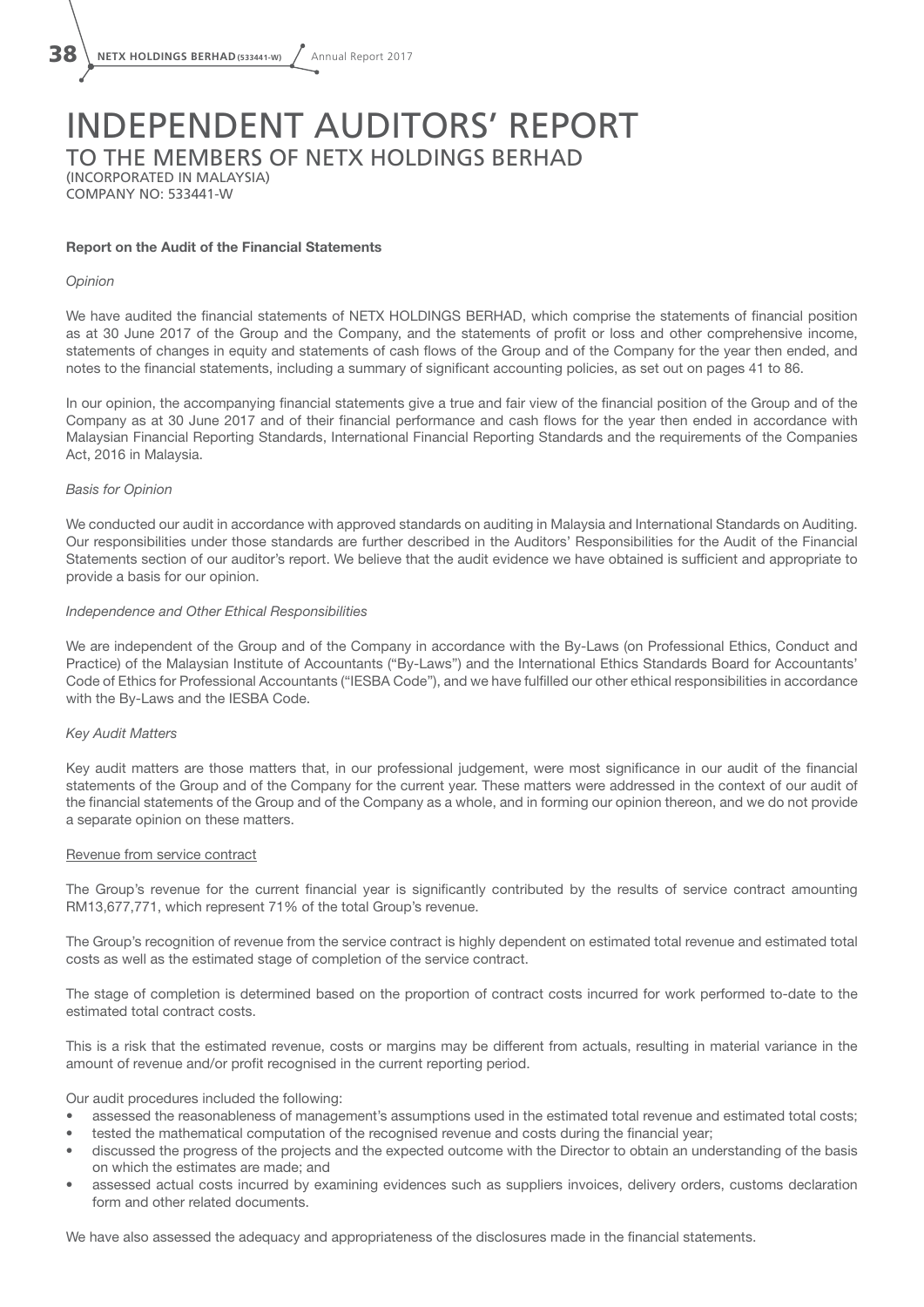Annual Report 2017 **NETX HOLDINGS BERHAD(533441-W)** 39

### Independent Auditors' Report To the Members of NetX Holdings Berhad

(Incorporated In Malaysia) Company No: 533441-W

#### Report on the Audit of the Financial Statements (Continued)

*Information Other than the Financial Statements and Auditors' Report Thereon*

The Directors of the Company are responsible for the other information. The other information comprises the information included in the Annual Report, but does not include the financial statements of the Group and of the Company and our auditors' report thereon.

Our opinion on the financial statements of the Group and of the Company does not cover the other information and we do not express any form of assurance conclusion thereon.

In connection with our audit of the financial statements of the Group and of the Company, our responsibility is to read the other information and, in doing so, consider whether the other information is materially inconsistent with the financial statements of the Group and of the Company or our knowledge obtained in the audit, or otherwise appears to be materially misstated.

If, based on the work we have performed, we conclude that there is a material misstatement of this other information, we are required to report that fact. We have nothing to report in this regard.

#### *Responsibilities of the Directors for the Financial Statements*

The Directors of the Company are responsible for the preparation of financial statements of the Group and of the Company that give a true and fair view in accordance with Malaysian Financial Reporting Standards, International Financial Reporting Standards and the requirements of the Companies Act, 2016 in Malaysia. The Directors are also responsible for such internal control as the Directors determine is necessary to enable the preparation of financial statements of the Group and of the Company that are free from material misstatement, whether due to fraud or error.

In preparing the financial statements of the Group and of the Company, the Directors are responsible for assessing the ability of the Group and of the Company to continue as a going concern, disclosing, as applicable, matters related to going concern and using the going concern basis of accounting unless the Directors either intend to liquidate the Group or the Company or to cease operations, or have no realistic alternative but to do so.

#### *Auditors' Responsibilities for the Audit of the Financial Statements*

Our objectives are to obtain reasonable assurance about whether the financial statements of the Group and of the Company as a whole are free from material misstatement, whether due to fraud or error, and to issue an auditors' report that includes our opinion. Reasonable assurance is a high level of assurance, but is not a guarantee that an audit conducted in accordance with approved standards on auditing in Malaysia and International Standards on Auditing will always detect a material misstatement when it exists. Misstatements can arise from fraud or error and are considered material if, individually or in the aggregate, they could reasonably be expected to influence the economic decisions of users taken on the basis of these financial statements.

As part of an audit conducted in accordance with approved standards on auditing in Malaysia and International Standards on Auditing, we exercise professional judgement and maintain professional scepticism throughout the audit. We also:

- a. Identify and assess the risks of material misstatement of the financial statements of the Group and of the Company, whether due to fraud or error, design and perform audit procedures responsive to those risks, and obtain audit evidence that is sufficient and appropriate to provide a basis for our opinion. The risk of not detecting a material misstatement resulting from fraud is higher than for one resulting from error, as fraud may involve collusion, forgery, intentional omissions, misrepresentations, or the override of internal control.
- b. Obtain an understanding of internal control relevant to the audit in order to design audit procedures that are appropriate in the circumstances, but not for the purpose of expressing an opinion on the effectiveness of the internal control of the Group and of the Company.
- c. Evaluate the appropriateness of accounting policies used and the reasonableness of accounting estimates and related disclosures made by the Directors.
- d. Conclude on the appropriateness of the Directors' use of the going concern basis of accounting and, based on the audit evidence obtained, whether a material uncertainty exists related to events or conditions that may cast significant doubt on the ability of the Group or of the Company to continue as a going concern. If we conclude that a material uncertainty exists, we are required to draw attention in our auditors' report to the related disclosures in the financial statements of the Group and of the Company or, if such disclosures are inadequate, to modify our opinion. Our conclusions are based on the audit evidence obtained up to the date of our auditors' report. However, future events or conditions may cause the Group or the Company to cease to continue as a going concern.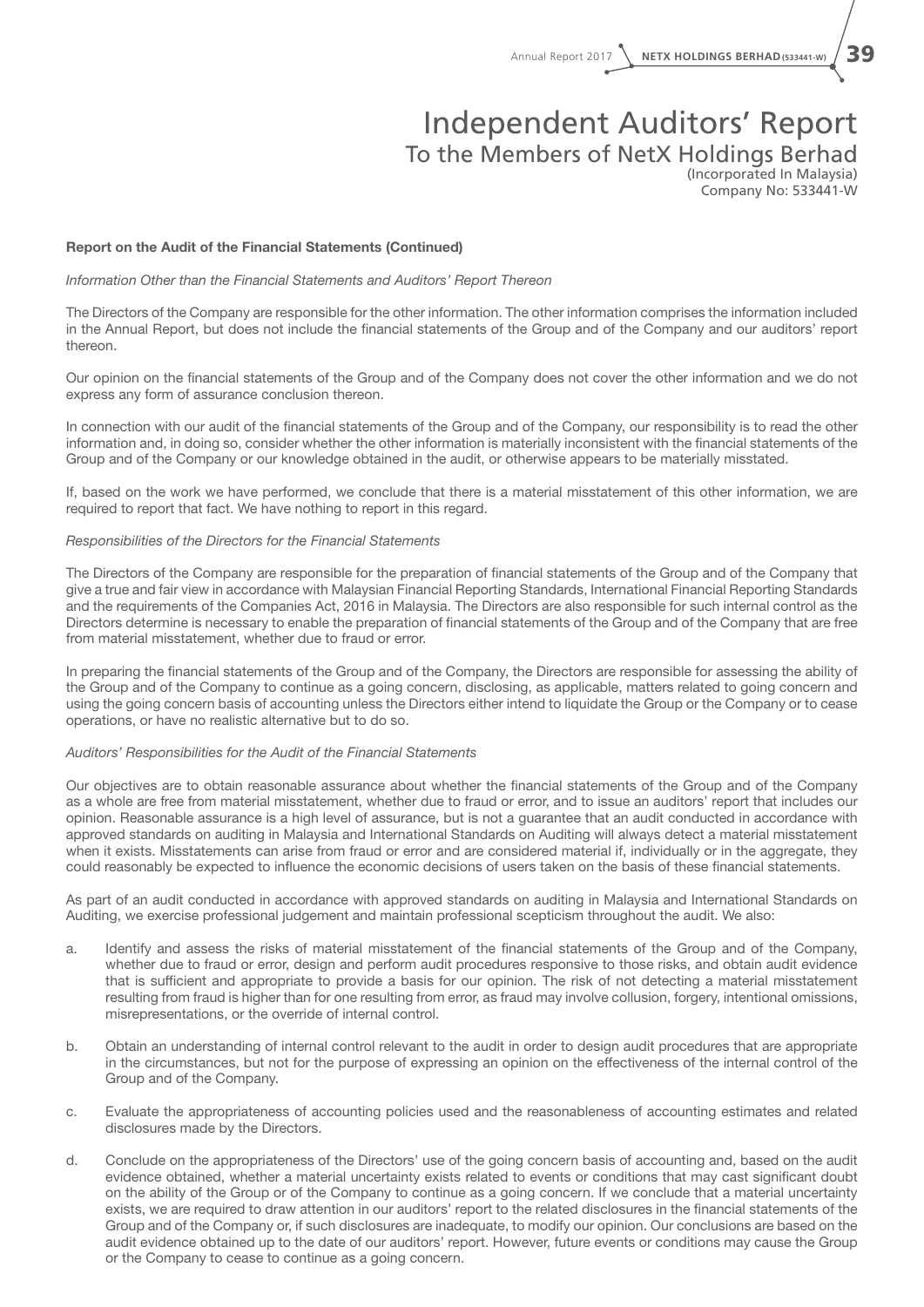

### Independent Auditors' Report To the Members of NetX Holdings Berhad (Incorporated In Malaysia)

Company No: 533441-W

#### Report on the Audit of the Financial Statements (Continued)

*Auditors' Responsibilities for the Audit of the Financial Statements (Continued)*

- e. Evaluate the overall presentation, structure and content of the financial statements of the Group and of the Company, including the disclosures, and whether the financial statements of the Group and of the Company represent the underlying transactions and events in a manner that achieves fair presentation.
- f. Obtain sufficient appropriate audit evidence regarding the financial information of the entities or business activities within the Group to express an opinion on the financial statements of the Group. We are responsible for the direction, supervision and performance of the group audit. We remain solely responsible for our audit opinion.

We communicate with the Directors regarding, among other matters, the planned scope and timing of the audit and significant audit findings, including any significant deficiencies in internal control that we identify during our audit.

We also provide the Directors with a statement that we have complied with relevant ethical requirements regarding independence, and to communicate with them all relationships and other matters that may reasonably be thought to bear on our independence, and where applicable, related safeguards.

From the matters communicated with the Directors, we determine those matters that were of most significance in the audit of the financial statements of the Group and of the Company for the current year and are therefore the key audit matters. We describe these matters in our auditors' report unless law or regulation precludes public disclosure about the matter or when, in extremely rare circumstances, we determine that a matter should not communicated in our report because the adverse consequences of doing so would reasonably be expected to outweigh the public interest benefits of such communication.

#### Report on Other Legal and Regulatory Requirements

In accordance with the requirements of the Companies Act, 2016 in Malaysia, we report that the subsidiaries of which we have not acted as auditors, are disclosed in Note 7 to the financial statements.

#### Other Reporting Responsibilities

The supplementary information set out in Note 38 is disclosed to meet the requirement of Bursa Malaysia Securities Berhad and is not part of the financial statements. The Directors are responsible for the preparation of the supplementary information in accordance with Guidance on Special Matter No. 1, Determination of Realised and Unrealised Profits or Losses in the Context of Disclosure Pursuant to Bursa Malaysia Securities Berhad Listing Requirements, as issued by the Malaysian Institute of Accountants ("MIA Guidance") and the directive of Bursa Malaysia Securities Berhad. In our opinion, the supplementary information is prepared, in all material respects, in accordance with the MIA Guidance and the directive of Bursa Malaysia Securities Berhad.

#### Other Matters

This report is made solely to the members of the Company, as a body, in accordance with Section 266 of the Companies Act, 2016 in Malaysia and for no other purpose. We do not assume responsibility to any other person for the content of this report.

AF 001825 No. 2696/09/19 (J) Chartered Accountants Chartered Accountant

ECOVIS AHL PLT **CHUA KAH CHUN CHUA KAH CHUN** 

Kuala Lumpur

20 October 2017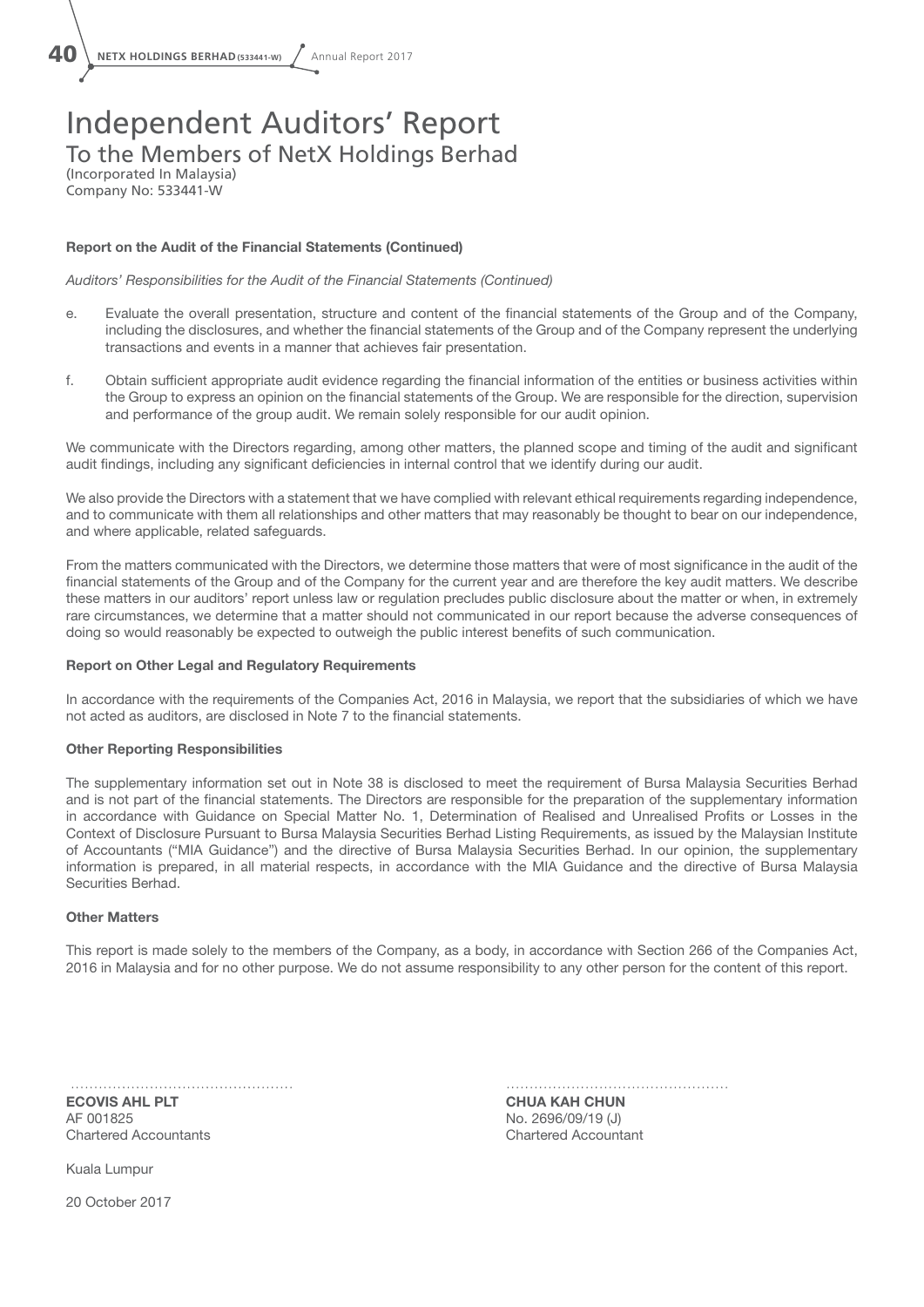## STATEMENTS OF FINANCIAL POSITION AS AT 30 JUNE 2017

|                                                                          |             |                          | Group                   | Company           |                   |  |
|--------------------------------------------------------------------------|-------------|--------------------------|-------------------------|-------------------|-------------------|--|
|                                                                          | <b>Note</b> | 2017<br><b>RM</b>        | 2016<br><b>RM</b>       | 2017<br><b>RM</b> | 2016<br><b>RM</b> |  |
| <b>ASSETS</b><br><b>NON-CURRENT ASSETS</b>                               |             |                          |                         |                   |                   |  |
| Property, plant and equipment<br>Intangible asset                        | 5<br>6      | 6,057,253<br>2,324,416   | 5,854,373<br>3,215,333  | 10,079            |                   |  |
| Investment in subsidiaries                                               | 7           |                          |                         | 8,161,216         | 8,111,309         |  |
| Goodwill on consolidation<br>Deferred tax assets                         | 8<br>9      | 692,874<br>117,000       | 692,874<br>677,000      |                   |                   |  |
|                                                                          |             | 9,191,543                | 10,439,580              | 8,171,295         | 8,111,309         |  |
| <b>CURRENT ASSETS</b>                                                    |             |                          |                         |                   |                   |  |
| Inventories                                                              | 10          | 333,493                  | 406,786                 |                   |                   |  |
| Trade receivables<br>Other receivables, deposits                         | 11          | 8,755,260                | 7,137,122               |                   |                   |  |
| and prepayments                                                          | 12          | 3,414,731                | 188,758                 | 186,639           | 35,919            |  |
| Amount owing by contract customers<br>Amount owing by subsidiaries       | 13<br>14    | 13,690,391               |                         | 26,215,528        | 18,255,736        |  |
| Tax recoverable                                                          |             | 5,503                    | 5,131                   |                   |                   |  |
| Short-term investment                                                    | 15          | 2,701,910                |                         | 2,701,910         |                   |  |
| Deposit placed with licensed bank                                        | 16          | 4,008,797                |                         | 3,579,797         |                   |  |
| Cash and bank balances                                                   | 17          | 5,086,946                | 27,623,751              | 443,192           | 16,098,467        |  |
|                                                                          |             | 37,997,031               | 35,361,548              | 33,127,066        | 34,390,122        |  |
| <b>TOTAL ASSETS</b>                                                      |             | 47,188,574               | 45,801,128              | 41,298,361        | 42,501,431        |  |
| <b>EQUITY AND LIABILITIES</b><br><b>EQUITY</b>                           |             |                          |                         |                   |                   |  |
| Share capital                                                            | 18          | 26,843,954               | 62,555,303              | 26,843,954        | 62,555,303        |  |
| <b>Reserves</b>                                                          | 19          | 16,799,619               | (21, 789, 471)          | 14,380,156        | (20, 260, 539)    |  |
| Equity attributable to owners of the Company<br>Non-controlling interest |             | 43,643,573<br>(127, 944) | 40,765,832<br>(84, 144) | 41,224,110        | 42,294,764        |  |
| <b>TOTAL EQUITY</b>                                                      |             | 43,515,629               | 40,681,688              | 41,224,110        | 42,294,764        |  |
| <b>LIABILITIES</b><br><b>NON-CURRENT LIABILITY</b><br><b>Borrowings</b>  | 20          | 2,556,652                | 2,877,832               |                   |                   |  |
| <b>CURRENT LIABILITIES</b>                                               |             |                          |                         |                   |                   |  |
| Trade payables                                                           | 21          | 420,576                  | 420,576                 |                   |                   |  |
| Other payables and accruals                                              | 22          | 250,534                  | 332,317                 | 74,251            | 206,667           |  |
| Deferred income                                                          | 23          | 138,060                  | 45,525                  |                   |                   |  |
| Provision for warranties<br>Borrowings                                   | 24<br>20    | 307,123                  | 1,169,506<br>273,684    |                   |                   |  |
|                                                                          |             |                          |                         |                   |                   |  |
|                                                                          |             | 1,116,293                | 2,241,608               | 74,251            | 206,667           |  |
| <b>TOTAL LIABILITIES</b>                                                 |             | 3,672,945                | 5,119,440               | 74,251            | 206,667           |  |
| <b>TOTAL EQUITY AND LIABILITIES</b>                                      |             | 47,188,574               | 45,801,128              | 41,298,361        | 42,501,431        |  |

The accompaning notes form an integral part of the financial statements.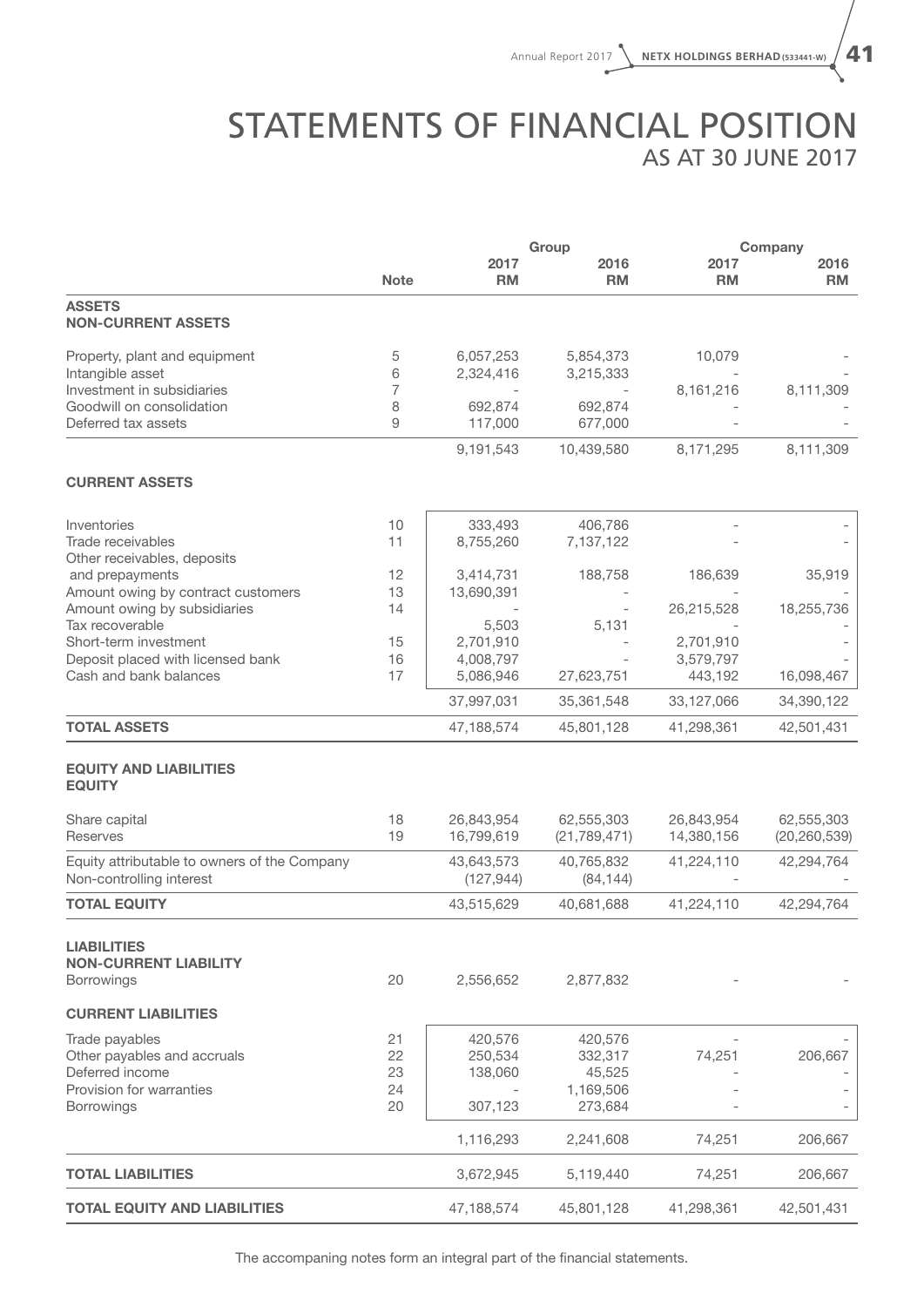## STATEMENTS OF PROFIT OR LOSS AND OTHER COMPREHENSIVE INCOME FOR THE FINANCIAL YEAR ENDED 30 JUNE 2017

|                                                                                      |             |                                       | Group                                    |                                        | Company                            |
|--------------------------------------------------------------------------------------|-------------|---------------------------------------|------------------------------------------|----------------------------------------|------------------------------------|
|                                                                                      | <b>Note</b> | 2017<br><b>RM</b>                     | 2016<br><b>RM</b>                        | 2017<br><b>RM</b>                      | 2016<br><b>RM</b>                  |
| Revenue<br>Cost of sales                                                             | 28          | 19,301,671<br>(13,912,860)            | 9,779,157<br>(3,556,990)                 |                                        |                                    |
| <b>GROSS PROFIT</b>                                                                  |             | 5,388,811                             | 6,222,167                                |                                        |                                    |
| Other income<br>Administrative expenses<br>Other operating expenses                  |             | 573,976<br>(4, 179, 936)<br>(140,003) | 132,992<br>(2,059,655)<br>(10, 807, 306) | 277,443<br>(1, 247, 000)<br>(101, 097) | 7,005<br>(1,002,042)<br>(811, 982) |
| <b>OPERATING PROFIT/(LOSS)</b><br>Finance costs                                      |             | 1,642,848<br>(164, 863)               | (6, 511, 802)<br>(195, 797)              | (1,070,654)                            | (1,807,019)                        |
| <b>PROFIT/(LOSS) BEFORE TAX</b><br>Tax expense                                       | 29<br>30    | 1,477,985<br>(565, 664)               | (6,707,599)<br>(1,630,805)               | (1,070,654)                            | (1,807,019)<br>(9, 417)            |
| PROFIT/(LOSS) FOR THE FINANCIAL YEAR                                                 |             | 912,321                               | (8,338,404)                              | (1,070,654)                            | (1,816,436)                        |
| Other comprehensive loss                                                             |             | (12, 867)                             |                                          |                                        |                                    |
| <b>TOTAL COMPREHENSIVE INCOME/(LOSS)</b><br><b>FOR THE FINANCIAL YEAR</b>            |             | 899,454                               | (8,338,404)                              | (1,070,654)                            | (1,816,436)                        |
| PROFIT/(LOSS) ATTRIBUTABLE TO:<br>Owners of the Company<br>Non-controlling interests |             | 1,078,691<br>(166, 370)               | (8,314,404)<br>(24,000)                  | (1,070,654)                            | (1,816,436)                        |
|                                                                                      |             | 912,321                               | (8,338,404)                              | (1,070,654)                            | (1,816,436)                        |
| <b>TOTAL COMPREHENSIVE INCOME/</b><br>(LOSS) ATTRIBUTABLE TO:                        |             |                                       |                                          |                                        |                                    |
| Owners of the Company<br>Non-controlling interests                                   |             | 1,067,111<br>(167, 657)               | (8,314,404)<br>(24,000)                  | (1,070,654)                            | (1,816,436)                        |
|                                                                                      |             | 899,454                               | (8,338,404)                              | (1,070,654)                            | (1,816,436)                        |
| <b>EARNING/(LOSS) PER SHARE (SEN)</b><br>- Basic                                     | 31          | 0.09                                  | (1.28)                                   |                                        |                                    |
| - Diluted                                                                            | 31          | N/A                                   | N/A                                      |                                        |                                    |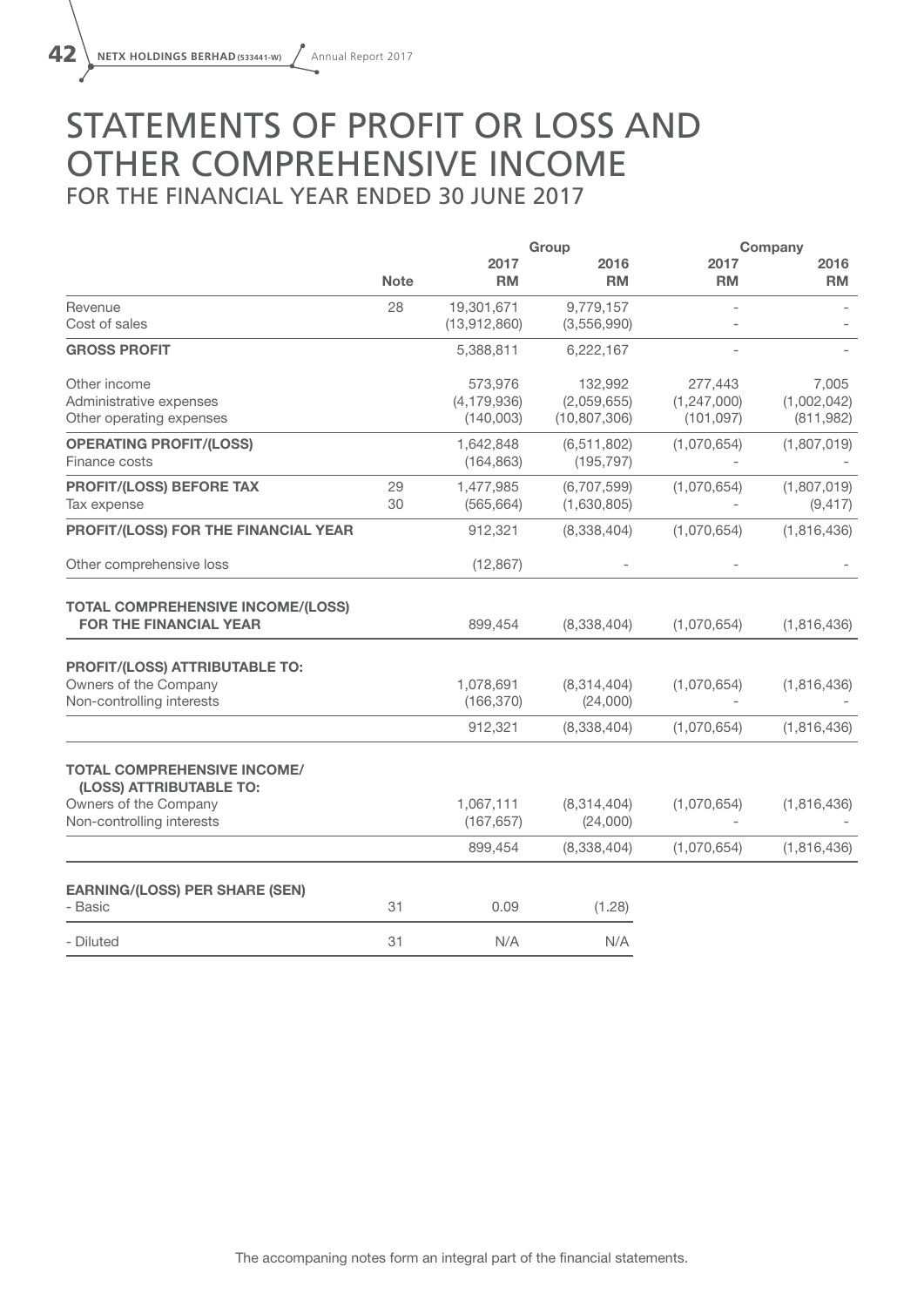## STATEMENTS OF CHANGES IN EQUITY FOR THE FINANCIAL YEAR ENDED 30 JUNE 2017

|                                                      |                                                           |                        |                        | Non-Distributable -              |                                                     | <b>Distributable</b>                                  |                                                      |                                       |             |
|------------------------------------------------------|-----------------------------------------------------------|------------------------|------------------------|----------------------------------|-----------------------------------------------------|-------------------------------------------------------|------------------------------------------------------|---------------------------------------|-------------|
|                                                      | Note                                                      | Share<br>Capital<br>RM | Share<br>Premium<br>RM | <b>Warrants</b><br>Reserve<br>RM | Foreign<br>Translation<br>Reserve<br>RM<br>Currency | Profits<br>RM<br>(Accumulated<br>Retained<br>Losses)/ | Attributable<br>to owners<br>of the<br>Company<br>RM | Non-<br>controlling<br>interest<br>RM | Total<br>RM |
| Group                                                |                                                           |                        |                        |                                  |                                                     |                                                       |                                                      |                                       |             |
| At 1 July 2015                                       |                                                           | 5,303<br>62,555        | 2,598,963              |                                  |                                                     | (46,574,552)                                          | 18,579,714                                           | (60, 144)                             | 18,519,570  |
| Total comprehensive loss<br>for the financial year   |                                                           |                        |                        |                                  | Ţ                                                   | (8,314,404)                                           | (8, 314, 404)                                        | (24,000)                              | (8,338,404) |
| Transactions with owners                             |                                                           |                        |                        |                                  |                                                     |                                                       |                                                      |                                       |             |
| - Allocation of warrant reserve                      | $\frac{0}{1}$                                             |                        |                        | 15,263,494                       |                                                     | (15, 263, 494)                                        |                                                      |                                       |             |
| - Par value reduction                                | $\frac{\infty}{1}$                                        | 7,652)<br>(31, 277)    |                        |                                  |                                                     | 31,277,652                                            |                                                      |                                       |             |
| - Right shares issued                                | $\overset{\text{\tiny \textsf{co}}}{\mathord{\text{--}}}$ | ,652<br>31,277         |                        |                                  |                                                     |                                                       | 31,277,652                                           |                                       | 31,277,652  |
| Share issuance expenses                              | $\frac{0}{1}$                                             |                        | (777, 130)             |                                  |                                                     |                                                       | (777, 130)                                           |                                       | (777, 130)  |
| Total transactions with owners<br>of the Company     |                                                           | $\mathbf I$            | (777, 130)             | 15,263,494                       |                                                     | 16,014,158                                            | 30,500,522                                           |                                       | 30,500,522  |
|                                                      |                                                           |                        |                        |                                  |                                                     |                                                       |                                                      |                                       |             |
| At 30 June 2016/1 July 2016                          |                                                           | ,303<br>62,555         | 1,821,833              | 15,263,494                       |                                                     | (38, 874, 798)                                        | 40,765,832                                           | (84, 144)                             | 40,681,688  |
| Total comprehensive income<br>for the financial year |                                                           | I                      | I.                     |                                  | (11,580)                                            | 1,078,691                                             | 1,067,111                                            | (167, 657)                            | 899,454     |
| Transactions with owners                             |                                                           |                        |                        |                                  |                                                     |                                                       |                                                      |                                       |             |
| - Effect from adoption<br>- Par value reduction      | $\frac{8}{1}$                                             | (37,533,182)           | J.                     |                                  |                                                     | 37,533,182                                            |                                                      |                                       |             |
| of Companies Act, 2016*                              |                                                           | ,833<br>1,821          | (1, 821, 833)          |                                  |                                                     |                                                       |                                                      |                                       |             |
| Change of stake in subsidiary                        | $\frac{8}{7}$                                             |                        |                        |                                  | f,                                                  | 1,810,630                                             | 1,810,630                                            | 123,857                               | 1,934,487   |
| Total transactions with owners<br>of the Company     |                                                           | ,349)<br>(35, 711)     | (1, 821, 833)          |                                  |                                                     | 39,343,812                                            | 1,810,630                                            | 123,857                               | 1,934,487   |
| At 30 June 2017                                      |                                                           | 1,954<br>26,843        |                        | 15,263,494                       | (11,580)                                            | 1,547,705                                             | 43,643,573                                           | (127, 944)                            | 43,515,629  |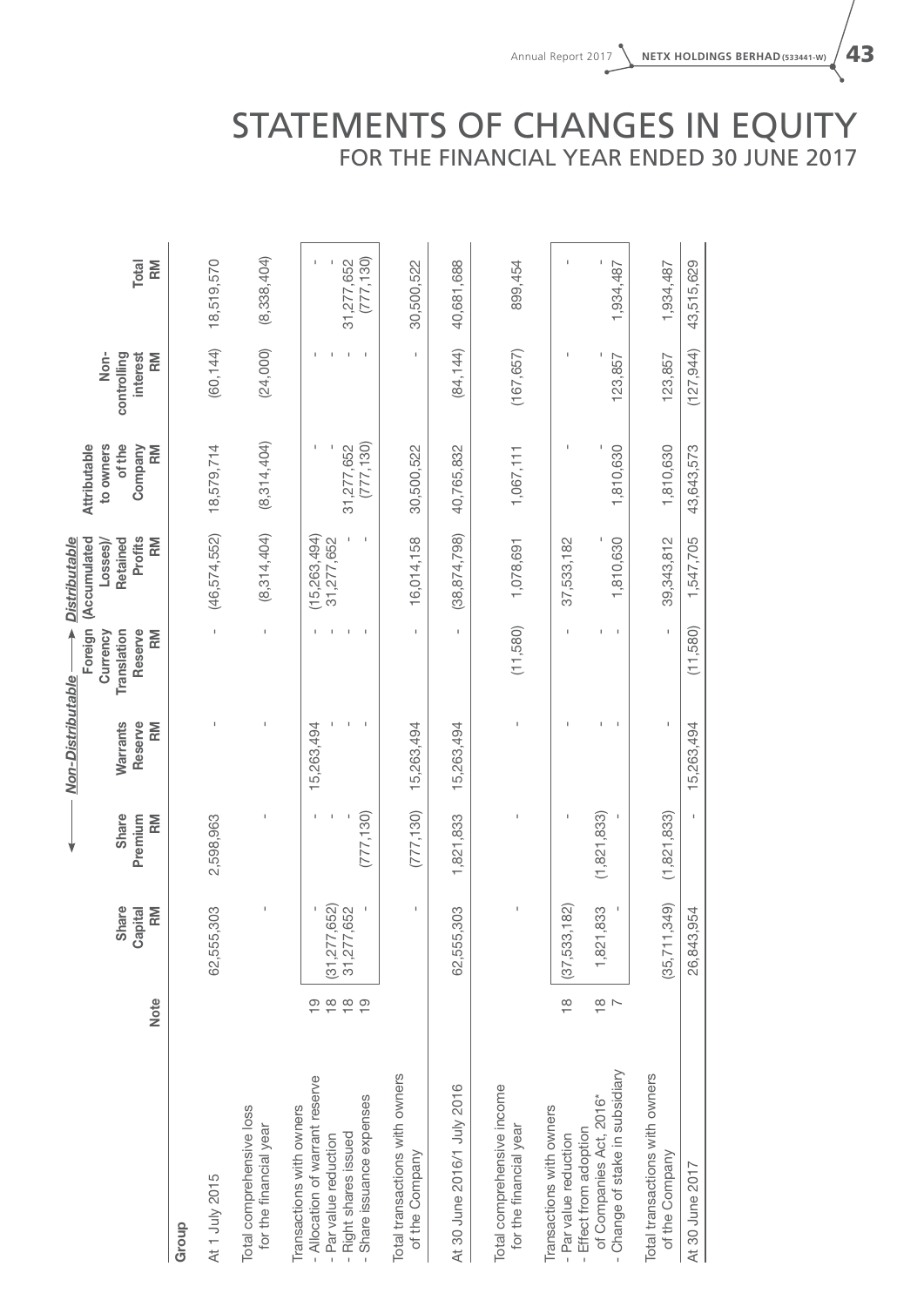## Statements of Changes in Equity For the Financial Year Ended 30 June 2017

|                                 |             |                          | <b>Non-Distributable</b> |                          |                          |              |  |
|---------------------------------|-------------|--------------------------|--------------------------|--------------------------|--------------------------|--------------|--|
|                                 |             | <b>Share</b>             | <b>Share</b>             | <b>Warrants</b>          | <b>Accumulated</b>       |              |  |
|                                 |             | Capital                  | Premium                  | <b>Reserve</b>           | <b>Losses</b>            | <b>Total</b> |  |
|                                 | <b>Note</b> | <b>RM</b>                | <b>RM</b>                | <b>RM</b>                | <b>RM</b>                | <b>RM</b>    |  |
| Company                         |             |                          |                          |                          |                          |              |  |
| At 1 July 2015                  |             | 62,555,303               | 2,598,963                |                          | (51, 543, 588)           | 13,610,678   |  |
| Total comprehensive loss        |             |                          |                          |                          |                          |              |  |
| for the financial year          |             |                          |                          | $\overline{\phantom{a}}$ | (1,816,436)              | (1,816,436)  |  |
| Transactions with owners        |             |                          |                          |                          |                          |              |  |
| - Allocation of warrant reserve | 19          |                          |                          | 15,263,494               | (15, 263, 494)           |              |  |
| - Par value reduction           | 18          | (31, 277, 652)           |                          |                          | 31,277,652               |              |  |
| - Right shares issued           | 18          | 31,277,652               |                          |                          | $\overline{\phantom{a}}$ | 31,277,652   |  |
| - Share issuance expenses       | 19          | $\overline{\phantom{a}}$ | (777, 130)               | $\overline{\phantom{a}}$ |                          | (777, 130)   |  |
| Total transactions with owners  |             |                          |                          |                          |                          |              |  |
| of the Company                  |             |                          | (777, 130)               | 15,263,494               | 16,014,158               | 30,500,522   |  |
| At 30 June 2016/1 July 2016     |             | 62,555,303               | 1,821,833                | 15,263,494               | (37, 345, 866)           | 42,294,764   |  |
| Total comprehensive loss        |             |                          |                          |                          |                          |              |  |
| for the financial year          |             |                          |                          |                          | (1,070,654)              | (1,070,654)  |  |
| Transactions with owners        |             |                          |                          |                          |                          |              |  |
| - Par value reduction           | 18          | (37, 533, 182)           |                          | $\overline{\phantom{a}}$ | 37,533,182               |              |  |
| - Effect from adoption          |             |                          |                          |                          |                          |              |  |
| of Companies Act, 2016*         | 19          | 1,821,833                | (1,821,833)              |                          |                          |              |  |
| Total transactions with owners  |             |                          |                          |                          |                          |              |  |
| of the Company                  |             | (35, 711, 349)           | (1,821,833)              |                          | 37,533,182               |              |  |
| At 30 June 2017                 |             | 26,843,954               | $\overline{\phantom{0}}$ | 15,263,494               | (883, 338)               | 41,224,110   |  |

\* Pursuant to Section 618(2) of Companies Act, 2016, any oustanding share premium and capital redemption reserve account shall become part of share capital.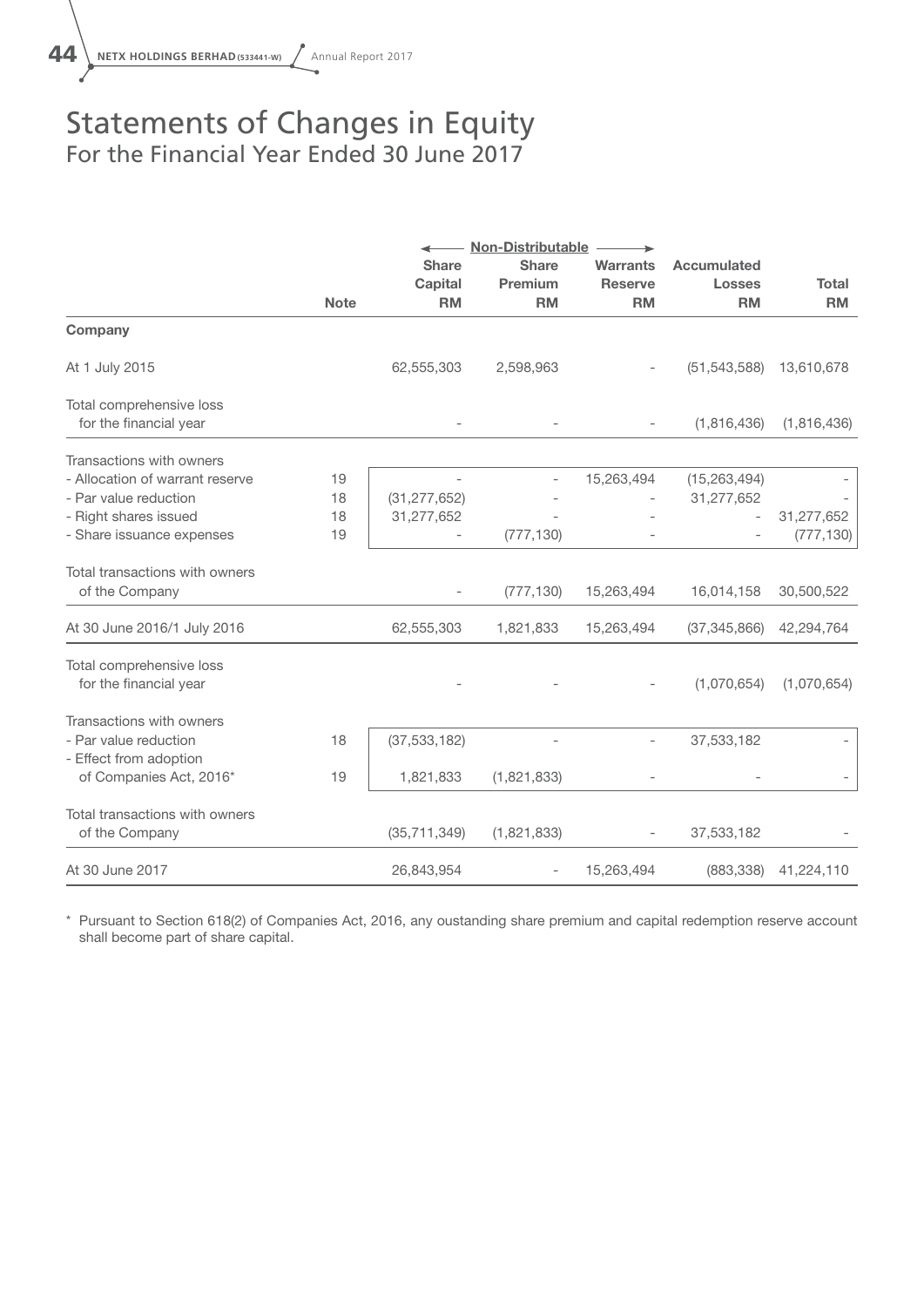## STATEMENTS OF CASH FLOWS FOR THE FINANCIAL YEAR ENDED 30 JUNE 2017

|                                                       |             | Group          | Company     |             |                |
|-------------------------------------------------------|-------------|----------------|-------------|-------------|----------------|
|                                                       |             | 2017           | 2016        | 2017        | 2016           |
|                                                       | <b>Note</b> | <b>RM</b>      | <b>RM</b>   | <b>RM</b>   | <b>RM</b>      |
| <b>CASH FLOWS FROM</b><br><b>OPERATING ACTIVITIES</b> |             |                |             |             |                |
| Profit/(Loss) before tax                              |             | 1,477,985      | (6,707,599) | (1,070,654) | (1,807,019)    |
| Adjustments for:                                      |             |                |             |             |                |
| Allowance for doubtful debts                          |             |                |             |             |                |
| - subsidiaries                                        |             |                |             |             | 181,219        |
| - trade receivables                                   | 11          | 38,335         |             |             |                |
| - other receivables                                   | 12          |                | 49,363      |             |                |
| Allowance for impairment loss of:                     |             |                |             |             |                |
| - goodwill                                            | 8           |                | 10,087,481  |             |                |
| Amortisation of deferred income                       | 23          | (153,078)      | (41, 763)   |             |                |
| Amortisation of intangible asset                      | 6           | 1,125,733      | 91,867      |             |                |
| Bad debt written off                                  | 29          |                | 33,431      |             |                |
| Depreciation of property, plant                       |             |                |             |             |                |
| and equipment                                         | 5           | 217,291        | 173,061     | 1,779       |                |
| Short-term investment interest income                 |             | (46, 488)      |             | (46, 488)   |                |
| Fixed deposits interest income                        |             | (220, 886)     | (13, 724)   | (217,005)   | (7,005)        |
| Loss on disposal of plant and equipment               | 29          |                | 1,831       |             |                |
| Interest expense                                      |             | 164,863        | 195,797     |             |                |
| Interest income                                       |             | (14, 183)      |             | (13,950)    |                |
| Provision for warranties                              | 24          |                | 1,169,506   |             |                |
| Plant and equipment written off                       | 5           | 571            | 3,173       |             |                |
| Unrealised loss on foreign exchange                   |             | 14,706         | 79,928      |             |                |
| Written off of inventories                            |             | 143,288        | 35,013      |             |                |
| <b>Operating profit/(loss) before</b>                 |             |                |             |             |                |
| working capital changes                               |             | 2,748,137      | 5,157,365   | (1,346,318) | (1,632,805)    |
| <b>Changes in working capital:</b>                    |             |                |             |             |                |
| Inventories                                           |             | (397, 385)     | 118,567     |             |                |
| Trade receivables                                     |             | (1,671,179)    | (6,355,883) |             |                |
| Other receivables, deposits                           |             |                |             |             |                |
| and prepayments                                       |             | (3,225,973)    | 695,608     | (150, 720)  | 845,906        |
| Amount owing by contract customers                    |             | (13,690,391)   |             |             |                |
| Trade payables                                        |             |                | (680, 020)  |             |                |
| Other payables and accruals                           |             | (81, 783)      | (297, 445)  | (132, 416)  | (196, 805)     |
| Amount owing to a Director                            |             |                | (2,823)     |             |                |
| Advance receipts for deferred income                  | 23          | 245,613        | 45,525      |             |                |
| Amount owing by subsidiaries                          |             |                |             | (7,959,792) | (14, 505, 228) |
|                                                       |             |                |             |             |                |
| Cash used in operation                                |             | (16,072,961)   | (1,319,106) | (9,589,246) | (15, 488, 932) |
| Interest paid                                         |             | (164, 863)     | (195, 797)  |             |                |
| Tax paid                                              |             | (6,036)        | (16, 545)   |             | (9, 417)       |
| Warranty paid                                         |             | (1, 169, 506)  |             |             |                |
| Net cash used in operating activities                 |             | (17, 413, 366) | (1,531,448) | (9,589,246) | (15, 498, 349) |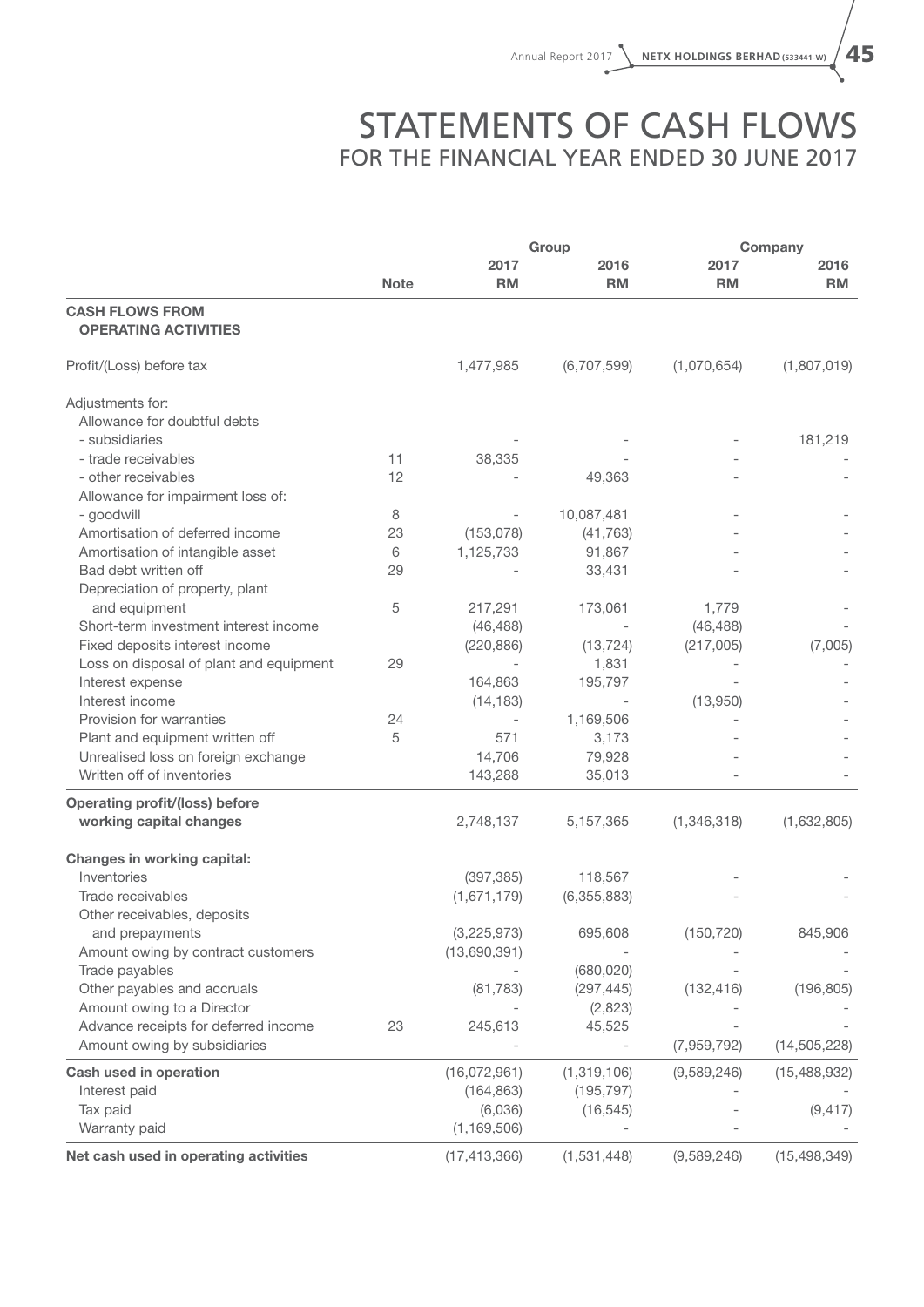## Statements of Cash Flows For the Financial Year Ended 30 June 2017

|                                                                           |             | Group                    | Company       |                   |            |
|---------------------------------------------------------------------------|-------------|--------------------------|---------------|-------------------|------------|
|                                                                           |             | 2017                     | 2016          | 2017              | 2016       |
|                                                                           | <b>Note</b> | <b>RM</b>                | <b>RM</b>     | <b>RM</b>         | <b>RM</b>  |
| <b>CASH FLOWS FROM</b>                                                    |             |                          |               |                   |            |
| <b>INVESTING ACTIVITIES</b><br>Acquisition of a subsidiary,               |             |                          |               |                   |            |
| net of cash acquired                                                      |             |                          |               |                   | (1)        |
| Increase in a subscription                                                |             |                          |               |                   |            |
| of shares in a subsidiary                                                 |             |                          |               | (49, 907)         |            |
| Acquisition of intangible asset                                           | 6           | (234, 816)               | (3,307,200)   |                   |            |
| Interest income received from                                             |             |                          |               |                   |            |
| short-term investment                                                     |             | 46,488                   |               | 46,488            |            |
| Interest income from fixed deposits<br>Interest income received           |             | 220,886                  | 13,724        | 217,005<br>13,950 | 7,005      |
| Proceeds from disposal of                                                 |             | 14,183                   |               |                   |            |
| plant and equipment                                                       |             |                          | 29,491        |                   |            |
| Purchase of plant and equipment                                           | 5           | (93, 352)                | (303, 382)    | (11, 858)         |            |
| Net cash generated from/(used in)                                         |             |                          |               |                   |            |
| investing activities                                                      |             | (46, 611)                | (3, 567, 367) | 215,678           | 7,004      |
| <b>CASH FLOWS FROM</b>                                                    |             |                          |               |                   |            |
| <b>FINANCING ACTIVITIES</b>                                               |             |                          |               |                   |            |
| Non-controlling interests investment                                      |             |                          |               |                   |            |
| in a subsidiary<br>Placement of short-term investment                     |             | 1,934,487<br>(2,701,910) |               | (2,701,910)       |            |
| Placement of deposits with licensed banks                                 |             | (4,008,797)              |               | (3,579,797)       |            |
| Proceeds from issuance of                                                 |             |                          |               |                   |            |
| rights with warrants                                                      |             |                          | 30,500,522    |                   | 30,500,522 |
| Net movement on term loans                                                |             | (287, 741)               | (256, 817)    |                   |            |
| Net cash (used in)/generated from<br>financing activities                 |             | (5,063,961)              | 30,243,705    | (6, 281, 707)     | 30,500,522 |
|                                                                           |             |                          |               |                   |            |
| <b>NET (DECREASE)/INCREASE IN CASH</b>                                    |             |                          |               |                   |            |
| <b>AND CASH EQUIVALENTS</b>                                               |             | (22, 523, 938)           | 25,144,890    | (15,655,275)      | 15,009,177 |
| <b>EFFECT ON FOREIGN</b>                                                  |             |                          |               |                   |            |
| <b>CURRENCY TRANSLATION</b>                                               |             | (12, 867)                |               |                   |            |
| <b>CASH AND CASH EQUIVALENTS AT</b><br><b>BEGINNING OF FINANCIAL YEAR</b> |             | 27,623,751               | 2,478,861     | 16,098,467        | 1,089,290  |
|                                                                           |             |                          |               |                   |            |
| <b>CASH AND CASH EQUIVALENTS AT</b>                                       |             |                          |               |                   |            |
| <b>END OF FINANCIAL YEAR</b>                                              |             | 5,086,946                | 27,623,751    | 443,192           | 16,098,467 |
| <b>CASH AND CASH EQUIVALENTS COMPRISE:</b>                                |             |                          |               |                   |            |
| Short-term investment                                                     | 15          | 2,701,910                |               | 2,701,910         |            |
| Deposits placed with licensed banks                                       | 16          | 4,008,797                |               | 3,579,797         |            |
| Cash and bank balances                                                    | 17          | 5,086,946                | 27,623,751    | 443,192           | 16,098,467 |
|                                                                           |             | 11,797,653               | 27,623,751    | 6,724,899         | 16,098,467 |
| Less: Short-term investment                                               |             | (2,701,910)              |               | (2,701,910)       |            |
| Less: Deposits placed with licensed banks                                 |             | (4,008,797)              |               | (3,579,797)       |            |
|                                                                           |             | 5,086,946                | 27,623,751    | 443,192           | 16,098,467 |

The accompaning notes form an integral part of the financial statements.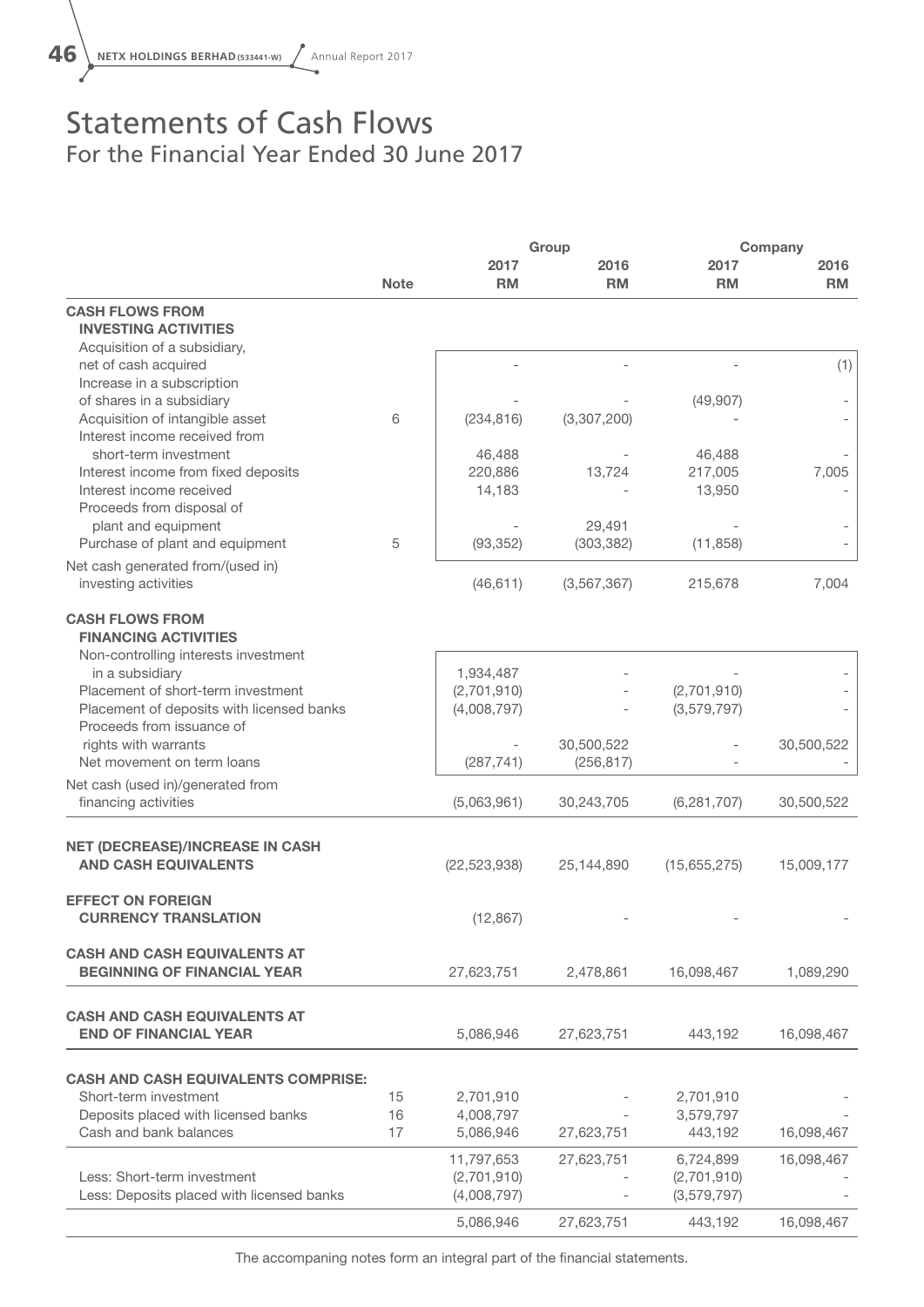## NOTES TO THE FINANCIAL STATEMENTS For the Financial Year Ended 30 June 2017

#### 1. GENERAL INFORMATION

The Company is a public limited liability company, incorporated and domiciled in Malaysia, and is listed on the ACE Market of Bursa Malaysia Securities Berhad.

The Company is principally involved in the investment holding, research and development of software, system design, integration and installation and provision of information technology services. The principal activities of the subsidiary companies are disclosed in Note 7 to the financial statements. There have been no significant changes in the nature of these principal activities of the Company and its subsidiaries during the financial year.

The principal place of business and the registered office are as follows:

| Principal place of business | $: 1-3$ , Street Wing,<br>Sunsuria Avenue, Persiaran Mahogani,<br>Kota Damansara, PJU 5, 47810 Petaling Jaya,<br>Selangor Darul Ehsan. |
|-----------------------------|----------------------------------------------------------------------------------------------------------------------------------------|
| Registered office           | $: 802$ , 8th Floor, Block C,<br>Kelana Square, 17 Jalan SS7/26,<br>47301 Petaling Jaya, Selangor Darul Ehsan.                         |

The financial statements of the Group and of the Company were authorised for issue by the Board of Directors on 20 October 2017.

#### 2. BASIS OF PREPARATION

The financial statements of the Group and of the Company have been prepared in accordance with Malaysian Financial Reporting Standards ("MFRSs"), International Financial Reporting Standards and the requirements of the Companies Act, 2016 in Malaysia.

The financial statements of the Group and of the Company have been prepared under the historical cost convention unless otherwise stated in the summary of significant accounting policies.

The financial statements of the Group and of the Company are presented in Ringgit Malaysia ("RM"), which is also the Company's functional currency.

#### 2.1 Adoption of MFRS and Amendments to MFRSs during the Current Financial Year

The accounting policies adopted by the Group and the Company are consistent with those of the previous financial year, except for the adoption of the following MFRS and Amendments to MFRSs:

| <b>MFRS (Including the Consequential Amendments)</b> |                                                                      |                |  |  |
|------------------------------------------------------|----------------------------------------------------------------------|----------------|--|--|
| MFRS 14                                              | <b>Regulatory Deferral Accounts</b>                                  | 1 January 2016 |  |  |
| Amendments to MFRS 11                                | Accounting for Acquisitions of Interests in Joint Operations         | 1 January 2016 |  |  |
| Amendments to MFRS 101                               | Disclosure Initiative                                                | 1 January 2016 |  |  |
| Amendments to MFRS 127                               | Equity Method in Separate Financial Statements                       | 1 January 2016 |  |  |
| Amendments to MFRS 116                               | Clarification of Acceptable Methods of Depreciation and Amortisation | 1 January 2016 |  |  |
| and MFRS 138                                         |                                                                      |                |  |  |
| Amendments to MFRS 116                               | Agriculture: Bearer Plants                                           | 1 January 2016 |  |  |
| and MFRS 141                                         |                                                                      |                |  |  |
| Amendments to MFRS 10,                               | Investment Entities: Applying the Consolidation Exception            | 1 January 2016 |  |  |
| MFRS 12 and MFRS 128                                 |                                                                      |                |  |  |
| Annual Improvements to MFRSs 2012-2014 Cycle         |                                                                      | 1 January 2016 |  |  |

The adoption of MFRS and Amendments to MFRSs did not result in significant changes in the accounting policies of the Group and the Company and has no significant effect on the financial performance or position of the Group and the Company for the current financial year.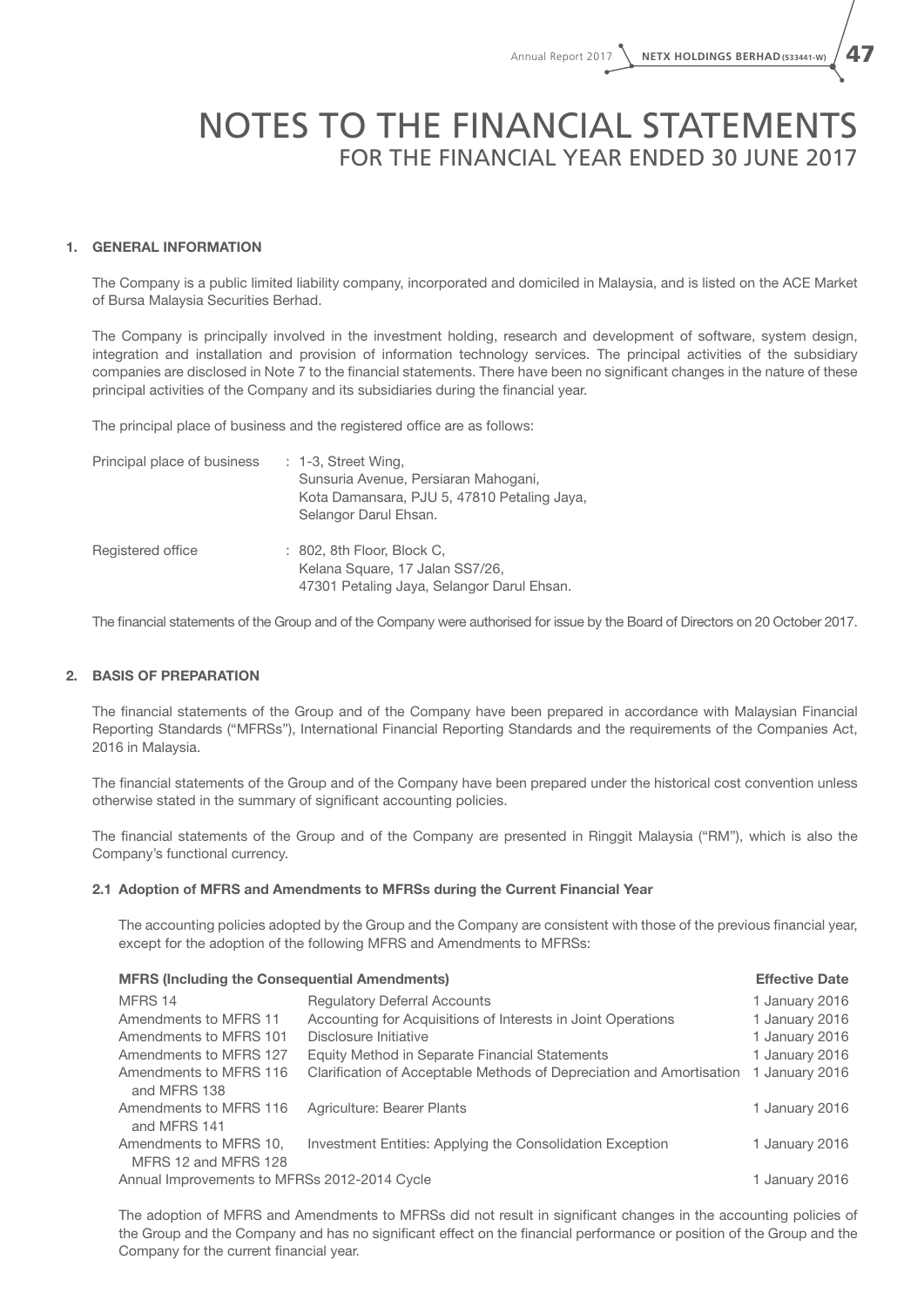48 **NETX HOLDINGS BERHAD (533441-W)** Annual Report 2017

### Notes to the Financial Statements For the Financial Year Ended 30 June 2017

#### 2. BASIS OF PREPARATION (CONTINUED)

#### 2.2 Standard issued but not yet effective

The following are accounting standards, amendments and interpretations of the MFRSs that have been issued by the Malaysian Accounting Standards Board ("MASB") but are not yet effective and have not been adopted by the Group and the Company:

| <b>MFRS (Including the Consequential Amendments)</b> |                                                                   | <b>Effective Date</b> |
|------------------------------------------------------|-------------------------------------------------------------------|-----------------------|
| Amendments to MFRS 107                               | Disclosure Initiative                                             | 1 January 2017        |
| Amendments to MFRS 112                               | Recognition of Deferred Tax Assets for Unrealised Losses          | 1 January 2017        |
| Amendments to MFRS 12                                | Annual Improvements to MFRS Standards 2014-2016 Cycle             | 1 January 2017        |
| MFRS 9                                               | Financial Instruments (IFRS 9 as issued by International          |                       |
|                                                      | Accounting Standards Board ("IASB") in July 2014)                 | 1 January 2018        |
| MFRS 15                                              | Revenue from Contracts with Customers                             | 1 January 2018        |
| MFRS 15                                              | Clarification of MFRS 15                                          | 1 January 2018        |
| Amendments to MFRS 2                                 | Classification and Measurement of Share-based Payment Transaction | 1 January 2018        |
| Amendments to MFRS 4                                 | Applying MFRS 9 Financial Instruments with MFRS 4                 |                       |
|                                                      | Insurance Contracts                                               | 1 January 2018        |
| Amendments to MFRS 140                               | Transfer of Investment Property                                   | 1 January 2018        |
| Amendments to MFRS 1                                 | Annual Improvements to MFRS Standards 2014-2016 Cycle             | 1 January 2018        |
| Amendments to MFRS 128                               | Annual Improvements to MFRS Standards 2014-2016 Cycle             | 1 January 2018        |
| IC Interpretation 22                                 | Foreign Currency Transactions and Advance Consideration           | 1 January 2018        |
| MFRS 16                                              | Leases                                                            | 1 January 2019        |
| IC Interpretation 23                                 | Uncertainty over Income Tax Treatments                            | 1 January 2019        |
| MFRS 17                                              | <b>Insurance Contracts</b>                                        | 1 January 2021        |
| Amendments to MFRS 10                                | Sale or Contribution of Assets between an Investor and            |                       |
| and MFRS 128                                         | its Associate or Joint Venture                                    | To be announced       |

Except as otherwise indicated below, the adoption of the above new standard and amendments are not expected to have significant impact on the financial statements of the Group and of the Company:

#### MFRS 9 Financial Instruments

In November 2014, the MASB issued the final version of MFRS 9 Financial Instruments, replacing MFRS 139. This Standard made changes to the requirements for classification and measurement, impairment, and hedge accounting. The adoption of this Standard will have an effect on the classification and measurement of the Group's and the Company's financial assets, but no impact on the classification and measurement of the Group's and the Company's financial liabilities.

MFRS 9 Financial Instruments also requires impairment assessments to be based on an expected loss model, replacing the MFRS 139 incurred loss model. Finally, MFRS 9 Financial Instruments aligns hedge accounting more closely with risk management, establish a more principle-based approach to hedge accounting and address inconsistencies and weaknesses in the previous model.

This Standard will come into effect on or after 1 January 2018 with early adoption permitted. Retrospective application is required, but comparative information is not compulsory. The impact of the adoption of this Standard in relation to the new requirements for classification and measurement and impairment are still being assessed, but the requirements for hedge accounting is not relevant to the Group and the Company.

#### MFRS 15 Revenue from Contracts with Customers

MFRS 15 introduces a new model for revenue recognition arising from contracts with customers. MFRS 15 will replace supersede MFRS 111 Construction contracts, MFRS 118 Revenue, IC 13 Customer Loyalty Programmes, IC 15 Agreements for the Construction of Real Estate, IC 18 Transfers of Assets from Customers and IC 31 Revenue - Barter Transactions Involving Advertising Services. The application of MFRS 15 may result in difference in timing of revenue recognition as compared with current accounting policies.

The Group and the Company is currently assessing the impact to the financial statements upon adopting MFRS 15, and will adopt MFRS 15 on the mandatory effective date.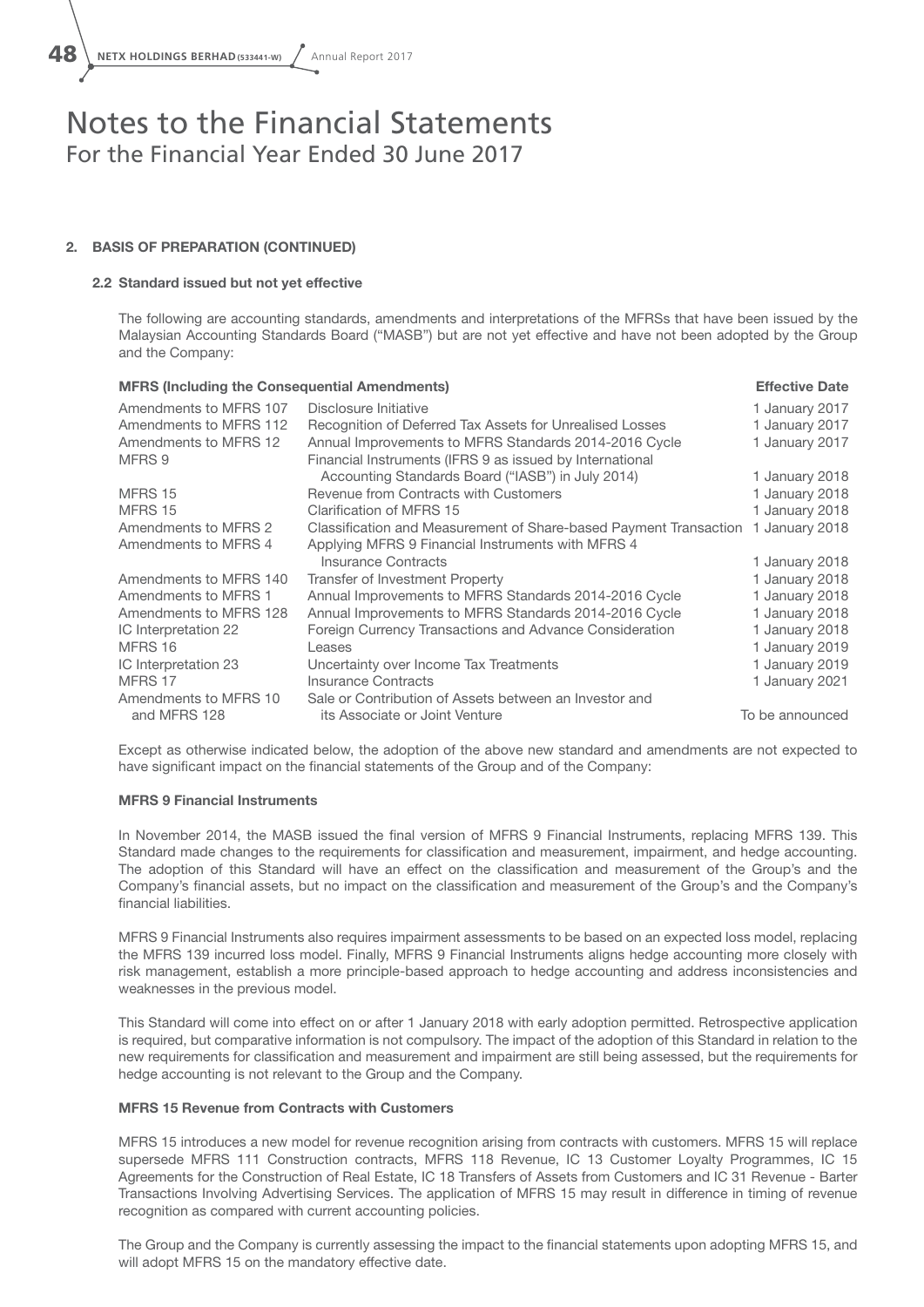#### 2. BASIS OF PREPARATION (CONTINUED)

#### 2.2 Standards issued but not yet effective (Continued)

#### MFRS 16 Leases

Currently under MFRS 117, leases are classified either as finance leases or operating leases. A lessee recognises on its statement of financial position assets and liabilities arising from the former but not the latter. As a result, many users have resorted to adjust the lessees' financial statements for the effects of operating leases commitments to enable comparison with entities that borrow to buy assets.

MFRS 16 eliminates the distinction between finance and operating leases for lessees. All leases will be brought onto its statement of financial position as recording certain leases as off-balance sheet leases will no longer be allowed except for some limited practical exemptions. In other words, for a lessee that has material operating leases, the assets and liabilities reported on its statement of financial position are expected to increase substantially.

The Group and the Company is currently assessing the impact of MFRS 16 and plans to adopt the new standard on the required effective date.

#### 3. SIGNIFICANT ACCOUNTING POLICIES

#### a. Subsidiaries and Basis of Consolidation

#### i. Subsidiaries

Subsidiaries are entities, including structured entities, controlled by the Company. The financial statements of subsidiaries used in the preparation of the consolidated financial statements are prepared for the same reporting date as the Company. The financial statements of the subsidiaries are included in the consolidated financial statements from the date that control commences until the date that control ceases.

Control exists when the Group is exposed, or has rights, to variable returns from its involvement with the entity and has the ability to affect those returns through its power over the entity. Potential voting rights are considered when assessing control only when such rights are substantive. The Group considers it has the factor power over an investee when, despite not having the majority of voting rights, it has the current ability to direct the activities of the investee that significantly affect the investee's return.

Investments in subsidiaries are stated in the Company's statement of financial position at cost less impairment losses, unless the investment is held for sale. On disposal of such investments, the difference between net disposal proceeds and their carrying amounts is included in profit or loss.

#### ii. Business Combinations

Business combinations are accounted for using the acquisition method from the acquisition date, which is the date on which control is transferred to the Group.

Under the acquisition method, the consideration transferred for acquisition of a subsidiary is the fair value of the assets transferred, liabilities incurred and the equity interest issued by the Group at the acquisition date. The consideration transferred includes the fair value of any asset or liability resulting from a contingent consideration arrangement. Acquisition-related costs, other than the costs to issue debt or equity securities, are recognised in profit or loss when incurred.

In a business combination achieved in stages, previously held equity interests in the acquiree are remeasured to fair value at the acquisition date and any corresponding gain or loss is recognised in profit or loss.

Non-controlling interests in the acquiree may be initially measured either at fair value or at the non-controlling interests' proportionate share of the fair value of the acquiree's identifiable net assets at the date of acquisition. The choice of measurement basis is made on a transaction-by-transaction basis.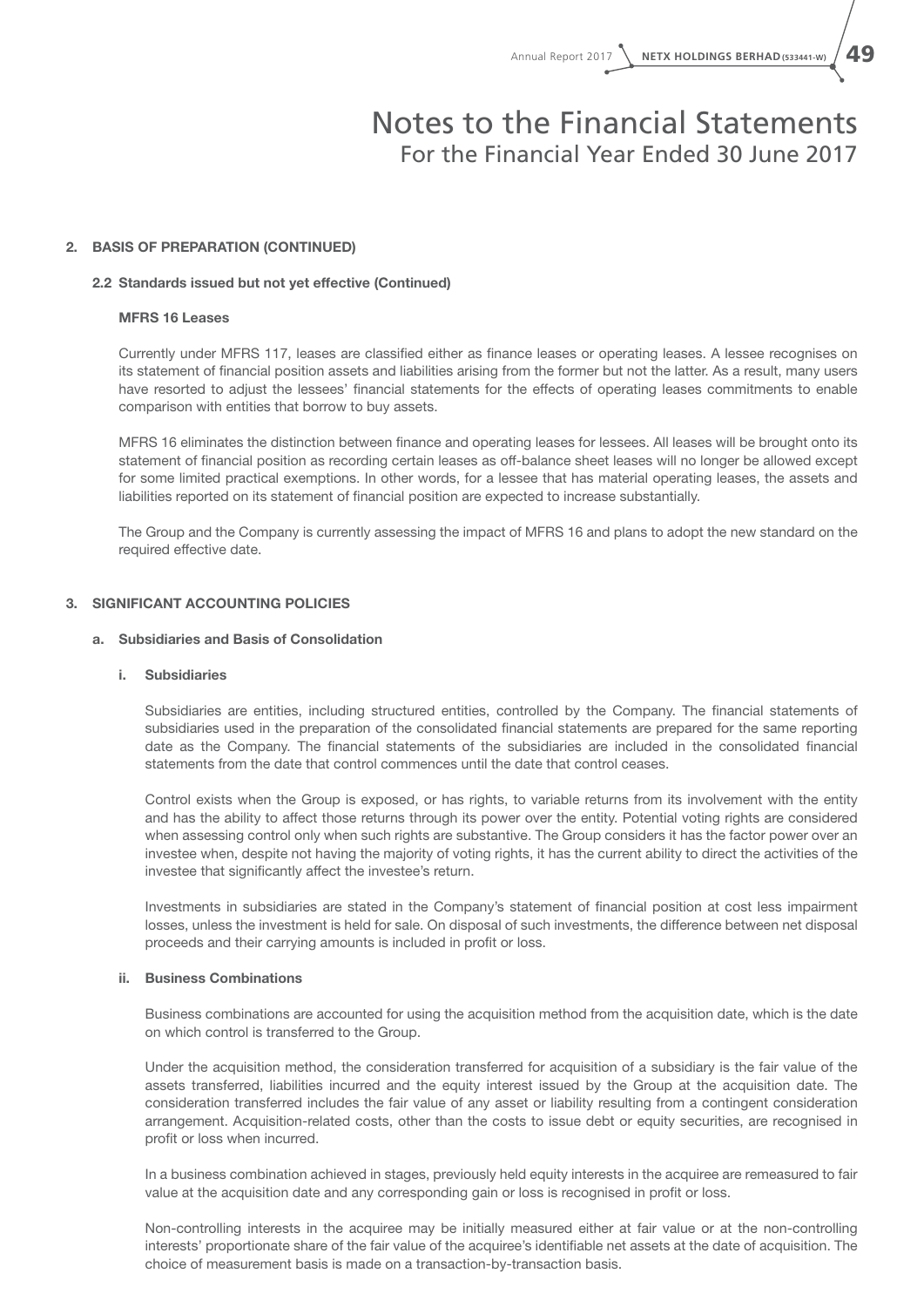$50$  **NETX HOLDINGS BERHAD (533441-W)**  $\sqrt{ }$  Annual Report 2017

## Notes to the Financial Statements For the Financial Year Ended 30 June 2017

#### 3. SIGNIFICANT ACCOUNTING POLICIES (CONTINUED)

#### a. Subsidiaries and Basis of Consolidation (Continued)

#### iii. Acquisition of Non-controlling Interests

The Group treats all changes in its ownership interest in a subsidiary that do not result in a loss of control as equity transactions between the Group and its non-controlling interest holders. Any difference between the Group's share of net assets before and after the change, and any consideration received or paid, is adjusted to or against Group reserves.

#### iv. Loss of Control

Upon the loss of control of a subsidiary, the Group derecognises the assets and liabilities of the former subsidiary, any non-controlling interests and the other components of equity related to the former subsidiary from the consolidated statement of financial position. Any surplus or deficit arising on the loss of control is recognised in profit or loss. If the Group retains any interest in the former subsidiary, then such interest is measured at fair value at the date that control is lost. Subsequently, it is accounted for as an equity accounted investee or as an available-for-sale financial asset depending on the level of influence retained.

#### v. Non-controlling Interests

Non-controlling interests at the end of the reporting period, being the equity in a subsidiary not attributable directly or indirectly to the equity holders of the Company, are presented in the consolidated statement of financial position and statement changes in equity within equity, separately from equity attributable to the owners of the Company. Non-controlling interests in the results of the Group are presented in the consolidated statement of comprehensive income as an allocation of the profit or loss and other comprehensive income for the year between non-controlling interests and owners of the Company.

Losses applicable to the non-controlling interests in a subsidiary are allocated to the non-controlling interests even if doing so causes the non-controlling interests to have a deficit balance.

#### vi. Transactions Eliminated on Consolidation

Intra-group balances and transactions, and any unrealised income and expenses arising from intra-group transactions, are eliminated in preparing the consolidated financial statements.

#### b. Goodwill

Goodwill is measured at cost less accumulated impairment losses, if any. The carrying value of goodwill is reviewed for impairment annually or more frequently if events or changes in circumstances indicate that the carrying amount may be impaired. The impairment value of goodwill is recognised immediately in profit or loss. An impairment loss recognised for goodwill is not reversed in a subsequent period.

Under the acquisition method, any excess of the sum of the fair value of the consideration transferred in the business combination, the amount of non-controlling interests recognised and the fair value of the Group's previously held equity interest in the acquire (if any), over the net fair value of the acquiree's identifiable assets and liabilities at the date of acquisition is recorded as goodwill.

Where the latter amount exceeds the former, after reassessment, the excess represents a bargain purchase gain and is recognised as a gain in profit or loss.

#### c. Property, Plant and Equipment, and Depreciation

All items of property, plant and equipment are initially recorded at cost. The cost of an item of property, plant and equipment is recognised as an asset if, and only if, it is probable that future economic benefits associated with the item will flow to the Group and the cost of the item can be measured reliably.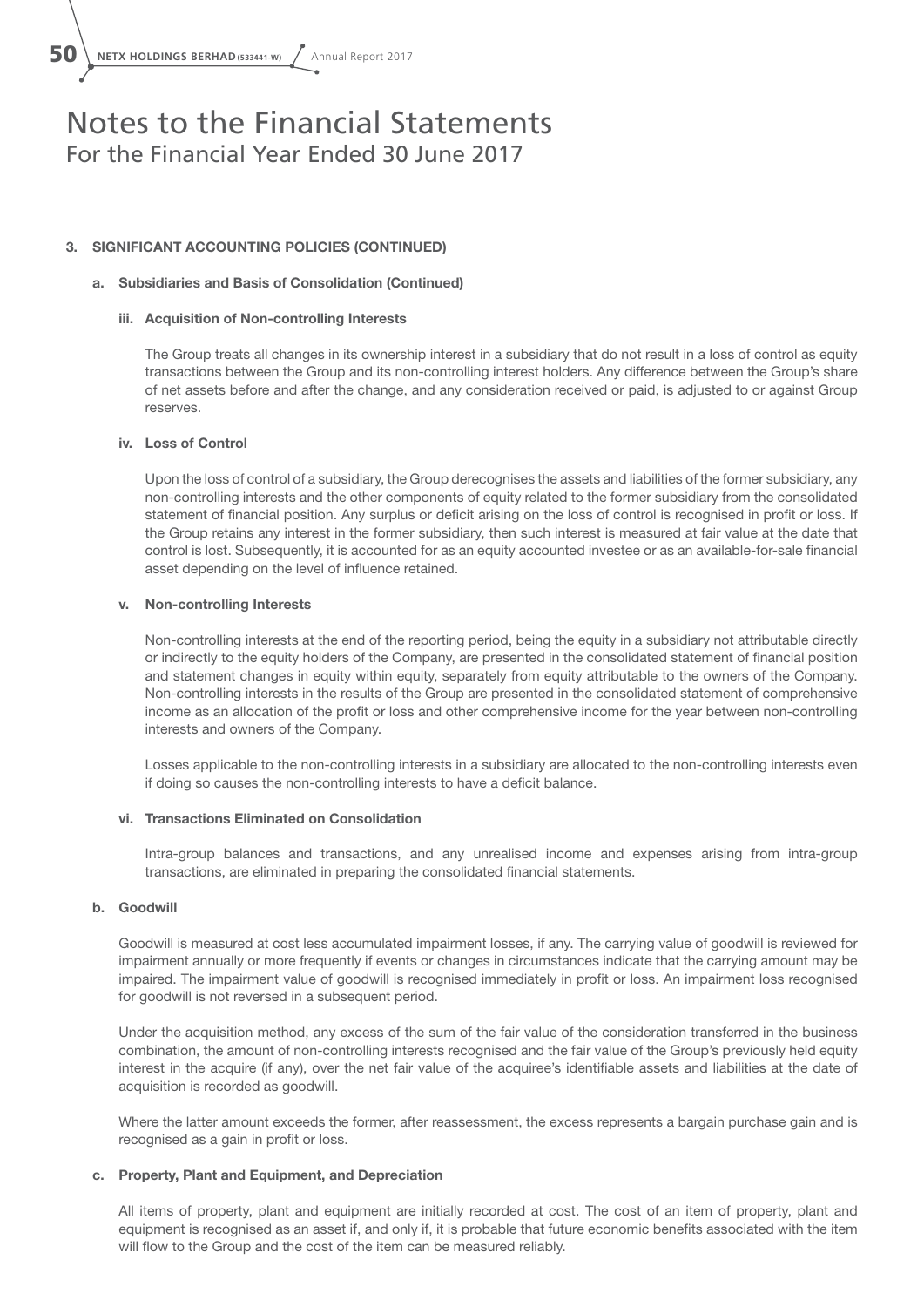#### 3. SIGNIFICANT ACCOUNTING POLICIES (CONTINUED)

#### c. Property, Plant and Equipment, and Depreciation (Continued)

Subsequent to initial recognition, property, plant and equipment are stated at cost less accumulated depreciation and accumulated impairment losses, if any. The carrying amount of the replaced part is derecognised. All other repairs and maintenance are recognised in profit or loss as incurred.

The property, plant and equipment are depreciated on the straight line basis to write off the cost of the assets over their estimated useful lives. The annual rates used are as follows:

| Leasehold building      | 97 years  |
|-------------------------|-----------|
| <b>EFTPOS Terminals</b> | 8 years   |
| Furniture and fittings  | 10% - 20% |
| Computer                | 33%       |
| Office equipment        | 10% - 33% |
| Renovation              | 10% - 33% |

Fully depreciated assets are retained in the financial statements until they are no longer in use.

The carrying amounts of property, plant and equipment are reviewed for impairment when events or changes in circumstances indicate that the carrying amount may not be recoverable.

The residual values and useful lives of assets are reviewed at each financial year end, and adjusted prospectively, if appropriate.

An item of property, plant and equipment is derecognised upon disposal or when no future economic benefits are expected from its use or disposal. Any gain or loss on derecognition of the asset is included in the profit or loss in the financial year the asset is derecognised.

#### d. Intangible asset

Acquired software is initially capitalised at cost, which includes the purchase price (net of any discounts and rebates) and other directly attributable cost of preparing the asset for its intended use. Direct expenditure including employee costs, which enhance or extends the performance of software beyond its specifications and which can be reliably measured, is added to the original cost of the software. Costs associated with maintaining the software are recognised as an expense when incurred.

Software, considered to have finite useful lives, is stated at cost less accumulated amortisation and accumulated impairment losses. These costs are amortised to profit or loss using the straight-line method over their estimated useful lives of three years.

At each reporting date, the Company assess whether there are any indication of impairment. If such indication exists, an analysis is performed to assess whether the carrying amount of the asset is fully recoverable. A write-down is make if the carrying amount exceeds the recoverable amount.

Gains or losses arising from derecognition of an intangible asset is measured as the difference between the net disposal proceeds and the carrying amount of the asset and are recognised as profit or loss when the asset is derecognised.

#### e. Inventories

Inventories are valued at the lower of cost and net realisable value. Cost is determined based on the first in, first out basis and is the aggregate of the original cost of purchases plus the cost of bringing the inventories to their present conditions and locations.

Net realisable value is the estimated selling price in the ordinary course of business, less the costs of completion and the estimated costs necessary to make the sale.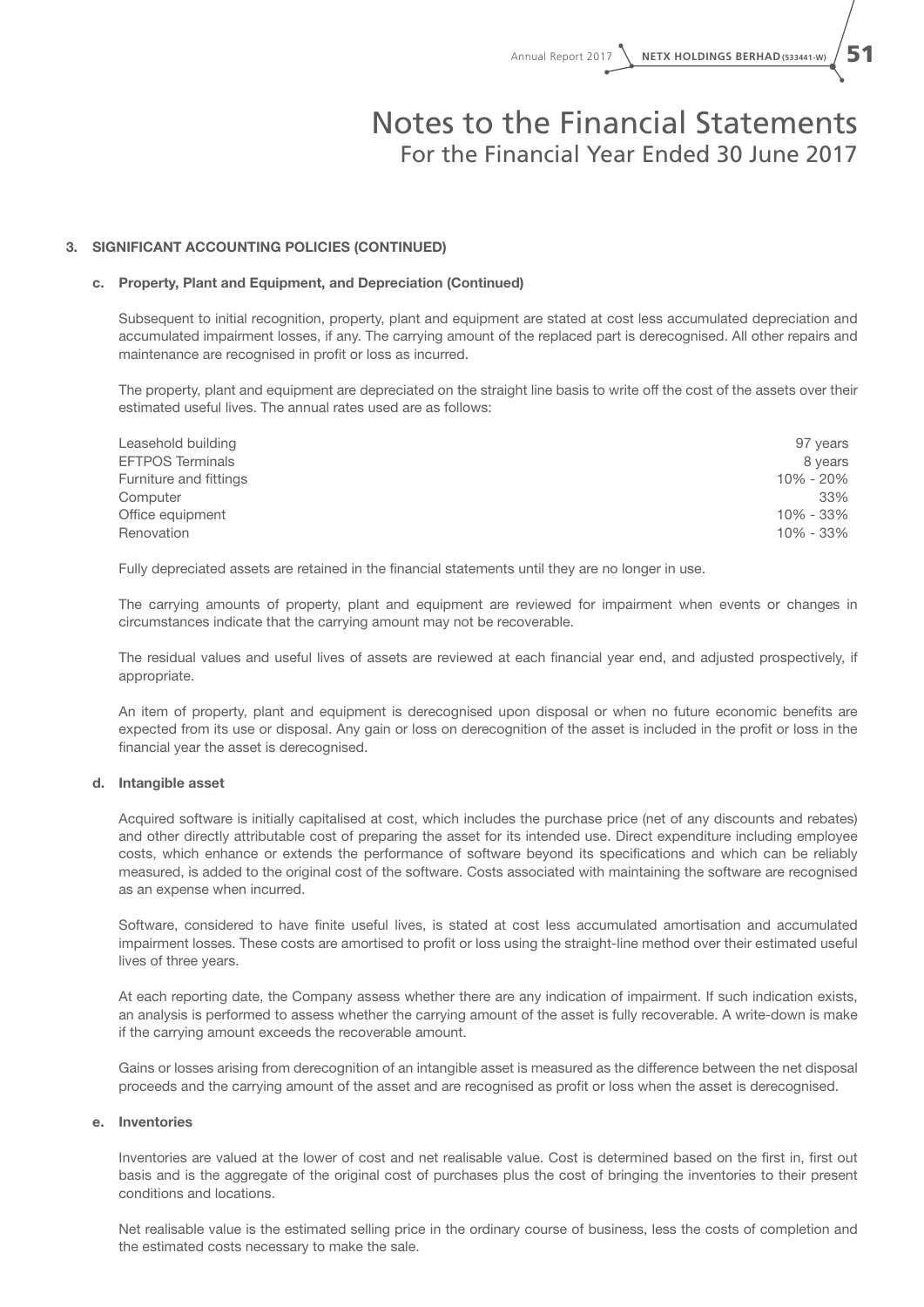**52** NETX HOLDINGS BERHAD (533441-W) Annual Report 2017

### Notes to the Financial Statements For the Financial Year Ended 30 June 2017

#### 3. SIGNIFICANT ACCOUNTING POLICIES (CONTINUED)

#### f. Financial instruments

Financial instruments are recognised in the statements of financial position when, and only when, the Group or the Company become a party to the contract provisions of the financial instruments.

A financial instrument is recognised initially, at its fair value plus, in the case of a financial instrument not at fair value through profit or loss, transaction costs that are directly attributable to the acquisition or issue of the financial instrument.

An embedded derivative is recognised separately from the host contract and accounted for as a derivative if, and only if, it is not closely related to the economic characteristics and risks of the host contract and the host contract is not categorised at fair value through profit or loss. The host contract, the event an embedded derivative is recognised separately, is accounted for in accordance with policy applicable to the nature of the host contract.

The Group or the Company categorise the financial instruments as follows:

#### i. Financial assets

#### *Financial assets at fair value through profit or loss*

Financial assets are classified as fair value through profit or loss if they are held for trading, including derivatives, or are designated as such upon initial recognition.

Subsequent to initial recognition, financial assets at fair value through profit or loss are measured at fair value with the gain or loss recognised in profit or loss. Exchange differences, interest and dividend income on financial assets at fair value through profit or loss are recognised as other gains or losses in statements of comprehensive income.

Financial assets at fair value through profit or loss could be presented as current or non-current. Financial assets that are held primarily for trading purposes are presented as current whereas financial assets that are not held primarily for trading purposes are presented as current or non-current based on settlement date.

#### *Loans and receivables*

Financial assets with fixed or determinable payments that are not quoted in an active market, trade and other receivables and cash and cash equivalents are classified as loans and receivables.

Subsequent to initial recognition, loans and receivables are measured at amortised cost using the effective interest method. Gains and losses are recognised in profit or loss when the loans and receivables are derecognised or impaired, and through the amortisation process.

Loans and receivables financial assets are classified as current assets, except for those having settlement dates later than 12 months after the reporting date which are classified as non-current assets.

#### *Held-to-maturity investments*

Financial assets with fixed or determinable payments and fixed maturity that are quoted in an active market and the Group and the Company have the positive intention and ability to hold the investment to maturity is classified as held-to-maturity.

Subsequent to initial recognition, held-to-maturity investments are measured at amortised cost using the effective interest method. Gains and losses are recognised in profit or loss when the held-to-maturity investments are derecognised or impaired, and through the amortisation process.

Held-to-maturity investments are classified as non-current assets, except for those having maturity within 12 months after the reporting date which are classified as current assets.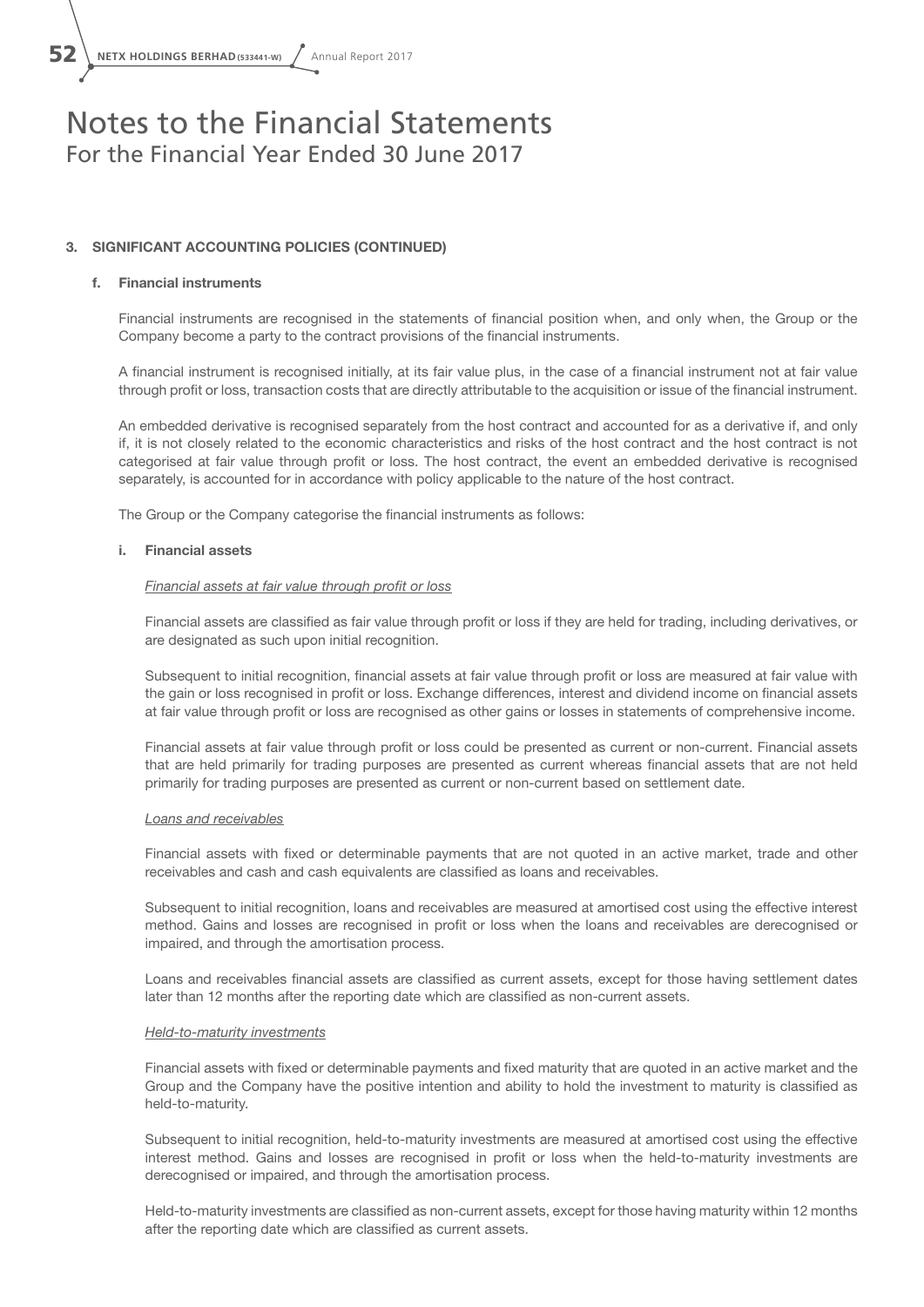#### 3. SIGNIFICANT ACCOUNTING POLICIES (CONTINUED)

#### f. Financial instruments (Continued)

#### i. Financial assets (Continued)

#### *Available-for-sale financial assets*

Available-for-sale financial assets are financial assets that are designated as available for sale or are not classified in any of the three preceding categories.

After initial recognition, available-for-sale financial assets are measured at fair value with the gain or loss recognised in other comprehensive income, except for impairment losses, foreign exchange gains and losses on monetary instruments and interest calculated using the effective interest method are recognised in profit or loss. The cumulative gain or loss previously recognised in other comprehensive income is reclassified from equity to profit or loss as a reclassification adjustment when the financial asset is derecognised. Investments in equity instruments whose fair value cannot be reliably measured are measured at cost less impairment loss.

Available-for-sale financial assets are classified as non-current assets unless they are expected to be realised within 12 months after the reporting date.

#### ii. Financial liabilities

All financial liabilities are subsequently measured at amortised cost other than those categorised as fair value through profit or loss.

Fair value through profit or loss comprises financial liabilities that are held for trading, derivatives (except for a derivative that is a financial guarantee contract or a designated and effective hedging instrument) or financial liabilities that are specifically designated as fair value through profit or loss upon initial recognition.

Derivative that are linked to and must be settled by delivery of unquoted equity instruments whose fair values cannot be reliably measured are measured at cost.

Other financial liabilities categorised as fair value through profit or loss is subsequently measured at their fair values with the gain or loss recognised in profit or loss.

Financial liabilities are classified as current liabilities unless the Group and the Company have an unconditional right to defer settlement of the liability for at least 12 months after the reporting date.

#### iii. Regular way purchase or sale of financial assets

A regular way purchase or sale is a purchase or sale of a financial asset under a contract whose terms require delivery of the asset within the time frame established generally by regulation or convention the marketplace concerned.

A regular way purchase or sale of financial asset is recognised and derecognised, as applicable, using trade date accounting. Trade date accounting refers to:

- i. the recognition of an asset to be received and the liability to pay for it on the trade date; and
- ii. derecognition of an asset that is sold, recognition of any gain or loss on disposal and the recognition of a receivable from the buyer for payment on the trade date.

#### iv. Derecognition

A financial asset is derecognised when the contractual rights to receive cash flows from the asset has expired or is transferred to another party without retaining control or substantially all risks and rewards of the asset. On derecognition of a financial asset, the difference between the carrying amount and the sum of the consideration and any cumulative gain or loss that had been recognised in other comprehensive income is recognised in the profit or loss.

A financial liability is derecognised when the obligation specified in the contract is discharged or cancelled or expires. On derecognition of a financial liability, the difference between the carrying amount and the consideration paid is recognised in profit or loss.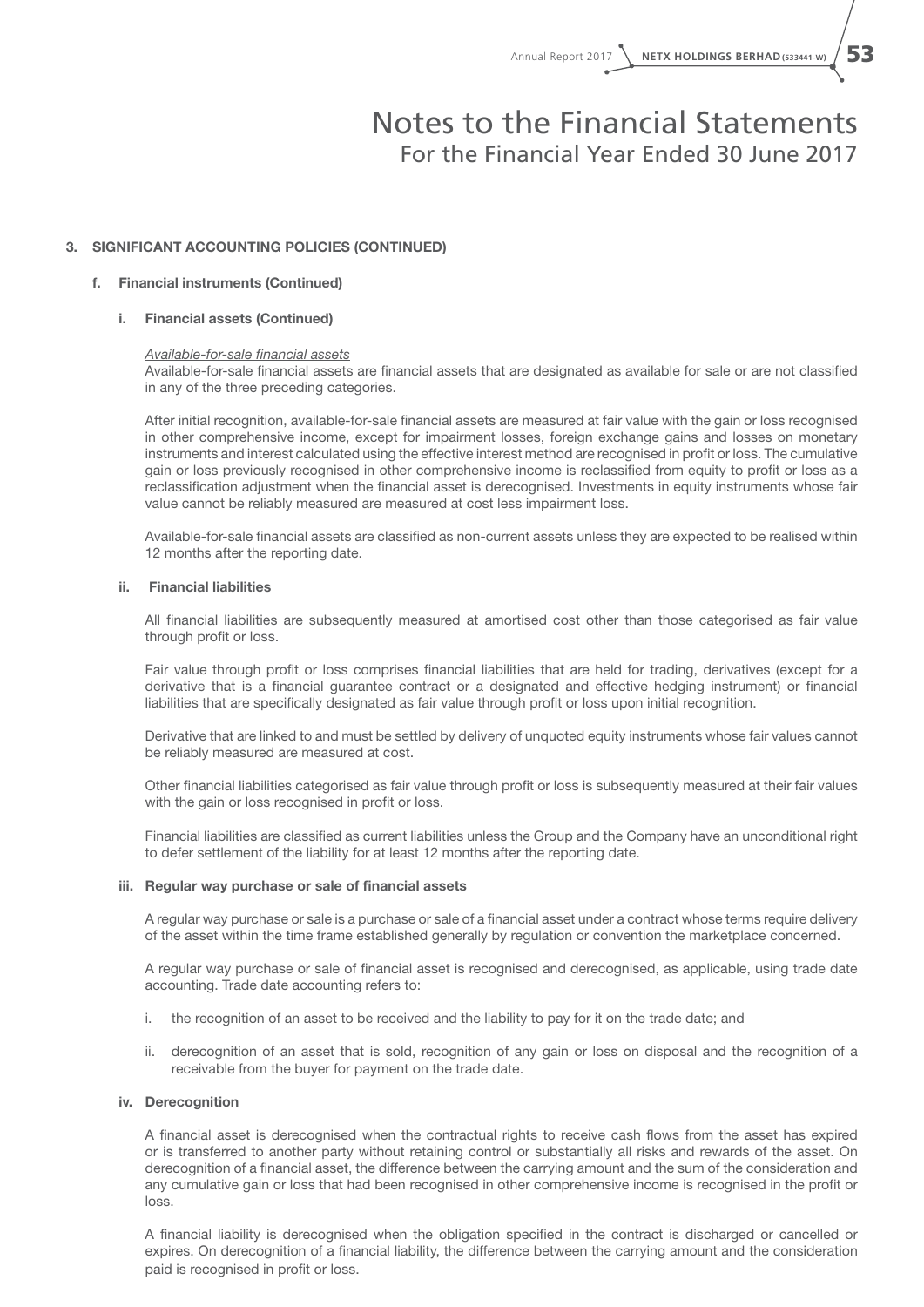$\mathbf{54} \setminus \mathbf{N}$  **NETX HOLDINGS BERHAD** (533441-W)  $\sqrt{\phantom{a}}$  Annual Report 2017

### Notes to the Financial Statements For the Financial Year Ended 30 June 2017

#### 3. SIGNIFICANT ACCOUNTING POLICIES (CONTINUED)

#### g. Cash and Cash Equivalents

Cash and cash equivalents consist of cash in hand, balances and deposits with banks, other short-term and highly liquid investment which have an insignificant risk of changes in value. For the purpose of the statement of cash flows, cash and cash equivalents are presented net of bank overdrafts and pledged deposits.

#### h. Impairment of assets

#### i. Impairment of financial assets

All financial assets (except for financial assets categorised as fair value through profit or loss) are assessed at each reporting date whether there is any objective evidence of impairment as a result of one or more events having an impact on the estimated future cash flows of the asset. Losses expected as a result of future events, no matter how likely, are not recognised. For an equity instrument, a significant or prolonged decline in the fair value below its cost is an objective evidence of impairment.

An impairment loss in respect of held-to-maturity and loans and receivables financial assets is recognised in profit or loss and is measured as the difference between the asset's carrying amount and the present value of estimated future cash flows discounted at the asset's original effective interest rate. The carrying amount of the asset is reduced through the use of an allowance account.

An impairment loss in respect of available-for-sale financial assets is recognised in the profit or loss and is measured as the difference between the asset's acquisition cost (net of any principal repayment and amortisation) and the asset's current fair value, less any impairment loss previously recognised. Where a decline in fair value of an available-for-sale financial asset has been recognised in other comprehensive income, the cumulative loss in other comprehensive income is reclassified from equity and recognised to profit or loss.

An impairment loss in respect of unquoted equity instrument that is carried at cost is recognised in profit or loss and is measured as the difference between the asset's carrying amount and the present value of estimated future cash flows discounted at the current market rate of return for a similar financial asset.

Impairment losses recognised in profit or loss for an investment in an equity instrument are not reversed through profit or loss.

If, in a subsequent period, the fair value of a debt instrument increases and the increase can be objectively related to an event occurring after the impairment loss was recognised in profit or loss, the impairment loss is reversed, to the extent that the asset's carrying amount does not exceed what the carrying amount would have been had the impairment not been recognised at the date the impairment is reversed. The amount of the reversal is recognised in the profit or loss.

#### ii. Impairment of non-financial assets

The carrying amounts of non-financial assets, except for inventories and deferred tax assets are reviewed at the end of each reporting period to determine whether there is any indication of impairment.

If any such indication exists, then the asset's recoverable amount is estimated. For the purpose of impairment testing, assets are grouped together into the smallest group of assets that generates cash inflows from continuing use that are largely independent of the cash inflows of other assets or groups of assets (the "cash-generating unit'').

The recoverable amount of an asset or cash-generating unit is the greater of its value in use and its fair value less costs to sell. In assessing-value in use, the estimated future cash flows are discounted to their present value using a pre-tax discount rate that reflects current market assessments of the time value of money and the risks specific to the asset.

An impairment loss is recognised if the carrying amount of an asset or its cash-generating unit exceeds its recoverable amount. Impairment losses are recognised in the profit or loss.

An impairment loss in respect of assets recognised in prior periods is assessed at the end of each reporting period for any indications that the loss has decreased or no longer exists. An impairment loss is reversed if there has been a change in the estimates used to determine the recoverable amount since the last impairment loss was recognised. An impairment loss is reversed only to the extent that the asset's carrying amount does not exceed the carrying amount that would have been determined, net of depreciation, if no impairment loss had been recognised. Reversals of impairment losses are credited to profit or loss in the financial year in which the reversals are recognised.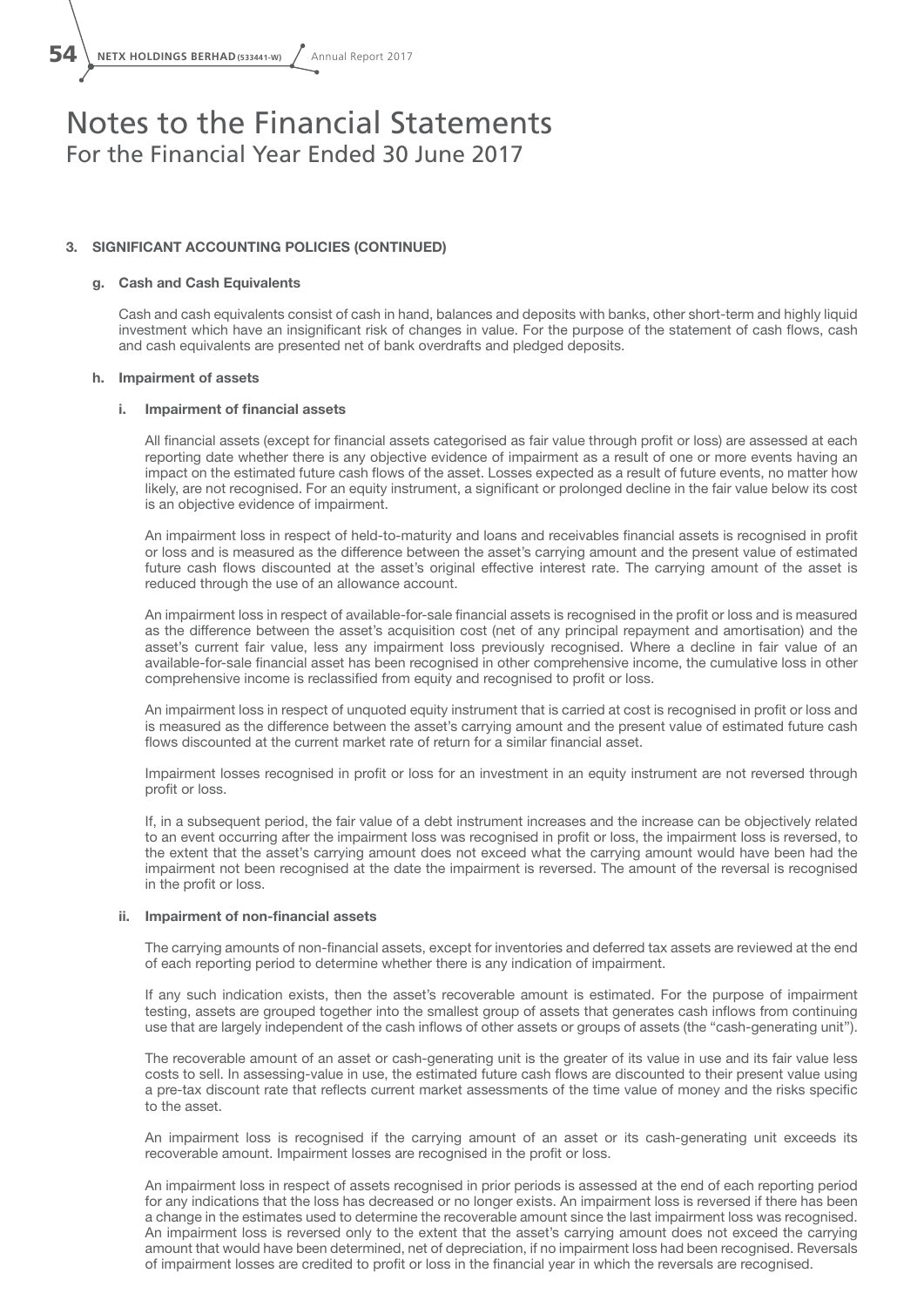#### 3. SIGNIFICANT ACCOUNTING POLICIES (CONTINUED)

#### i. Share Capital

Ordinary shares are classified as equity instruments.

When ordinary shares are issued in a private placement or in a rights issue to existing shareholders, they are recorded at the issue price. For ordinary shares issued in exchange for non-monetary assets, they are measured by reference to the fair values of the assets received. Transaction costs of an equity transaction are accounted for as a deduction from equity, net of any related income tax effect.

Dividends on ordinary shares are recognised as liabilities when proposed or declared before the reporting date. A dividend proposed or declared after the reporting date, but before the financial statements are authorised for issue, is not recognised as a liability at the reporting date.

#### j. Warrants reserve

The proceeds from the Right Issue with Warrants is allocated to both Rights Share and Warrants using a reasonable and appropriate method of allocation.

The Warrants issued are recognised in the statements of financial position as "Warrant Reserve" at fair value as at the date of issuance and credited to "Warrant Reserve" account which is non-distributable. The "Warrant Reserve" will be transferred to "Share Capital" account upon the exercise of Warrants. The "Warrant Reserve" in relation to the unexercised Warrants will be transferred to "Retained Earnings" account upon expiry of the exercise period of the Warrants.

#### k. Leased assets

#### i. Finance lease

Leases in terms of which the Group and the Company assume substantially all the risks and rewards of ownership are classified as finance lease. Upon initial recognition, the leased asset is measured at an amount equal to the lower of its fair value and the present value of the minimum lease payments. Subsequent to initial recognition, the asset is accounted for in accordance with the accounting policy applicable to that asset.

Minimum lease payments made under finance leases are apportioned between the finance expense and the reduction of the outstanding liability. The finance expense is allocated to each period during the lease term so as to produce a constant periodic rate of interest on the remaining balance of the liability. Contingent lease payments are accounted for by revising the minimum lease payments over the remaining term of the lease when the lease adjustment is confirmed.

Leasehold land which is in substance is a finance lease is classified as property, plant and equipment, or as investment property if held to earn rental income or for capital appreciation or for both.

#### ii. Operating lease

Leases, where the Group and the Company do not assume substantially all the risks and rewards of ownership are classified as operating lease and not recognised on the statements of financial position.

Payments made under operating leases are recognised in profit or loss on a straight-line basis over the term of the lease. Lease incentives received are recognised in profit or loss as an integral part of the total lease expense, over the term of the lease. Contingent rentals are charged to profit or loss in the reporting period in which they are incurred.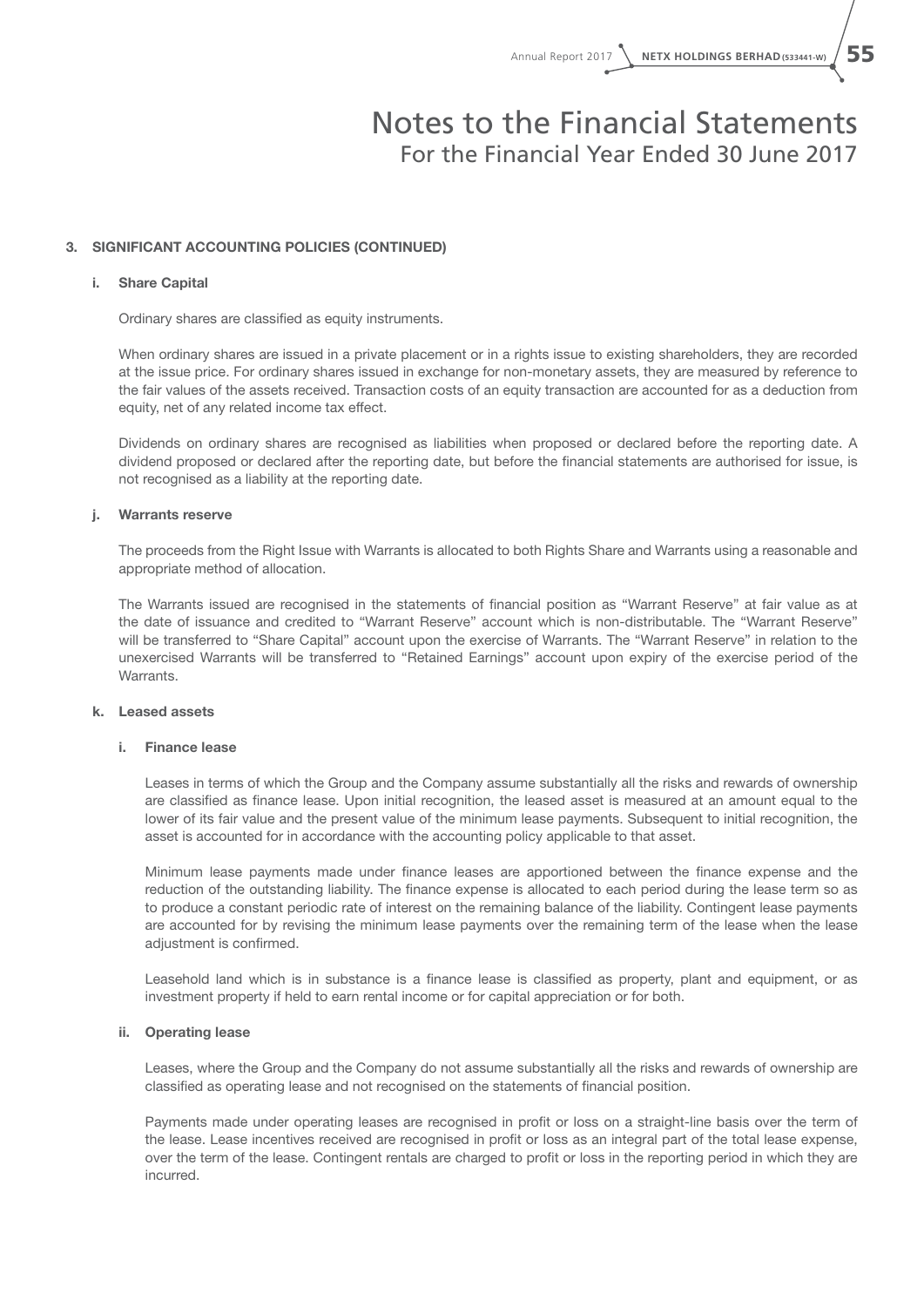$\overline{56}$  **NETX HOLDINGS BERHAD(533441-W)**  $\sqrt{ }$  Annual Report 2017

### Notes to the Financial Statements For the Financial Year Ended 30 June 2017

#### 3. SIGNIFICANT ACCOUNTING POLICIES (CONTINUED)

#### l. Revenue and other income

Revenue is recognised to the extent that it is probable that the economic benefits will flow to the Group or the Company and the revenue can be reliably measured. The following specific recognition criteria must also be met before revenue is recognised:

#### i. Sales of goods and services rendered

Revenue from sale of goods and services rendered is recognised in the financial statements when the significant risks and rewards of ownerships of the goods have been transferred to the buyer or when services rendered.

#### ii. Service contracts

Revenue from service contract is recognised based on the stage of completion method as described in Note 3 (m) to the financial statements.

#### iii. Operating lease income

Operating lease income from terminal rental is recognised on a straight-line basis over the specific tenure of the respective leases.

#### iv. Rental income

Rental income is recognised on an accrual basis in accordance with the substance of the relevant agreement unless the collectability of the rental is in doubt and suspended.

#### v. Interest income

Interest income is recognised as it accrues using the effective interest method.

#### m. Services contracts

Service contracts cost comprises cost related directly to the specific contract and those that are attributable to the contract activity in general and can be allocated to the contract and such other costs that are specifically chargeable to the customer under the terms of the contract. Contract costs includes direct labour, expenses and an appropriate proportion of contract overheads.

Revenue from work done on service contract is recognised based on the stage of completion method. The stage of completion is determined based on proportion of contract costs incurred for work performed to date to the estimated total contract costs.

When the outcome of a contract cannot be estimated reliably, the contract revenue shall be recognised only to the extent of contract costs incurred that is probable to be recoverable and contract costs are recognised as an expense in the period in which they are incurred.

When it is probable that total contract costs will exceed total contract revenue, the foreseeable loss is recognised as an expense immediately.

The aggregate costs incurred and profit or loss recognised on each contract is compared against the progress billings up to the financial year end. Where costs incurred plus recognised profits (less recognised losses) exceed progress billings, the balance is shown as amounts due from contract customers. Where progress billings exceed costs incurred plus recognised profits (less recognised losses), the balance is shown as amounts due to contract customers.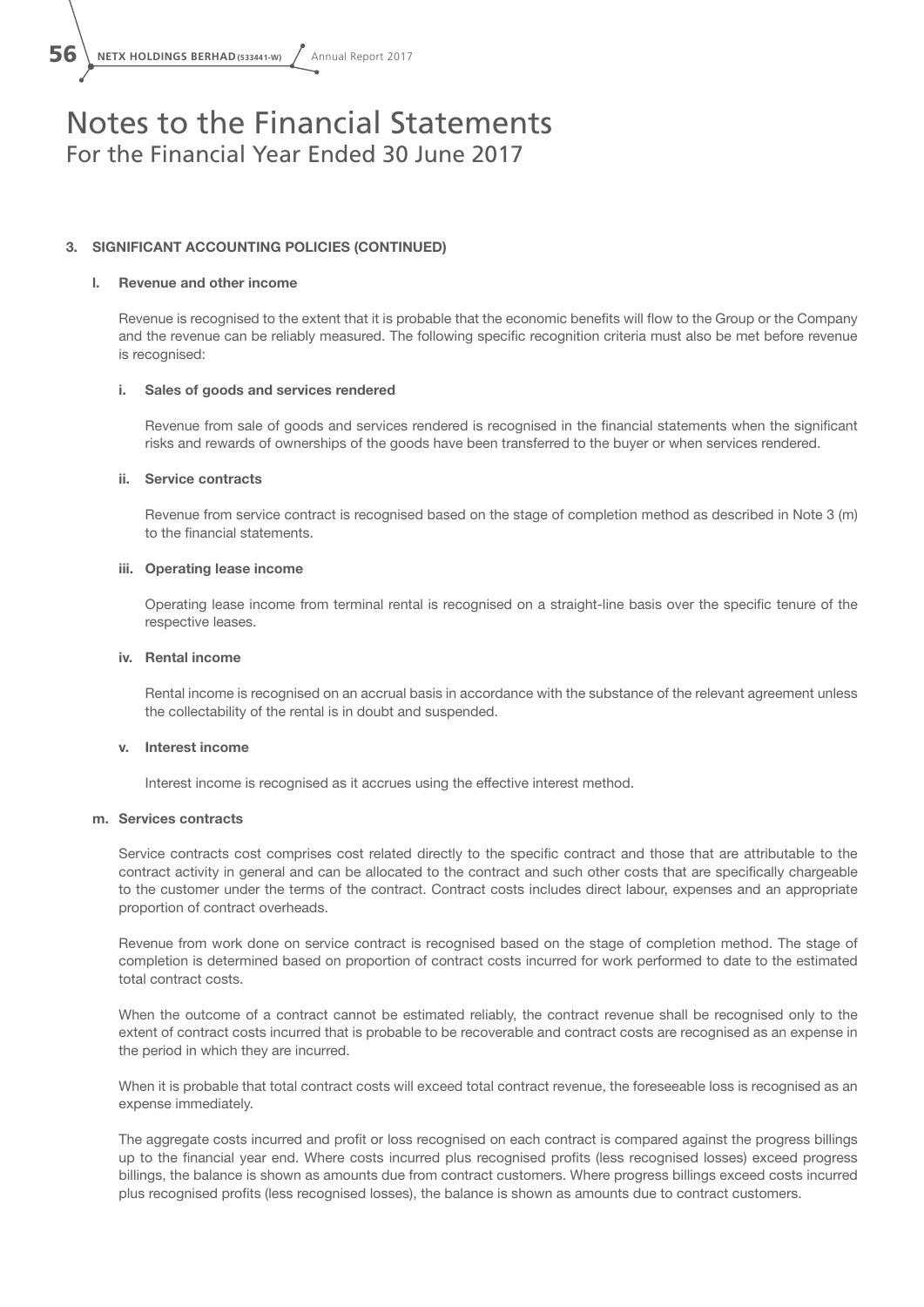#### 3. SIGNIFICANT ACCOUNTING POLICIES (CONTINUED)

#### n. Employee benefits

#### i. Short-term benefits

Wages, salaries, bonuses and social security contributions are recognised as an expense in the financial year in which the associated services are rendered by employees of the Group and the Company. Short-term accumulating compensated absences such as paid annual leave are recognised when services are rendered by employees that increase their entitlement to future compensated absences, and short-term non-accumulating compensated absences such as sick leave are recognised when the absences occur.

#### ii. Defined contribution plans

As required by the law, the Group and the Company make contributions to statutory pension funds, the Employee Provident Fund ("EPF"). Such contribution is recognised as an expense in the statements of comprehensive income as incurred.

#### o. Taxes

Income tax expense comprises current and deferred tax. Income tax expense is recognised in profit or loss except to the extent that it relates to items recognised directly in equity or other comprehensive income.

#### i. Current tax

Current tax is the expected tax payable or receivable on the taxable income or loss for the financial year, using tax rates enacted or substantively enacted by the end of the reporting year, and any adjustment to tax payable in respect of previous financial periods.

#### ii. Deferred tax

Deferred tax is recognised using the liability method, providing for temporary differences between the carrying amounts of assets and liabilities in the statement of financial position and their tax bases. Deferred tax is not recognised for the following temporary differences: the initial recognition of goodwill, the initial recognition of assets or liabilities in a transaction that is not a business combination and that affects neither accounting nor taxable profit or loss. Deferred tax is measured at the tax rates that are expected to apply to the temporary differences when they reverse, based on the laws that have been enacted or substantively enacted by the end of the reporting period.

A deferred tax asset is recognised to the extent that it is probable that future taxable profits will be available against which the temporary difference can be utilised. Deferred tax assets are reviewed at the end of each reporting period and are reduced to the extent that it is no longer probable that the related tax benefit will be realised.

A tax incentive that is not a tax base of an asset is recognised as a reduction of tax expense in profit or loss as and when it is granted and claimed. Any unutilised portion of the tax incentive is recognised as a deferred tax asset to the extent that it is probable that future taxable profits will be available against which the unutilised tax incentive can be utilised.

#### iii. Goods and Service Tax ("GST")

Revenue, expenses and assets are recognised net of GST, unless the GST is not recoverable from the tax authority. The amount of GST not recoverable from the tax authority is recognised as an expense or as part of cost of acquisition of an asset. Receivables and payables relate to such revenue, expenses or acquisitions of assets are presented in the statement of financial position inclusive of GST recoverable or GST payable.

GST recoverable from or payable to tax authority may be presented on net basis should such amounts are related to GST levied by the same tax authority and the taxable entity has a legally enforceable right to set off such amounts.

#### p. Borrowing costs

Borrowing costs are capitalised as part of the cost of a qualifying asset if they are directly attributable to the acquisition, construction or production of that asset. Capitalisation of borrowing costs commences when the activities to prepare the asset for its intended use or sale are in progress and the expenditures and borrowing costs are incurred. Borrowing costs are capitalised until the assets are substantially completed for their intended use or sale.

All other borrowing costs are recognised in profit or loss in the period they are incurred. Borrowing costs consist of interest and other costs that the Group and the Company incurred in connection with the borrowing of funds.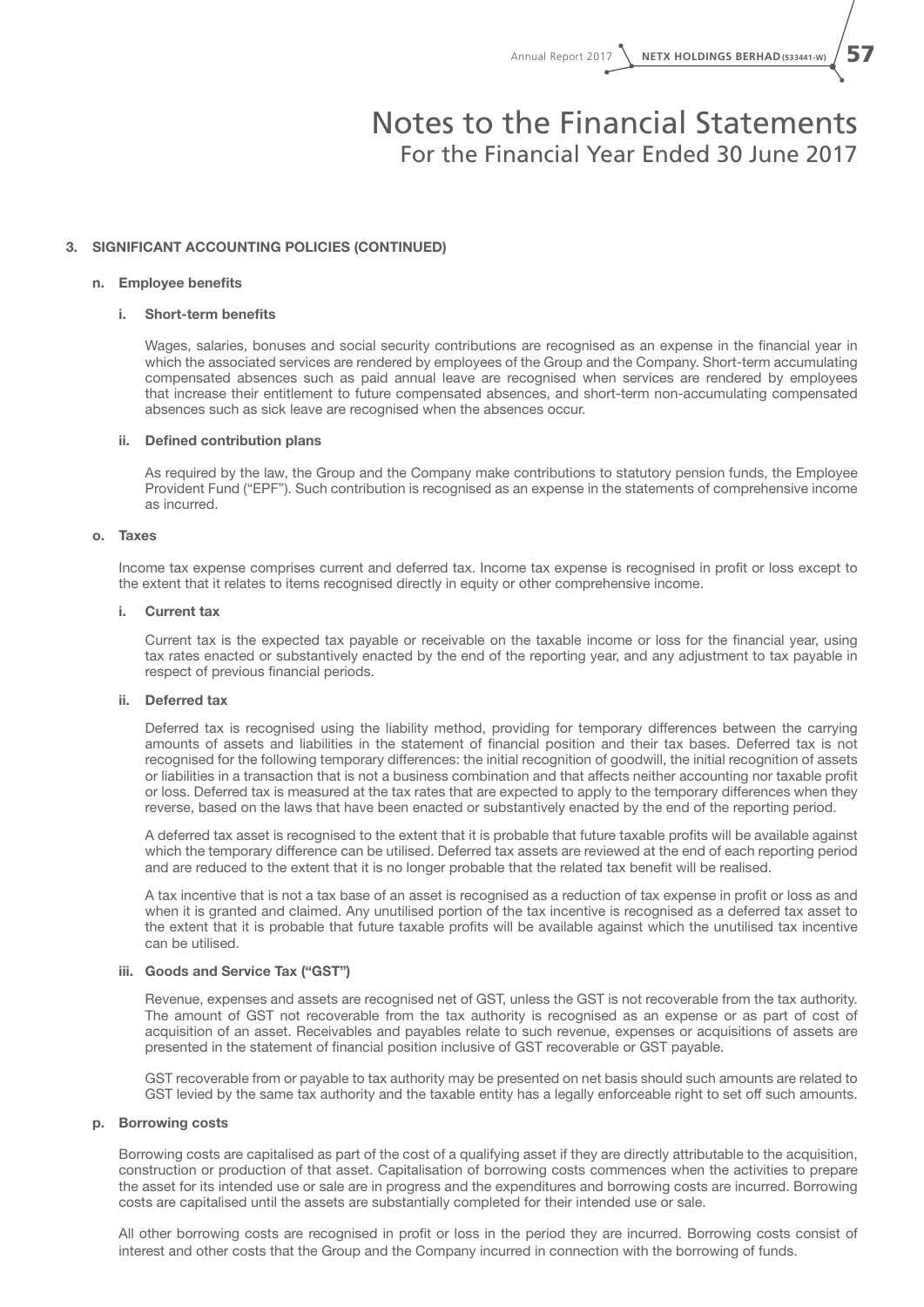**58** NETX HOLDINGS BERHAD (533441-W) / Annual Report 2017

## Notes to the Financial Statements For the Financial Year Ended 30 June 2017

#### 3. SIGNIFICANT ACCOUNTING POLICIES (CONTINUED)

#### q. Foreign currencies

#### i. Transactions and balances

Transactions in foreign currencies are converted into the respective functional currencies on initial recognition, using the exchange rates approximating those ruling at the transaction dates. Monetary assets and liabilities at the end of the reporting period are translated at the rates ruling as of that date. Non-monetary assets and liabilities are translated using exchange rates that existed when the values were determined. All exchange differences are recognised in profit or loss.

#### ii. Foreign Operations

Assets and liabilities of foreign operations are translated to RM at the rates of exchange ruling at the end of the reporting period. Revenues and expenses of foreign operations are translated at exchange rates ruling at the dates of the transactions. All exchange differences arising from translation are taken directly to other comprehensive income and accumulated in equity under the translation reserve. On the disposal of a foreign operation, the cumulative amount recognised in other comprehensive income relating to that particular foreign operation is reclassified from equity to profit or loss.

Goodwill and fair value adjustments arising from the acquisition of foreign operations are treated as assets and liabilities of the foreign operations and are recorded in the functional currency of the foreign operations and translated at the closing rate at the end of the reporting period, except for those business combinations that occurred before the date of transition to MFRS which are treated as assets and liabilities of the Company and are not retranslated.

In the consolidated financial statements, when settlement of an intra group loan is neither planned nor likely to occur in the foreseeable future, the exchange differences arising from translating such monetary item are considered to form part of a net investment in the foreign operation and are recognised in other comprehensive income.

#### r. Contingencies

A contingent liability or asset is a possible obligation or asset that arises from past events and whose existence will be confirmed only by the occurrence or non-occurrence of uncertain future events not wholly within the control of the Group and of the Company.

Contingent liabilities and assets are not recognised but disclosed (unless the probability of outflow of economic benefits is remote) in the financial statements of the Group and of the Company.

#### s. Provisions

A provision is recognised if, as a result of a past event, the Group and the Company have a present legal or constructive obligation that can be estimated reliably, and it is probable that an outflow of economic benefits will be required to settle the obligation. Provision are determined by discounting the expected future cash flows at a pre-tax rate that reflects current market assessments of the time value of money and the risks specific to the liability.

#### **Warranties**

A provision for warranties is recognised when the underlying products are sold. The provision is based on a weighting of all possible outcomes against their associated probabilities.

#### t. Operating Segments

An operating segment is a component of the Group that engages in business activities from which it may earn revenues and incur expenses, including revenues and expenses that relate to transactions with any of the Group's other components. An operating segment's operating results are reviewed regularly by the chief operating decision maker, to make decisions about resources to be allocated to the segment and assess its performance, and for which discrete financial information is available.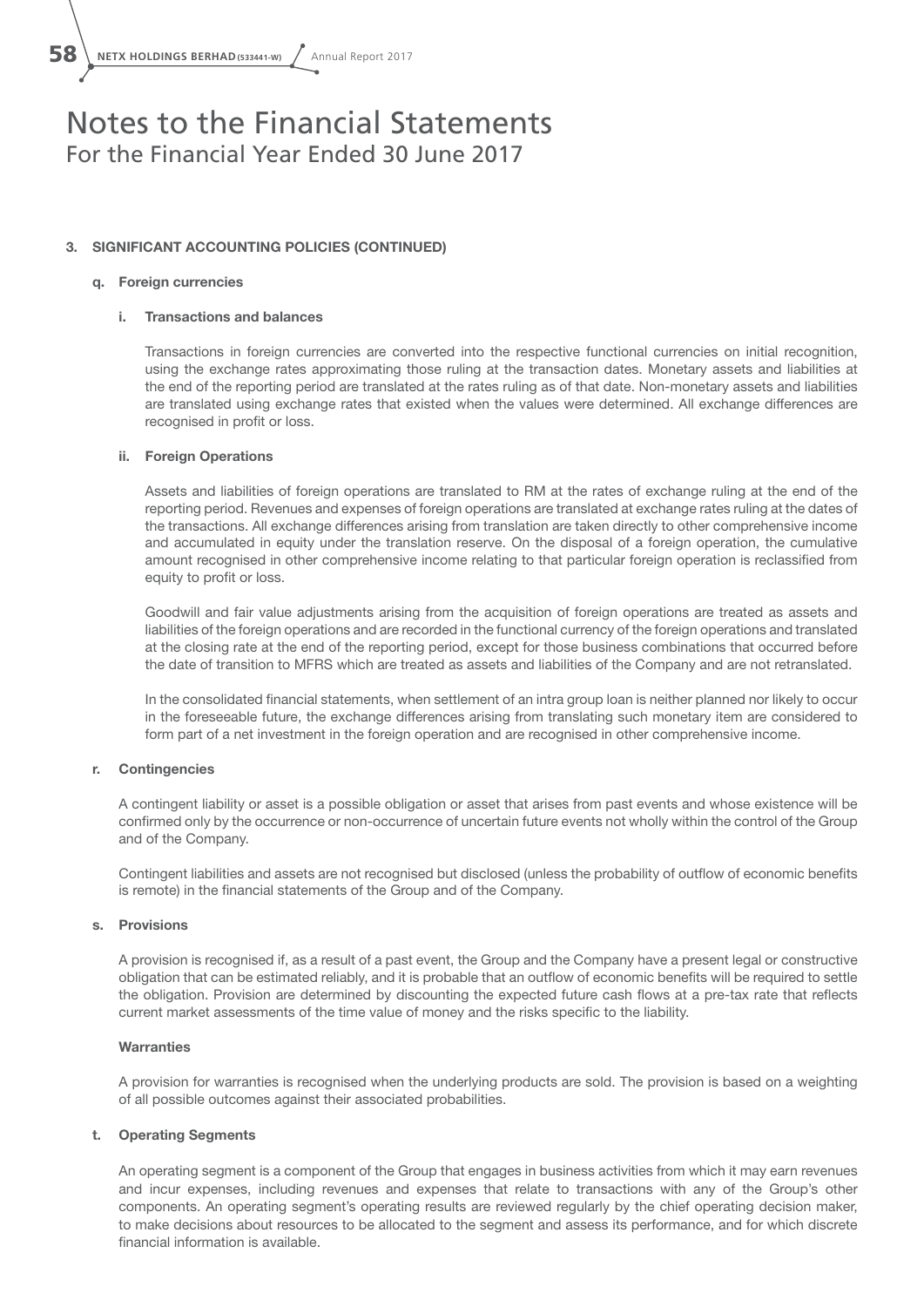#### 3. SIGNIFICANT ACCOUNTING POLICIES (CONTINUED)

#### u. Fair value measurement

Fair value is the price that would be received to sell an asset or paid to transfer a liability in an orderly transaction between market participants at the measurement date, regardless of whether that price is directly observable or estimated using a valuation technique. The measurement assumes that the transaction takes place either in the principal market or in the absence of a principal market, in the most advantageous market. For non-financial asset, the fair value measurement takes into account a market's participant's ability to generate economic benefits by using the asset in its highest and best use or by selling it to another market participant that would use the asset in its highest and best use.

For financial reporting purposes, the fair value measurements are analysed into level 1 to level 3 as follows:

- Level 1: Inputs are quoted prices (unadjusted) in active markets for identical assets or liability that the entity can access at the measurement date;
- Level 2: Inputs are inputs, other than quoted prices included within level 1, that are observable for the asset or liability, either directly or indirectly; and
- Level 3: Inputs are unobservable inputs for the asset or liability.

The transfer of fair value between levels is determined as of the date of the event or change in circumstances that caused the transfer.

#### v. Related parties

A party is related to an entity if:

- i. directly, or indirectly through one or more intermediaries, the party:
	- control, is controlled by, or is under common control with, the entity (this includes parents, subsidiaries and fellow subsidiaries);
	- has an interest in the entity that gives it significant influence over the entity; or
	- has joint control over the entity;
- ii. the party is an associated of the entity;
- iii. the party is a joint venture in which the entity is a venturer;
- iv. the party is a member of the key management personnel of the entity or its parent;
- v. the party is a close member of the family of any individual referred to in (i) or (iv);
- vi. the party is an entity that is controlled, joint controlled or significantly influenced by, or for which significant voting power in such entity resides with, directly or indirectly, any individual referred to in (iv) or (v); or
- vii. the party is a post-employment benefit plan for the benefit of employees of the entity, or of any entity that is a related party of the entity.

Close members of the family of an individual are those family members who may be expected to influence, or be influenced by, that individual in their dealings with the entity.

#### 4. SIGNIFICANT ACCOUNTING JUDGEMENTS AND ESTIMATES

Estimates and judgements are continually evaluated by the Directors and the management and are based on historical experience and other factors, including expectations of future events that are believed to be reasonable under the circumstances. The estimates and judgements that affect the application of the Group's accounting policies and disclosures, and have a significant risk of causing a material adjustment to the carrying amounts of assets, liabilities, income and expenses are discussed below:

#### Service contracts

The Group recognises service contracts' revenue and costs in profit or loss by using the stage of completion method. The stage of completion is determined by proportion of contract costs incurred for work performed to date to the estimated total contract costs. Significant judgement is required in determining the stage of completion, the extent of the estimated total revenue and costs, as well as recoverability of the service contracts. In making the judgement, The Group evaluates based on Directors' judgements and external economic factors.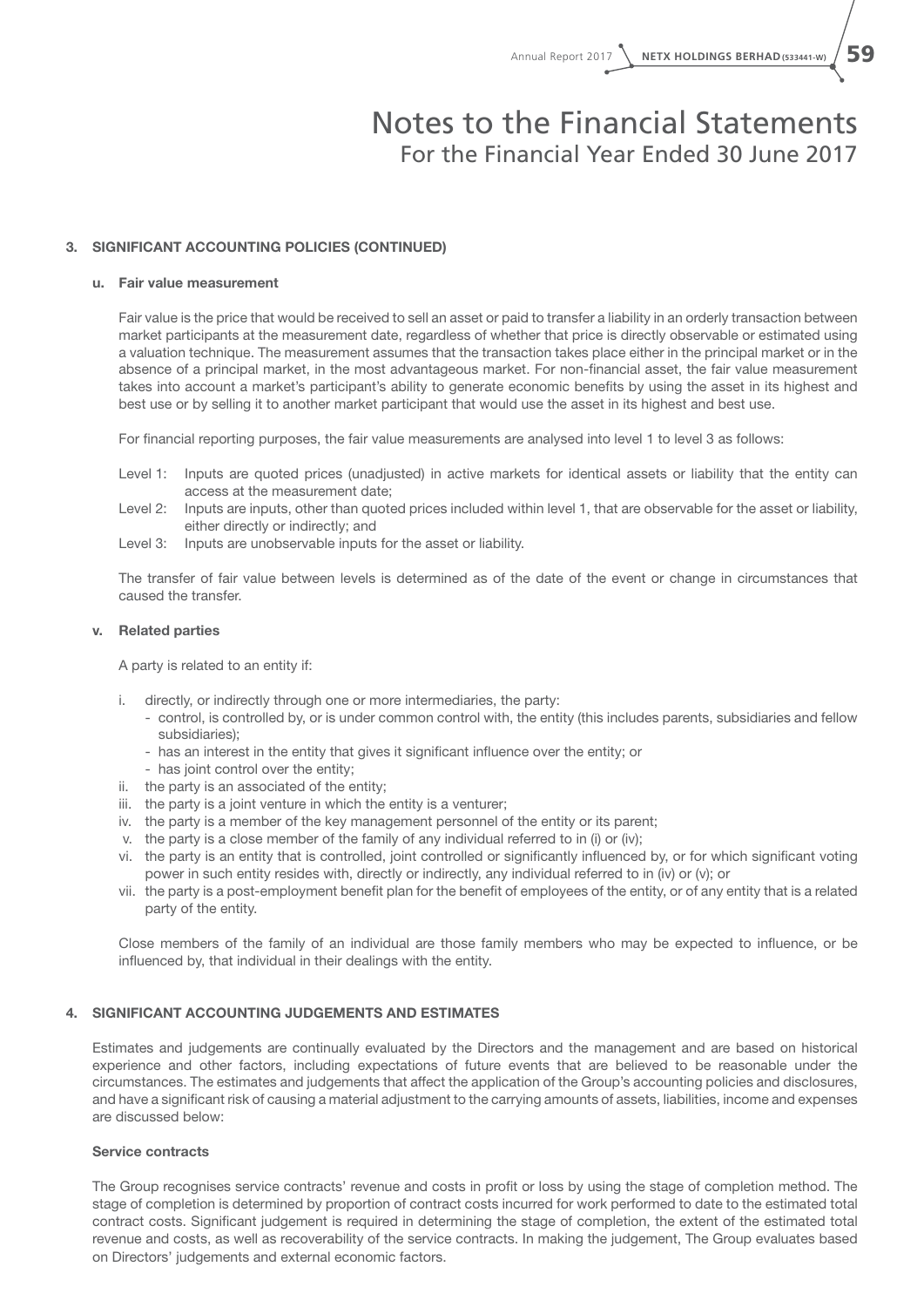### 5. PROPERTY, PLANT AND EQUIPMENT

|                                        |                              |                               |                          | <b>Furniture</b>             |                          |                      |
|----------------------------------------|------------------------------|-------------------------------|--------------------------|------------------------------|--------------------------|----------------------|
|                                        | Leasehold                    | <b>EFTPOS</b>                 | <b>Office</b>            | and                          |                          |                      |
|                                        | <b>Building</b><br><b>RM</b> | <b>Terminals</b><br><b>RM</b> | Equipment<br><b>RM</b>   | <b>Fittings</b><br><b>RM</b> | Renovation<br><b>RM</b>  | Total<br><b>RM</b>   |
| Group                                  |                              |                               |                          |                              |                          |                      |
| At cost                                |                              |                               |                          |                              |                          |                      |
| At 1 July 2016                         | 5,453,030                    | 242,490                       | 425,631                  | 131,741                      | 491,130                  | 6,744,022            |
| Additions                              |                              | 1,222                         | 58,955                   | 979                          | 32,196                   | 93,352               |
| Transferred from inventories (Note 10) |                              | 327,390                       |                          |                              |                          | 327,390              |
| Written off                            |                              | (761)                         |                          | $\bar{ }$                    | $\qquad \qquad -$        | (761)                |
| At 30 June 2017                        | 5,453,030                    | 570,341                       | 484,586                  | 132,720                      | 523,326                  | 7,164,003            |
| <b>Accumulated depreciation</b>        |                              |                               |                          |                              |                          |                      |
| At 1 July 2016                         | 323,247                      | 23,543                        | 188,425                  | 94,404                       | 260,030                  | 889,649              |
| Charge for the financial year          | 56,217                       | 42,413                        | 63,212                   | 10,463                       | 44,986                   | 217,291              |
| Written off                            | $\overline{\phantom{a}}$     | (190)                         | $\overline{\phantom{a}}$ | $\overline{\phantom{a}}$     | $\sim$                   | (190)                |
| At 30 June 2017                        | 379,464                      | 65,766                        | 251,637                  | 104,867                      | 305,016                  | 1,106,750            |
| <b>Carrying amount</b>                 |                              |                               |                          |                              |                          |                      |
| At 30 June 2017                        | 5,073,566                    | 504,575                       | 232,949                  | 27,853                       | 218,310                  | 6,057,253            |
|                                        | 5,453,030                    |                               |                          |                              |                          |                      |
| At 1 July 2015<br>Additions            | $\overline{\phantom{a}}$     | 180,720<br>4,269              | 194,203<br>261,070       | 132,178<br>9,933             | 468,210<br>28,110        | 6,428,341<br>303,382 |
| Transferred from inventories (Note 10) |                              | 57,501                        | $\sim$                   | $\overline{\phantom{a}}$     | $\overline{\phantom{a}}$ | 57,501               |
| Disposals                              |                              | $\overline{\phantom{a}}$      | (29, 642)                | (10, 370)                    | $\overline{\phantom{a}}$ | (40, 012)            |
| Written off                            |                              | $\qquad \qquad -$             | $\overline{\phantom{a}}$ | $\overline{\phantom{a}}$     | (5, 190)                 | (5, 190)             |
| At 30 June 2016                        | 5,453,030                    | 242,490                       | 425,631                  | 131,741                      | 491,130                  | 6,744,022            |
|                                        |                              |                               |                          |                              |                          |                      |
| <b>Accumulated depreciation</b>        |                              |                               |                          |                              |                          |                      |
| At 1 July 2015                         | 267,030                      | $\overline{\phantom{a}}$      | 159,036                  | 84,954                       | 216,275                  | 727,295              |
| Charge for the financial year          | 56,217                       | 23,543                        | 35,314                   | 12,215                       | 45,772                   | 173,061              |
| Disposals                              |                              |                               | (5,925)                  | (2,765)                      |                          | (8,690)              |
| Written off                            | $\overline{\phantom{0}}$     | $\overline{\phantom{a}}$      | $\overline{\phantom{a}}$ | $\bar{ }$                    | (2,017)                  | (2,017)              |
| At 30 June 2016                        | 323,247                      | 23,543                        | 188,425                  | 94,404                       | 260,030                  | 889,649              |
| <b>Carrying amount</b>                 |                              |                               |                          |                              |                          |                      |
| At 30 June 2016                        | 5,129,783                    | 218,947                       | 237,206                  | 37,337                       | 231,100                  | 5,854,373            |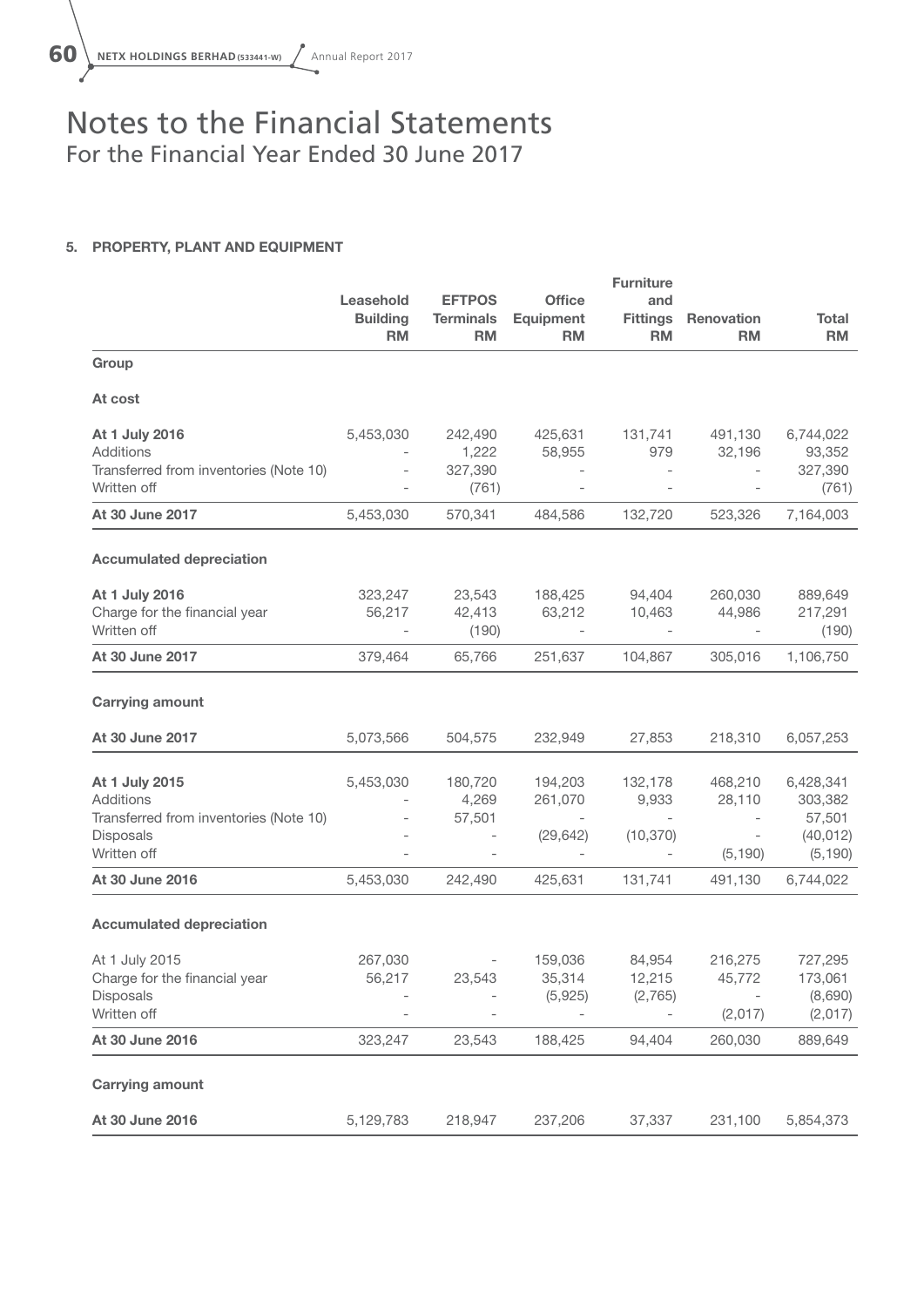### 5. PROPERTY, PLANT AND EQUIPMENT (CONTINUED)

|                                                 | <b>Office Equipment</b><br><b>RM</b> |
|-------------------------------------------------|--------------------------------------|
| Company                                         |                                      |
| At cost                                         |                                      |
| At 1 July 2016<br>Additions                     | 11,858                               |
| At 30 June 2017                                 | 11,858                               |
| <b>Accumulated depreciation</b>                 |                                      |
| At 1 July 2016<br>Charge for the financial year | 1,779                                |
| At 30 June 2017                                 | 1,779                                |
| <b>Carrying amount</b>                          |                                      |
| At 30 June 2017                                 | 10,079                               |

The carrying amount of property, plant and equipment pledged to licensed banks to secure the banking facilities granted to the Group are as follows:

|                                 | Group     |
|---------------------------------|-----------|
| 2017                            | 2016      |
| <b>RM</b>                       | <b>RM</b> |
| Leasehold building<br>5,073,566 | 5,129,783 |

#### 6. INTANGIBLE ASSET

|                                             | At<br>1 July 2016<br><b>RM</b> | <b>Addition</b><br><b>RM</b>              | At<br>30 June 2017<br><b>RM</b> |
|---------------------------------------------|--------------------------------|-------------------------------------------|---------------------------------|
| Group                                       |                                |                                           |                                 |
| Cost                                        |                                |                                           |                                 |
| Software                                    | 3,307,200                      | 234,816                                   | 3,542,016                       |
|                                             | At<br>1 July 2016<br><b>RM</b> | Charge<br>during<br>the year<br><b>RM</b> | At<br>30 June 2017<br><b>RM</b> |
| <b>Accumulated amortisation</b><br>Software | 91,867                         | 1,125,733                                 | 1,217,600                       |
|                                             |                                |                                           | 2017<br><b>RM</b>               |
| <b>Carrying Amount</b><br>Software          |                                |                                           | 2,324,416                       |
|                                             | At<br>1 July 2015<br><b>RM</b> | <b>Addition</b><br><b>RM</b>              | At<br>30 June 2016<br><b>RM</b> |
| Group<br>Cost<br>Software                   | $\overline{\phantom{a}}$       | 3,307,200                                 | 3,307,200                       |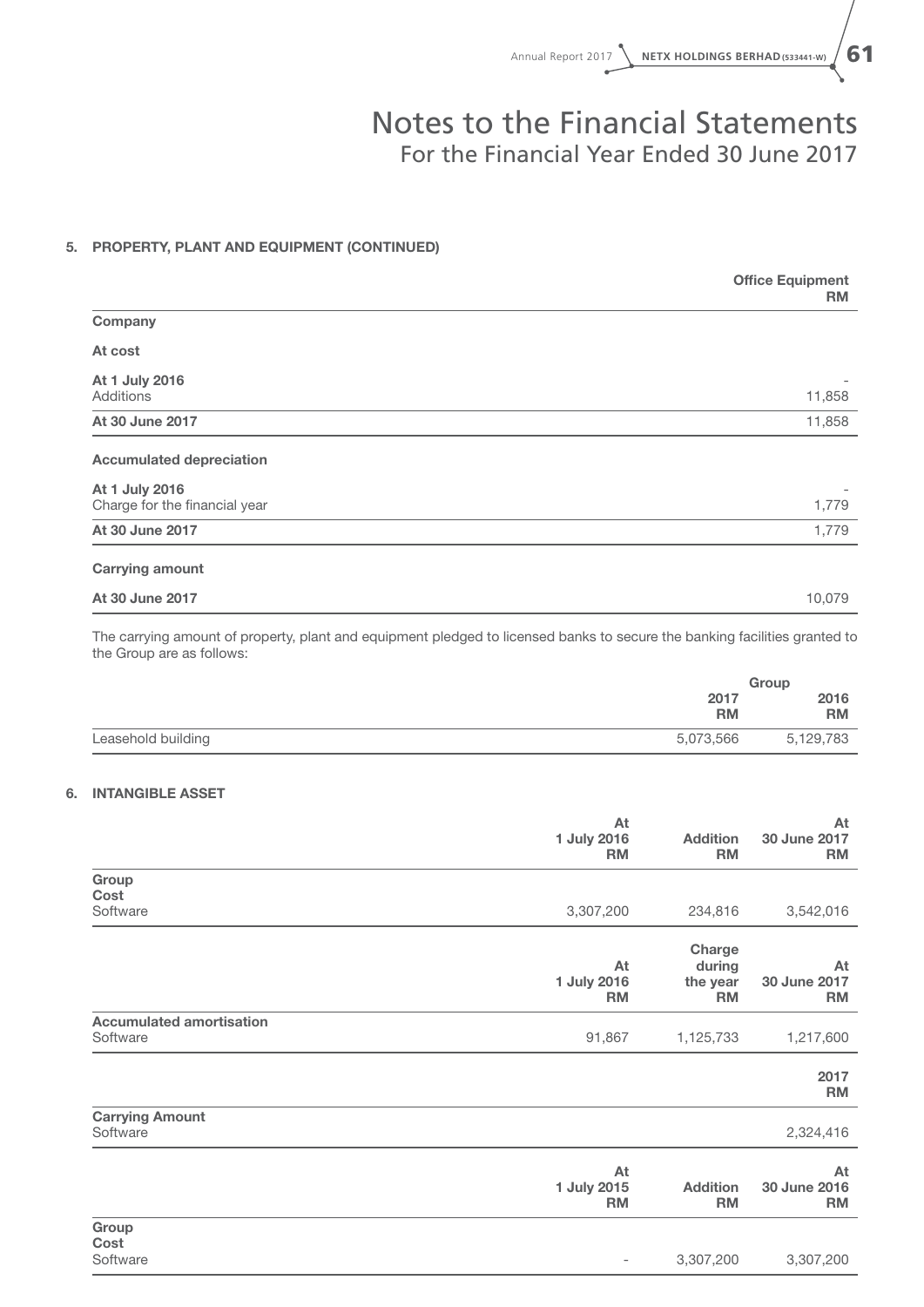

#### 6. INTANGIBLE ASSET (CONTINUED)

|                                             | At<br>1 July 2015<br><b>RM</b> | Charge<br>during<br>the year<br><b>RM</b> | At<br>30 June 2016<br><b>RM</b> |
|---------------------------------------------|--------------------------------|-------------------------------------------|---------------------------------|
| <b>Accumulated amortisation</b><br>Software | $\overline{\phantom{a}}$       | 91,867                                    | 91,867                          |
|                                             |                                |                                           | 2016<br><b>RM</b>               |
| <b>Carrying Amount</b><br>Software          |                                |                                           | 3,215,333                       |

Included in the addition in intangible asset of the Group is an amount of RM129,816 relating to a system under developing as at end of the financial year.

#### 7. INVESTMENT IN SUBSIDIARIES

|                                                                 |                              | Company                      |
|-----------------------------------------------------------------|------------------------------|------------------------------|
|                                                                 | 2017<br><b>RM</b>            | 2016<br><b>RM</b>            |
| Unquoted shares, at cost<br>Less: Accumulated impairment losses | 38,899,908<br>(30, 738, 692) | 38,850,001<br>(30, 738, 692) |
|                                                                 | 8,161,216                    | 8,111,309                    |

#### a. The details of the subsidiaries are as follows:

|                                              | <b>Effective Interest</b> |                       |                                                                                                                     |  |
|----------------------------------------------|---------------------------|-----------------------|---------------------------------------------------------------------------------------------------------------------|--|
| Name of Subsidiaries                         | 2017<br>$\frac{0}{0}$     | 2016<br>$\frac{0}{0}$ | <b>Principal Activities</b>                                                                                         |  |
| <b>Direct subsidiaries</b>                   |                           |                       |                                                                                                                     |  |
| Ariantec Sdn. Bhd.                           | 100                       | 100                   | Provision of turnkey solutions on the network infrastructure.<br>security management and rental of EFTPOS terminals |  |
| Payallz Sdn. Bhd.                            | 60                        | 60                    | Provision of Master Merchant and sub-contractors services                                                           |  |
| <b>First United Technology</b><br>I imited 1 | 90                        | 100                   | Dormant                                                                                                             |  |
| <b>Subsidiaries of Ariantec</b><br>Sdn. Bhd. |                           |                       |                                                                                                                     |  |
| GFM Live Sdn, Bhd.<br>(formerly known as     |                           |                       |                                                                                                                     |  |
| EarnMe Asia Sdn. Bhd.)                       | 100                       | 100                   | Temporarily inactive                                                                                                |  |
| NetX Digital Limited <sup>2</sup>            | 100                       | 100                   | Dormant                                                                                                             |  |

<sup>1</sup> Not audited by Ecovis AHL PLT.

<sup>2</sup> The audited financial statements are not available and the management's financial statements were used in the preparation of the consolidated financial statements.

The Group does not have any subsidiary that has non-controlling interests which is individually material to the Group as at 30 June 2017.

#### b. Acquisition of subsidiaries

On 18 November 2015, the Company's wholly-owned subsidiary, Ariantec Sdn. Bhd., has incorporated a wholly-owned subsidiary, NetX Digital Limited, with issued and paid-up capital of RM43,962.

On 5 May 2016, the Company had incorporated a wholly-owned subsidiary, First United Technology Limited, with issued and paid-up capital of RM1.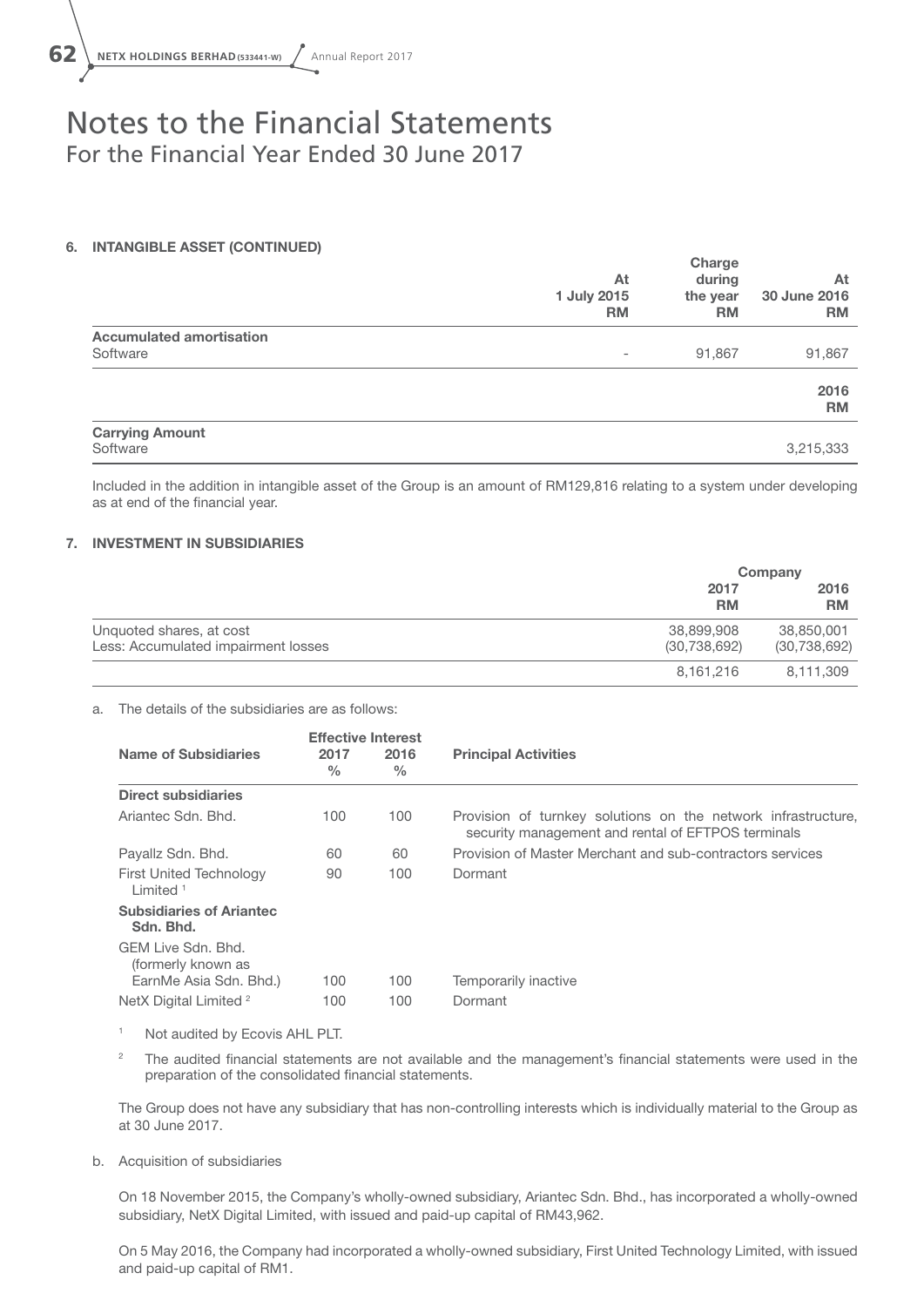#### 7. INVESTMENT IN SUBSIDIARIES (CONTINUED)

#### c. Decrease in stake

On 16 May 2017, a 100% owned subsidiary, First United Technology Limited increased its issued and paid-up capital by way of allotment of 89,999 ordinary shares at RM0.55 (HKD 1) per share to the Company and 10,000 ordinary shares at RM193 (HKD 349) per share to Messaging Technologies (H.K.) Limited. With the issuance of the 99,999 ordinary shares, the Group's and the Company's equity shareholding has been reduced from 100% to 90%.

The effects on the equity attributable to the Group of the changes in ownership interest in First United Technology Limited is as follows:

|                                                                                          | <b>Immediately</b><br>before the<br>new issue<br><b>RM</b> | <b>Immediately</b><br>after the<br>new issue<br><b>RM</b> | <b>Changes in</b><br>net assets<br><b>RM</b> |
|------------------------------------------------------------------------------------------|------------------------------------------------------------|-----------------------------------------------------------|----------------------------------------------|
| Share capital                                                                            | 49,907                                                     | 1.984.394                                                 | 1,934,487                                    |
| Accumulated losses                                                                       | (745, 825)                                                 | (745, 825)                                                |                                              |
| Net liabilities                                                                          | (695, 918)                                                 | 1,238,569                                                 | 1,934,487                                    |
| Non-controlling interests share of net liabilities (10%)<br>Non-controlling contribution |                                                            |                                                           | 123,857<br>(1,934,487)                       |
| Dilution on non-controlling interest's share                                             |                                                            |                                                           | (1,810,630)                                  |
| Cash inflow arising on shares allotment                                                  |                                                            |                                                           | 1,934,487                                    |

#### 8. GOODWILL ON CONSOLIDATION

|                                                              | Group             |                   |
|--------------------------------------------------------------|-------------------|-------------------|
|                                                              | 2017<br><b>RM</b> | 2016<br><b>RM</b> |
| Cost                                                         |                   |                   |
| At beginning of the financial year/end of the financial year | 27,477,811        | 27,477,811        |
| <b>Accumulated impairment losses</b>                         |                   |                   |
| At beginning of the financial year                           | (26, 784, 937)    | (16,697,456)      |
| Impairment loss recognised during the financial year         |                   | (10,087,481)      |
| At end of the financial year                                 | (26, 784, 937)    | (26, 784, 937)    |
| Carrying amount at end of the financial year                 | 692.874           | 692,874           |

The goodwill on consolidation at the end of the financial year mainly arose from the acquisition of Ariantec Sdn. Bhd. ("ASB") and Payallz Sdn. Bhd. ("PSB"). The amount of goodwill initially recognised is dependent upon the allocation of the purchase price to the fair value of the identifiable assets acquired and the liabilities assumed.

The carrying amount of the goodwill is assessed for impairment on an annual basis. The recoverable amount of the goodwill is determined based on the assessment of the value in using discounted cash flow forecast and projections based on financial budgets approved by the management.

In the previous financial year, goodwill arose from the acquisition of ASB had been fully impaired.

For the purpose of impairment testing, carrying amount of the goodwill has been allocated to the Group's cash-generating units ("CGU"), identified according to the business segments as follow:

|                                     |                   | Group             |
|-------------------------------------|-------------------|-------------------|
|                                     | 2017<br><b>RM</b> | 2016<br><b>RM</b> |
| Electronic payment services ("EPS") | 692,874           | 692,874           |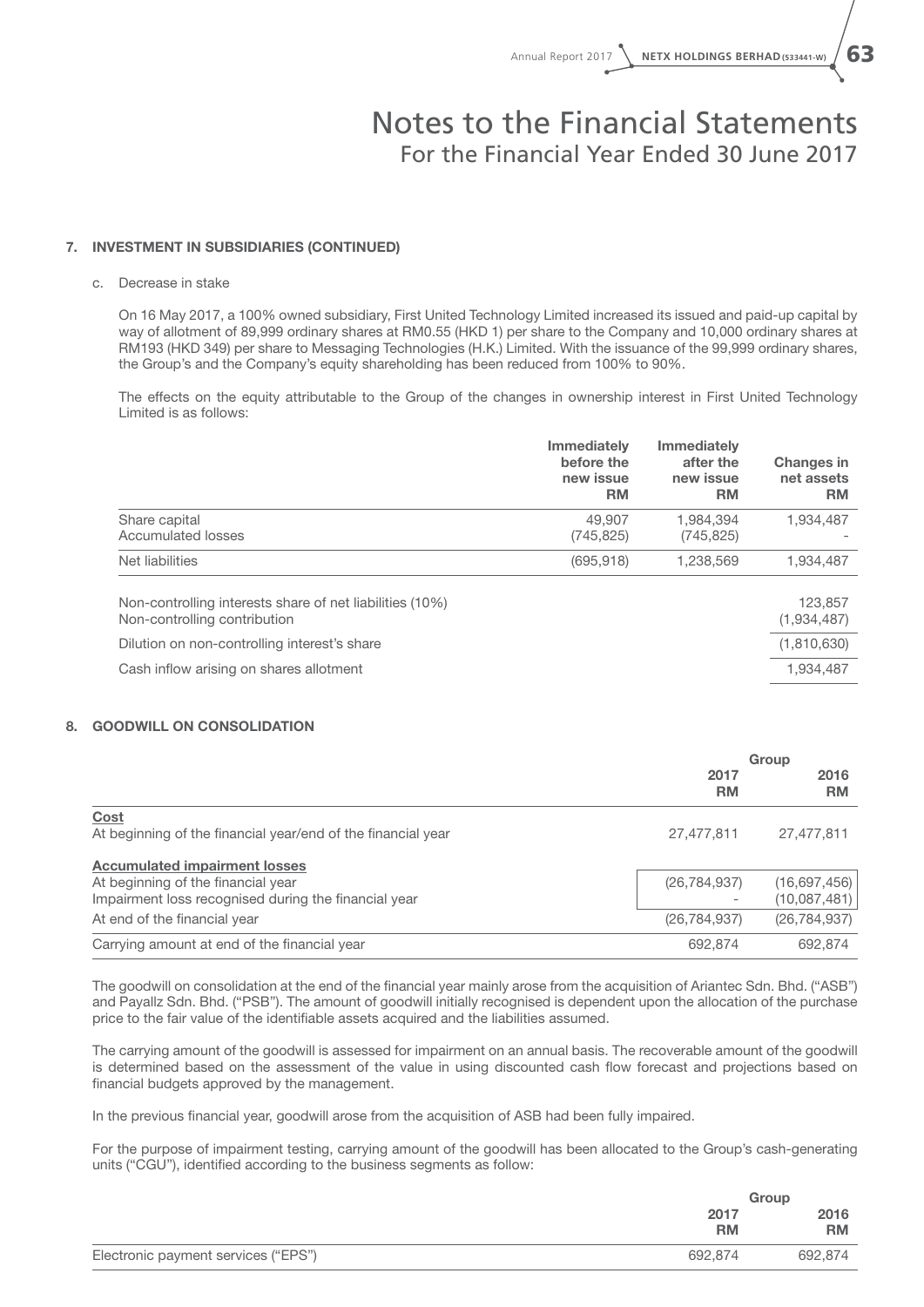

#### 8. GOODWILL ON CONSOLIDATION (CONTINUED)

#### EPS

a. Key assumption used in value-in-use calculations are as follow:

|      |                       |                   | Group             |
|------|-----------------------|-------------------|-------------------|
|      |                       | 2017<br><b>RM</b> | 2016<br><b>RM</b> |
|      | Period covered        | 5 years           | 5 years           |
| ii.  | Growth rate           | 23% to 105%       | 619% for          |
|      |                       |                   | year 2017,        |
|      |                       |                   | $11\%$ for        |
|      |                       |                   | year 2018         |
|      |                       |                   | and thereafter    |
|      |                       |                   | 30%               |
| iii. | Gross profit margin   | -3% to 62%        | 57% to 63%        |
| iv.  | Pre-tax discount rate | 13%               | 12%               |

#### b. Sensitivity to changes in assumptions

With regard to the assessment of value-in-use of the CGU, management believes that no reasonably possible changes in any of the above key assumptions would cause the carrying values of the CGU to materially differ from its recoverable amounts.

#### 9. DEFERRED TAX ASSETS

|                                                                          | Group                |                          |
|--------------------------------------------------------------------------|----------------------|--------------------------|
|                                                                          | 2017<br><b>RM</b>    | 2016<br><b>RM</b>        |
| At beginning of financial year<br>Recognised in profit or loss (Note 30) | 677.000<br>(560,000) | 2,296,391<br>(1,619,391) |
| At end of financial year                                                 | 117,000              | 677,000                  |
|                                                                          |                      |                          |

Presented after appropriate offsetting as follows:

|                          | 2017<br><b>RM</b> | 2016<br><b>RM</b> |
|--------------------------|-------------------|-------------------|
| Deferred tax assets      | 178,000           | 1,520,000         |
| Deferred tax liabilities | (61,000)          | (843,000)         |
|                          | 117,000           | 677,000           |

#### Deferred tax assets

|                                                | <b>Provision</b><br>οf<br>warranty<br><b>RM</b> | Unabsorbed<br>capital<br>allowances<br><b>RM</b> | <b>Unutilised</b><br>tax losses<br><b>RM</b> | Total<br><b>RM</b>       |
|------------------------------------------------|-------------------------------------------------|--------------------------------------------------|----------------------------------------------|--------------------------|
| Group                                          |                                                 |                                                  |                                              |                          |
| At 1 July 2016<br>Recognised in profit or loss | 280,681<br>(280, 681)                           | 54,000<br>(1,000)                                | 1.185.319<br>(1,060,319)                     | 1,520,000<br>(1,342,000) |
| At 30 June 2017                                | -                                               | 53,000                                           | 125,000                                      | 178,000                  |
| At 1 July 2015<br>Recognised in profit or loss | 280,681                                         | 48,065<br>5,935                                  | 2.269.274<br>(1,083,955)                     | 2,317,339<br>(797, 339)  |
| At 30 June 2016                                | 280,681                                         | 54,000                                           | 1,185,319                                    | 1,520,000                |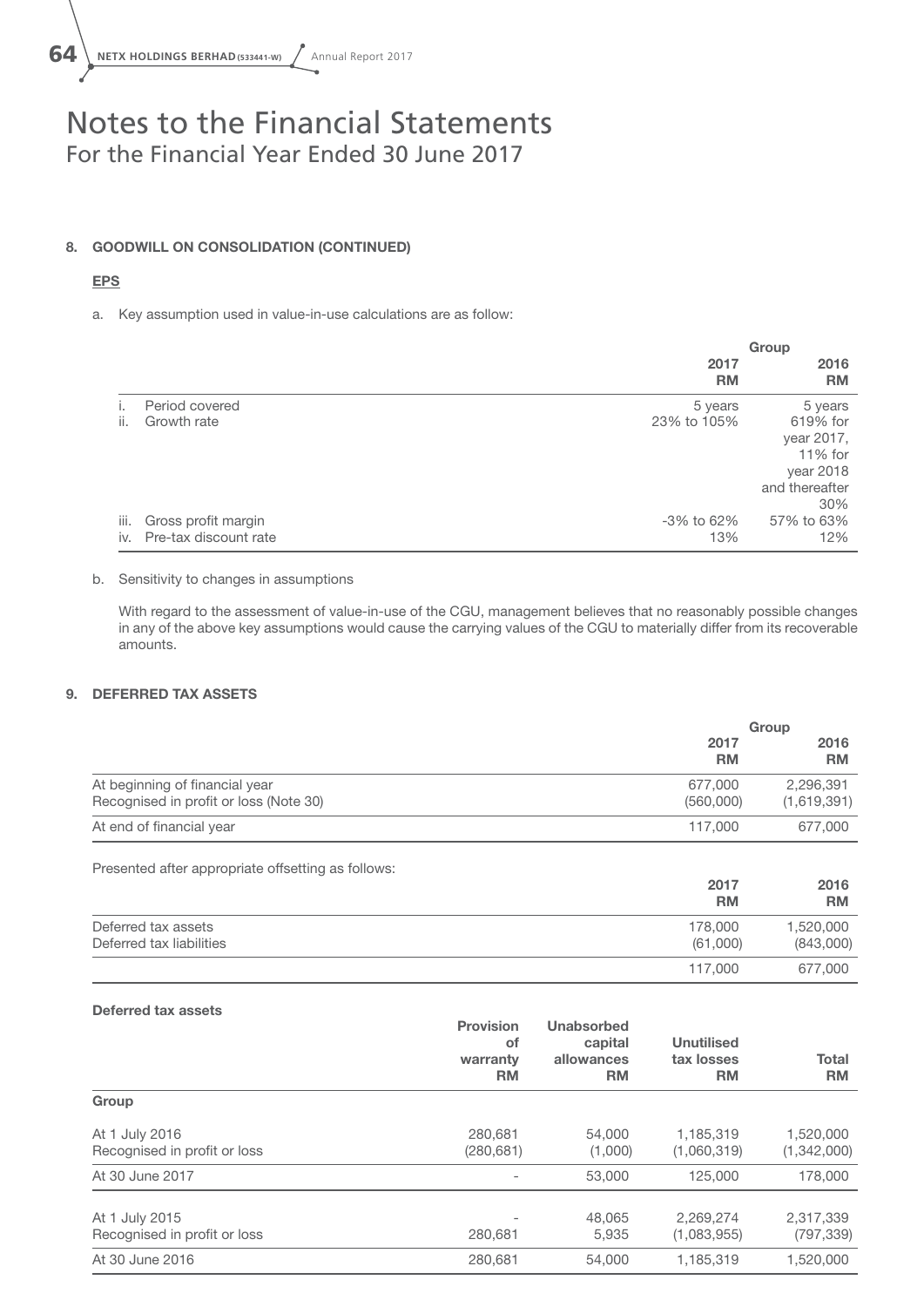#### 9. DEFERRED TAX ASSETS (CONTINUED)

#### Deferred tax liabilities

|                                                | Intangible<br>asset<br><b>RM</b> | Property,<br>plant and<br>equipment<br><b>RM</b> | <b>Total</b><br><b>RM</b> |
|------------------------------------------------|----------------------------------|--------------------------------------------------|---------------------------|
| Group                                          |                                  |                                                  |                           |
| At 1 July 2016<br>Recognised in profit or loss | (772,000)<br>772,000             | (71,000)<br>10,000                               | (843,000)<br>782,000      |
| At 30 June 2017                                |                                  | (61,000)                                         | (61,000)                  |
| At 1 July 2015<br>Recognised in profit or loss | (772,000)                        | (20, 948)<br>(50, 052)                           | (20, 948)<br>(822, 052)   |
| At 30 June 2016                                | (772,000)                        | (71,000)                                         | (843,000)                 |

#### Unrecognised deferred tax assets

Deferred tax assets have not been recognised in respect of the following items:

|                                        | Group             |                   |                   | Company           |  |
|----------------------------------------|-------------------|-------------------|-------------------|-------------------|--|
|                                        | 2017<br><b>RM</b> | 2016<br><b>RM</b> | 2017<br><b>RM</b> | 2016<br><b>RM</b> |  |
| Unutilised tax losses                  | 6,322,268         | 10,769,646        | 5,538,284         | 6,397,100         |  |
| Deferred tax assets at 24% (2016: 24%) | 1,517,344         | 2,584,715         | 1,329,188         | 1,535,304         |  |

The unutilised tax losses do not expire under current tax legislation. Deferred tax assets have not been recognised in respect of these items because it is not probable that future taxable profits will be available against which the Group and the Company can utilise the benefits. The unutilised tax losses are subject to the agreement of the tax authorities.

#### 10. INVENTORIES

|                         |         | Group                          |
|-------------------------|---------|--------------------------------|
|                         | 2017    | 2016<br><b>RM</b><br><b>RM</b> |
|                         |         |                                |
| At cost                 |         |                                |
| <b>EFTPOS</b> terminals | 82,655  | 406,786                        |
| Computer parts          | 250,000 | $\qquad \qquad$                |
| <b>Unutilised SMS</b>   | 838     | $\qquad \qquad$                |
|                         | 333,493 | 406,786                        |

During the financial year, inventories of the Group amounting RM327,390 (2016: RM57,501) have been capitalised as property, plant and equipment as disclosed in Note 5 to the financial statements as the inventories are no longer held for sale.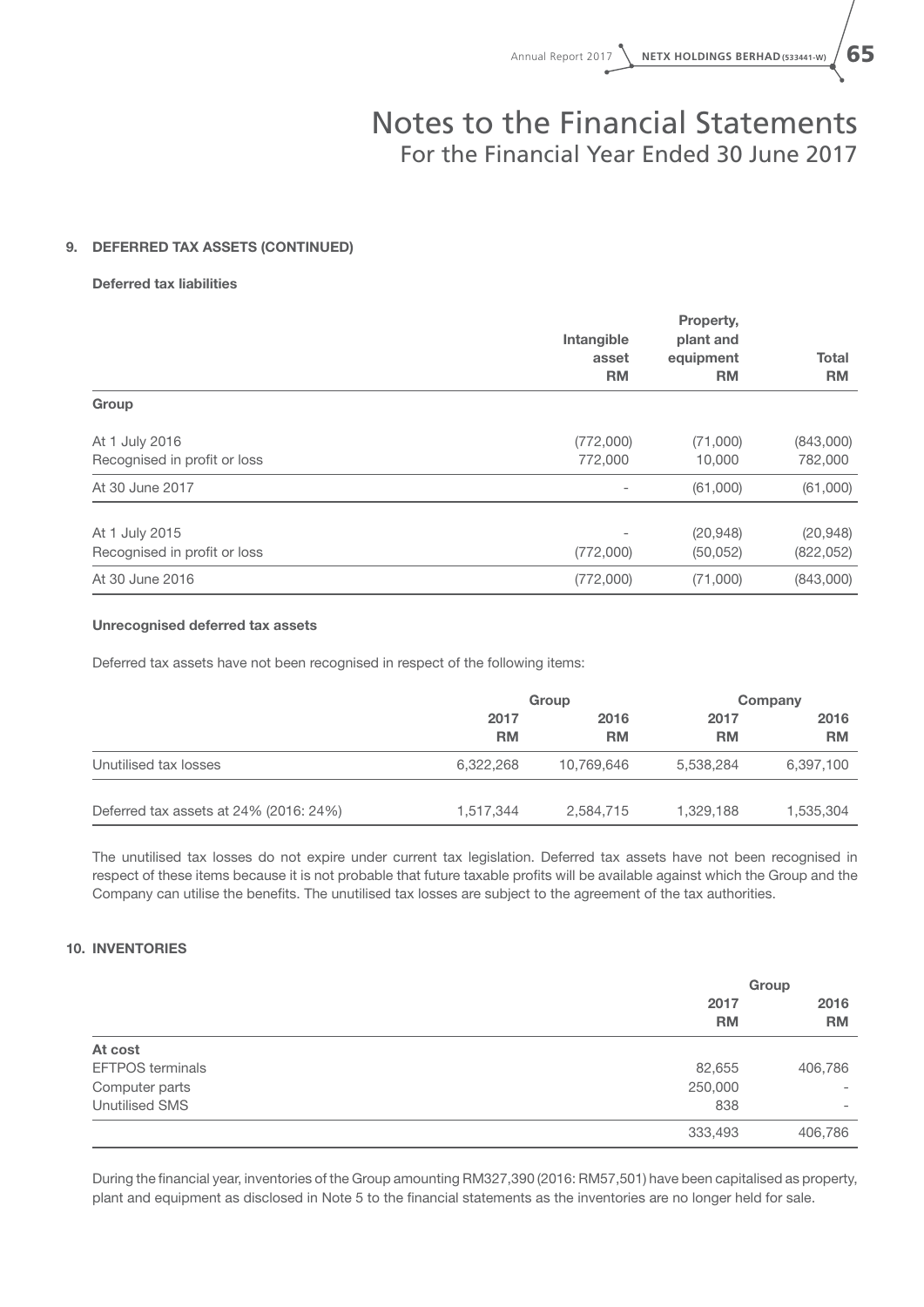

#### 11. TRADE RECEIVABLES

|                                       |                   | Group             |
|---------------------------------------|-------------------|-------------------|
|                                       | 2017<br><b>RM</b> | 2016<br><b>RM</b> |
| Trade receivables                     | 8,793,595         | 7,137,122         |
| Less: Allowance for impairment losses | (38, 335)         |                   |
|                                       | 8,755,260         | 7,137,122         |

Trade receivables of the Group are non-interest bearing and are generally on cash on delivery or 30 to 90 (2016: 30 to 60) days terms. Other credit terms are assessed and approved on a case-by-case basis. They are recognised at their original invoice amounts which represent their fair values on initial recognition.

#### Ageing analysis on trade receivables

The ageing analysis of the Group's trade receivables are as below:

|                                             | Group       |           |
|---------------------------------------------|-------------|-----------|
|                                             | 2017        | 2016      |
|                                             | <b>RM</b>   | <b>RM</b> |
| Neither past due nor impaired               | 1,461,637   | 4,019,924 |
| 1 to 30 days past due but not impaired      | 2.019       |           |
| 31 to 60 days past due but not impaired     | 2,151,110   | 5,760     |
| 61 to 90 days past due but not impaired     | 5.249       | 28,348    |
| More than 90 days past due but not impaired | 5, 135, 245 | 3,083,090 |
| Past due but not impaired                   | 7,293,623   | 3,117,198 |
| Impaired                                    | (38, 335)   |           |
|                                             | 8,755,260   | 7.137.122 |

Trade receivables that are neither past due nor impaired

Trade receivables that are neither past due nor impaired are creditworthy receivables with good payment records with the Group.

None of the trade receivables that are neither past due nor impaired have been negotiated during the financial year.

#### Trade receivables that are past due but not impaired

The Group has not made any allowance for impairment for receivables that are past due but not impaired as there has not been a significant change in the credit quality of these receivables and the amounts due are still recoverable.

In determining the recoverability of a trade receivable, the Group considers any change in the credit quality of the trade receivable from the date the credit was initially granted up to the reporting date. The Group has policies in place to ensure that credit is extended only to customers with acceptable credit history and payment track records. Allowances for impairment are made on specific trade receivable when there is objective evidence that the Group will not able to collect the amounts due.

The Directors are of the opinion that no impairment is required based on past experience and the likelihood of recoverability of these receivables.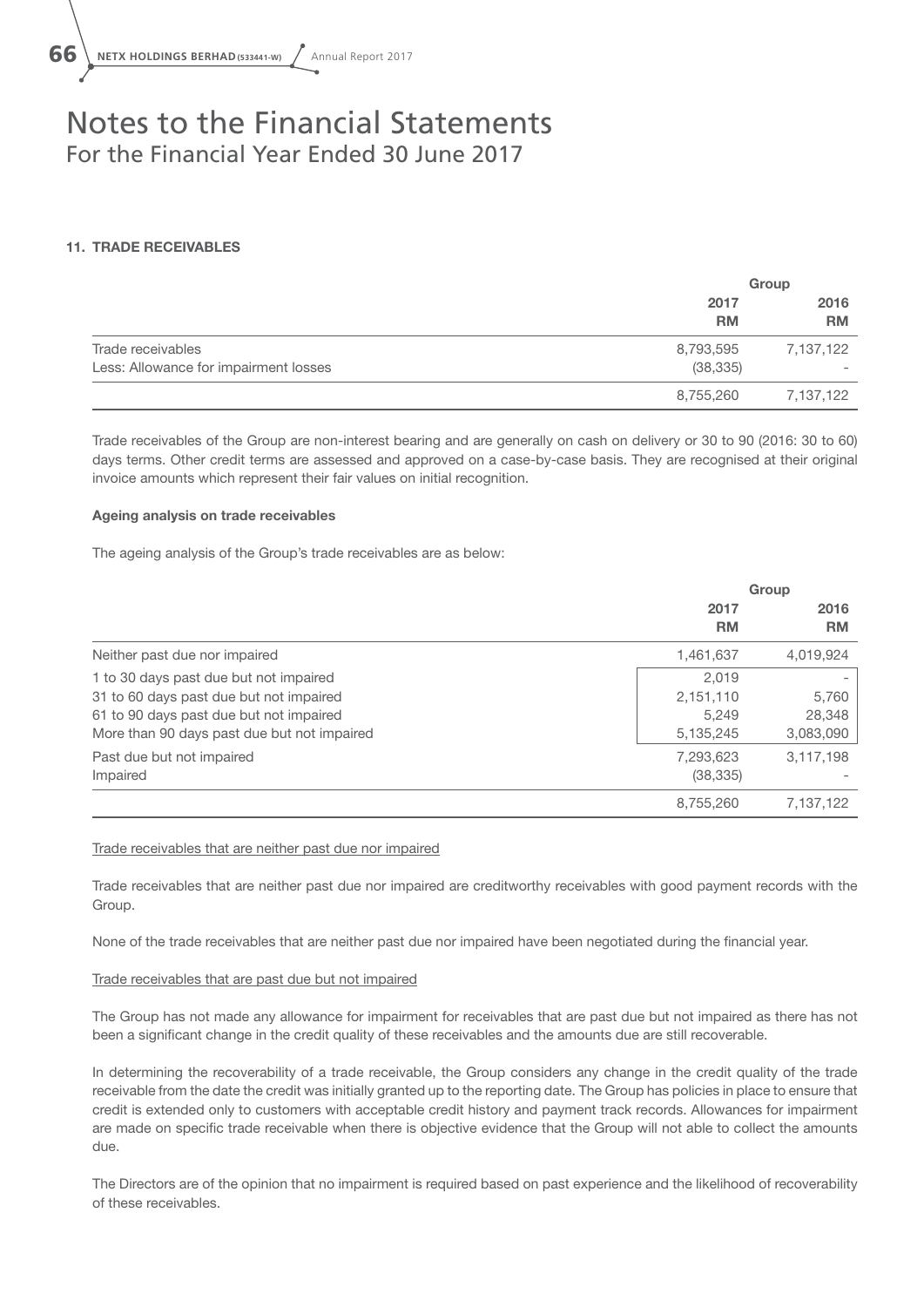#### 11. TRADE RECEIVABLES (CONTINUED)

#### Allowance for doubtful debts:

The movement of the allowances accounts used to record the impairment are as follows:

|                                              | Group             |           |
|----------------------------------------------|-------------------|-----------|
|                                              | 2017<br><b>RM</b> | 2016      |
|                                              |                   | <b>RM</b> |
| At beginning of financial year               | -                 |           |
| Addition during the financial year (Note 29) | 38,335            |           |
| At end of financial year                     | 38,335            |           |

Included in the trade receivables, there is RM3,617,220 (2016: RM 2,877,372) in which its currency exposure profile is United State Dollar.

#### 12. OTHER RECEIVABLES, DEPOSITS AND PREPAYMENTS

|                                    | Group     |           |                          | Company   |
|------------------------------------|-----------|-----------|--------------------------|-----------|
|                                    | 2017      | 2016      | 2017                     | 2016      |
|                                    | <b>RM</b> | <b>RM</b> | <b>RM</b>                | <b>RM</b> |
| Other receivables                  | 169,728   | 104,890   | ۰                        |           |
| Less: Allowance for doubtful debts | (49, 363) | (49, 363) | $\overline{\phantom{0}}$ | -         |
|                                    | 120,365   | 55,527    |                          |           |
| Deposits                           | 2,930,317 | 89,615    |                          | 650       |
| Prepayments                        | 364.049   | 43,616    | 186,639                  | 35,269    |
|                                    | 3,414,731 | 188,758   | 186,639                  | 35,919    |

a. Included in deposits of the Group is an amount of RM960,000 relating to purchase of a motor vehicle. The motor vehicle is still in the progress of registration as at end of the financial year.

b. Included in deposits of the Group is an amount of RM1,948,254 paid to a party in relation to an aborted contract. The said deposit has been refunded subsequent to the financial year end.

Receivables that are individually determined to be impaired at the reporting date relate to receivables that are in significant financial difficulties and have defaulted on payments and the Directors are of the opinion that is not recoverable.

The movement of the allowance accounts used to record the impairment are as follows:

|                                    |                   | Group             |
|------------------------------------|-------------------|-------------------|
|                                    | 2017<br><b>RM</b> | 2016<br><b>RM</b> |
| At beginning of financial year     | 49.363            |                   |
| Addition during the financial year | $\qquad \qquad$   | 49,363            |
| At end of financial year           | 49.363            | 49,363            |

Included in other receivables, deposits and prepayments, there are RM48,592 and RM2,169,608 (2016: RM Nil and RM 81,689) in which its currency exposure profile are United States Dollar and Hong Kong Dollar respectively.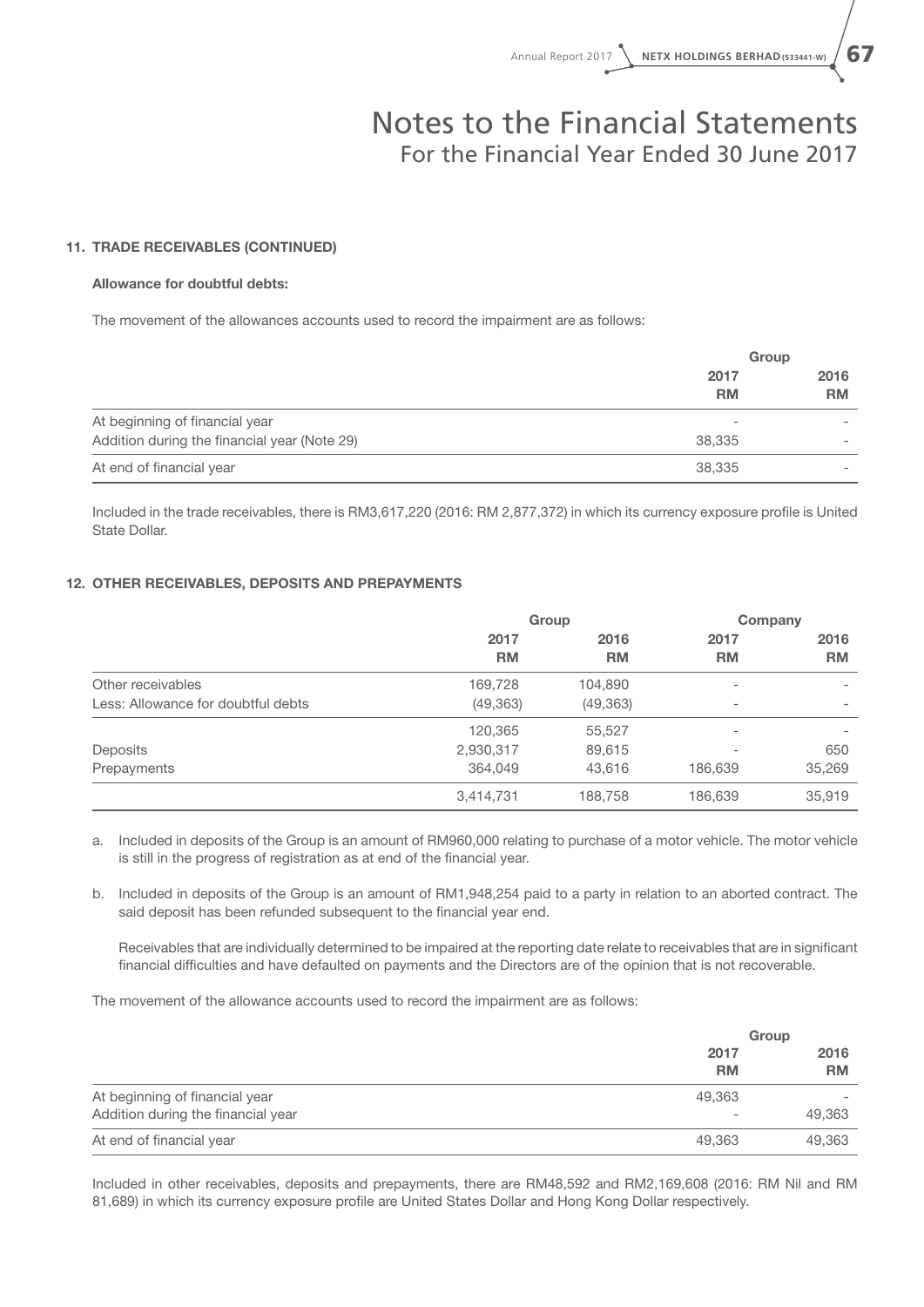

#### 13. AMOUNT OWING BY CONTRACT CUSTOMERS

|                                                          | Group                   |                   |
|----------------------------------------------------------|-------------------------|-------------------|
|                                                          | 2017<br><b>RM</b>       | 2016<br><b>RM</b> |
| Aggregate costs incurred to date<br>Attributable profits | 10,155,263<br>3,535,128 |                   |
|                                                          | 13,690,391              |                   |
| Less: Progress billings                                  |                         |                   |
| Amount owing by contract customers                       | 13,690,391              |                   |
| Service contracts revenue recognised during the year     | 13,690,391              |                   |
| Service contracts cost recognised during the year        | 10,155,263              |                   |

#### 14. AMOUNT OWING BY SUBSIDIARIES

|                                       |                   | Company           |
|---------------------------------------|-------------------|-------------------|
|                                       | 2017<br><b>RM</b> | 2016<br><b>RM</b> |
| Amount owing by subsidiaries          | 26,396,747        | 18,436,955        |
| Less: Allowance for impairment losses | (181, 219)        | (181, 219)        |
| At end of financial year              | 26,215,528        | 18,255,736        |

#### Allowance for impairment losses:

The movement of the allowances accounts used to record the impairment are as follows:

|                                    |                   | Company           |
|------------------------------------|-------------------|-------------------|
|                                    | 2017<br><b>RM</b> | 2016<br><b>RM</b> |
| At beginning of financial year     | 181.219           |                   |
| Addition during the financial year | $\qquad \qquad$   | 181.219           |
| At end of financial year           | 181.219           | 181,219           |

The amount owing by subsidiaries represented non-trade transactions which are unsecured, non-interest bearing and repayable on demand.

#### 15. SHORT-TERM INVESTMENT

Short-term investments represent investment in highly liquid money market, which are readily convertible to known amount of cash. The effective interest rate is 1.97% per annum for the Group and the Company.

#### 16. DEPOSIT PLACED WITH LICENSED BANK

The deposits with licensed banks of the Group and the Company at the end of the reporting period bear effective interest rate is 3.7% per annum. The fixed deposits have maturity periods of six months for the Group and the Company.

Included in deposit placed with licensed bank, there is RM429,000 (2016: RM Nil) in which its currency exposure profile is United State Dollar.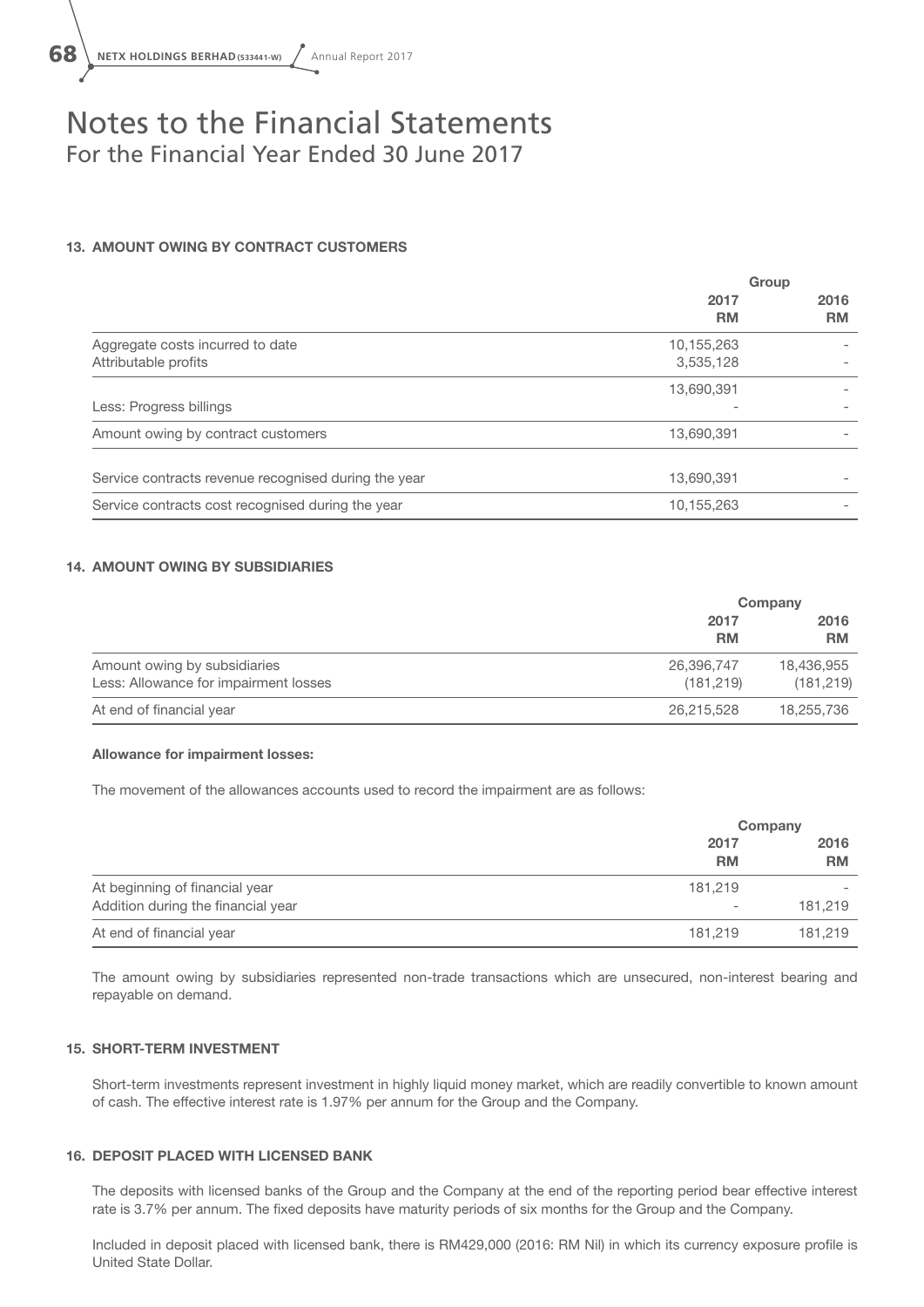#### 17. CASH AND BANK BALANCES

|                      |           | Group      |           | Company    |  |
|----------------------|-----------|------------|-----------|------------|--|
|                      | 2017      | 2016       | 2017      | 2016       |  |
|                      | <b>RM</b> | RM         | <b>RM</b> | <b>RM</b>  |  |
| Cash                 | 4.376     | 3.284      | 376       | 411        |  |
| <b>Bank balances</b> | 5,082,570 | 27,620,467 | 442,816   | 16,098,056 |  |
|                      | 5,086,946 | 27,623,751 | 443.192   | 16,098,467 |  |

The currency exposure profile of cash and bank balances is as follows:

|                             | Group     |                          |                          | Company                  |  |
|-----------------------------|-----------|--------------------------|--------------------------|--------------------------|--|
|                             | 2017      | 2016                     | 2017                     | 2016                     |  |
|                             | <b>RM</b> | <b>RM</b>                | <b>RM</b>                | <b>RM</b>                |  |
| Ringgit Malaysia            | 2,226,902 | 27,209,487               | 443.192                  | 16,098,467               |  |
| Hong Kong Dollar            | 730,239   | $\overline{\phantom{0}}$ | $\overline{\phantom{a}}$ |                          |  |
| <b>United States Dollar</b> | 2,129,805 | 414.264                  | $\overline{\phantom{0}}$ | $\overline{\phantom{a}}$ |  |
|                             | 5,086,946 | 27,623,751               | 443.192                  | 16,098,467               |  |

#### 18. SHARE CAPITAL

|                                     | Group/Company            |                          |                          |                     |  |
|-------------------------------------|--------------------------|--------------------------|--------------------------|---------------------|--|
|                                     | 2017                     |                          |                          | 2016                |  |
|                                     | Number of<br>shares unit | Amount<br><b>RM</b>      | Number of<br>shares unit | Amount<br><b>RM</b> |  |
| <b>Issued and fully paid</b>        |                          |                          |                          |                     |  |
| Ordinary shares                     |                          |                          |                          |                     |  |
| At beginning of the financial year  | 1,251,106,066            | 62,555,303               | 625,553,033              | 62,555,303          |  |
| Par value reduction                 |                          | (37, 533, 182)           |                          | (31, 277, 652)      |  |
| Ordinary shares                     | 1,251,106,066            | 25.022.121               | 625,553,033              | 31,277,651          |  |
| Issue of rights shares              |                          | $\overline{\phantom{a}}$ | 625,553,033              | 31,277,652          |  |
| Transfer pursuant to S618(2) of the |                          |                          |                          |                     |  |
| Companies Act, 2016                 |                          | 1,821,833                |                          |                     |  |
| At end of the financial year        | 1,251,106,066            | 26,843,954               | 1,251,106,066            | 62,555,303          |  |

During the current financial year, the Company completed the par value reduction from RM0.05 to RM0.02 per share. Pursuant to the par value reduction, the issued share capital of the Company had reduced from RM62,555,303 comprising 1,251,106,066 ordinary shares of RM0.05 to RM25,022,121 comprising 1,251,106,066 ordinary shares of RM0.02 each.

The new Companies Act, 2016 which came into operation on 31 January 2017, introduces the "no par value" regime. Accordingly, the concepts of "authorized share capital" and "par value" have been abolished.

The holder of ordinary shares is entitled to receive dividends as declared from time to time and is entitled to one vote per share at meetings of the Company. All ordinary shares rank equally with regard to the Company's residual assets.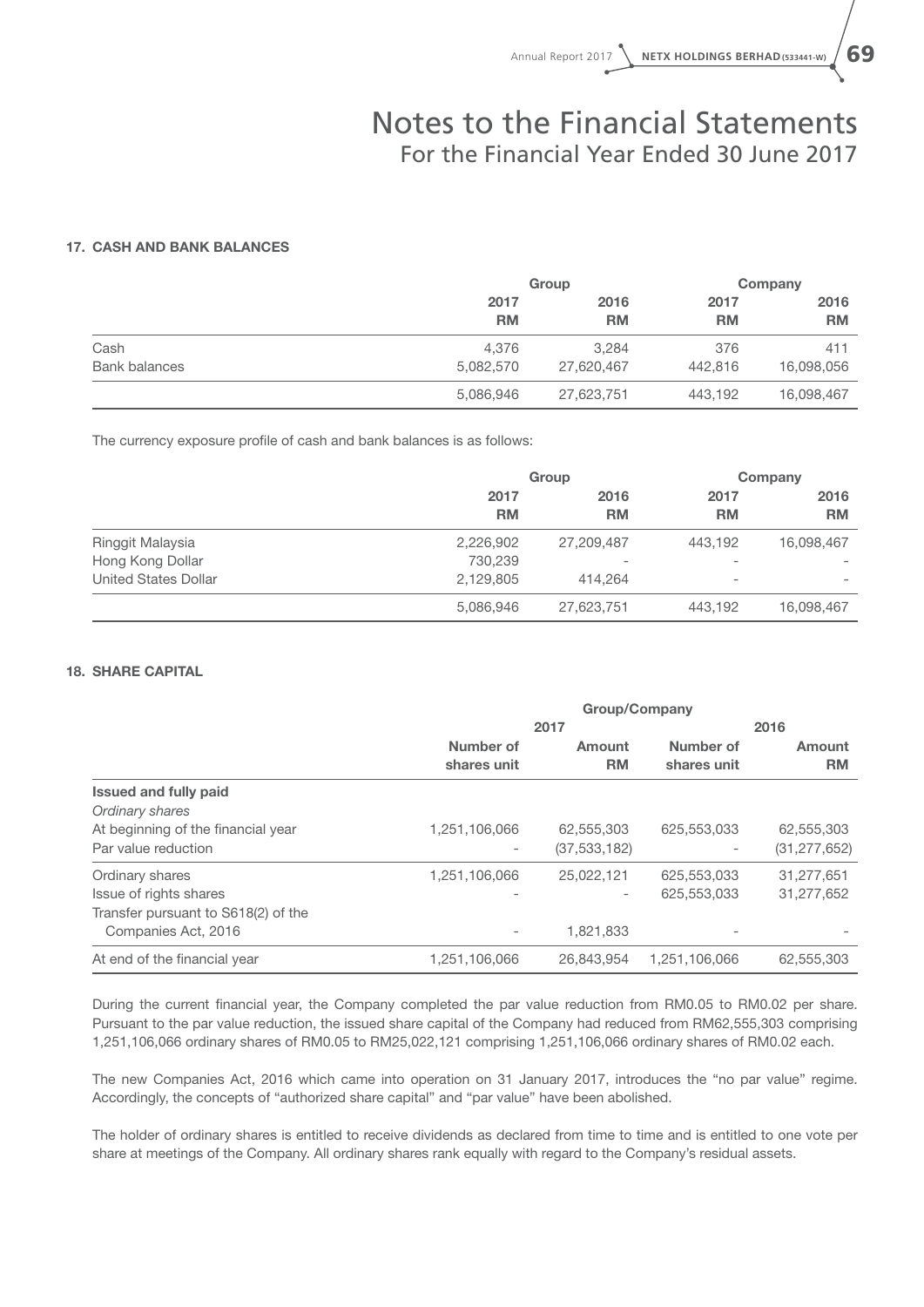#### 19. RESERVES

|                                         |             | Group      |                          | Company        |                |
|-----------------------------------------|-------------|------------|--------------------------|----------------|----------------|
|                                         |             | 2017       | 2016                     | 2017           | 2016           |
|                                         | <b>Note</b> | RM         | <b>RM</b>                | <b>RM</b>      | <b>RM</b>      |
| Non-distributable                       |             |            |                          |                |                |
| Share premium                           | a           |            | 1,821,833                |                | 1,821,833      |
| Warrants reserve                        | b           | 15,263,494 | 15,263,494               | 15,263,494     | 15,263,494     |
| Foreign currency translation reserve    | С           | (11,580)   | $\overline{\phantom{a}}$ |                |                |
|                                         |             | 15,251,914 | 17,085,327               | 15,263,494     | 17,085,327     |
| <b>Distributable</b>                    |             |            |                          |                |                |
| Retained profits / (Accumulated losses) | d           | 1,547,705  | (38, 874, 798)           | (883, 338)     | (37, 345, 866) |
|                                         |             | 16,799,619 | (21, 789, 471)           | (14, 380, 156) | (20, 260, 539) |

Non-distributable reserves are not distributable by way of dividends.

Movements of the reserves are shown in the statements of changes in equity.

#### a. Share premium

|                                                         | <b>Group/Company</b>     |                   |
|---------------------------------------------------------|--------------------------|-------------------|
|                                                         | 2017<br><b>RM</b>        | 2016<br><b>RM</b> |
| At beginning of the financial year                      | 1,821,833                | 2,598,963         |
| Share issuance expenses                                 |                          | (777, 130)        |
| Transfer pursuant to S618(2) of the Companies Act, 2016 | (1,821,833)              |                   |
| At end of the financial year                            | $\overline{\phantom{0}}$ | 1.821.833         |

In accordance with the transitional provisions of the Companies Act 2016 ("Act"), the amount standing to the credit of the Group's and the Company's share premium account has become part of the Group's and the Company's share capital. These changes do not have any impact on the number of shares in issue or the relative entitlement of any of the shareholders.

However, the Group and the Company has a period of 24 months from the effective date of the Act to use the existing credit balance of the share premium account in a manner specified by the Act.

#### b. Warrants Reserve

The Warrants which are issued with the Rights Shares are immediately detached upon issuance and are separately traded.

The Warrants are constituted by the Deed Poll dated 4 May 2016 ("Deed Poll").

Salient features of the Warrants are as follows:

- a. Each Warrant entitles the registered holder thereof ("Warrant holder(s)") to subscribe for one (1) new ordinary share in the Company at the exercise price of RM 0.05 during the 3-year period expiring on 8 June 2019 ("Exercise Period"), subject to the adjustments in accordance with the Deed Poll constituting the Warrants;
- b. At the expiry of the Exercise Period, any Warrants have not been exercised shall automatically lapse and cease to be valid for any purpose;
- c. The Warrant holders are not entitled to any voting rights or participation in any distribution and/or offer of securities in the Company, until and unless such holders exercise their rights into new ordinary shares; and
- d. The new ordinary shares to be issued upon exercise of the Warrants shall, upon issue and allotment, rank pari passu in all respects with the then existing shares of the Company except that they will not be entitled to an dividends, rights allotments and/or distributions declared by the Company, which entitlement date thereof precedes the allotment date of the new shares to be issued pursuant to the exercise of the Warrants.

Fair value from the issuance of Warrants are credited to Warrants Reserve which is non-distributable. In arriving at the related fair value, the fair values of the Rights Shares and Warrants were determined using the Black-Scholes pricing model.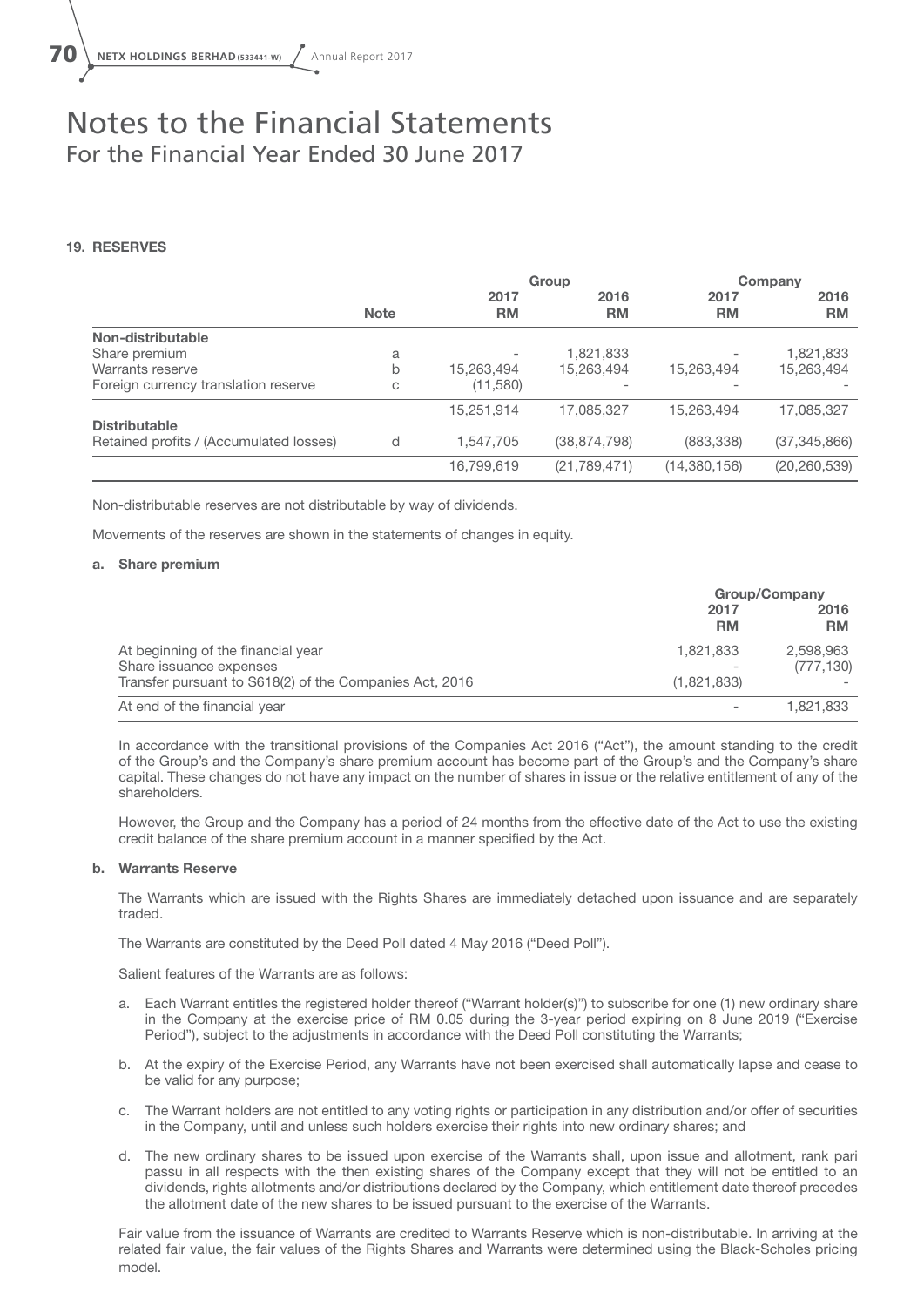#### 19. RESERVES (CONTINUED)

#### b. Warrants Reserve (Continued)

When the Warrants are exercised or expired, the Warrants Reserve will be reversed, to the extent that such exercise of Warrants is of significant quantity.

The outstanding Warrants during the financial year ended 30 June 2017 are stated as below:

|          |            | <b>Group/Company</b>     |                          |                          |            |
|----------|------------|--------------------------|--------------------------|--------------------------|------------|
|          | At         |                          |                          |                          | At         |
|          | 1.7.2016   | <b>Allotted</b>          | <b>Exercised</b>         | <b>Expired</b>           | 30.6.2017  |
|          | <b>RM</b>  | <b>RM</b>                | <b>RM</b>                | <b>RM</b>                | <b>RM</b>  |
| Warrants | 15.263.494 | $\overline{\phantom{0}}$ | $\overline{\phantom{a}}$ | $\overline{\phantom{0}}$ | 15.263.494 |

#### c. Foreign currency translation reserve

The foreign currency translation reserve is used to record exchange differences arising from the translation of the financial statements of foreign operations whose functional currencies are different from that of the Group's presentation currency. It is also used to record the exchange differences arising from monetary items which form part of the Group's net investment in foreign operations, where the monetary item is denominated in the functional currency of the foreign operation.

#### d. Retained profits

Under the single-tier tax system, tax on the Company's profits is the final tax and accordingly, any dividends to the shareholders are not subject to tax.

#### e. Share Issuance Scheme ("SIS")

At an extraordinary general meeting held on 21 January 2016, the Company's shareholders approved the establishment of a SIS up to thirty percent (30%) of the issued and paid-up share capital of the Company at any point in time throughout the duration of the scheme to eligible employees of the Company and its subsidiaries (excluding dormant subsidiaries) under a contract of service or for service. The directors of the Company do not qualify for participation in the SIS.

In accordance with Rule 6.44(1) of the Listing Requirements, the SIS became effective for a period of five (5) years from 24 November 2016, being the date of full compliance of the SIS.

The salient features and other terms of the SIS are as follows:

- a. Eligible employees must be at least eighteen years of age, full time employment basis and have been confirmed on that date of offer;
- b. The exercise price shall be discounted by not more than 10% from the weighted average of the market price of the Shares as shown in the daily official list issued by Bursa Securities for the five trading days immediately preceding the date of offer in writing to the grantee;
- c. The new shares to be allotted and issued upon any exercise of the options shall rank pari passu in respect with the existing shares of the Company except that the new shares will not be entitled to any dividends, rights, allotments and other distributions in which entitlement date precedes the date of allotment of the said shares;
- d. The option granted are not entitled to any voting rights or participation in any dividends, allotments and/or other distribution on the unexercised SIS options; and
- e. The option granted may be exercised at any time within a period of five years from the effective date provided. The Board of Directors shall have the discretion to extend the tenure of the SIS for another five years immediately or such shorter period as it deems fit from the expiry of the first five years.

As at 30 June 2017, there was no SIS allocation yet.

Subsequently on 3 August 2017, 162,500,000 share options under the SIS at the option price of RM0.04 were granted and accepted by eligible employees.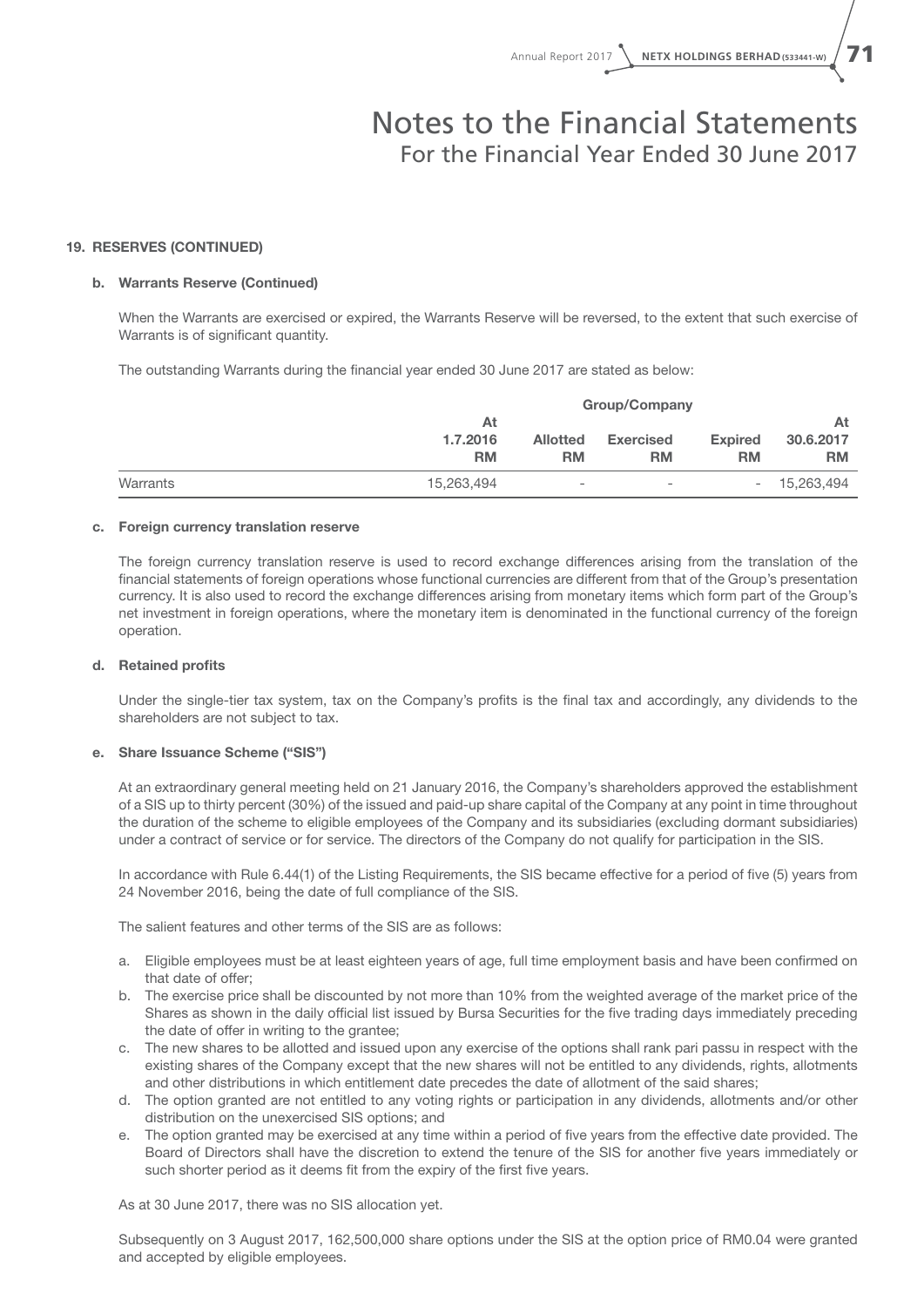

#### 20. BORROWINGS

|                            | Group             |                   |
|----------------------------|-------------------|-------------------|
|                            | 2017<br><b>RM</b> | 2016<br><b>RM</b> |
| Repayable within 12 months |                   |                   |
| Term loan - secured        | 307,123           | 273,684           |
| Repayable after 12 months  |                   |                   |
| Term loan - secured        | 2,556,652         | 2,877,832         |
| <b>Total borrowings</b>    | 2,863,775         | 3,151,516         |

The interest rate of the term loan at the reporting date is 5.91% (2016: 5.91%) per annum.

The term loan of Group is secured by the following:

- a. Joint and several guarantee by third parties;
- b. Legal charge over 4 storey shop office measuring approximately 10,660 square feet bearing at Lot 1, Sunsuria Avenue, Kota Damansara, PJU 5, 47810 Petaling Jaya, Selangor Darul Ehsan.

Term loan is repayable in 175 monthly installments of RM37,717.

#### 21. TRADE PAYABLES

Trade payables of the Group are non-interest bearing and are generally on 60 to 150 (2016: 60 to 150) days terms.

Included in the trade payables, there is RM224,174 (2016: RM 224,174) in which its currency exposure profile is United State Dollar.

#### 22. OTHER PAYABLES AND ACCRUALS

|                   | Group             |                   |                          | Company           |  |
|-------------------|-------------------|-------------------|--------------------------|-------------------|--|
|                   | 2017<br><b>RM</b> | 2016<br><b>RM</b> | 2017<br><b>RM</b>        | 2016<br><b>RM</b> |  |
| Other payables    | 99,942            | 194,638           | 8,851                    | 145,148           |  |
| Accruals          | 111,292           | 103,179           | 65.400                   | 61,519            |  |
| Deposits received | 39,300            | 34,500            | $\overline{\phantom{0}}$ |                   |  |
|                   | 250,534           | 332,317           | 74,251                   | 206,667           |  |

Included in the accruals, there is RM11,003 (2016: Nil) in which its currency exposure profile is Hong Kong Dollar.

#### 23. DEFERRED INCOME

|                 |                   | Group             |
|-----------------|-------------------|-------------------|
|                 | 2017<br><b>RM</b> | 2016<br><b>RM</b> |
| Current portion | 138,060           | 45,525            |

Deferred income represents advance receipts from maintenance arrangement. These arrangements ranged from 10 to 24 months (2016: 1 to 12 months) for the Group. Deferred income is recognised in profit and loss upon the commencement of the arrangement and is amortised on a straight line basis over the arrangement period.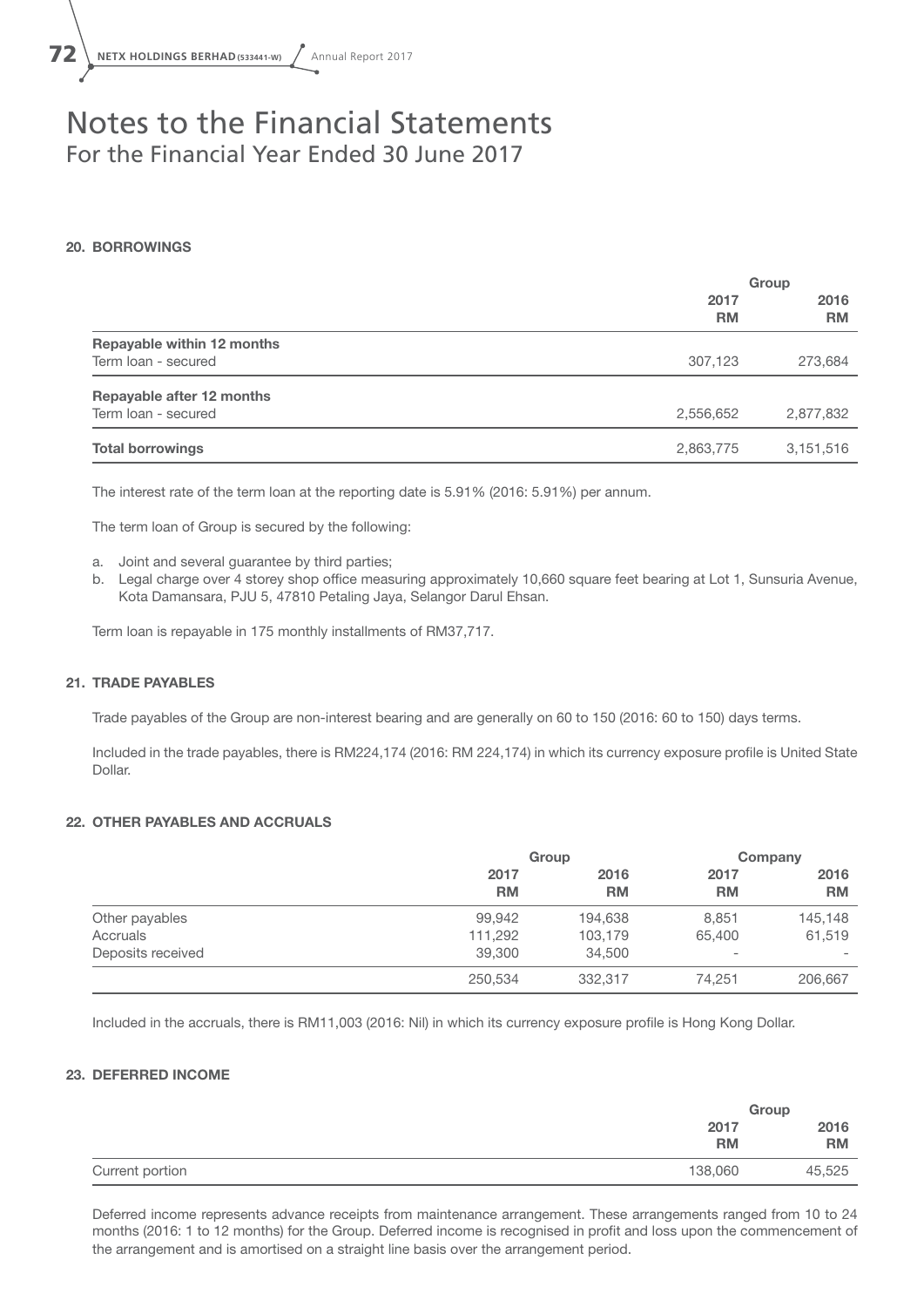#### 23. DEFERRED INCOME (CONTINUED)

The movements of deferred income during the financial year are as below:

|                                            |           | Group     |
|--------------------------------------------|-----------|-----------|
|                                            | 2017      | 2016      |
|                                            | <b>RM</b> | <b>RM</b> |
| At beginning of the financial year         | 45.525    | 41.763    |
| Amortisation during the financial year     | (153,078) | (41, 763) |
| Advance receipts during the financial year | 245,613   | 45.525    |
| At end of financial year                   | 138,060   | 45.525    |

#### 24. PROVISION FOR WARRANTIES

|                                                    | Group             |                   |
|----------------------------------------------------|-------------------|-------------------|
|                                                    | 2017<br><b>RM</b> | 2016<br><b>RM</b> |
| At beginning of financial year                     | 1,169,506         |                   |
| Provision made during the financial year           |                   | 1,169,506         |
| Utilisation of provision during the financial year | (1, 169, 506)     |                   |
| At end of financial year                           |                   | 1,169,506         |

Costs of warranty include the cost of labor, material and related overhead necessary to repair a product during the warranty period of 12 months.

The provision for warranties relates to provision for replacements or corrections of hardware components cost for the hardware system sold. It covers 12 months warranty period from the date of delivery.

#### 25. OPERATING LEASE COMMITMENTS

*The Group as lessor*

The Group has entered into lease arrangements on leasehold building.

The Group has aggregate future minimum lease receivables as at the end of each reporting period as follow:

|                                                   | Group             |                   |
|---------------------------------------------------|-------------------|-------------------|
|                                                   | 2017<br><b>RM</b> | 2016<br><b>RM</b> |
| <b>Leasehold building</b>                         |                   |                   |
| Not later than one year                           | 133,683           | 156,000           |
| Later than one year and not later than five years | 67.924            | 81,900            |
|                                                   | 201,607           | 237,900           |
| <b>EFTPOS Terminals</b>                           |                   |                   |
| Not later than one year                           | 167,682           | 164,480           |
| Later than one year and not later than five years | 202,467           | 112.318           |
|                                                   | 370,149           | 276,798           |

*The Group as lessee*

The Group has entered into lease arrangements on rental of property.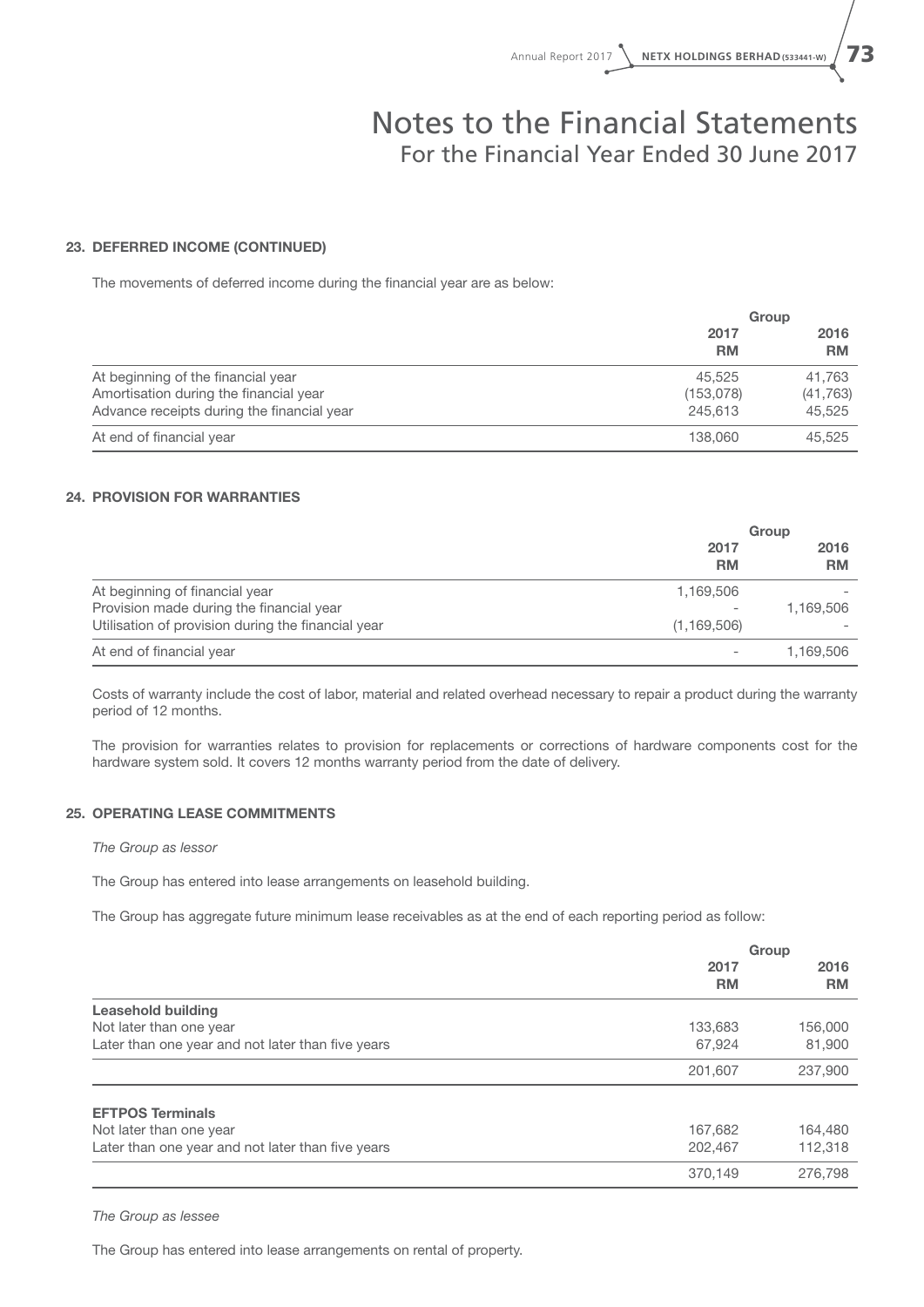#### 25. OPERATING LEASE COMMITMENTS (CONTINUED)

The Group has aggregate future minimum lease payable as at the end of each reporting period as follow:

|                                                   |                          | Group             |
|---------------------------------------------------|--------------------------|-------------------|
|                                                   | 2017<br><b>RM</b>        | 2016<br><b>RM</b> |
| <b>EFTPOS Terminals</b>                           |                          |                   |
| Not later than one year                           | 12,000                   |                   |
| Later than one year and not later than five years | $\overline{\phantom{a}}$ |                   |
|                                                   | 12,000                   |                   |

#### 26. CORPORATE GUARANTEE

|                                              | Company<br>2017<br><b>RM</b> |
|----------------------------------------------|------------------------------|
| Corporate guarantee given to a licensed bank | 2,964,000                    |

The corporate guarantee is financial guarantee given to a bank for credit facilities granted to a wholly owned subsidiary, Ariantec Sdn. Bhd.. The fair value on initial recognition of corporate guarantee was not material as the possibility of default by the said company is negligible.

#### 27. CAPITAL COMMITMENT

Capital commitments relate to the Group's and the Company's commitments for capital expenditures for the addition in intangible assets and for the shares subscription in a company.

|                                    | Group<br>2017<br><b>RM</b> | Company<br>2017<br><b>RM</b> |
|------------------------------------|----------------------------|------------------------------|
| Approved and contracted for:       |                            |                              |
| - addition in intangible assets    | 2,964,044                  |                              |
| - share subscription in a company# | 1,899,600                  | 1,899,600                    |
|                                    | 4,863,644                  | 1.896.000                    |

# The Company has on 25 May 2017 entered into a Share Subscription Agreement with a company based in China, Flavours of Malaysia ("FoM") for the subscription of FoM's shares equivalent to 51% of the issued and paid-up capital, for a cash consideration sum of RMB3,000,000.

#### 28. REVENUE

|                                      | Group             |                   |  |
|--------------------------------------|-------------------|-------------------|--|
|                                      | 2017<br><b>RM</b> | 2016<br><b>RM</b> |  |
| Rental of EFTPOS equipment           | 369,019           | 159,269           |  |
| Sales of goods and services rendered | 18,932,652        | 9,619,888         |  |
|                                      | 19,301,671        | 9,779,157         |  |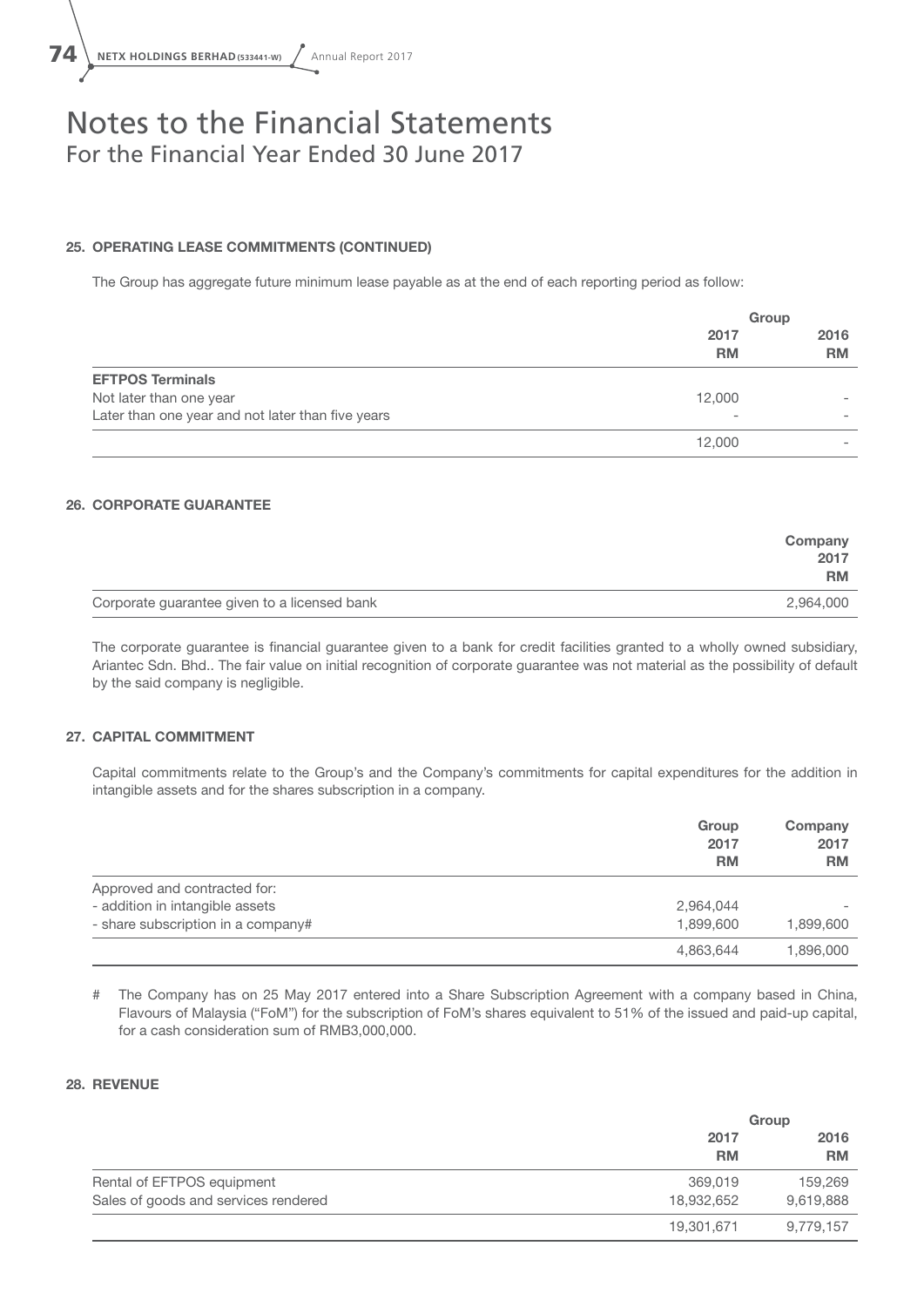#### 29. PROFIT/(LOSS) BEFORE TAX

|                                                        | Group     |            | Company   |           |
|--------------------------------------------------------|-----------|------------|-----------|-----------|
|                                                        | 2017      | 2016       | 2017      | 2016      |
|                                                        | <b>RM</b> | <b>RM</b>  | <b>RM</b> | <b>RM</b> |
| Profit/(Loss) before tax is arrived at after charging: |           |            |           |           |
| Allowance for doubtful debts                           |           |            |           |           |
| - subsidiaries                                         |           |            |           | 181,219   |
| - trade receivables                                    | 38,335    |            |           |           |
| - other receivables                                    |           | 49,363     |           |           |
| Amortisation of intangible asset                       | 1,125,733 | 91,867     |           |           |
| Auditors' remuneration                                 |           |            |           |           |
| - current year provision                               | 76,795    | 57,750     | 46,000    | 35,000    |
| - under provision in prior year                        | 7,550     | 4,100      | 2,000     | 4,000     |
| Bad debts written off                                  |           | 33,431     |           |           |
| Depreciation of property, plant and equipment          | 217,291   | 173,061    | 1,779     |           |
| Impairment loss of:                                    |           |            |           |           |
| - goodwill                                             |           | 10,087,481 |           |           |
| Interest expense                                       | 164,863   | 195,797    |           |           |
| Loss on disposal of plant and equipment                |           | 1,831      |           |           |
| Plant and equipment written off                        | 571       | 3,173      |           |           |
| Provision of warranties                                |           | 1,169,506  |           |           |
| Realised loss on foreign exchange                      |           | 114,332    |           |           |
| Rental of equipment                                    | 5.600     | 5,075      | 500       | 400       |
| Rental of premises                                     | 517,200   | 79,725     | 500       | 400       |
| Staff and labour costs                                 | 1,460,005 | 990,262    | 836,285   | 669,497   |
| Unrealised loss on foreign exchange                    | 14,706    | 79,928     |           |           |
| Written off of inventories                             | 143,288   | 35,013     |           |           |
| and after crediting:                                   |           |            |           |           |
| Amortisation of deferred income                        | 153,078   | 41,763     |           |           |
| Fixed deposits interest income                         | 220,886   | 13,724     | 217,005   | 7,005     |
| Interest income                                        | 14,183    |            | 13,950    |           |
| Realised gain on foreign exchange                      | 58,521    |            |           |           |
| Rental income                                          | 174,868   | 118,000    |           |           |
| Short-term investment interest income                  | 46,488    |            | 46,488    |           |
|                                                        |           |            |           |           |
| Staff and labour costs comprise:                       |           |            |           |           |
| Directors' remuneration                                | 238,000   | 170,500    | 238,000   | 170,500   |
| Salaries, wages, allowance, overtime and bonus         | 1,107,231 | 724,280    | 531,260   | 442,446   |
| EPF                                                    | 107,205   | 89,959     | 63,877    | 53,916    |
| SOCSO                                                  | 7,569     | 5,523      | 3,148     | 2,635     |
|                                                        | 1,460,005 | 990,262    | 836,285   | 669,497   |

At the end of the financial year, the Group and the Company have 15 employees (2016: 14) and 8 (2016: 8) employees respectively.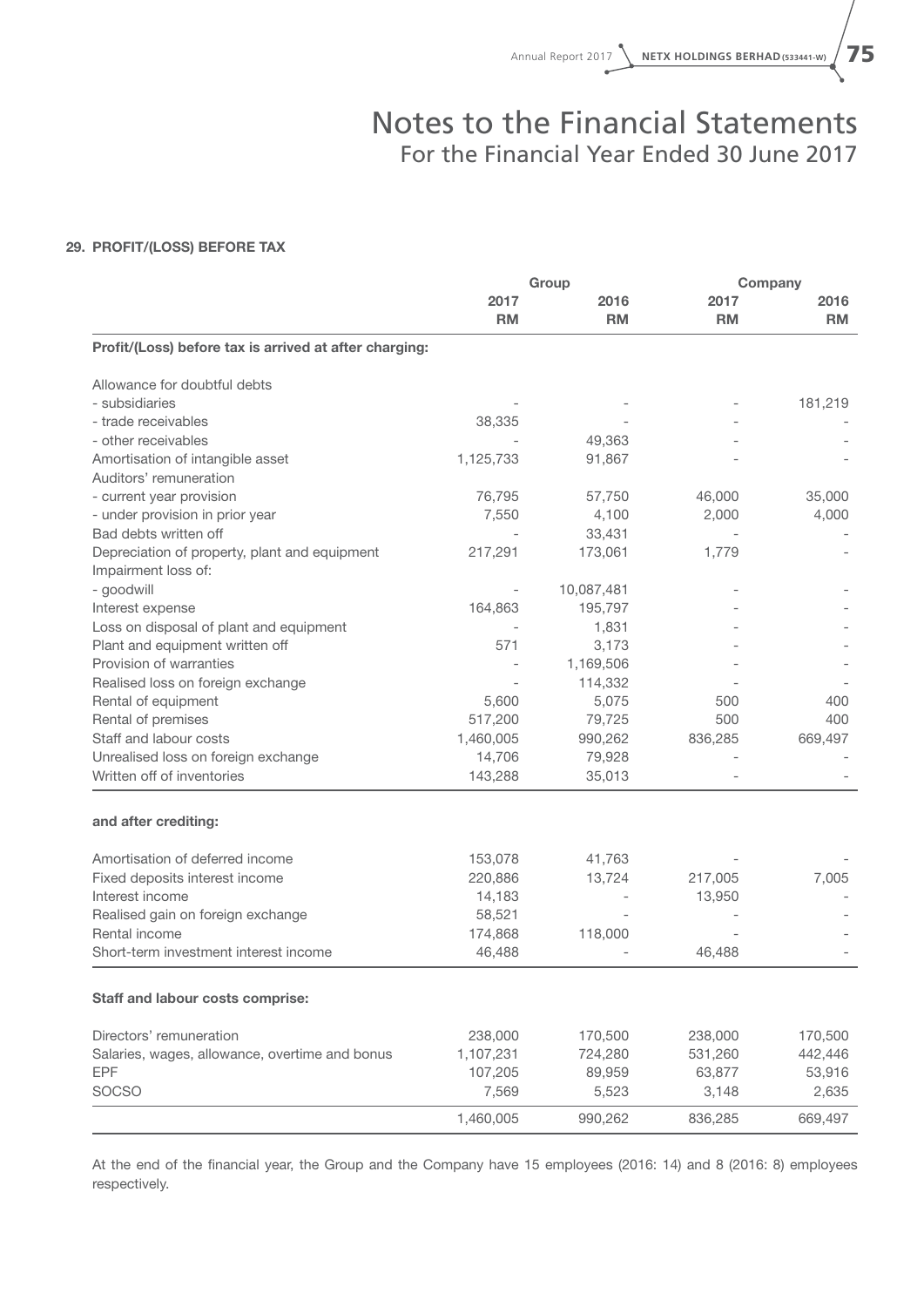#### 30. TAX EXPENSES

|                                          | Group     |           | Company                  |           |
|------------------------------------------|-----------|-----------|--------------------------|-----------|
|                                          | 2017      | 2016      | 2017                     | 2016      |
|                                          | <b>RM</b> | <b>RM</b> | <b>RM</b>                | <b>RM</b> |
| <b>Income Tax</b>                        |           |           |                          |           |
| - current tax expense                    | 6,036     | 1,969     |                          |           |
| - underprovision in prior financial year | (372)     | 9.445     | ۰                        | 9,417     |
|                                          | 5,664     | 11.414    | $\overline{\phantom{0}}$ | 9,417     |
| Deferred tax assets (Note 9)             |           |           |                          |           |
| - current financial year                 | 560,000   | 1,619,391 | ۰                        |           |
| Tax expense for the financial year       | 565,664   | 1,630,805 | $\overline{\phantom{0}}$ | 9,417     |

The Malaysian income tax is calculated at the statutory tax rate of 24% (2016: 24%) of the estimated taxable profit for the financial year.

The numerical reconciliation between profit/(loss) before tax at the statutory tax rate to tax expense at the effective tax rate of the Group and the Company are as follows:

|                                                 | Group     |             |             | Company     |
|-------------------------------------------------|-----------|-------------|-------------|-------------|
|                                                 | 2017      | 2016        | 2017        | 2016        |
|                                                 | <b>RM</b> | <b>RM</b>   | <b>RM</b>   | <b>RM</b>   |
| Profit/(Loss) before tax                        | 1,477,985 | (6,707,599) | (1,070,653) | (1,807,019) |
|                                                 |           |             |             |             |
| Tax at statutory tax rate of $24\%$ (2016: 24%) | 354.716   | (1,609,824) | (256, 957)  | (433, 685)  |
| Tax effects in respect of:                      |           |             |             |             |
| Non-taxable incomes                             | (33, 124) |             | (11, 157)   |             |
| Non-allowable expenses                          | 244.444   | 2,777,580   | 268.114     | 247,575     |
| Deferred tax assets not recognised              |           |             |             |             |
| during the financial year                       |           | 453.604     |             | 186,110     |
| Over provision of income tax in prior year      | (372)     |             |             |             |
| Underprovision in prior year                    |           | 9,445       |             | 9,417       |
| Tax expenses for the financial year             | 565,664   | 1,630,805   |             | 9,417       |

#### 31. EARNING/(LOSS) PER SHARE

#### Basic earning/(loss) per ordinary share

The basic earning/(loss) per ordinary share is calculated by dividing the Group's profit/(loss) attributable to ordinary shareholders of the Company by the weighted average number of ordinary shares outstanding during the financial year.

|                                                                                               | Group         |                           |
|-----------------------------------------------------------------------------------------------|---------------|---------------------------|
|                                                                                               | 2017<br>RM    | 2016<br><b>RM</b>         |
| Profit/(Loss) attributable to ordinary shareholders of the Company                            | 1,078,691     | (8,314,404)               |
| Issued ordinary shares at beginning of the financial year<br>Effect of ordinary shares issued | 1,251,106,066 | 625,553,033<br>25,707,654 |
| Weighted average number of ordinary shares                                                    | 1,251,106,066 | 651,260,687               |
| Basic earning/(loss) per ordinary share (sen)                                                 | 0.09          | (1.28)                    |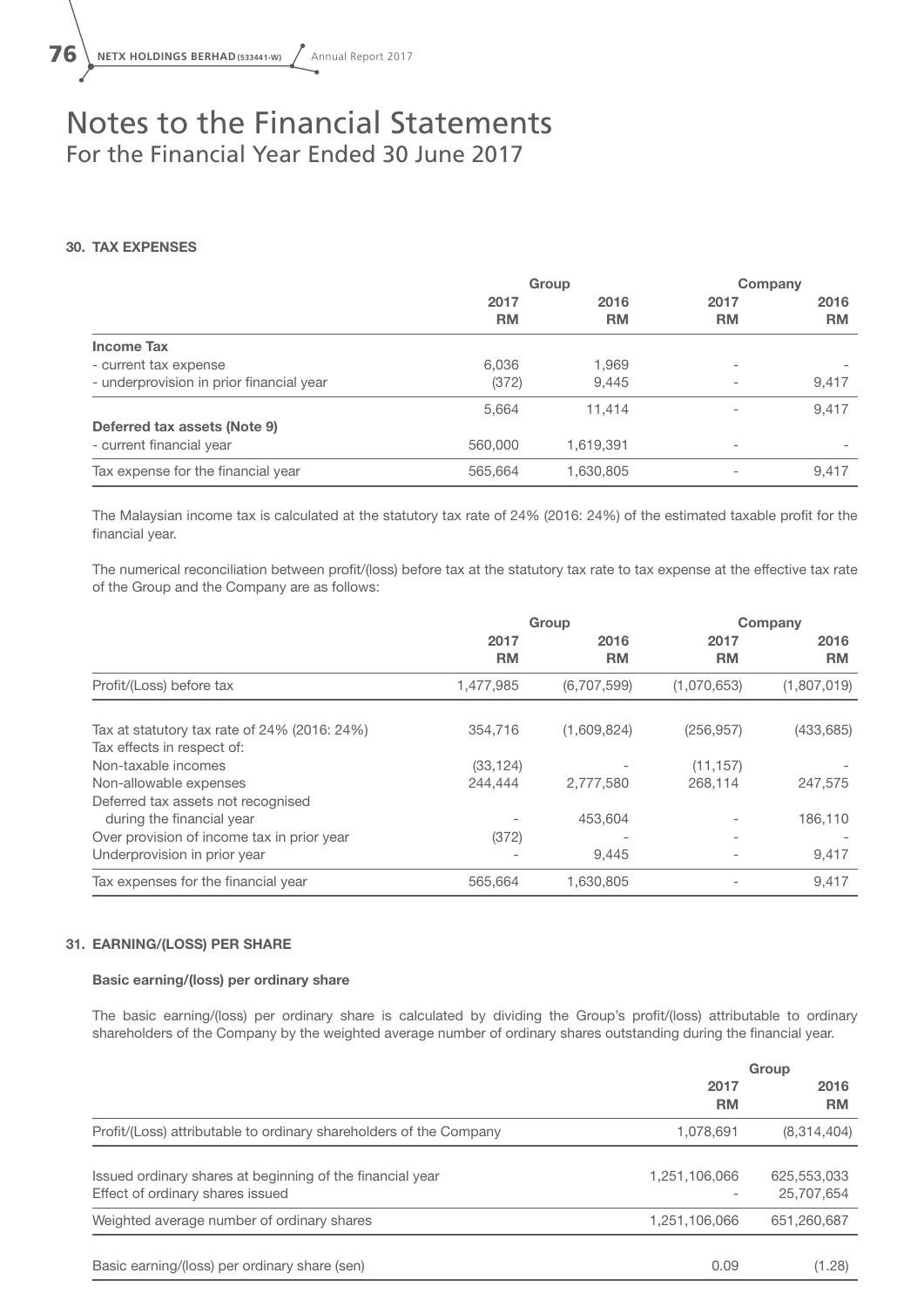#### 31. EARNING/(LOSS) PER SHARE (CONTINUED)

#### Diluted earning/(loss) per ordinary share

The outstanding warrants have been excluded from the computation of fully diluted earning/(loss) per ordinary share as the exercise of warrants to ordinary share would be anti-dilutive.

#### 32. SIGNIFICANT RELATED PARTY DISCLOSURES

#### a. Related party transactions

Other than disclosed elsewhere in the financial statements, the Group also carried out the following significant transactions with the related parties during the financial year:

|                                                           | Group     |           |
|-----------------------------------------------------------|-----------|-----------|
|                                                           | 2017      | 2016      |
|                                                           | <b>RM</b> | <b>RM</b> |
| Sales from a related party, Payallz International Limited | 12.620    |           |
| Salary package to a family member of Director             | 22,538    |           |

#### b. Directors and key management personnel compensation

The Group's and the Company's Director and other key management personnel compensation for the year ended 30 June 2017 and the comparative prior year are as follows:

|                             | Group             |                   |                   | Company           |
|-----------------------------|-------------------|-------------------|-------------------|-------------------|
|                             | 2017<br><b>RM</b> | 2016<br><b>RM</b> | 2017<br><b>RM</b> | 2016<br><b>RM</b> |
| Directors' compensation:    |                   |                   |                   |                   |
| Directors' fees             | 228,000           | 156,000           | 228,000           | 156,000           |
| Directors' other emoluments | 10,000            | 14.500            | 10,000            | 14,500            |
|                             | 238,000           | 170,500           | 238,000           | 170,500           |

#### 33. SEGMENTAL INFORMATION

#### a. Operating Segments

Operating segments are prepared in a manner consistent with the internal reporting provided to the Board of directors as its operating decision maker in order to allocate resources to segments and to access their performance. For management purposes, the Group is organised into business units based on their electronic payment services and nonelectronic payment services provided.

The Group's operating segments are classified according to the nature of activities as follow:-

| Electronic payment services    | : Involved in terminal and other related services.                                                                                                                                                                   |
|--------------------------------|----------------------------------------------------------------------------------------------------------------------------------------------------------------------------------------------------------------------|
| Non-electronic payment service | Involved in provision of turnkey solutions on the network infrastructure, security<br>management, research and development of software, system design, integration<br>and installation and provision of IT services. |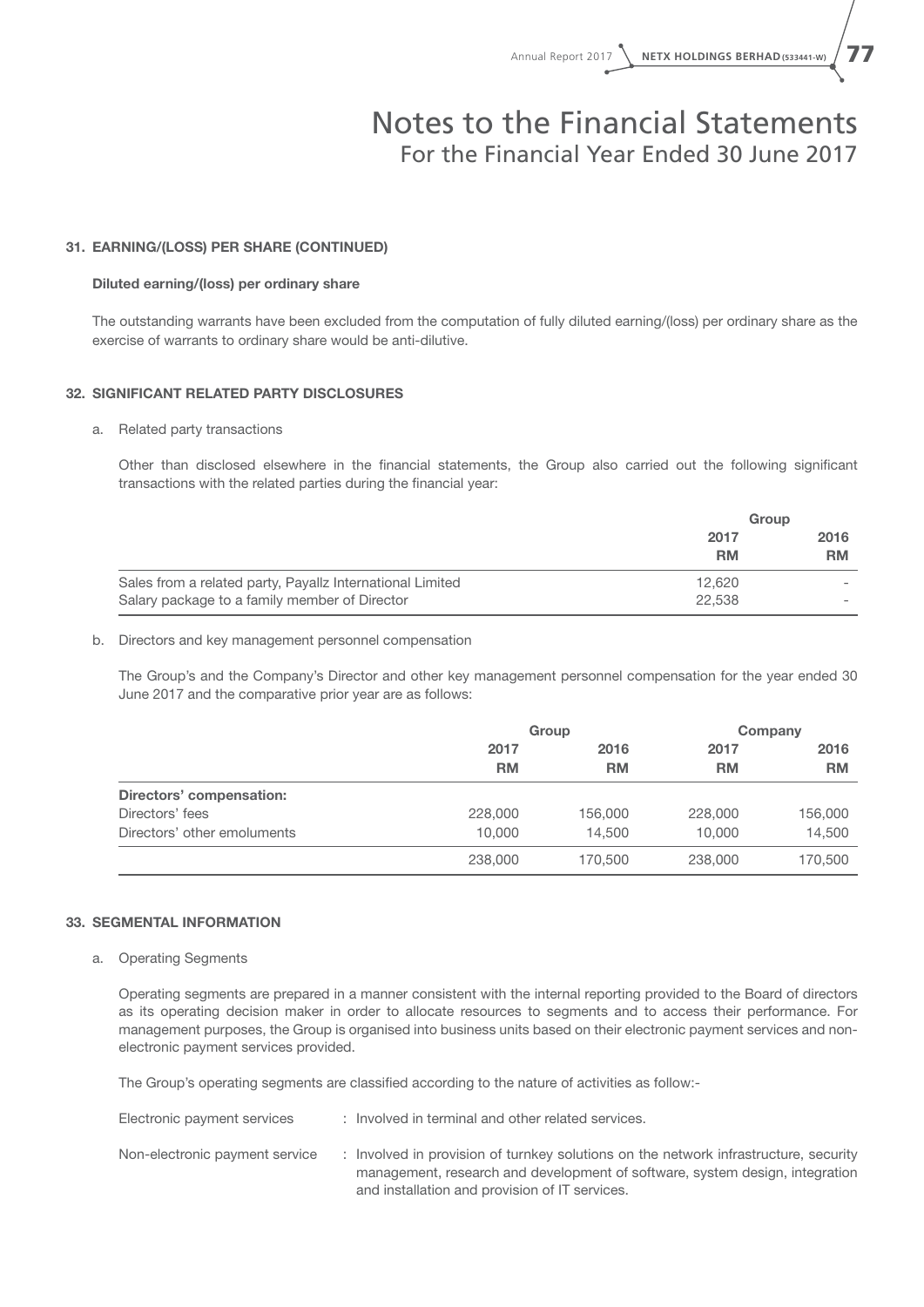

#### 33. SEGMENTAL INFORMATION (CONTINUED)

a. Operating Segments (continued)

| Group                                                                                                     | <b>Electronic</b><br>payment<br>services<br><b>RM</b> | Non-electronic<br>payment<br>services<br><b>RM</b> | <b>Elimination</b><br><b>RM</b> | Total<br><b>RM</b>                                 |
|-----------------------------------------------------------------------------------------------------------|-------------------------------------------------------|----------------------------------------------------|---------------------------------|----------------------------------------------------|
| 2017                                                                                                      |                                                       |                                                    |                                 |                                                    |
| <b>Revenue</b>                                                                                            |                                                       |                                                    |                                 |                                                    |
| External revenue<br>Inter-company                                                                         | 3,751,851<br>135,354                                  | 15,549,820                                         | (135, 354)                      | 19,301,671                                         |
|                                                                                                           | 3,887,205                                             | 15,549,820                                         | (135, 354)                      | 19,301,671                                         |
|                                                                                                           |                                                       |                                                    |                                 |                                                    |
| <b>Results</b><br>Segment operating result<br>Other income<br>Finance cost                                | 880,699                                               | 188,173                                            |                                 | 1,068,872<br>573,976<br>(164, 863)                 |
| Profit/(Loss) before taxation<br>Taxation                                                                 |                                                       |                                                    |                                 | 1,477,985<br>(565, 664)                            |
| Profit/(Loss) after taxation<br>Non-controlling interest                                                  |                                                       |                                                    |                                 | 912,321<br>166,370                                 |
| Profit/(Loss) attributable to owners of the Company                                                       |                                                       |                                                    |                                 | 1,078,691                                          |
| <b>CONSOLIDATED STATEMENT</b><br>OF FINANCIAL POSTION                                                     |                                                       |                                                    |                                 |                                                    |
| Segments assets #                                                                                         | 7,233,504                                             | 39,838,070                                         |                                 | 47,071,574                                         |
| Tax assets                                                                                                |                                                       |                                                    |                                 | 117,000                                            |
| <b>Total assets</b>                                                                                       |                                                       |                                                    |                                 | 47,188,574                                         |
| Segments liabilities ^                                                                                    | 128,516                                               | 680,654                                            |                                 | 809,170                                            |
| Unallocated corporate liabilities                                                                         |                                                       |                                                    |                                 | 2,863,775                                          |
| <b>Total liabilities</b>                                                                                  |                                                       |                                                    |                                 | 3,672,945                                          |
| Group<br>2016<br>Revenue                                                                                  |                                                       |                                                    |                                 |                                                    |
| External revenue<br>Inter-company                                                                         | 159,269<br>85,008                                     | 9,619,888                                          | (85,008)                        | 9,779,157                                          |
|                                                                                                           | 244,277                                               | 9,619,888                                          | (85,008)                        | 9,779,157                                          |
| <b>Results</b><br>Segment operating result<br>Impairment loss of goodwill<br>Other income<br>Finance cost | (215, 288)                                            | 3,657,975                                          |                                 | 3,442,687<br>(10,087,481)<br>132,992<br>(195, 797) |
| Loss before taxation<br>Taxation                                                                          |                                                       |                                                    |                                 | (6,707,599)<br>(1,630,805)                         |
| Loss after taxation<br>Non-controlling interest                                                           |                                                       |                                                    |                                 | (8,338,404)<br>24,000                              |
| Loss attributable to owners of the Company                                                                |                                                       |                                                    |                                 | (8,314,404)                                        |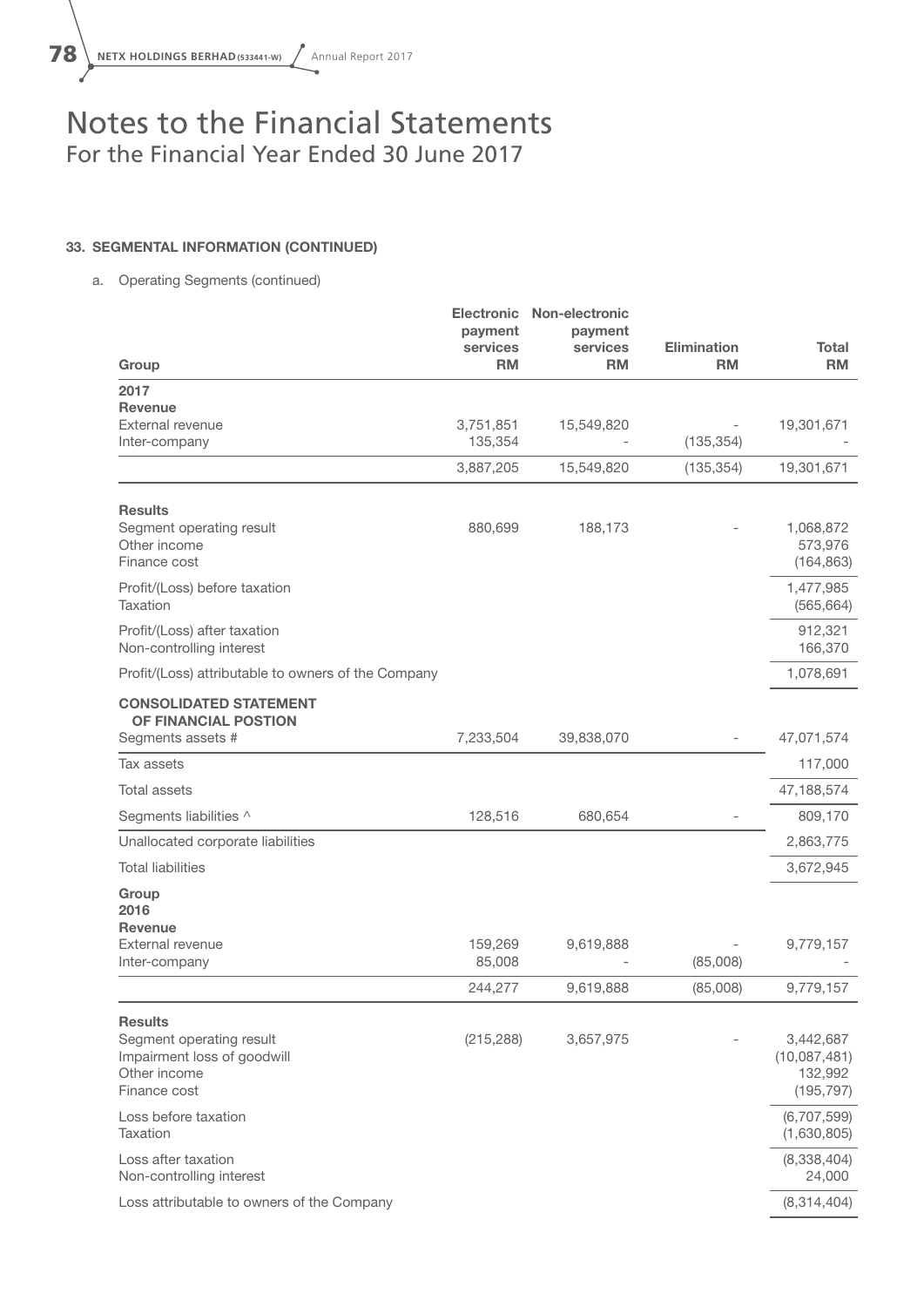#### 33. SEGMENTAL INFORMATION (CONTINUED)

a. Operating Segments (continued)

| Group                                                         | Electronic<br>payment<br>services<br><b>RM</b> | Non-electronic<br>payment<br>services<br><b>RM</b> | <b>Elimination</b><br><b>RM</b> | <b>Total</b><br><b>RM</b> |
|---------------------------------------------------------------|------------------------------------------------|----------------------------------------------------|---------------------------------|---------------------------|
| 2016<br><b>CONSOLIDATED STATEMENT</b><br>OF FINANCIAL POSTION |                                                |                                                    |                                 |                           |
| Segments assets #                                             | 11,586,503                                     | 33,537,625                                         |                                 | 45,124,128                |
| Tax assets                                                    |                                                |                                                    |                                 | 677,000                   |
| Total assets                                                  |                                                |                                                    |                                 | 45,801,128                |
| Segments liabilities ^                                        | 65,025                                         | 1,902,900                                          |                                 | 1,967,925                 |
| Unallocated corporate liabilities                             |                                                |                                                    |                                 | 3,151,515                 |
| <b>Total liabilities</b>                                      |                                                |                                                    |                                 | 5,119,440                 |
|                                                               |                                                |                                                    |                                 |                           |

# Segment assets comprise total current and non-current assets, less deferred tax assets.

^ Segment liabilities comprise total current and non-current liabilities.

#### b. Geographical information

The Group operated principally in Malaysia and has not ventured into any operations outside Malaysia during the financial year.

#### Major Customers

Revenue from two (2016: three) major customers, with revenue equal to or more than 10% of the Group's revenue, amounted to RM15,889,271 (2016: RM9,619,888) arising from the information technology services.

#### c. Other information

Other material non-cash (income)/expense consist of the following items:

|                                               | Group     |            |  |
|-----------------------------------------------|-----------|------------|--|
|                                               | 2017      | 2016       |  |
|                                               | <b>RM</b> | <b>RM</b>  |  |
| Allowance for doubtful debts:                 |           |            |  |
| - trade receivables                           | 38,335    |            |  |
| - other receivables                           |           | 49,363     |  |
| Amortisation of intangible asset              | 1,125,733 | 91,867     |  |
| Bad debts written off                         |           | 33,431     |  |
| Depreciation of property, plant and equipment | 217,291   | 173,061    |  |
| Impairment loss of:                           |           |            |  |
| - goodwill                                    |           | 10,087,481 |  |
| Loss on disposal of plant and equipment       |           | 1,831      |  |
| Plant and equipment written off               | 571       | 3,173      |  |
| Provision for warranties                      |           | 1,169,506  |  |
| Unrealised loss on foreign exchange           | 14,706    | 79,928     |  |
| Written off of inventories                    | 143,288   | 35,013     |  |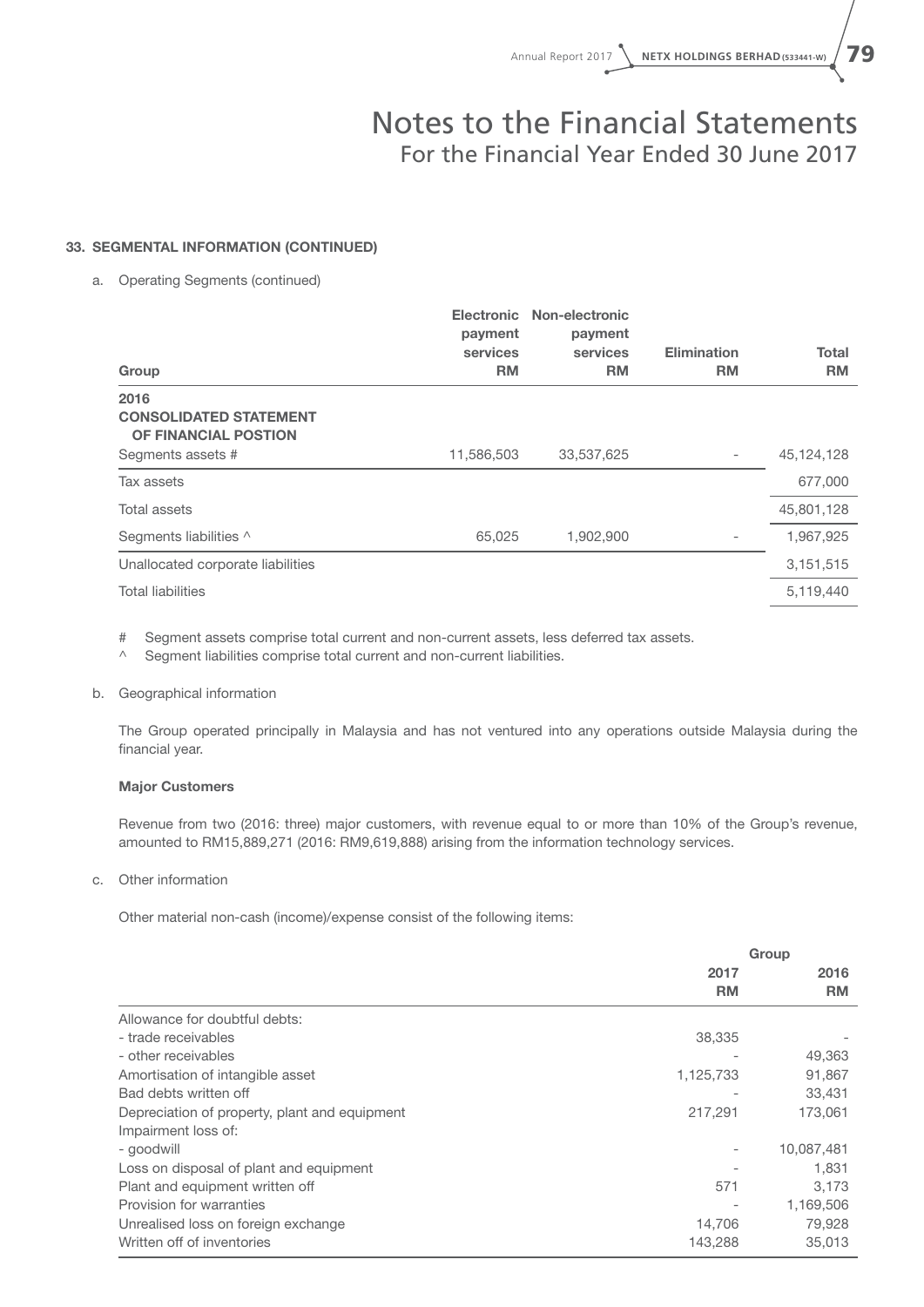#### 34. FINANCIAL INSTRUMENTS

#### 34.1 Classification of Financial Instruments

The following table analyses the financial assets and liabilities in the statements of financial position by the class of financial instruments to which they are assigned, and therefore by the measurement basis:

|                                | <b>Loans and receivables</b> |                   |                   |                   |
|--------------------------------|------------------------------|-------------------|-------------------|-------------------|
|                                |                              | Group             |                   | Company           |
|                                | 2017<br><b>RM</b>            | 2016<br><b>RM</b> | 2017<br><b>RM</b> | 2016<br><b>RM</b> |
| <b>Financial assets</b>        |                              |                   |                   |                   |
| Trade receivables              | 8,755,260                    | 7,137,122         |                   |                   |
| Other receivables and deposits |                              |                   |                   |                   |
| (exclude prepayment)           | 3,050,682                    | 145.142           |                   | 650               |
| Amount owing by subsidiaries   |                              |                   | 26.215.528        | 18,255,736        |
| Short-term investment          | 2,701,910                    |                   | 2.701.910         |                   |
| Deposit with licensed bank     | 4,008,797                    |                   | 3,579,797         |                   |
| Cash and bank balances         | 5,086,946                    | 27,623,751        | 443.192           | 16,098,467        |
|                                | 23,603,595                   | 34,906,015        | 32,940,427        | 34.354.853        |

|                              | <b>Finance liabilities at amortised cost</b> |           |                          |           |      |      |
|------------------------------|----------------------------------------------|-----------|--------------------------|-----------|------|------|
|                              | Group                                        |           |                          | Company   |      |      |
|                              | 2017                                         |           |                          | 2016      | 2017 | 2016 |
|                              | <b>RM</b>                                    | <b>RM</b> | <b>RM</b>                | <b>RM</b> |      |      |
| <b>Financial liabilities</b> |                                              |           |                          |           |      |      |
| Trade payables               | 420,576                                      | 420,576   | ۰                        |           |      |      |
| Other payables and accruals  | 250,534                                      | 332,317   | 74.251                   | 206,667   |      |      |
| <b>Borrowings</b>            | 2,863,775                                    | 3,151,516 | $\overline{\phantom{0}}$ |           |      |      |
|                              | 3,534,885                                    | 3,904,409 | 74,251                   | 206.667   |      |      |

#### 34.2 Financial Risk Management Policies

The Group's financial risk management policy seeks to ensure that adequate financial resources are available for the development of the Group's business whilst managing its market risks (including foreign currency risk and interest rate risk), credit risk and liquidity risk.

#### a. Market risk

#### *i. Foreign Currency Risk*

The Group is exposed to foreign currency risk on transactions and balances that were denominated in foreign currencies. The currencies gave rise to this risk were primarily United State Dollar ("USD") and Hong Kong Dollar ("HKD"). Foreign currency risk was monitored closely and managed to an acceptable level.

The Group's exposure to foreign currency is as follows:

|                                                     | <b>USD</b><br><b>RM</b> | <b>HKD</b><br><b>RM</b> | Total<br><b>RM</b> |
|-----------------------------------------------------|-------------------------|-------------------------|--------------------|
| Group                                               |                         |                         |                    |
| 2017                                                |                         |                         |                    |
| <b>Financial Assets</b>                             |                         |                         |                    |
| Trade receivables                                   | 3,617,220               |                         | 3,617,220          |
| Other receivables and deposits (exclude prepayment) | 48,592                  | 2,024,411               | 2,073,003          |
| Fixed deposits with licensed banks                  | 429,000                 |                         | 429,000            |
| Cash and bank balances                              | 2,129,805               | 730,239                 | 2,860,044          |
|                                                     | 6,224,617               | 2,754,650               | 8,979,267          |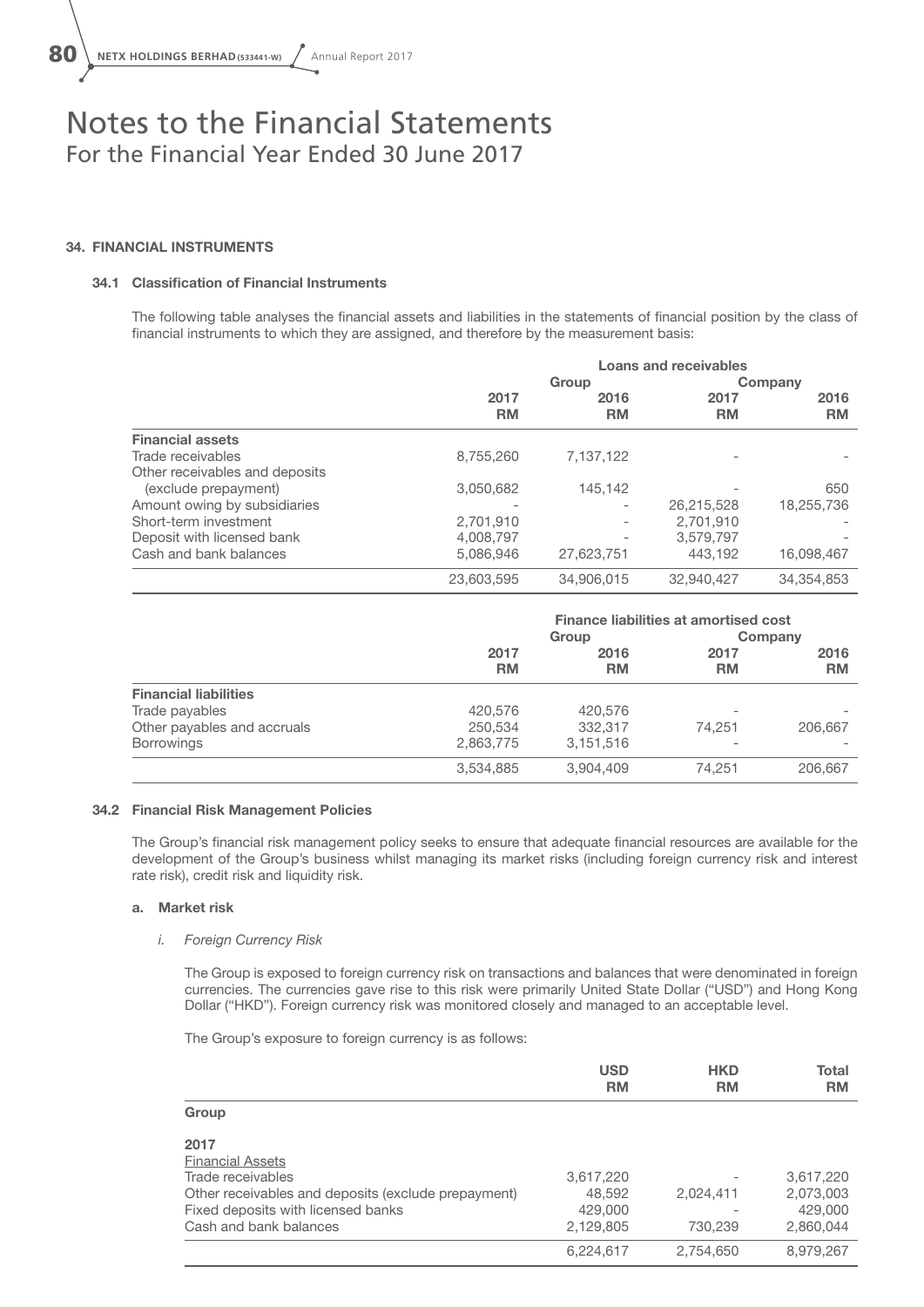#### 34. FINANCIAL INSTRUMENTS (CONTINUED)

#### 34.2 Financial Risk Management Policies (Continued)

#### a. Market risk (continued)

#### *i. Foreign Currency Risk (Continued)*

The Group's exposure to foreign currency is as follows (continued):

|                                                     | <b>USD</b><br><b>RM</b> | <b>HKD</b><br><b>RM</b> | <b>Total</b><br><b>RM</b> |
|-----------------------------------------------------|-------------------------|-------------------------|---------------------------|
| 2016                                                |                         |                         |                           |
| <b>Financial Assets</b>                             |                         |                         |                           |
| Trade receivables                                   | 2,877,372               |                         | 2,877,372                 |
| Other receivables and deposits (exclude prepayment) |                         | 77,716                  | 77,716                    |
| Cash and bank balances                              | 414,264                 |                         | 414,264                   |
|                                                     | 3,291,636               | 77,716                  | 3,369,352                 |
| Group<br>2017                                       |                         |                         |                           |
| <b>Financial Liabilities</b>                        |                         |                         |                           |
| Trade payables<br>Accruals                          | (224, 174)              | (11,003)                | (224, 174)<br>(11,003)    |
|                                                     | (224, 174)              | (11,003)                | (235, 177)                |
| 2016<br><b>Financial Liability</b>                  |                         |                         |                           |
| Trade payables                                      | (224, 174)              |                         | (224, 174)                |

Foreign currency risk sensitivity analysis

A 10% strengthening of the RM against the foreign currencies at the end of the reporting period would have increased profit before tax by approximately RM874,409 (2016: decreased loss before tax by approximately RM314,518). A 10% weakening in the foreign currencies would have had an equal but opposite effect on the loss before tax. This assumes that all other variables remain constant.

*ii. Interest Rate Risk* 

Interest rate risk is the risk that the fair value or future cash flows of the Group's and the Company's financial instrument will fluctuate because of changes in market interest rates. The Group's and the Company's exposure to interest rate risk arise mainly from its interest-bearing financial assets and liabilities. The Group's and the Company's policy are to obtain the most favourable interest rate available. Any surplus funds of the Group and the Company will be placed with licensed financial institutions to generate interest income and dividend income.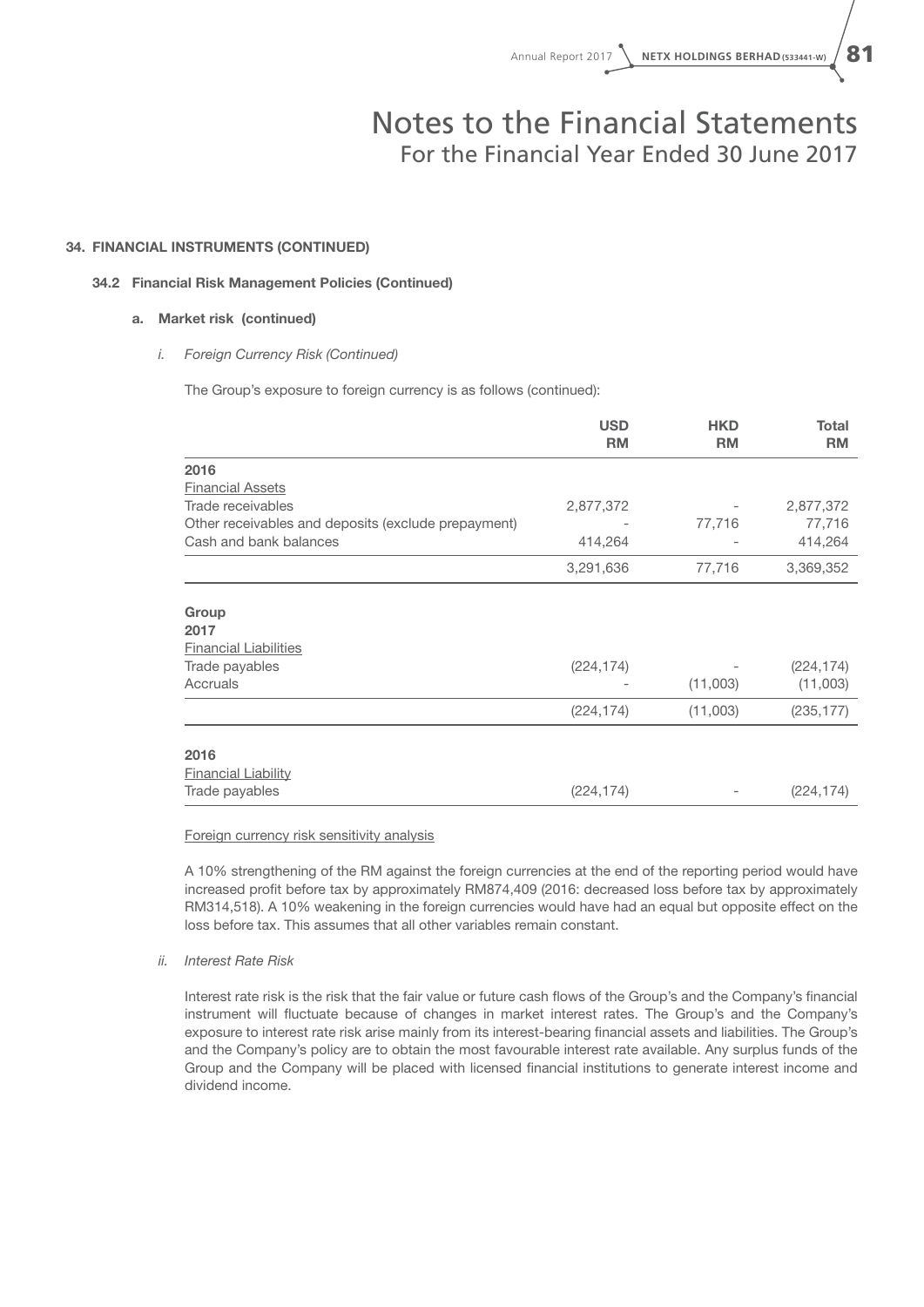#### 34. FINANCIAL INSTRUMENTS (CONTINUED)

#### 34.2 Financial Risk Management Policies (Continued)

#### a. Market risk (continued)

#### *ii. Interest Rate Risk (Continued)*

The interest rate risk profile of the Group's and the Company's interest-bearing financial instruments based on the carrying amount as at the end of the reporting period is as follows:

|                                                         |             |                   | Group                    |                   | Company           |
|---------------------------------------------------------|-------------|-------------------|--------------------------|-------------------|-------------------|
|                                                         | <b>Note</b> | 2017<br><b>RM</b> | 2016<br><b>RM</b>        | 2017<br><b>RM</b> | 2016<br><b>RM</b> |
| <b>Fixed rate instruments</b><br>Financial assets       |             |                   |                          |                   |                   |
| Short-term investments                                  | 15          | 2,701,910         |                          | 2,701,910         |                   |
| Deposit placed with                                     |             |                   |                          |                   |                   |
| licensed bank                                           | 16          | 4,008,797         | $\overline{\phantom{0}}$ | 3,579,797         |                   |
|                                                         |             | 6,710,707         |                          | 6,281,707         |                   |
| <b>Floating rate instruments</b><br>Financial liability |             |                   |                          |                   |                   |
| Term Ioan                                               | 20          | (2,863,775)       | (3, 151, 516)            |                   |                   |
|                                                         |             |                   |                          |                   |                   |

#### Sensitivity analysis for fixed rate instruments

A change of 100 basis point ("bp") in interest rates at the end of the reporting period would have increase or decrease the Group's and the Company's profit before tax by RM67,107 and RM62,817 respectively. This analysis assumes that all other variables remain unchanged.

#### Sensitivity analysis for floating rate instruments

A change of 100 basis point ("bp") in interest rates at the end of the reporting period would have increase or decrease the Group's profit/(loss) before tax by RM28,638 (2016: RM31,515). This analysis assumes that all other variables remain unchanged.

#### b. Credit risk

Credit risk is the risk of a financial loss to the Group that may arise if a customer or counterparty to a financial instrument fails to meet its contractual obligations. The Group's exposure to credit risk arises principally from its loans and receivables. For other financial assets (including cash and cash equivalents), the Group minimise credit risk by dealing exclusively with high credit rating counterparties.

#### *i. Receivables*

The Group establishes an allowance for impairment that represents its estimate of incurred losses in respect of the trade and other receivables as appropriate. The main components of this allowance are a specific loss component that relates to individually significant exposures.

#### Credit risk concentration profile

The Group's major concentration of credit risk relates to the amount owing by 5 (2016: 3) customers which constituted 89% (2016: 99%) of its trade receivables as at the end of the reporting period.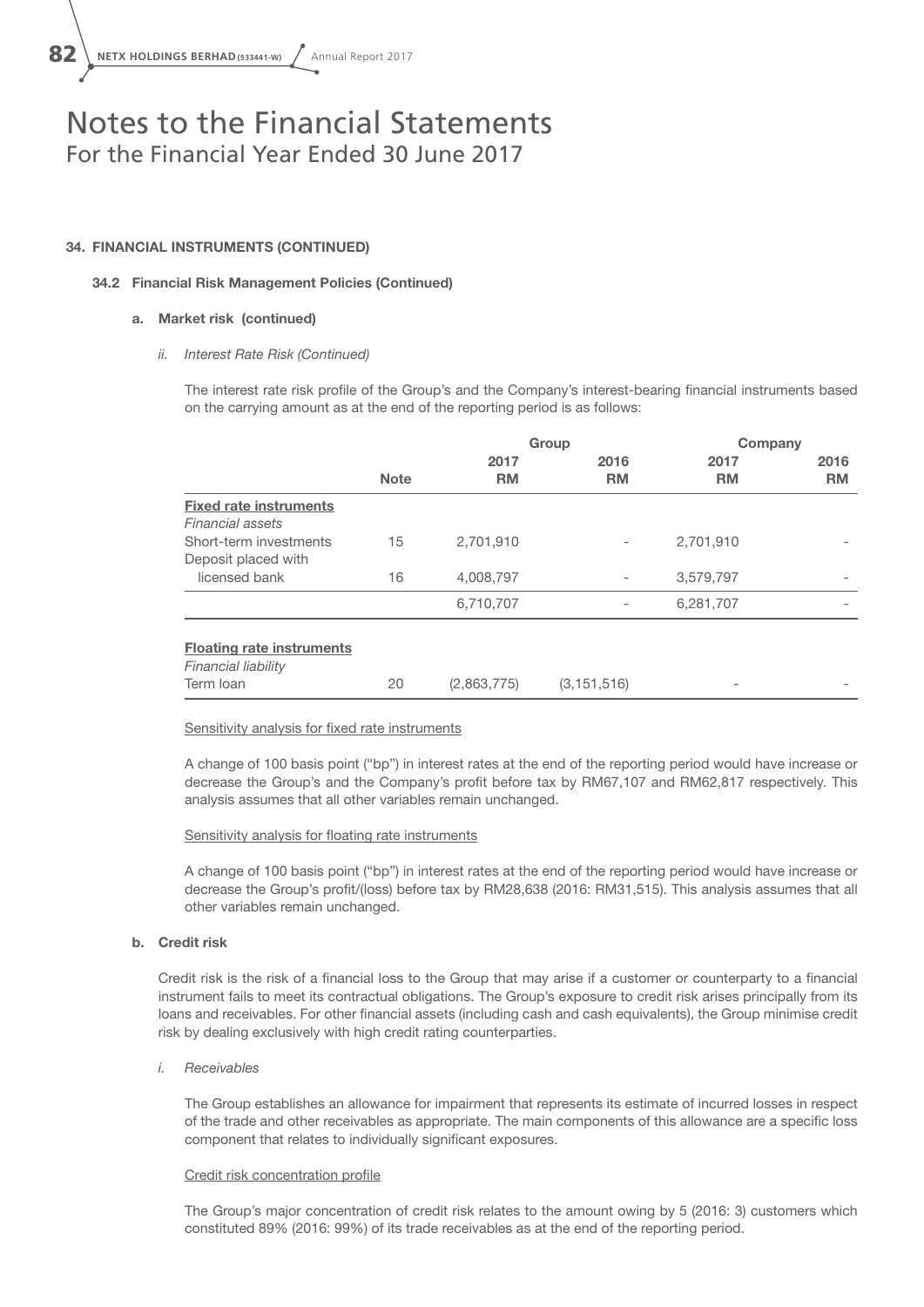#### 34. FINANCIAL INSTRUMENTS (CONTINUED)

#### 34.2 Financial Risk Management Policies (Continued)

#### b. Credit risk (Continued)

#### *i. Receivables (Continued)*

#### Exposure to credit risk

As the Group does not hold any collateral, the maximum exposure to credit risk is represented by the carrying amount of the financial assets as at the end of the reporting period.

The exposure of credit risk for trade receivables as at end of the financial year by geographic region was:

|                               | Group             |                   |  |
|-------------------------------|-------------------|-------------------|--|
|                               | 2017<br><b>RM</b> | 2016<br><b>RM</b> |  |
| Malaysia                      | 3,981,064         | 4,259,750         |  |
| <b>British Virgin Islands</b> | 1,156,976         |                   |  |
| Hong Kong                     | 2,147,000         |                   |  |
| Singapore                     | 1,470,220         | 2,877,372         |  |
|                               | 8,755,260         | 7,137,122         |  |

#### *ii. Inter-company balances*

The Company provides unsecured loans and advances to its subsidiaries.

As at the end of the reporting period, the maximum exposure to credit risk is represented by the carrying amount in the statement of financial position. There was no indication that the loans and advances to subsidiaries are not recoverable. The Company does not specifically monitor the ageing of the advances to the subsidiaries. Nevertheless, these advances are repayable on demand.

#### c. Liquidity risk

Liquidity risk arises mainly from general funding and business activities. The Company practises prudent risk management by maintaining sufficient cash balances and the availability of funding through certain credit facilities.

#### Analysis of financial instruments by remaining contractual maturities

The following table sets out the maturity profile of the financial liabilities as at the end of the reporting period based on undiscounted contractual cash flows (including interest payments computed using contractual rates or, if floating, based on the rates at the end of the reporting period):

|                                       | Carrying<br>Amount<br><b>RM</b> | Undiscounted<br>Contractual<br>Cash<br><b>Flows</b><br><b>RM</b> | On<br>demand<br>or within<br>one year<br><b>RM</b> | One to<br>five years<br><b>RM</b> | <b>More</b><br>than five<br><b>vears</b><br><b>RM</b> |
|---------------------------------------|---------------------------------|------------------------------------------------------------------|----------------------------------------------------|-----------------------------------|-------------------------------------------------------|
| Group<br><b>Financial liabilities</b> |                                 |                                                                  |                                                    |                                   |                                                       |
| 2017<br>Trade payables                | 420,576                         | 420,576                                                          | 420,576                                            | -                                 |                                                       |
| Other payables and accruals           | 250,534                         | 250,534                                                          | 250,534                                            |                                   |                                                       |
| <b>Borrowings</b>                     | 2.863.775                       | 3.502.388                                                        | 452,604                                            | 2.263.020                         | 786,764                                               |
|                                       | 3.534.885                       | 4.173.498                                                        | 1.123.714                                          | 2.263.020                         | 786.764                                               |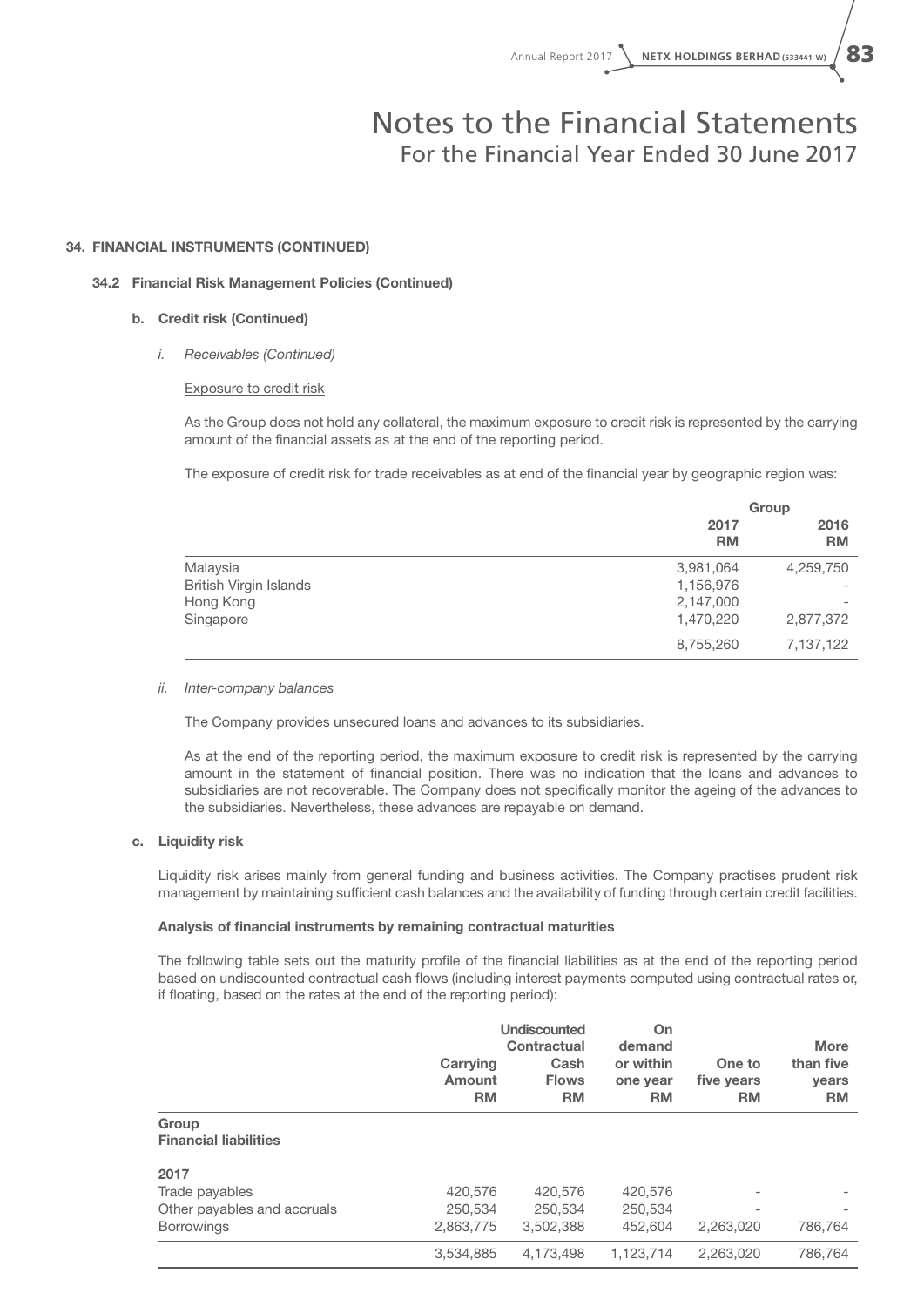#### 34. FINANCIAL INSTRUMENTS (CONTINUED)

#### 34.2 Financial Risk Management Policies (Continued)

c. Liquidity risk (Continued)

|                                         | Carrying<br>Amount<br><b>RM</b> | <b>Undiscounted</b><br><b>Contractual</b><br>Cash<br><b>Flows</b><br><b>RM</b> | On<br>demand<br>or within<br>one year<br><b>RM</b> | One to<br>five years<br><b>RM</b> | <b>More</b><br>than five<br>years<br><b>RM</b> |
|-----------------------------------------|---------------------------------|--------------------------------------------------------------------------------|----------------------------------------------------|-----------------------------------|------------------------------------------------|
| Group                                   |                                 |                                                                                |                                                    |                                   |                                                |
| <b>Financial liabilities</b><br>2016    |                                 |                                                                                |                                                    |                                   |                                                |
| Trade payables                          | 420,576                         | 420,576                                                                        | 420,576                                            |                                   |                                                |
| Other payables and accruals             | 332,317                         | 332,317                                                                        | 332,317                                            |                                   |                                                |
| Borrowings                              | 3,151,516                       | 4,070,480                                                                      | 452,604                                            | 1,810,416                         | 1,807,460                                      |
|                                         | 3,904,409                       | 4,823,373                                                                      | 1,205,497                                          | 1,810,416                         | 1,807,460                                      |
| Company<br><b>Financial liabilities</b> |                                 |                                                                                |                                                    |                                   |                                                |
| 2017                                    |                                 |                                                                                |                                                    |                                   |                                                |
| Other payables and accruals             | 74,251                          | 74,251                                                                         | 74,251                                             |                                   |                                                |
| 2016                                    |                                 |                                                                                |                                                    |                                   |                                                |
| Other payables and accruals             | 206,667                         | 206,667                                                                        | 206,667                                            |                                   |                                                |

#### 34.3 Fair values of financial instruments

The carrying amounts of the financial assets and financial liabilities reported in the financial statements approximated their fair values.

The following summarises the methods used to determine the fair values of the financial instruments:

- i. The financial assets and financial liabilities maturing within the next 12 months approximated their fair values due to the relatively short-term maturity of the financial instruments.
- ii. The carrying amount of the term loan approximated its fair value as this instrument bear interest at variable rate.

#### 34.4 Fair Value Hierarchy

As at the end of the reporting period, there were no financial instruments carried at fair values.

#### 35. CAPITAL MANAGEMENT

The primary objective of the Group's capital management is to ensure that it maintains a strong credit rating and healthy capital ratios in order to support its business and maximise shareholder value.

The Group manages its capital structure and makes adjustments to it, in light of changes in economic condition. To maintain or adjust capital structure, the Group may adjust the dividend payment, returning of capital to shareholders or issuing new shares.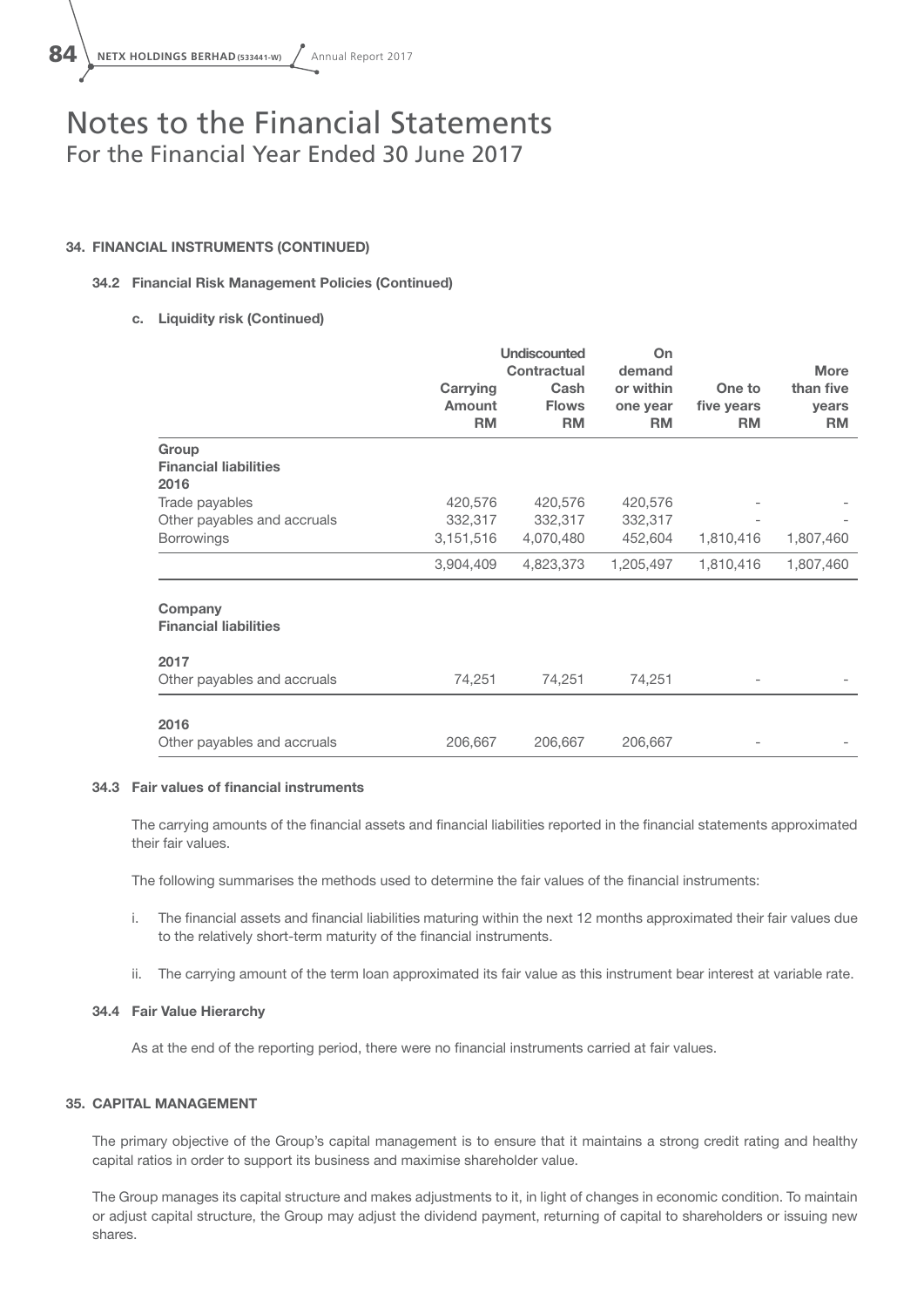#### 35. CAPITAL MANAGEMENT (CONTINUED)

|                                          | Group                    |                |
|------------------------------------------|--------------------------|----------------|
|                                          | 2017                     | 2016           |
|                                          | <b>RM</b>                | <b>RM</b>      |
| Trade payables                           | 420,576                  | 420,576        |
| Other payables and accruals              | 250,534                  | 332,317        |
| Provision for warranties                 | $\overline{\phantom{a}}$ | 1,169,506      |
| <b>Bank borrowings</b>                   | 2,863,775                | 3,151,516      |
| Less: Short-term investment              | (2,701,910)              |                |
| Less: Fixed deposits with licensed banks | (4,008,797)              |                |
| Less: Cash and bank balances             | (5,086,946)              | (27, 623, 751) |
| Net debt                                 | (8, 262, 768)            | (22, 549, 836) |
|                                          |                          |                |
| Total equity                             | 43,515,629               | 40,681,688     |
|                                          |                          |                |
| Total net debt and equity                | 35,252,861               | 18,131,852     |
|                                          |                          |                |
| Debt to net debt and equity ratio        | (23%)                    | (124%)         |

#### 36. SIGNIFICANT EVENTS DURING THE FINANCIAL YEAR

36.1 On 23 June 2016, a 60% owned subsidiary of the Company, Payallz Sdn. Bhd. ("Payallz") has entered into a Memorandum of Understanding ("MOU") with BlackRockme Pvt. Ltd. ("BlackRockme") for joint distribution of mobile payment software, solution and/or service excluding hardware in Iran and UAE market.

On 30 August 2016, Payallz and BlackRockme had mutually agreed to terminate the MOU as both parties are not able to agree on the terms of a definitive agreement.

- 36.2 On 4 April 2017, a wholly-owned subsidiary of the Company, Ariantec Sdn. Bhd. ("ASB") has entered into a Licensing Agreement with Payallz International Limited ("PLL") for the licensing of ASB's products, namely AllZ mPOS, AllZ+, AllZ 360° and AllZ Wallet ("Products"), based on a 50/50 revenue sharing model depending on the sale of the Products.
- 36.3 On 12 April 2017, Payallz has entered into a Technology Collaboration Agreement with XOX Wallet Sdn, Bhd., to develop an electronic payment mobile exchange that enables every XOX Berhad subscribers to be an e-commerce merchant and have interconnect ability with both local and international payment gateways.
- 36.4 On 19 April 2017, Payallz has entered into a Technology Partnership Agreement with M3 Online Sdn. Bhd., to develop an electronic payment mobile exchange that enables every XOX Berhad subscribers to be an e-commerce merchant and have interconnect ability with both local and international payment gateways.
- 36.5 On 5 May 2017, Payallz has entered into a Technology Partnership Agreement with Guangzhou, China based E-DO Business Technology Corporation ("E-Do") for the provision of e-commerce online payment, e-wallet and loyalty programme solutions services in territories of Cambodia, Malaysia and Thailand.
- 36.6 On 25 May 2017, the Company has entered into a Share Subscription Agreement with a Company based in China, Flavours of Malaysia ("FoM") for the subscription of FoM's shares equivalent to 51% of the issued and paid-up capital of FoM, for a cash consideration sum of RMB3,000,000.
- 36.7 On 16 June 2017, the Company has entered into a Conditional Subscription Agreement with Macquarie Bank Limited ("Investor") for the issuance and allotment of up to 500 million new ordinary shares in the Company to the Investor.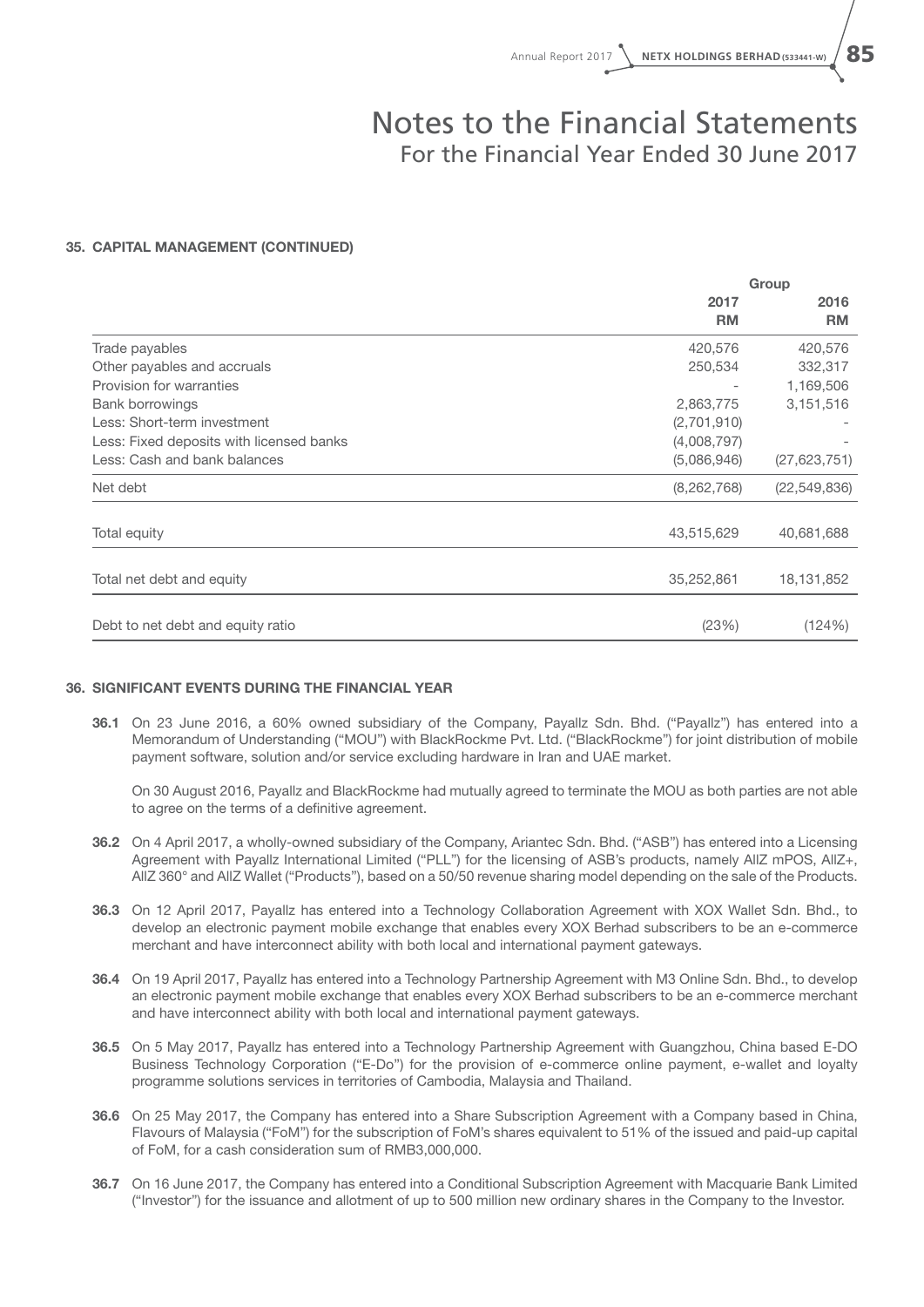86 \ NETX HOLDINGS BERHAD(533441-W) / Annual Report 2017

### Notes to the Financial Statements For the Financial Year Ended 30 June 2017

#### 37. SIGNIFICANT EVENTS AFTER THE FINANCIAL YEAR

- 37.1 On 3 August 2017, 162,500,000 share options under the Share Issuance Scheme at the option price of RM0.04 were granted by the Company and accepted by eligible employees.
- 37.2 On 15 September 2017, a 90% owned subsidiary of the Company, First United Technology Ltd. has acquired 48,100,000 shares of MLABS System Berhad ("MLABS") at an issue price of RM0.15 each, representing 8.43% equity interest in MLABS for a total cash consideration of RM7,215,000.00. Pursuant to the acquisition, First United Technology Ltd. will also be issued 24,050,000 free Warrants B of MLABS.
- 37.3 On 8 September 2017, Payallz has entered into the following:
	- a. Regional Agent Agreement ("RAA") and a Supplement Agreement with E-Do for the entrusting to Payallz by E-Do of the exclusive rights to promote the face-to-face payment clearing business, an online scanning payment and settlement business provided by Allinpay Network Services Co. Ltd ("Allinpay") to merchants by connecting through WeChat Pay, Union Pay, Jingdong Pay, Allinpay Wallet and other online wallets, in Malaysia.
	- b. Cooperation Agreement with Allinpay Financial Holdings Co. Ltd, ("Allinpay-FH") for the cooperation on the Allinpay's face-to-face payment services wherein Allinpay-FH shall provide financial receipt services, trading platform and transaction inquiry services to Payallz's clients or merchants, pursuant to the signing of the RAA.
- 37.4 On 20 September 2017, 26 September 2017, 9 October 2017 and 12 October 2017, the Company has issued and allotted 3,000,000, 10,000,000 and 4,000,000 and 9,000,000 shares respectively to Macquarie Bank Limited.
- 37.5 On 3 October 2017, Payallz has entered into a collaboration agreement with Multimedia Research Labs Sdn. Bhd. and Onliner Co. Ltd. for the establishment of the collaboration and exploration of opportunities to develop, support, implement plans and undertake activities to enhance Chatuchak's free Wi-Fi business that is mutually beneficial to the parties.

#### 38. SUPPLEMENTARY FINANCIAL INFORMATION ON THE BREAKDOWN OF REALISED AND UNREALISED PROFITS OR LOSSES

The breakdown of the accumulated losses of the Group and of the Company at the end of the reporting period into realised and unrealised profits/(losses) are presented in accordance with the directive issued by Bursa Malaysia Securities Berhad and prepared in accordance with Guidance on Special Matter No. 1, Determination of Realised and Unrealised Profits or Losses in the Context of Disclosure Pursuant to Bursa Malaysia Securities Berhad Listing Requirements, as issued by the Malaysian Institute of Accountants, as follows:

|                                              | Group     |                | Company    |                |
|----------------------------------------------|-----------|----------------|------------|----------------|
|                                              | 2017      | 2016           | 2017       | 2016           |
|                                              | <b>RM</b> | <b>RM</b>      | <b>RM</b>  | <b>RM</b>      |
| Total retained profits /(accumulated losses) |           |                |            |                |
| - realised                                   | 1,443,572 | (38, 382, 292) | (883, 338) | (37, 345, 866) |
| - unrealised                                 | 104.133   | (492, 506)     |            |                |
| Retained profits/ (Accumulated losses)       |           |                |            |                |
| as per financial statements                  | 1,547,705 | (38, 874, 798) | (883, 338) | (37, 345, 866) |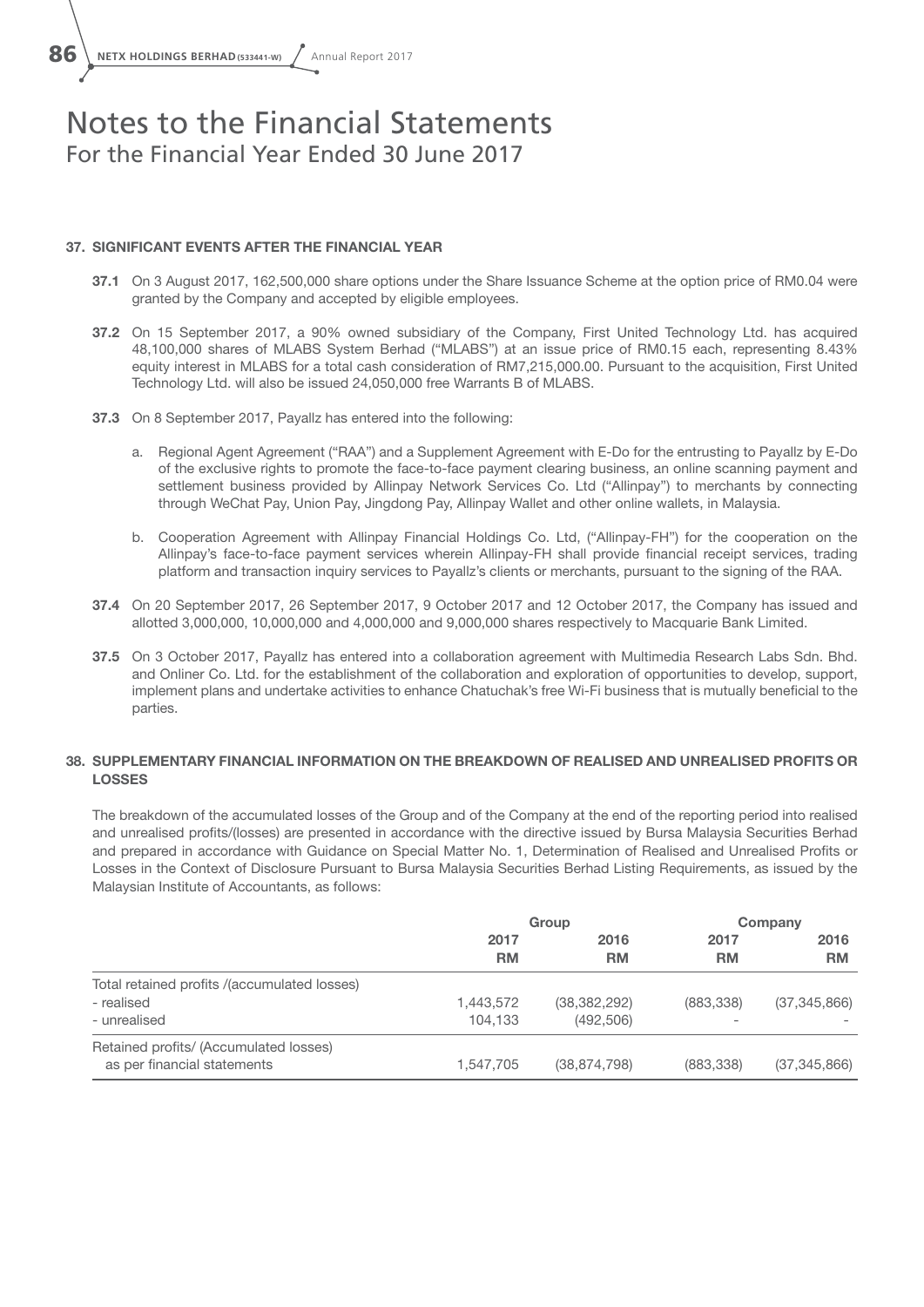# ANALYSIS OF SHAREHOLDINGS As at 13 October 2017

Authorised Share Capital RM250,000,000.00 Issued and Paid-up Share Capital RM25,169,121.32 Class of Shares **Ordinary shares** Ordinary shares Voting Rights **One (1)** vote per ordinary share

#### DISTRIBUTION SCHEDULE OF SHAREHOLDERS

| <b>Size of Holdings</b>                  | No. of<br><b>Shareholders</b> | $%$ of<br><b>Shareholders</b> | No. of<br><b>Shares</b> | % of Issued<br><b>Share Capital</b> |
|------------------------------------------|-------------------------------|-------------------------------|-------------------------|-------------------------------------|
| Less than 100                            | 68                            | 0.56                          | 3.229                   | 0.00                                |
| $100 - 1,000$                            | 212                           | 6.00                          | 110.952                 | 0.01                                |
| $1,001 - 10,000$                         | 1.117                         | 19.69                         | 7,727,264               | 0.54                                |
| $10.001 - 100.000$                       | 3,522                         | 51.31                         | 194,072,221             | 10.53                               |
| 100,001 to less than 5% of issued shares | 2,025                         | 22.44                         | 1,082,192,400           | 42.37                               |
| 5% and above of issued shares            |                               | 0                             | 162,500,000             | 46.55                               |
| Total                                    | 6,945                         | 100.00                        | 1,446,606,066           | 100.00                              |

#### SUBSTANTIAL SHAREHOLDERS AS AT 13 OCTOBER 2017 (as per Register of Substantial Shareholders)

|                                    | <b>Direct</b>            |                          | <b>Indirect</b>          |               |
|------------------------------------|--------------------------|--------------------------|--------------------------|---------------|
|                                    | No. of Shares            | $\frac{0}{0}$            | No. of Shares            | $\frac{0}{0}$ |
| Asiabio Capital Sdn Bhd            | 161.457.713              | 11.16                    | $\overline{\phantom{a}}$ |               |
| Asia Bioenergy Technologies Berhad | $\overline{\phantom{0}}$ | $\overline{\phantom{a}}$ | 161.457.713              | $11.16^{(1)}$ |

#### Notes:

(1) Deemed interested pursuant to Section 8 of the Companies Act 2016 by virtue of its shareholdings in Asiabio Capital Sdn. Bhd.

#### LIST OF DIRECTORS' SHAREHOLDINGS AS AT 13 OCTOBER 2017

|                                         | <b>Direct</b>            |                          | <b>Indirect</b>          |               |
|-----------------------------------------|--------------------------|--------------------------|--------------------------|---------------|
|                                         | No. of Shares            | $\frac{0}{0}$            | No. of Shares            | $\frac{0}{0}$ |
| Tan Sik Eek                             | $\overline{\phantom{a}}$ | $\overline{\phantom{a}}$ | $\overline{\phantom{0}}$ |               |
| Chu Chee Peng                           | $\,$                     | $\overline{\phantom{a}}$ | $\overline{\phantom{a}}$ |               |
| Tengku Ahmad Badli Shah Bin Raja Hussin | $\sim$                   | $\overline{\phantom{0}}$ | $\overline{\phantom{a}}$ |               |
| Yong Ket Inn                            | $\overline{\phantom{a}}$ | $\overline{\phantom{0}}$ | $\overline{\phantom{0}}$ |               |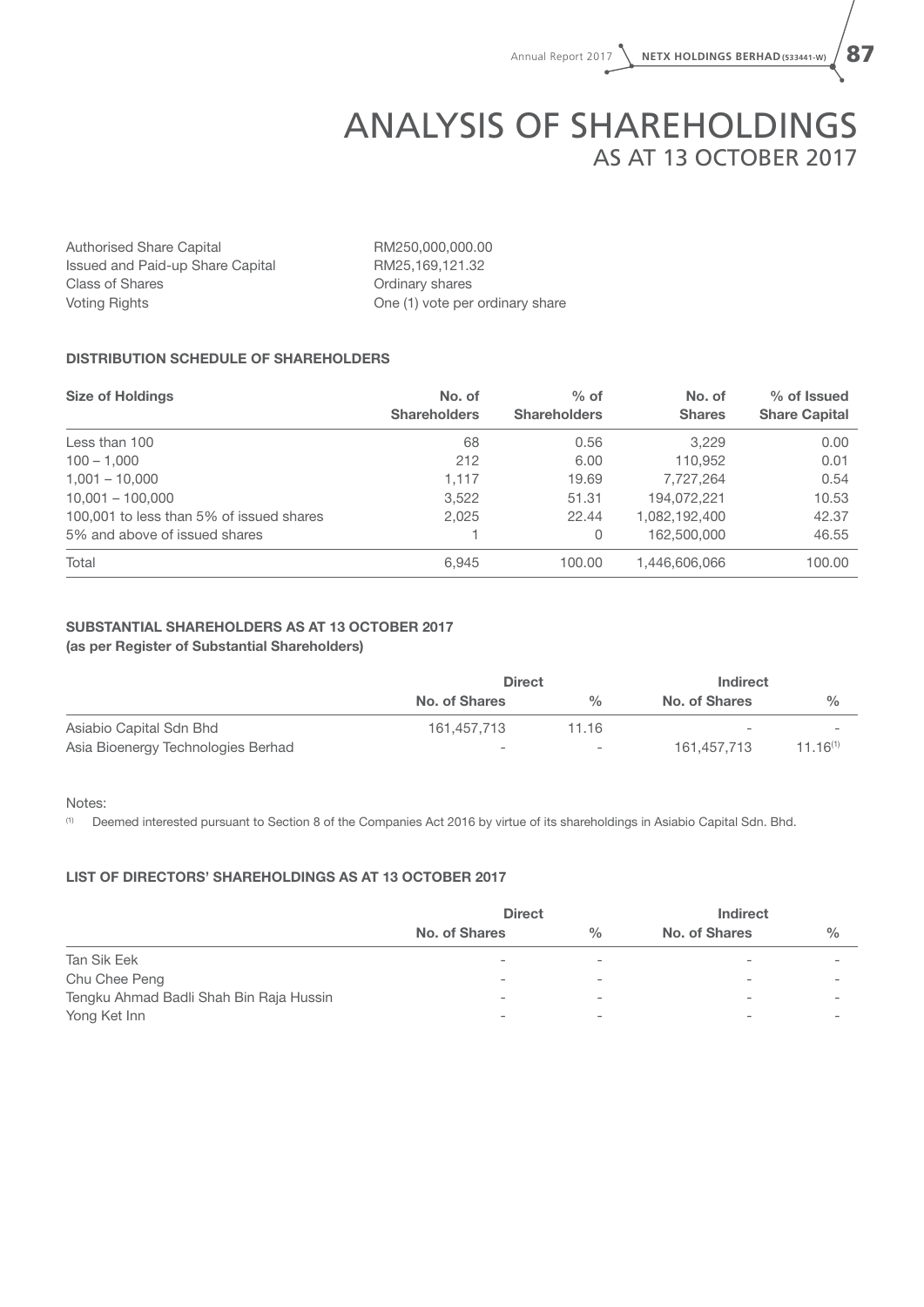

### Analysis of Shareholdings As at 13 October 2017

#### LIST OF TOP 30 SHAREHOLDERS

|    | <b>Name</b>                                                                                                        | No. of<br><b>Shares held</b> | Percentage<br>(%) |
|----|--------------------------------------------------------------------------------------------------------------------|------------------------------|-------------------|
| 1  | <b>UOBM NOMINEES (TEMPATAN) SDN BHD</b><br><b>EXEMPT AN FOR SANSTON FINANCIAL GROUP LIMITED</b>                    | 162,500,000                  | 11.233            |
| 2  | <b>LAU KOK SENG</b>                                                                                                | 42,310,000                   | 2.925             |
| 3  | <b>TAN HOCK HUAT</b>                                                                                               | 31,001,000                   | 2.143             |
| 4  | LEE KIM SOON                                                                                                       | 18,352,500                   | 1.269             |
| 5  | CITIGROUP NOMINEES (ASING) SDN BHD<br><b>MACQUARIE BANK LIMITED (DBU A/C)</b>                                      | 14,391,300                   | 0.995             |
| 6  | CHOO AH NGO                                                                                                        | 14,000,000                   | 0.968             |
| 7  | CHOO KENG KIT                                                                                                      | 10,000,000                   | 0.691             |
| 8  | AFFIN HWANG NOMINEES (TEMPATAN) SDN. BHD.<br>PLEDGED SECURITIES ACCOUNT FOR CHUNG KIN CHUAN (CHU0226C)             | 7,701,000                    | 0.532             |
| 9  | <b>MAH KOK FOON</b>                                                                                                | 7,500,000                    | 0.518             |
|    | 10 PUBLIC NOMINEES (TEMPATAN) SDN BHD<br>PLEDGED SECURITIES ACCOUNT FOR TAN CHIANG HOOI @ TAN SIANG HOOI (E-BMM)   | 7,000,000                    | 0.484             |
|    | 11 VOO SUK CHING                                                                                                   | 6,700,000                    | 0.463             |
|    | 12 MAYBANK NOMINEES (TEMPATAN) SDN BHD<br><b>HONG CHUAN CHUAN</b>                                                  | 6,637,100                    | 0.459             |
|    | 13 LIM BOON SENG                                                                                                   | 5,900,000                    | 0.408             |
|    | 14 HEE CHOOI KEONG                                                                                                 | 5,399,900                    | 0.373             |
|    | 15 LAW KOK WAH                                                                                                     | 4,500,000                    | 0.311             |
|    | 16 ROSZALI BIN MOHAMED                                                                                             | 4,440,000                    | 0.307             |
|    | 17 NG SOON BENG                                                                                                    | 4,200,000                    | 0.290             |
|    | 18 MAYBANK SECURITIES NOMINEES (TEMPATAN) SDN BHD<br>PLEDGED SECURITIES ACCOUNT FOR LEE TIAN FATT (REM 878-MARGIN) | 4,000,000                    | 0.277             |
|    | 19 PUBLIC NOMINEES (TEMPATAN) SDN BHD<br>PLEDGED SECURITIES ACCOUNT FOR NG CHOON HUAT (E-KPG/BKI)                  | 4,000,000                    | 0.277             |
|    | 20 TANG SOON CHYE                                                                                                  | 4,000,000                    | 0.277             |
|    | 21 YEOH JING HOE                                                                                                   | 3,922,600                    | 0.271             |
|    | 22 PUBLIC NOMINEES (TEMPATAN) SDN BHD<br>PLEDGED SECURITIES ACCOUNT FOR LENG KOK LIANG (E-PRA/BTW)                 | 3,810,000                    | 0.263             |
|    | 23 ONG YEW BENG                                                                                                    | 3,800,000                    | 0.263             |
|    | 24 THAM WOOI LOON                                                                                                  | 3,800,000                    | 0.263             |
| 25 | <b>TEOH HOOI BIN</b>                                                                                               | 3,700,000                    | 0.256             |
| 26 | <b>CHUA MENG KEAT</b>                                                                                              | 3,500,000                    | 0.242             |
|    | 27 TA NOMINEES (TEMPATAN) SDN BHD<br>PLEDGED SECURITIES ACCOUNT FOR YOU PEI LING                                   | 3,500,000                    | 0.242             |
|    | 28 CIMSEC NOMINEES (TEMPATAN) SDN BHD<br>EXEMPT AN FOR CIMB SECURITIES (SINGAPORE) PTE LTD (RETAIL CLIENTS)        | 3,426,000                    | 0.237             |
|    | 29 FOO SEW KEW                                                                                                     | 3,300,000                    | 0.228             |
|    | 30 ONG BENG EYEU                                                                                                   | 3,300,000                    | 0.228             |
|    | <b>TOTAL</b>                                                                                                       | 400,591,400                  | 27.692            |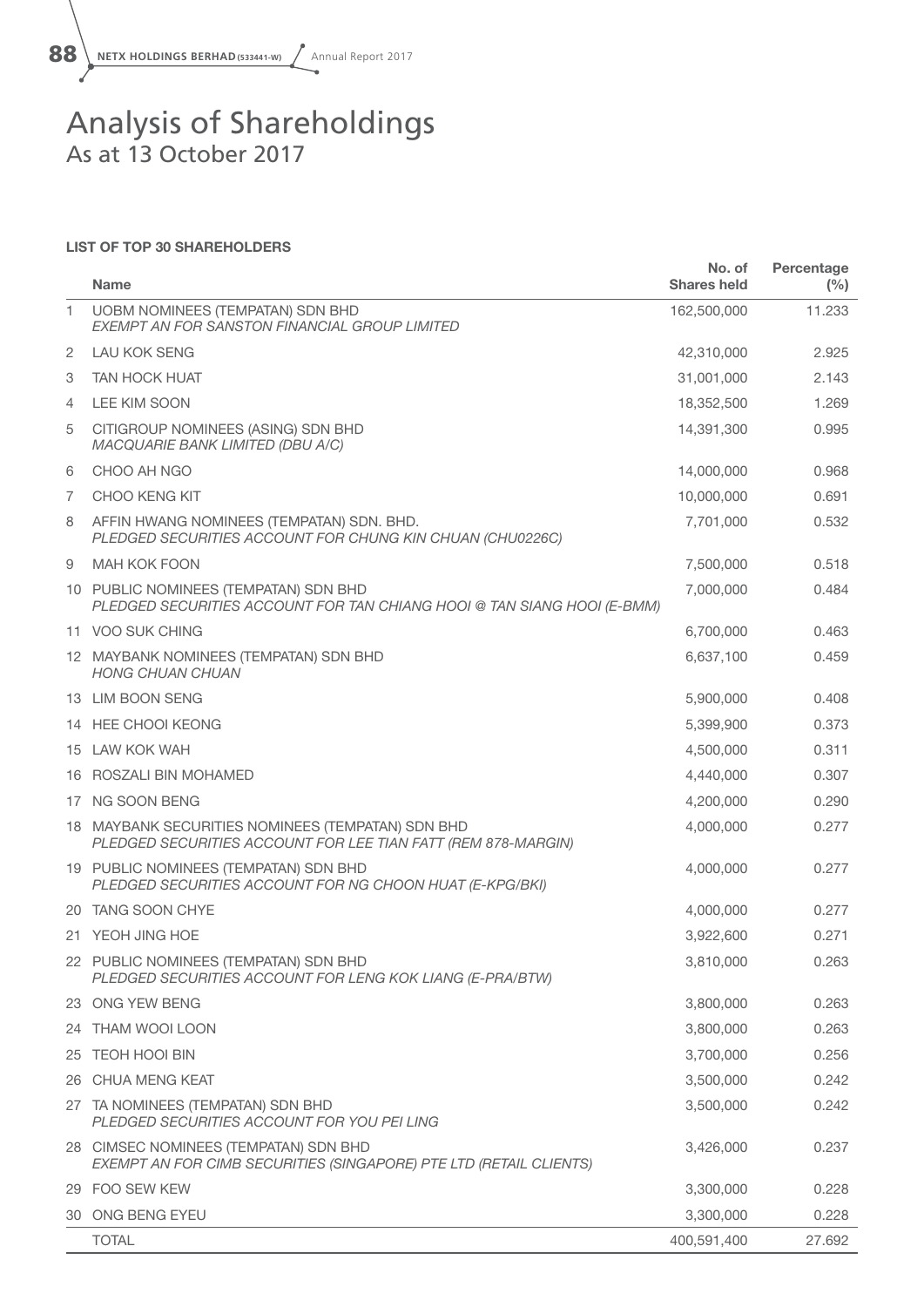# ANALYSIS OF WARRANTHOLDINGS As at 13 October 2017

Type of Securities **Warrants** Total Number of Warrants Issued 625,553,033 Total Number of Outstanding Warrants 625,553,033 Exercise Price **RM0.05** per warrant

#### DISTRIBUTION SCHEDULE OF WARRANTHOLDINGS

| <b>Size of Holdings</b>           | No. of<br>warrantholders | $%$ of<br>warrantsholders | No. of<br><b>Warrant held</b> | $%$ of<br>warrantholdings |
|-----------------------------------|--------------------------|---------------------------|-------------------------------|---------------------------|
| Less than 100                     |                          | 0.00                      | 33                            | 0.00                      |
| $100 - 1,000$                     | 21                       | 2.91                      | 14.900                        | 0.01                      |
| $1,001 - 10,000$                  | 128                      | 9.51                      | 954.700                       | 0.27                      |
| $10.001 - 100.000$                | 818                      | 49.71                     | 49,777,450                    | 10.55                     |
| $100,001 < 5\%$ of issued warrant | 914                      | 37.86                     | 574,805,950                   | 89.16                     |
| 5% and above of issued warrant    | $\overline{0}$           | 0.00                      | 0                             | 0.00                      |
| Total                             | 1,882                    | 100.00                    | 625,553,033                   | 100.00                    |

#### LIST OF DIRECTORS' WARRANTHOLDINGS

|                                         | <b>Direct</b>   |                          | <b>Indirect</b>          |               |
|-----------------------------------------|-----------------|--------------------------|--------------------------|---------------|
|                                         | No. of Warrants | $\%$                     | <b>No. of Warrants</b>   | $\frac{0}{0}$ |
| Tan Sik Eek                             | -               | -                        |                          |               |
| Chu Chee Peng                           | ۰               | $\overline{\phantom{a}}$ | -                        |               |
| Tengku Ahmad Badli Shah Bin Raja Hussin | ۰               | $\overline{\phantom{a}}$ |                          |               |
| Yong Ket Inn                            | ۰               | $\overline{\phantom{a}}$ | $\overline{\phantom{a}}$ |               |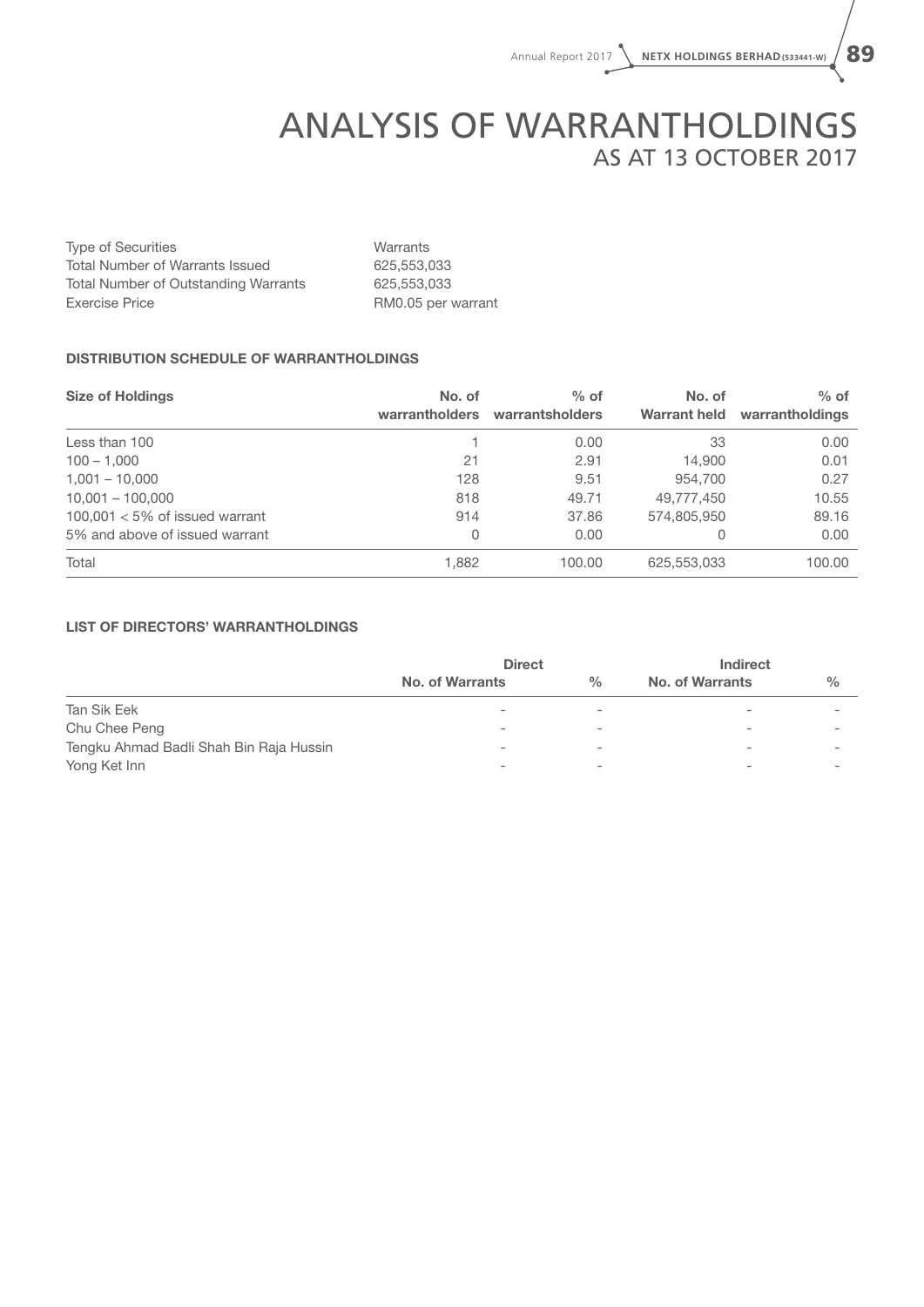

### Analysis of Warrantholdings As at 13 October 2017

#### LIST OF TOP 30 WARRANTSHOLDERS

|    | <b>Name</b>                                                                                     | No. of<br><b>Warrants held</b> | Percentage<br>$(\%)$ |
|----|-------------------------------------------------------------------------------------------------|--------------------------------|----------------------|
| 1  | MAYBANK NOMINEES (TEMPATAN) SDN BHD<br><b>HONG CHUAN CHUAN</b>                                  | 20,217,100                     | 3.232                |
| 2  | <b>MAH KOK FOON</b>                                                                             | 12,000,000                     | 1.918                |
| 3  | CIMSEC NOMINEES (TEMPATAN) SDN BHD<br>CIMB BANK FOR WONG AI LANG (MQ0419)                       | 11,328,000                     | 1.811                |
| 4  | <b>HENG LIANG KEA</b>                                                                           | 9,853,000                      | 1.575                |
| 5  | <b>TAN LEE GEK</b>                                                                              | 9,450,000                      | 1.511                |
| 6  | SJC REALTY SDN, BHD.                                                                            | 6,000,000                      | 0.959                |
| 7  | TAN HUNG CHEW SDN BHD                                                                           | 6,000,000                      | 0.959                |
| 8  | PUBLIC NOMINEES (TEMPATAN) SDN BHD<br>PLEDGED SECURITIES ACCOUNT FOR LENG KOK LIANG (E-PRA/BTW) | 5,620,000                      | 0.898                |
| 9  | LIM BOON SENG                                                                                   | 5,000,000                      | 0.799                |
|    | 10 LIT KHEE REALTY SDN BERHAD                                                                   | 5,000,000                      | 0.799                |
| 11 | MIKE HO KONG PANG                                                                               | 5,000,000                      | 0.799                |
|    | 12 TAN HOOI LEONG                                                                               | 5,000,000                      | 0.799                |
|    | 13 TAN TIAM YEE                                                                                 | 4,996,000                      | 0.799                |
|    | 14 LEE KIM SOON                                                                                 | 4,651,500                      | 0.744                |
|    | 15 THUM POH WENG                                                                                | 4,430,000                      | 0.708                |
|    | 16 PUBLIC NOMINEES (TEMPATAN) SDN BHD<br>PLEDGED SECURITIES ACCOUNT FOR LOH MENG KONG (E-TJJ)   | 4,271,500                      | 0.683                |
|    | 17 ANG SOH MUI                                                                                  | 3,801,900                      | 0.608                |
|    | 18 MAYBANK NOMINEES (TEMPATAN) SDN BHD<br><b>LEE LEP KIONG</b>                                  | 3,500,000                      | 0.560                |
|    | 19 NG SWEE MEE                                                                                  | 3,301,000                      | 0.528                |
|    | 20 CHIN SAU HIN                                                                                 | 3,117,000                      | 0.498                |
|    | 21 MAYBANK NOMINEES (TEMPATAN) SDN BHD<br><b>CHAN PAK LOON</b>                                  | 3,110,000                      | 0.497                |
|    | 22 NG YEW CHOY                                                                                  | 3,100,000                      | 0.496                |
|    | 23 CHONG KIAM MENG                                                                              | 3,000,000                      | 0.480                |
|    | 24 KENANGA NOMINEES (TEMPATAN) SDN BHD<br>PLEDGED SECURITIES ACCOUNT FOR PANG WAN LIH           | 3,000,000                      | 0.480                |
|    | 25 LOO ENG HWA                                                                                  | 3,000,000                      | 0.480                |
|    | 26 HOR CHIN SIANG                                                                               | 2,850,000                      | 0.456                |
|    | 27 RHB CAPITAL NOMINEES (TEMPATAN) SDN BHD<br>PLEDGED SECURITIES ACCOUNT FOR SIOW CHOCK SHUME   | 2,830,000                      | 0.452                |
|    | 28 YEOH JING HOE                                                                                | 2,808,000                      | 0.449                |
|    | 29 RAZAK BIN ISAM                                                                               | 2,700,000                      | 0.432                |
|    | 30 EOW KHENG IT                                                                                 | 2,680,000                      | 0.428                |
|    | <b>TOTAL</b>                                                                                    | 161,615,000                    | 25.836               |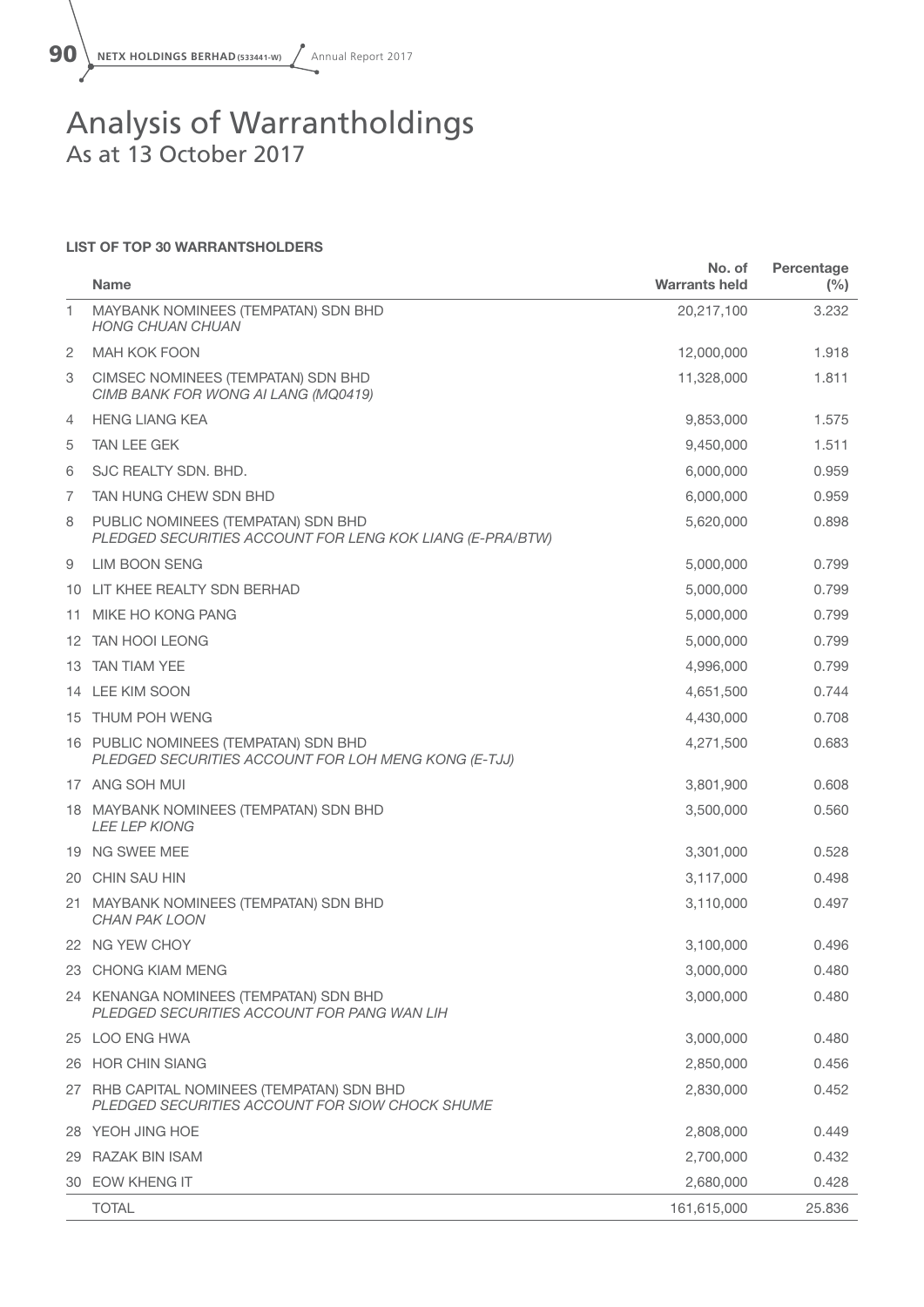# **FORM OF PROXY** No of Shares Held

| I/We                |  |
|---------------------|--|
| NRIC No./Company No |  |
|                     |  |

NETX HOLDINGS BERHAD (533441-W) (Incorporated in Malaysia)

being (a) Member(s) of NETX HOLDINGS BERHAD (533441-W) hereby appoint the following person(s):

|             | Name of proxy & NRIC No. | No. of shares to be represented by proxy |
|-------------|--------------------------|------------------------------------------|
|             |                          |                                          |
| ◠<br>$\sim$ |                          |                                          |
|             | or failing him/her,      |                                          |
| . .         |                          |                                          |
| <u>_</u>    |                          |                                          |

or failing him, THE CHAIRMAN OF THE MEETING as my/our proxy to vote for me/us on my/our behalf at the Sixteenth Annual General Meeting of the Company to be held at Level 4, Menara Lien Hoe, No. 8, Persiaran Tropicana, Tropicana Golf & Country Resort, 47410 Petaling Jaya, Selangor Darul Ehsan on Wednesday, 29 November 2017 at 10.30 a.m. and at any adjournment thereof and to vote as indicated below:-

|                                                                                      |                              | <b>FOR</b> | <b>AGAINST</b> |
|--------------------------------------------------------------------------------------|------------------------------|------------|----------------|
| Payment of directors' fee and benefits up to RM300,000 to<br>Non-Executive Directors | <b>ORDINARY RESOLUTION 1</b> |            |                |
| Re-election of Tan Sik Eek as Director                                               | <b>ORDINARY RESOLUTION 2</b> |            |                |
| Appointment of Auditors                                                              | <b>ORDINARY RESOLUTION 3</b> |            |                |
| Authority to Allot Shares                                                            | <b>ORDINARY RESOLUTION 4</b> |            |                |

Please indicate with an "X" in the space above on how you wish to cast your vote. In the absence of specific directions, your proxy will vote or abstain as he/she thinks fit.

Signed this day of 2017

Signature / Seal of Member

#### Notes:

- *i.* Only depositors whose names appear in the Record of Depositors as at 22 November 2017 shall be regarded as members and are entitled *to attend, speak and vote at the Meeting.*
- *ii.* Each member entitled to attend and vote in person may appoint up to two (2) proxies or attorneys or authorised representatives to attend *and vote in its stead.*
- *iii.* A proxy may but need not be a Member of the Company and need not be an advocate, an approved company auditor or a person approved *by the Registrar of Companies. Where a member appoints two (2) proxies, the appointment shall be invalid unless the member specifies the proportion of his shareholding to be represented by each proxy.*
- *iv. Where a member of the Company is an authorised nominee as defined under the Securities Industry (Central Depositories) Act, 1991, it may*  appoint at least one (1) proxy in respect of each Securities Account it holds with ordinary shares of the Company standing to the credit of *such Securities Account.*
- *v. Where a member of the Company is an Exempt Authorised Nominee which holds ordinary share in the Company for multiple beneficial owners in one (1) securities account (omnibus account), there is no limit to the number of proxies which the Exempt Authorised Nominee may appoint in respect each omnibus account it holds.*
- vii. The instrument appointing a proxy or the power of attorney or other authority, if any, under which it is signed or a notarially certified copy of *that power or authority shall be deposited at office of the Company's Share Registrar 2-1, Jalan Sri Hartamas 8, Sri Hartamas, 50480 Kuala Lumpur, Malaysia not less than forty-eight (48) hours before the time for holding the meeting or adjourned meeting.*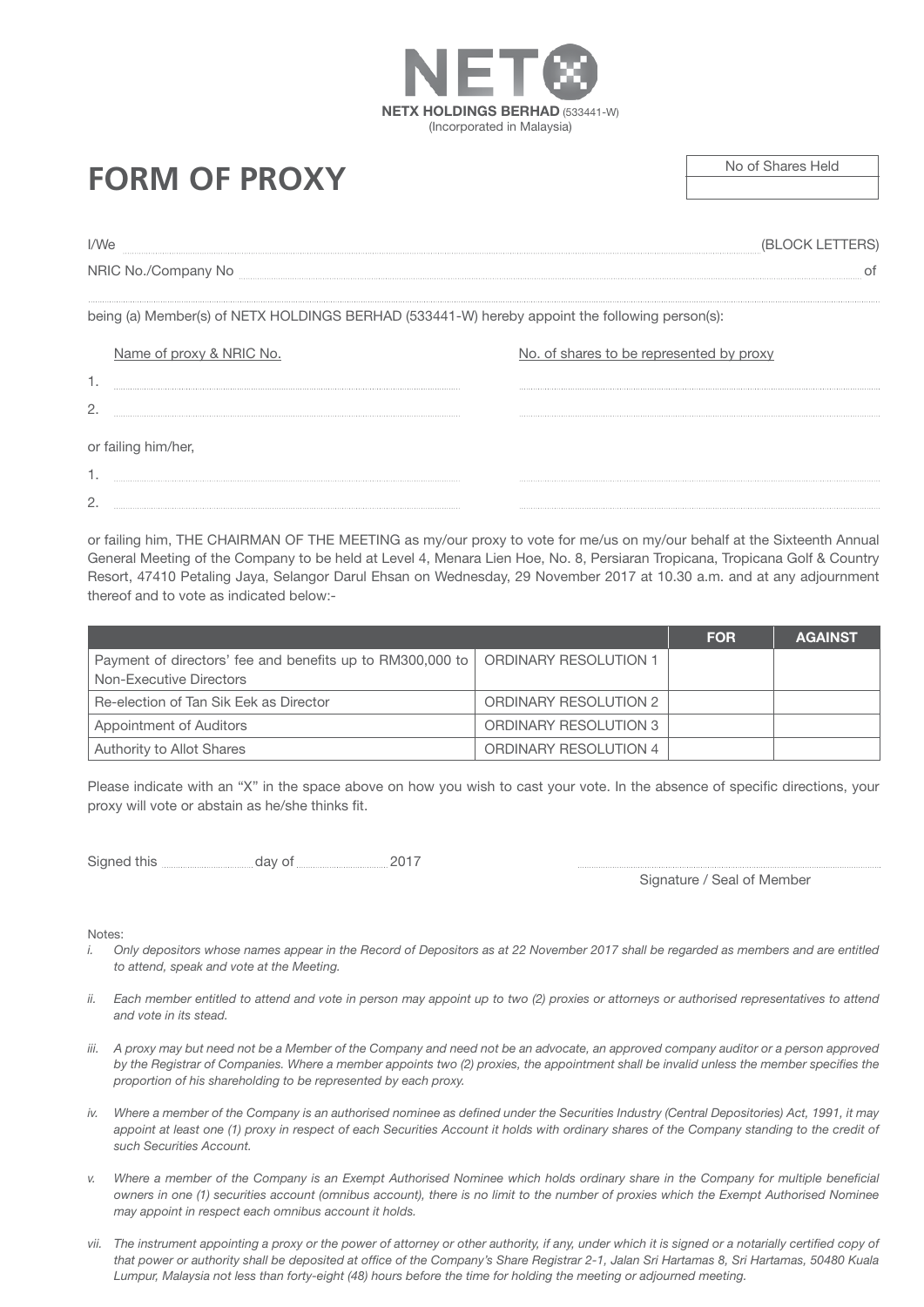Fold Here

Affix stamp

### NETX HOLDINGS BERHAD

(533441-W) (Incorporated in Malaysia)

ShareWorks Sdn Bhd 2-1, Jalan Sri Hartamas 8 Sri Hartamas, 50480 Kuala Lumpur Wilayah Persekutuan

Fold Here